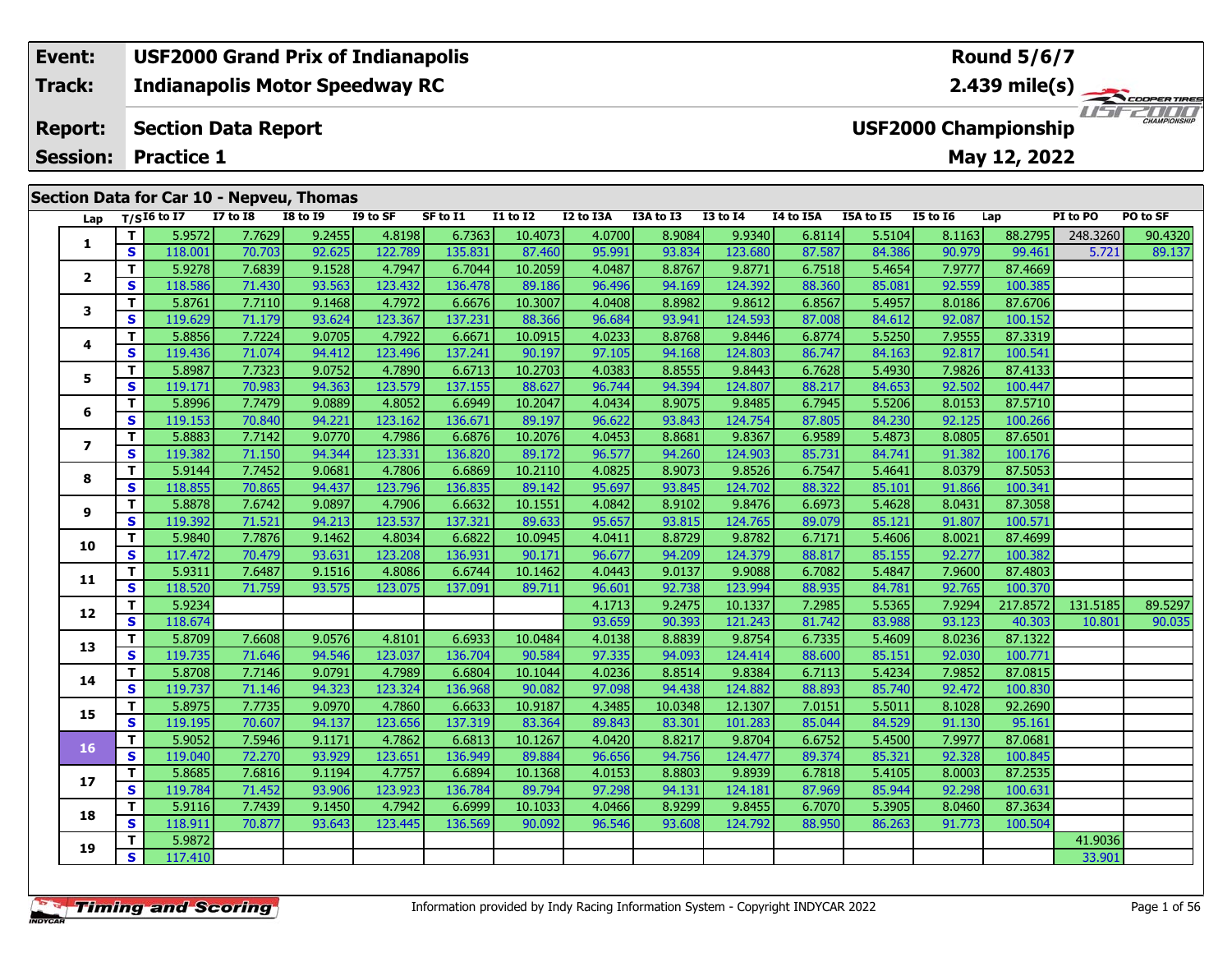| Event:         | <b>USF2000 Grand Prix of Indianapolis</b> | <b>Round 5/6/7</b>                                     |
|----------------|-------------------------------------------|--------------------------------------------------------|
| Track:         | <b>Indianapolis Motor Speedway RC</b>     | $2.439$ mile(s)                                        |
| <b>Report:</b> | Section Data Report                       | <b>THE CHAMPIONSHIP</b><br><b>USF2000 Championship</b> |
|                | <b>Session: Practice 1</b>                | May 12, 2022                                           |

|                         |                                                   | Section Data for Car 10 - Nepveu, Thomas |
|-------------------------|---------------------------------------------------|------------------------------------------|
|                         | Lap T/SSF to PI                                   |                                          |
| $\mathbf{1}$            | $\frac{1}{s}$                                     |                                          |
|                         | $\overline{\mathsf{T}}$                           |                                          |
| $\overline{\mathbf{2}}$ | $\overline{\mathbf{s}}$                           |                                          |
| $\mathbf{3}$            | $\overline{\mathbf{r}}$                           |                                          |
|                         | $\overline{\mathbf{s}}$                           |                                          |
| $\overline{\mathbf{4}}$ | $\overline{\mathsf{T}}$<br>$\mathbf{s}$           |                                          |
|                         | $\overline{\mathbf{r}}$                           |                                          |
| $5\phantom{a}$          | $\overline{\mathbf{s}}$                           |                                          |
| 6                       | $\overline{\mathsf{T}}$                           |                                          |
|                         | $\mathsf{s}$<br>$\overline{\mathbf{r}}$           |                                          |
| $\overline{\mathbf{z}}$ | $\mathbf{s}$                                      |                                          |
| $\bf{8}$                | $\overline{\mathbf{r}}$                           |                                          |
|                         | $\overline{\mathbf{s}}$                           |                                          |
| $\boldsymbol{9}$        | $\overline{\mathsf{T}}$<br>$\mathsf{s}$           |                                          |
|                         |                                                   |                                          |
| 10                      | $rac{1}{s}$                                       |                                          |
| $11$                    | 84.1487<br>$\overline{\mathbf{r}}$                |                                          |
|                         | $\mathbf{s}$<br>95.108<br>$\overline{\mathsf{T}}$ |                                          |
| $12$                    | $\overline{\mathbf{s}}$                           |                                          |
| 13                      | $rac{1}{s}$                                       |                                          |
|                         |                                                   |                                          |
| 14                      | $\overline{\mathsf{T}}$<br>$\mathsf{s}$           |                                          |
|                         | $\overline{\mathbf{r}}$                           |                                          |
| 15                      | $\overline{\mathbf{s}}$                           |                                          |
| $161$                   | $\overline{I}$                                    |                                          |
|                         | $\mathsf{s}$                                      |                                          |
| ${\bf 17}$              | $rac{1}{s}$                                       |                                          |
| 18                      | 86.0106<br>$\overline{1}$                         |                                          |
|                         | $\mathbf{s}$<br>93.049                            |                                          |
| 19                      | $\frac{T}{S}$                                     |                                          |
|                         |                                                   |                                          |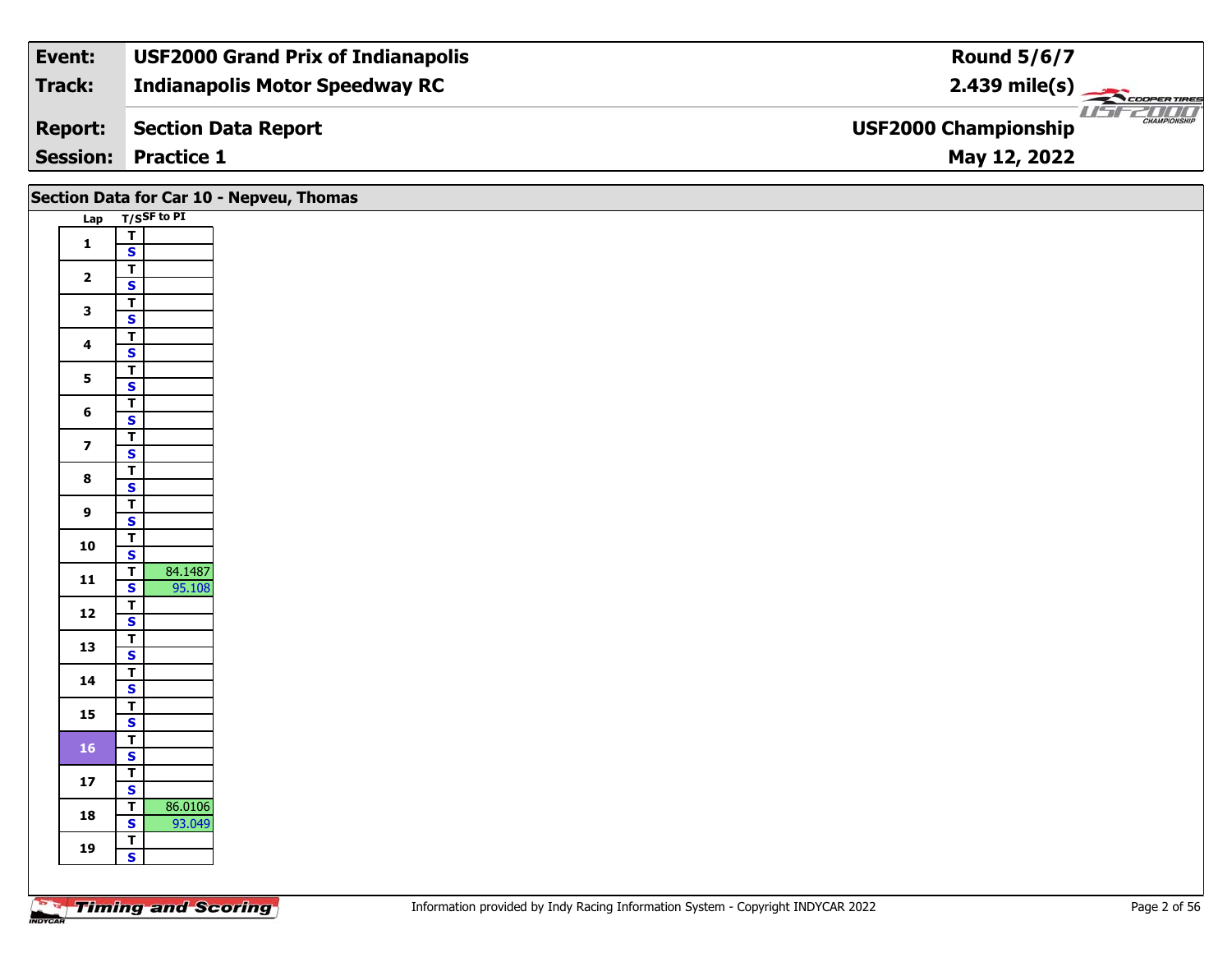#### **Event: USF2000 Grand Prix of Indianapolis Round 5/6/7Indianapolis Motor Speedway RC 2.439 mile(s) Track:**  $\sim$  COOF **PERTIRES** USFZUUD **Report: Section Data Report USF2000 Championship May 12, 2022 Session: Practice 1 Section Data for Car 11 - Christie, Dylan**

| Lap            |              | $T/SI6$ to I7 | <b>I7 to I8</b> | <b>I8 to 19</b> | I9 to SF | SF to I1 | <b>I1 to I2</b> | I2 to I3A | I3A to I3 | <b>I3 to I4</b> | I4 to I5A | I5A to I5 | <b>I5 to 16</b> | Lap      | PI to PO | PO to SF |
|----------------|--------------|---------------|-----------------|-----------------|----------|----------|-----------------|-----------|-----------|-----------------|-----------|-----------|-----------------|----------|----------|----------|
|                | T.           | 5.9172        | 7.7481          | 9.1318          | 4.7738   | 6.6267   | 10.2191         | 4.0571    | 9.0215    | 9.8921          | 6.7290    | 5.6260    | 8.0184          | 87.7608  | 241.7883 | 90.0060  |
| 1              | $\mathbf{s}$ | 118.799       | 70.838          | 93.778          | 123.972  | 138.078  | 89.071          | 96.296    | 92.657    | 124.204         | 88.660    | 82.652    | 92.089          | 100.049  | 5.875    | 89.558   |
|                | T            | 5.8030        | 9.9405          | 9.4342          | 5.2425   | 7.4307   | 10.7808         | 4.3513    | 8.8676    | 12.1901         | 7.7274    | 5.6577    | 8.0372          | 95.4630  |          |          |
| $\overline{2}$ | S            | 121.136       | 55.215          | 90.772          | 112.889  | 123.138  | 84.430          | 89.785    | 94.266    | 100.790         | 77.205    | 82.189    | 91.874          | 91.977   |          |          |
|                | T.           | 5.8337        | 7.9211          | 9.0480          | 4.7717   | 8.5128   | 11.8219         | 4.1881    | 8.9435    | 9.7920          | 6.7040    | 5.5979    | 8.0436          | 91.1783  |          |          |
| 3              | S            | 120.499       | 69.291          | 94.647          | 124.027  | 107.485  | 76.995          | 93.284    | 93.466    | 125.473         | 88.990    | 83.067    | 91.801          | 96.299   |          |          |
|                | Τ.           | 5.8277        | 7.7248          | 9.0401          | 4.7577   | 6.5647   | 10.1371         | 4.1441    | 8.9556    | 9.8454          | 6.7271    | 5.5859    | 8.0238          | 87.3340  |          |          |
| 4              | S            | 120.623       | 71.052          | 94.729          | 124.392  | 139.382  | 89.792          | 94.274    | 93.339    | 124.793         | 88.685    | 83.245    | 92.027          | 100.538  |          |          |
| 5              | T.           | 5.8106        | 8.1133          | 9.0702          | 4.7699   | 6.5929   | 10.1602         | 4.1103    | 8.9393    | 9.7861          | 6.7169    | 5.5629    | 8.0172          | 87.6498  |          |          |
|                | <b>S</b>     | 120.978       | 67.650          | 94.415          | 124.073  | 138.786  | 89.588          | 95.049    | 93.509    | 125.549         | 88.819    | 83.589    | 92.103          | 100.176  |          |          |
| 6              | $\mathbf{T}$ | 5.8262        | 7.7152          | 9.1337          | 4.7582   | 6.5655   | 10.0930         | 4.1468    | 8.9334    | 9.7478          | 6.7222    | 5.5658    | 8.1195          | 87.3273  |          |          |
|                | S            | 120.654       | 71.141          | 93.759          | 124.379  | 139.365  | 90.184          | 94.213    | 93.571    | 126.042         | 88.749    | 83.546    | 90.943          | 100.546  |          |          |
| $\overline{ }$ | T.           | 5.8711        | 7.7714          | 9.1363          | 4.7810   | 6.6226   | 10.3219         | 4.1095    | 8.8793    | 9.8080          | 6.7203    | 5.6566    | 8.0555          | 87.7335  |          |          |
|                | <b>S</b>     | 119.731       | 70.626          | 93.732          | 123.785  | 138.163  | 88.184          | 95.068    | 94.141    | 125.269         | 88.774    | 82.205    | 91.665          | 100.080  |          |          |
| 8              | T.           | 5.8592        | 7.8446          | 9.1095          | 4.7669   | 6.6211   | 10.2588         | 4.1691    | 9.2387    | 11.3373         | 7.6417    | 5.8672    | 8.1325          | 90.8466  |          |          |
|                | <b>S</b>     | 119.974       | 69.967          | 94.008          | 124.152  | 138.195  | 88.726          | 93.709    | 90.479    | 108.371         | 78.070    | 79.254    | 90.797          | 96.651   |          |          |
| 9              | T.           | 5.9831        |                 |                 |          |          |                 | 4.4308    | 9.0275    | 9.8924          | 6.7270    | 5.4948    | 8.0243          | 377.3307 | 288.9319 | 89.5191  |
|                | S            | 117.490       |                 |                 |          |          |                 | 88.174    | 92.596    | 124.200         | 88.686    | 84.625    | 92.022          | 23.270   | 4.917    | 90.046   |
| 10             | T.           | 5.8788        | 7.6595          | 9.0498          | 4.7824   | 6.6306   | 10.2984         | 4.0593    | 8.9524    | 9.8167          | 6.7089    | 5.6173    | 8.0308          | 87.4849  |          |          |
|                | <b>S</b>     | 119.574       | 71.658          | 94.628          | 123.749  | 137.997  | 88.385          | 96.244    | 93.373    | 125.158         | 88.925    | 82.780    | 91.947          | 100.365  |          |          |
| 11             | T.           | 5.8395        | 7.7390          | 9.0524          | 4.7695   | 6.5912   | 10.6725         | 4.2111    | 8.8994    | 9.8311          | 6.6660    | 5.5998    | 7.9803          | 87.8518  |          |          |
|                | S            | 120.379       | 70.922          | 94.601          | 124.084  | 138.821  | 85.287          | 92.774    | 93.929    | 124.974         | 89.498    | 83.039    | 92.529          | 99.946   |          |          |
| 12             | T.           | 5.8226        | 7.8251          | 9.0931          | 4.7482   | 6.5818   | 10.1804         | 4.0956    | 8.9957    | 9.8222          | 6.6577    | 5.6364    | 7.9791          | 87.4379  |          |          |
|                | S            | 120.729       | 70.141          | 94.177          | 124.641  | 139.020  | 89.410          | 95.391    | 92.923    | 125.088         | 89.609    | 82.499    | 92.543          | 100.419  |          |          |
| 13             | T.           | 5.8191        | 7.9286          | 9.0391          | 4.7645   | 6.6194   | 10.2900         | 4.0440    | 9.2567    | 12.1857         | 7.5202    | 5.6296    | 8.0308          | 91.1277  |          |          |
|                | <b>S</b>     | 120.801       | 69.226          | 94.740          | 124.214  | 138.230  | 88.457          | 96.608    | 90.303    | 100.826         | 79.332    | 82.599    | 91.947          | 96.353   |          |          |
| 14             | T.           | 5.8661        | 7.8150          | 9.1905          | 4.7509   | 6.5770   | 10.2196         | 4.0969    | 9.0881    | 9.8248          | 6.7100    | 5.6582    | 8.0446          | 87.8417  |          |          |
|                | <b>S</b>     | 119.833       | 70.232          | 93.179          | 124.570  | 139.121  | 89.067          | 95.360    | 91.978    | 125.055         | 88.911    | 82.182    | 91.789          | 99.957   |          |          |
| 15             | T.           | 5.8126        | 7.8472          | 9.0123          | 4.7329   | 6.5766   | 10.1254         | 4.1102    | 9.2522    | 10.2215         | 6.7751    | 5.5842    | 8.0320          | 88.0822  |          |          |
|                | S.           | 120.936       | 69.944          | 95.022          | 125.043  | 139.130  | 89.895          | 95.052    | 90.347    | 120.201         | 88.056    | 83.271    | 91.933          | 99.684   |          |          |
| 16             | T.           | 5.8634        | 7.8599          | 9.1415          | 4.7872   | 6.6459   | 10.2348         | 4.0543    | 9.1621    | 10.7597         | 7.1267    | 5.6122    | 8.0546          | 89.3023  |          |          |
|                | S.           | 119.889       | 69.831          | 93.679          | 123.625  | 137.679  | 88.935          | 96.362    | 91.236    | 114.189         | 83.712    | 82.855    | 91.675          | 98.322   |          |          |
| 17             | T.           | 5.9393        |                 |                 |          |          |                 |           |           |                 |           |           |                 |          | 46.9268  |          |
|                | S.           | 118.356       |                 |                 |          |          |                 |           |           |                 |           |           |                 |          | 30.272   |          |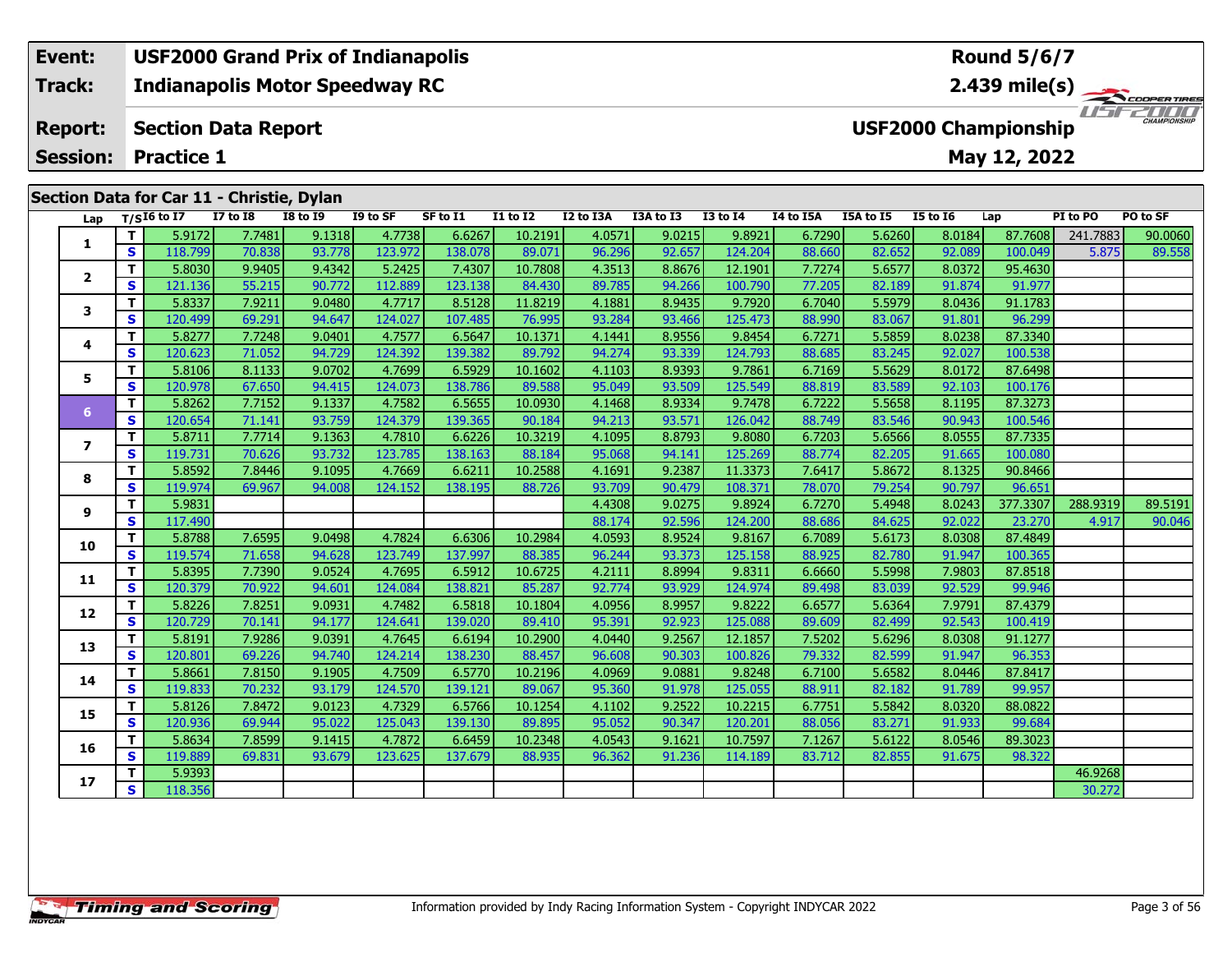| Event:         | <b>USF2000 Grand Prix of Indianapolis</b> | <b>Round 5/6/7</b>                                 |
|----------------|-------------------------------------------|----------------------------------------------------|
| Track:         | <b>Indianapolis Motor Speedway RC</b>     |                                                    |
| <b>Report:</b> | Section Data Report                       | <b>CHAMPIONSHIP</b><br><b>USF2000 Championship</b> |
|                | <b>Session: Practice 1</b>                | May 12, 2022                                       |

## **Lap T/SSF to PI 1** $\frac{1}{s}$  $\overline{\mathbf{T}}$ 2  $\frac{1}{s}$  $rac{s}{T}$ 3  $\frac{1}{s}$  $rac{s}{T}$ 4  $\frac{1}{s}$  $\mathsf{s}$ 5  $\frac{1}{s}$  $\overline{\mathsf{T}}$ 6  $\frac{1}{s}$  $\overline{7}$   $\overline{5}$ **7** $rac{s}{T}$ **88 T** 89.5166<br>**S** 89.404 **9 TS** $\overline{\mathsf{r}}$  $\frac{10}{\text{S}}$  $\overline{\mathsf{T}}$ 11  $\frac{1}{\mathsf{S}}$  $\mathbf{s}$ 12  $\frac{1}{s}$  $rac{s}{T}$ 13  $\frac{1}{s}$  $rac{S}{T}$ **14**4  $\frac{1}{\mathsf{S}}$ 15  $\frac{1}{s}$  $\overline{\mathbf{T}}$ **166 S**  $\frac{12}{\text{S}}$  **B**  $\frac{88.1976}{90.741}$ **Section Data for Car 11 - Christie, Dylan**

**17**

**TS**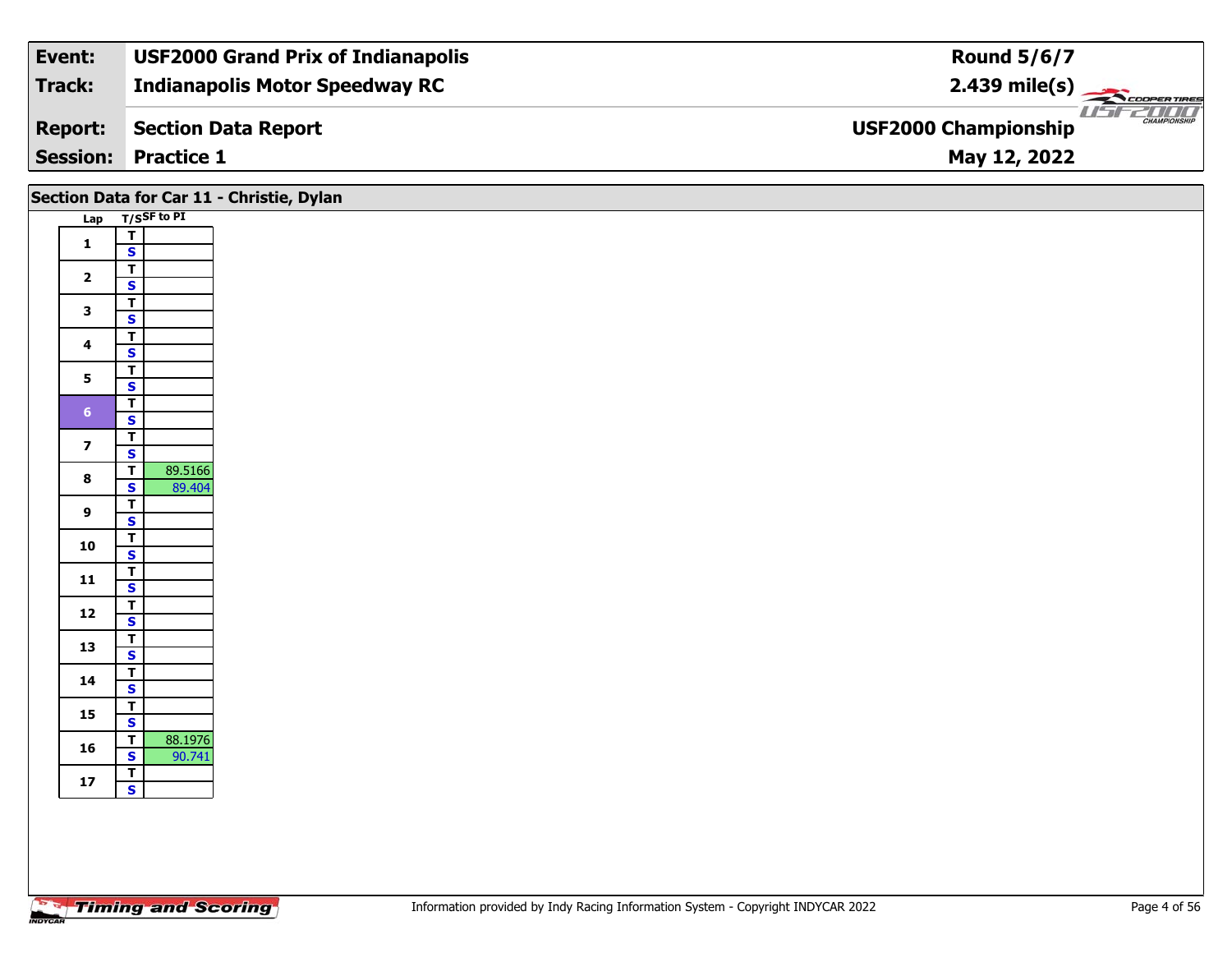### **Event: USF2000 Grand Prix of Indianapolis Round 5/6/7Indianapolis Motor Speedway RC 2.439 mile(s) Track:**11515211111 **Report: Section Data Report USF2000 Championship May 12, 2022 Session: Practice 1Section Data for Car 12 - Garg, Bijoy Lap T/SI6 to I7 I7 to I8 I8 to I9 I9 to SF SF to I1 I1 to I2 I2 to I3A I3A to I3 I3 to I4 I4 to I5A I5A to I5 I5 to I6 Lap PI to PO PO to SF**  1 | T | 5.9510| 7.8370| 9.0364| 4.7637| 6.6301| 10.4536| 4.0470| 8.8970| 9.8672| 6.7834| 5.5811| 8.0377| 87.8852| 250.8009| 90.2004<br>1 | S | 118.124| 70.035| 94.768| 124.235| 138.007| 87.073| 96.536| 93.954| 124.517| 87.949 **1**

**<sup>T</sup>** 5.8838 7.7766 9.0584 4.7549 6.6131 10.3373 4.0665 8.8951 9.7945 6.7085 5.5557 8.0246 87.4690 **<sup>S</sup>** 119.473 70.579 94.538 124.465 138.362 88.053 96.073 93.974 125.441 88.931 83.698 92.018 100.383

**<sup>T</sup>** 5.8482 7.8051 9.0346 4.7514 6.5741 10.2679 4.0214 8.9694 9.7945 6.8150 5.5370 8.1215 87.5401 **<sup>S</sup>** 120.200 70.321 94.787 124.557 139.183 88.648 97.151 93.196 125.441 87.541 83.980 90.920 100.301

**<sup>T</sup>** 5.8714 7.7823 9.0385 4.7497 6.5633 10.2956 4.0413 8.9446 9.7883 6.7346 5.5486 8.1524 87.5106 **<sup>S</sup>** 119.725 70.527 94.746 124.601 139.412 88.409 96.672 93.454 125.521 88.586 83.805 90.576 100.335

**<sup>T</sup>** 5.9187 7.8630 9.0885 4.7675 6.5964 10.2257 4.0623 8.9228 9.7837 6.7691 5.5618 8.0297 87.5892 **<sup>S</sup>** 118.768 69.803 94.225 124.136 138.712 89.014 96.173 93.682 125.580 88.134 83.606 91.960 100.245

**<sup>T</sup>** 5.8932 7.7584 9.1519 4.7805 6.6155 10.2405 4.0565 8.9357 9.8140 6.7429 5.5154 8.0593 87.5638 **<sup>S</sup>** 119.282 70.744 93.572 123.798 138.312 88.885 96.310 93.547 125.192 88.477 84.309 91.622 100.274

**<sup>T</sup>** 5.9028 7.8128 9.0464 4.7625 6.6101 10.8655 4.1462 9.0163 9.8246 6.7678 5.5195 8.0836 88.3581 **<sup>S</sup>** 119.088 70.252 94.663 124.266 138.425 83.772 94.226 92.711 125.057 88.151 84.247 91.347 99.373

**<sup>T</sup>** 5.9049 7.8825 9.0195 4.7546 6.6115 10.2126 4.0584 9.0280 9.8329 6.8212 5.5115 8.1632 87.8008 **<sup>S</sup>** 119.046 69.631 94.946 124.473 138.395 89.128 96.265 92.591 124.952 87.461 84.369 90.456 100.004

**<sup>T</sup>** 5.9094 7.7497 9.0621 4.7742 6.6195 10.1115 4.0776 8.9536 9.8033 6.8007 5.5223 8.0520 87.4359 **<sup>S</sup>** 118.955 70.824 94.499 123.962 138.228 90.019 95.812 93.360 125.329 87.725 84.204 91.705 100.421

**<sup>T</sup>** 5.9027 7.7886 9.0379 4.7639 6.5919 10.3933 4.0905 8.9555 9.8184 6.8153 5.5524 8.0763 87.7867 **<sup>S</sup>** 119.090 70.470 94.753 124.230 138.807 87.578 95.510 93.340 125.136 87.537 83.748 91.429 100.020

**<sup>T</sup>** 5.9248 7.8078 9.0265 4.7805 6.6163 10.5870 4.1373 9.0395 10.4718 7.7671 5.9522 8.0614 90.1722 **<sup>S</sup>** 118.646 70.297 94.872 123.798 138.295 85.976 94.429 92.473 117.328 76.810 78.122 91.598 97.374

**<sup>T</sup>** 5.8964 7.7842 9.0685 4.7781 6.6344 10.1905 4.0245 8.9182 9.8369 6.7333 5.5092 8.0960 87.4702 **<sup>S</sup>** 119.218 70.510 94.433 123.861 137.918 89.321 97.076 93.731 124.901 88.603 84.404 91.207 100.382

**<sup>T</sup>** 5.8800 7.6857 9.0753 4.7763 6.6347 10.1490 4.0685 8.8968 9.8240 6.7233 5.5050 8.0915 87.3101 **<sup>S</sup>** 119.550 71.414 94.362 123.907 137.911 89.686 96.026 93.956 125.065 88.735 84.469 91.257 100.566

**<sup>T</sup>** 5.9063 7.8214 9.0574 4.7608 6.6118 10.2450 4.0410 8.9369 9.8689 6.7746 5.4911 8.0440 87.5592 **<sup>S</sup>** 119.018 70.175 94.549 124.311 138.389 88.846 96.679 93.535 124.496 88.063 84.682 91.796 100.280

**<sup>T</sup>** 5.8334 7.7829 9.0530 4.7475 6.5894 10.2109 4.0882 9.0252 9.8000 6.6847 5.4821 8.0803 87.3776 **<sup>S</sup>** 120.505 70.522 94.594 124.659 138.859 89.143 95.563 92.619 125.371 89.247 84.822 91.384 100.488

**<sup>T</sup>** 5.8922 7.8272 9.0886 4.7844 6.6691 10.1921 4.0767 8.9030 9.8375 6.6815 5.5068 8.1146 87.5737 **<sup>S</sup>** 119.303 70.123 94.224 123.697 137.200 89.307 95.833 93.891 124.893 89.290 84.441 90.998 100.263

**<sup>T</sup>** 5.9061 7.7206 9.0708 4.7738 6.6459 10.2045 4.0167 8.8304 9.8153 6.7103 5.4989 8.0494 87.2427 **<sup>S</sup>** 119.022 71.091 94.409 123.972 137.679 89.199 97.264 94.663 125.176 88.907 84.562 91.735 100.643

**<sup>T</sup>** 6.2852 **<sup>S</sup>** 111.843

**2**

**3**

**4**

**5**

**6**

**7**

**8**

**9**

**10**

**11**

**12**

**13**

**14**

**15**

**16**

**17**

**18**

**19**

**<sup>T</sup>** 5.8960 4.0845 9.1201 9.8622 6.8716 5.5297 8.0287 283.8781 196.5410 90.2675 **<sup>S</sup>** 119.226 95.650 91.656 124.580 86.820 84.091 91.971 30.930 7.228 89.299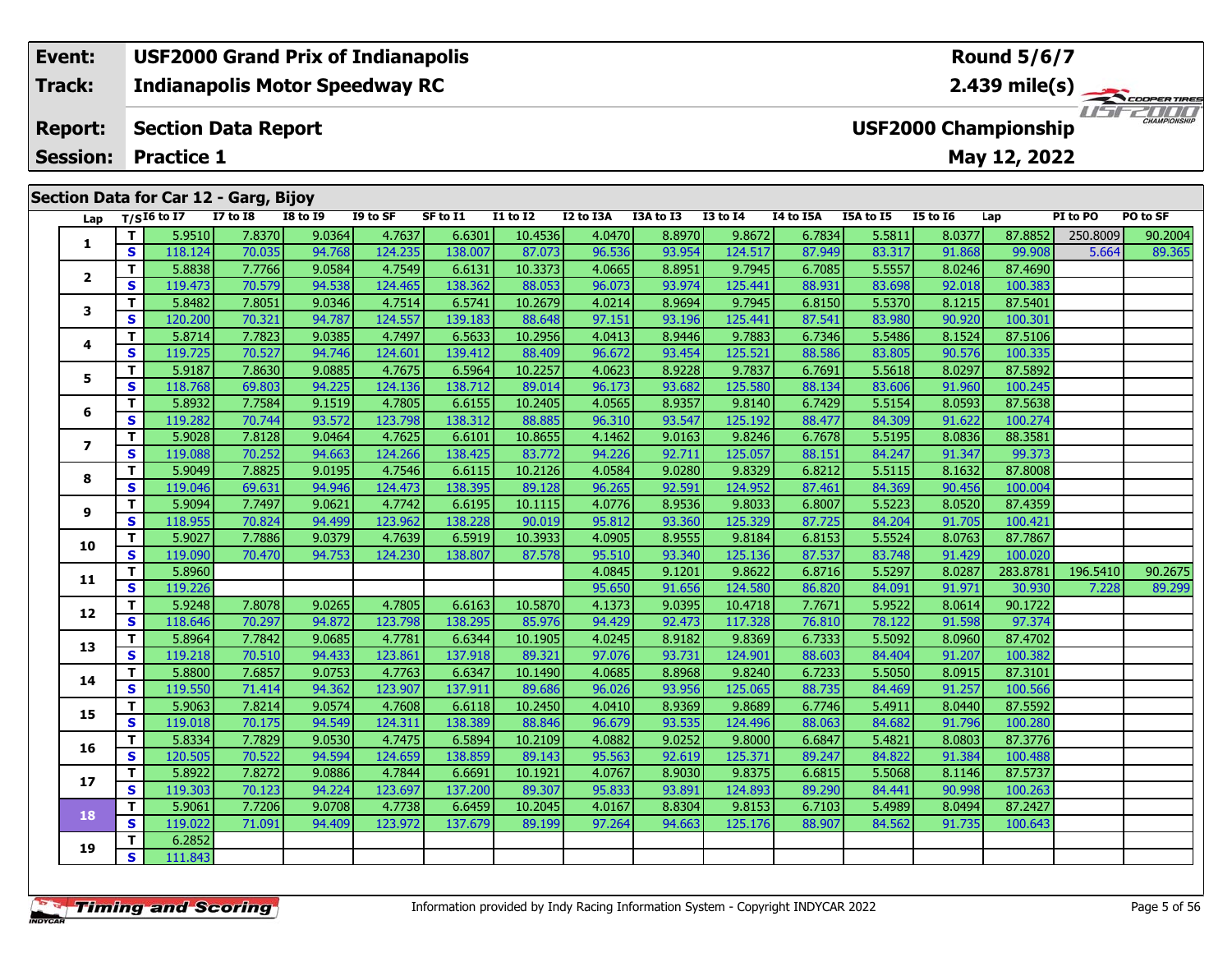| Event:         | <b>USF2000 Grand Prix of Indianapolis</b> | <b>Round 5/6/7</b>                           |
|----------------|-------------------------------------------|----------------------------------------------|
| Track:         | <b>Indianapolis Motor Speedway RC</b>     | $2.439 \text{ mile(s)}$                      |
| <b>Report:</b> | <b>Section Data Report</b>                | $\frac{1}{1}$<br><b>USF2000 Championship</b> |
|                | <b>Session: Practice 1</b>                | May 12, 2022                                 |

|                         | Section Data for Car 12 - Garg, Bijoy                        |
|-------------------------|--------------------------------------------------------------|
|                         | Lap T/SSF to PI                                              |
| $\mathbf{1}$            | $\overline{I}$                                               |
|                         | $\mathbf{s}$                                                 |
| $\overline{2}$          | $\overline{\mathsf{T}}$<br>$\mathbf{s}$                      |
|                         | $\overline{\mathsf{T}}$                                      |
| $\mathbf{3}$            | $\overline{\mathbf{s}}$                                      |
| 4                       | $\overline{\mathbf{T}}$                                      |
|                         | $\overline{\mathbf{s}}$                                      |
| 5 <sub>5</sub>          | $\overline{1}$<br>$\overline{\mathbf{s}}$                    |
|                         | $\mathbf T$                                                  |
| 6                       | $\overline{\mathbf{s}}$                                      |
| $\overline{\mathbf{z}}$ | $\overline{\mathbf{T}}$                                      |
|                         | $\overline{\mathbf{s}}$                                      |
| $\bf{8}$                | $\overline{\mathsf{r}}$<br>$\overline{\mathbf{s}}$           |
|                         | $\overline{\mathsf{T}}$                                      |
| 9                       | $\mathbf{s}$                                                 |
| 10                      | 84.9028<br>$\overline{\mathsf{T}}$                           |
|                         | $\overline{\mathbf{s}}$<br>94.263                            |
| 11                      | $\overline{\mathbf{T}}$<br>$\mathbf{s}$                      |
|                         | $\overline{\mathsf{T}}$                                      |
| $12$                    | $\mathsf{s}$                                                 |
| 13                      | $\overline{\mathbf{T}}$                                      |
|                         | $\overline{\mathbf{s}}$<br>$\overline{\mathsf{r}}$           |
| 14                      | $\mathbf{s}$                                                 |
| $15\phantom{.0}$        | $\overline{\mathsf{T}}$                                      |
|                         | $\overline{\mathbf{s}}$                                      |
| 16                      | $\overline{\mathbf{T}}$<br>$\mathsf{s}$                      |
|                         | $\overline{\mathsf{T}}$                                      |
| $17$                    | $\overline{\mathbf{s}}$                                      |
| 18                      | 84.7150<br>$\overline{\mathsf{T}}$                           |
|                         | $\overline{\mathbf{s}}$<br>94.472<br>$\overline{\mathsf{r}}$ |
| 19                      | $\overline{\mathbf{s}}$                                      |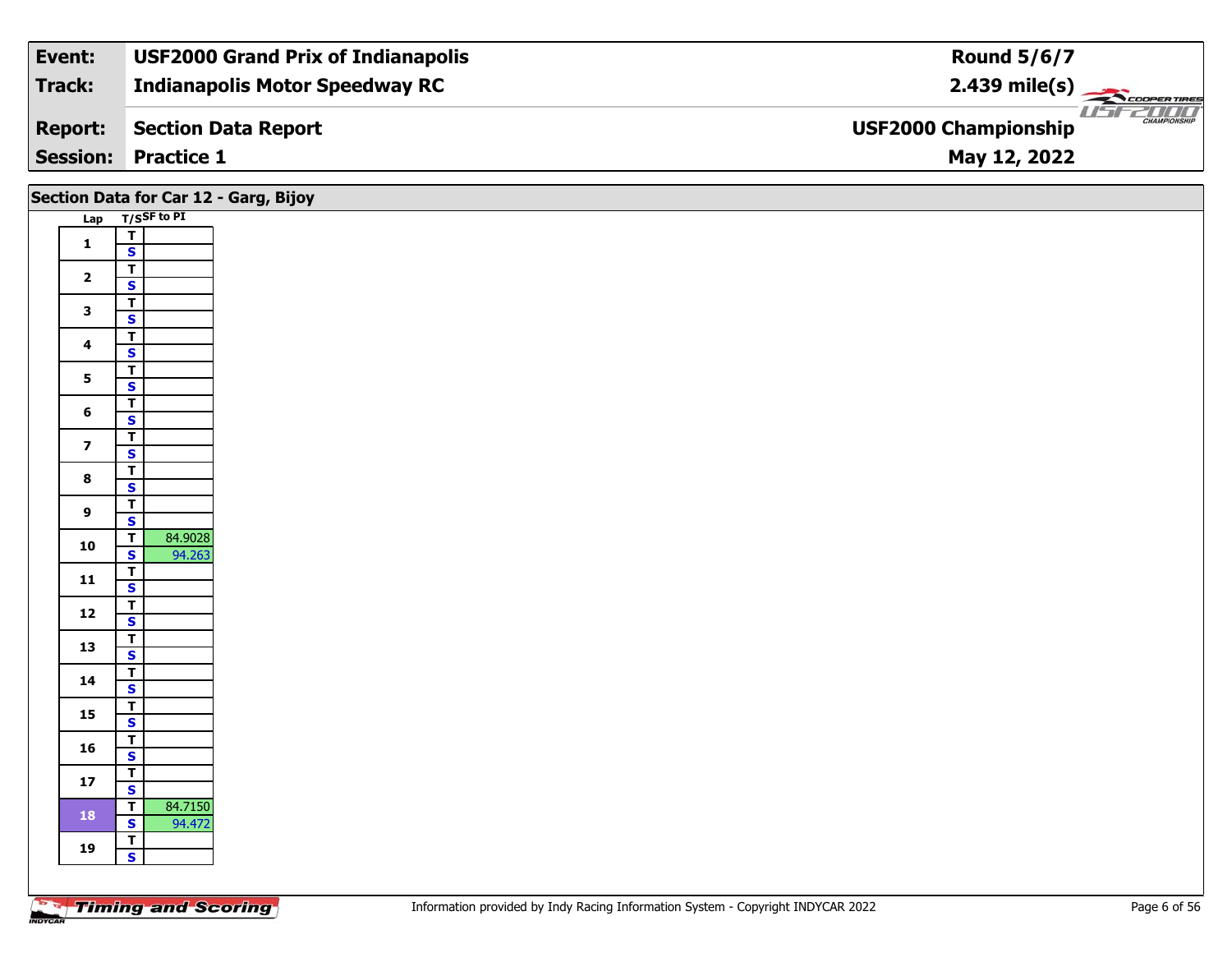### **Event: USF2000 Grand Prix of Indianapolis Round 5/6/7Indianapolis Motor Speedway RC 2.439 mile(s) Track:** USFZUUD **Report: Section Data Report USF2000 Championship May 12, 2022 Session: Practice 1 Section Data for Car 13 - Gardner, Chase (R)**

| Lap            |    | $T/SI6$ to I7 | <b>I7 to I8</b> | <b>I8 to 19</b> | $\mathbf{v}$<br>I9 to SF | SF to I1 | $I1$ to $I2$ | I2 to I3A | I3A to I3 | <b>I3 to I4</b> | I4 to I5A | I5A to I5 | <b>I5 to 16</b> | Lap     | PI to PO | PO to SF |
|----------------|----|---------------|-----------------|-----------------|--------------------------|----------|--------------|-----------|-----------|-----------------|-----------|-----------|-----------------|---------|----------|----------|
|                | T. | 5.9485        | 7.8121          | 9.2380          | 4.7944                   | 6.6713   | 10.2796      | 4.0790    | 8.9188    | 9.9274          | 6.7722    | 5.5523    | 8.1213          | 88.1149 | 244.1871 | 90.1585  |
| 1              | S. | 118.173       | 70.258          | 92.700          | 123.439                  | 137.155  | 88.547       | 95.779    | 93.724    | 123.762         | 88.094    | 83.749    | 90.923          | 99.647  | 5.818    | 89.407   |
|                | T. | 5.9208        | 8.4152          | 9.6394          | 4.8379                   | 6.7221   | 10.2345      | 4.0533    | 8.8675    | 9.9086          | 6.8212    | 5.3521    | 8.0853          | 88.8579 |          |          |
| $\mathbf{2}$   | S  | 118.726       | 65.223          | 88.840          | 122.330                  | 136.118  | 88.937       | 96.386    | 94.267    | 123.997         | 87.461    | 86.882    | 91.327          | 98.814  |          |          |
|                | T. | 5.8861        | 7.7276          | 9.1957          | 4.7998                   | 6.6635   | 10.3694      | 4.1331    | 8.9801    | 9.9001          | 6.8108    | 5.3675    | 8.0834          | 87.9171 |          |          |
| 3              | S  | 119,426       | 71.026          | 93.127          | 123.301                  | 137.315  | 87.780       | 94.525    | 93.085    | 124.103         | 87.595    | 86.633    | 91.349          | 99.871  |          |          |
|                | T. | 5.9215        | 7.7371          | 9.2246          | 4.7936                   | 6.6542   | 10.1563      | 4.0578    | 8.9644    | 9.8944          | 6.7571    | 5.4080    | 8.1207          | 87.6897 |          |          |
| 4              | S  | 118.712       | 70.939          | 92.835          | 123.460                  | 137.507  | 89.622       | 96.279    | 93.248    | 124.175         | 88.291    | 85.984    | 90.929          | 100.130 |          |          |
|                | T. | 5.9202        | 7.8133          | 9.2494          | 4.8016                   | 6.6640   | 10.1425      | 4.0740    | 8.8736    | 9.8967          | 6.7849    | 5.3996    | 8.1195          | 87.7393 |          |          |
| 5              | S. | 118.738       | 70.247          | 92.586          | 123.254                  | 137.305  | 89.744       | 95.896    | 94.202    | 124.146         | 87.929    | 86.117    | 90.943          | 100.074 |          |          |
|                | T. | 5.9160        | 7.7058          | 9.1836          | 4.8124                   | 6.6864   | 10.2325      | 4.0929    | 8.9418    | 9.8795          | 6.7722    | 5.3845    | 8.2165          | 87.8241 |          |          |
| 6              | S  | 118.823       | 71.227          | 93.249          | 122.978                  | 136.845  | 88.955       | 95.454    | 93.483    | 124.362         | 88.094    | 86.359    | 89.869          | 99.977  |          |          |
|                | T. | 5.9433        | 7.6001          | 9.3121          | 4.8101                   | 6.6769   | 10.1979      | 4.0912    | 8.9227    | 9.8827          | 6.7214    | 5.4700    | 8.1443          | 87.7727 |          |          |
| $\overline{ }$ | S  | 118.277       | 72.218          | 91.962          | 123.037                  | 137.040  | 89.256       | 95.493    | 93.683    | 124.322         | 88.760    | 85.009    | 90.666          | 100.036 |          |          |
| 8              | T. | 5.9658        | 7.6321          | 9.2231          | 4.7939                   | 6.6727   | 10.2454      | 4.1107    | 8.9357    | 9.8940          | 6.8152    | 5.3959    | 8.0890          | 87.7735 |          |          |
|                | S. | 117.831       | 71.915          | 92.850          | 123.452                  | 137.126  | 88.843       | 95.040    | 93.547    | 124.180         | 87.538    | 86.177    | 91.286          | 100.035 |          |          |
|                | T. | 5.8887        | 7.7215          | 9.1210          | 4.7974                   | 6.6651   | 10.3650      | 4.1241    | 8.9464    | 9.8679          | 6.9158    | 5.4377    | 8.1623          | 88.0129 |          |          |
| 9              | S  | 119.373       | 71.083          | 93.889          | 123.362                  | 137.282  | 87.817       | 94.731    | 93.435    | 124.508         | 86.265    | 85.514    | 90.466          | 99.763  |          |          |
| 10             | T. | 5.9043        | 7.8312          | 9.1159          | 4.7916                   | 6.6236   | 10.3566      | 4.1985    | 8.8845    | 9.8841          | 6.7977    | 5.4616    | 8.1438          | 87.9934 |          |          |
|                | S. | 119.058       | 70.087          | 93.942          | 123.512                  | 138.142  | 87.889       | 93.053    | 94.086    | 124.304         | 87.764    | 85.140    | 90.671          | 99.785  |          |          |
| 11             | T. | 5.9504        | 7.8063          | 9.1073          | 4.7805                   | 6.6133   | 10.2477      | 4.1344    | 8.9924    | 9.8836          | 6.8115    | 5.5390    | 8.0945          | 87.9609 |          |          |
|                | S. | 118.136       | 70.310          | 94.030          | 123.798                  | 138.358  | 88.823       | 94.495    | 92.957    | 124.311         | 87.586    | 83.950    | 91.224          | 99.822  |          |          |
| 12             | T. | 5.9260        | 7.8280          | 9.1232          | 4.7707                   | 6.6130   | 10.1616      | 4.0727    | 9.0198    | 9.8715          | 6.7732    | 5.3816    | 8.1603          | 87.7016 |          |          |
|                | S. | 118.622       | 70.115          | 93.867          | 124.053                  | 138.364  | 89.575       | 95.927    | 92.675    | 124.463         | 88.081    | 86.406    | 90.488          | 100.117 |          |          |
| 13             | T. | 5.9118        | 7.7399          | 9.1433          | 4.7807                   | 6.6024   | 10.2853      | 4.0626    | 9.0468    | 9.8706          | 6.8105    | 5.3764    | 8.1220          | 87.7523 |          |          |
|                | S  | 118.907       | 70.914          | 93.660          | 123.793                  | 138.586  | 88.498       | 96.165    | 92.398    | 124.474         | 87.599    | 86.489    | 90.915          | 100.059 |          |          |
| 14             | T. | 5.8817        | 7.7544          | 9.1476          | 4.7832                   | 6.6295   | 10.1672      | 4.0895    | 8.9481    | 9.8643          | 6.7398    | 5.4533    | 8.2350          | 87.6936 |          |          |
|                | S. | 119.516       | 70.781          | 93.616          | 123.729                  | 138.019  | 89.526       | 95.533    | 93.417    | 124.554         | 88.518    | 85.269    | 89.667          | 100.126 |          |          |
| 15             | T. | 5.9147        | 7.8525          | 9.1305          | 4.7947                   | 6.6462   | 10.2300      | 4.0733    | 8.9096    | 9.8539          | 6.7941    | 5.4147    | 8.0579          | 87.6721 |          |          |
|                | S  | 118.849       | 69.897          | 93.792          | 123.432                  | 137.673  | 88.976       | 95.913    | 93.821    | 124.685         | 87.810    | 85.877    | 91.638          | 100.150 |          |          |
| 16             | т  | 5.8579        | 7.6864          | 9.2297          | 4.7796                   | 6.6156   | 10.3472      | 4.0716    | 9.0299    | 9.8866          | 6.7828    | 5.3836    | 8.1060          | 87.7769 |          |          |
|                | S  | 120.001       | 71.407          | 92.783          | 123.822                  | 138.309  | 87.968       | 95.953    | 92.571    | 124.273         | 87.956    | 86.373    | 91.094          | 100.031 |          |          |
| 17             | T. | 5.8776        | 7.7693          | 9.2400          | 4.7817                   | 6.6384   | 10.3689      | 4.1173    | 8.8968    | 9.8794          | 6.8802    | 5.4272    | 8.0186          | 87.8954 |          |          |
|                | S. | 119.599       | 70.645          | 92.680          | 123.767                  | 137.834  | 87.784       | 94.888    | 93.956    | 124.363         | 86.711    | 85.680    | 92.087          | 99.896  |          |          |
| 18             | T. | 5.8625        | 7.8268          | 9.2172          | 4.7890                   | 6.6591   | 10.3419      | 4.0515    | 8.9589    | 9.9130          | 6.8204    | 5.4893    | 8.0572          | 87.9868 |          |          |
|                | S  | 119.907       | 70.126          | 92.909          | 123.579                  | 137.406  | 88.014       | 96.429    | 93.305    | 123.942         | 87.472    | 84.710    | 91.646          | 99.792  |          |          |
| 19             | T. | 5.9240        |                 |                 |                          |          |              |           |           |                 |           |           |                 |         |          |          |
|                | S  | 118.662       |                 |                 |                          |          |              |           |           |                 |           |           |                 |         |          |          |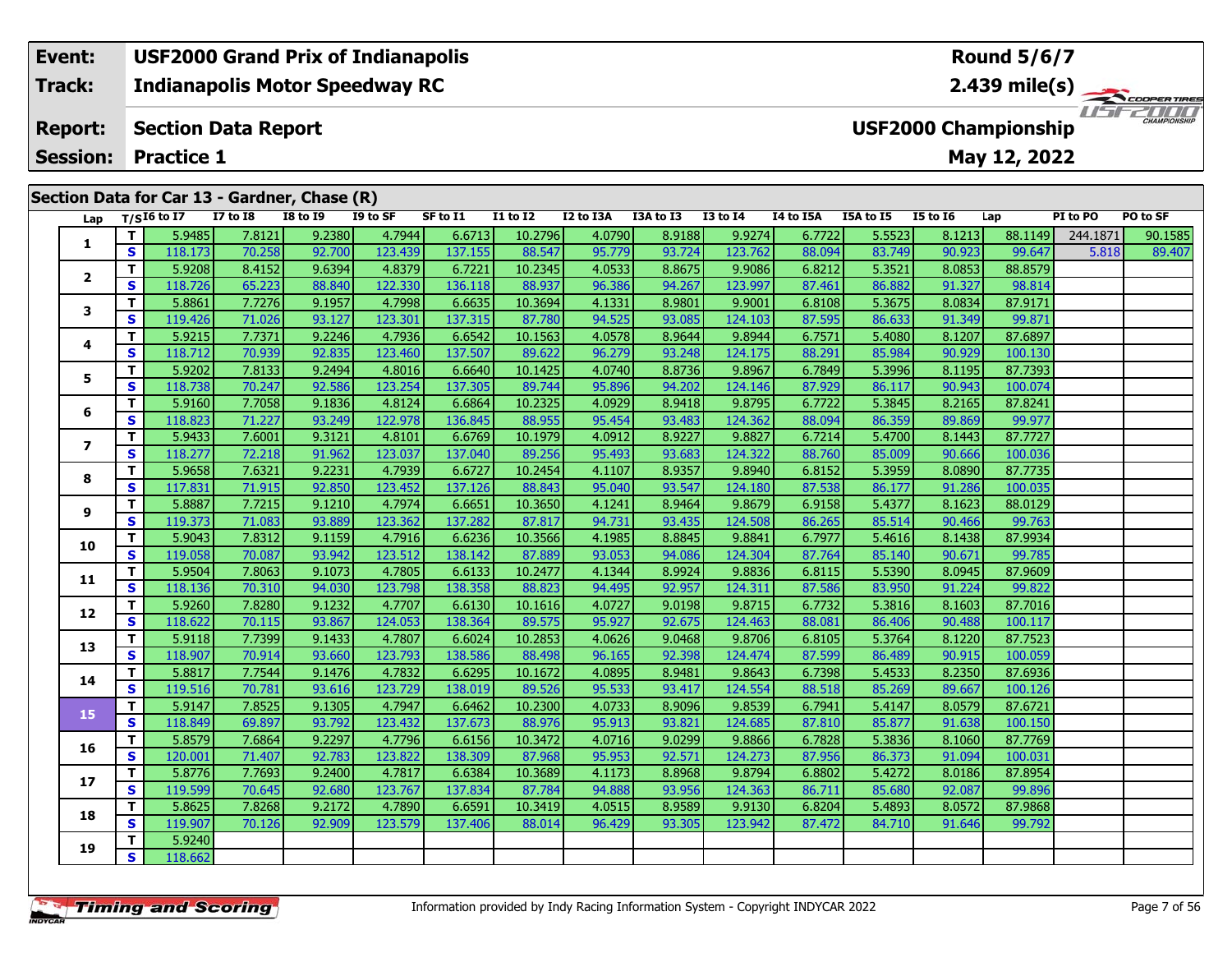| Event:          | <b>USF2000 Grand Prix of Indianapolis</b> | <b>Round 5/6/7</b>                                                                                                                                                                                                                                                                                                                                                                                                                                                                                                                                                              |
|-----------------|-------------------------------------------|---------------------------------------------------------------------------------------------------------------------------------------------------------------------------------------------------------------------------------------------------------------------------------------------------------------------------------------------------------------------------------------------------------------------------------------------------------------------------------------------------------------------------------------------------------------------------------|
| Track:          | <b>Indianapolis Motor Speedway RC</b>     | $2.439$ mile(s) $\left\langle \right\rangle$ $\left\langle \right\rangle$ $\left\langle \right\rangle$ $\left\langle \right\rangle$ $\left\langle \right\rangle$ $\left\langle \right\rangle$ $\left\langle \right\rangle$ $\left\langle \right\rangle$ $\left\langle \right\rangle$ $\left\langle \right\rangle$ $\left\langle \right\rangle$ $\left\langle \right\rangle$ $\left\langle \right\rangle$ $\left\langle \right\rangle$ $\left\langle \right\rangle$ $\left\langle \right\rangle$ $\left\langle \right\rangle$ $\left\langle \right\rangle$ $\left\langle \right$ |
| <b>Report:</b>  | Section Data Report                       | <b>CHAMPIONSHIP</b><br><b>USF2000 Championship</b>                                                                                                                                                                                                                                                                                                                                                                                                                                                                                                                              |
| <b>Session:</b> | <b>Practice 1</b>                         | May 12, 2022                                                                                                                                                                                                                                                                                                                                                                                                                                                                                                                                                                    |

|                         | Section Data for Car 13 - Gardner, Chase (R)       |
|-------------------------|----------------------------------------------------|
|                         | Lap T/SSF to PI                                    |
| $\mathbf 1$             | $\frac{T}{S}$                                      |
|                         |                                                    |
| $\mathbf{2}$            | $\frac{T}{S}$                                      |
| $\mathbf{3}$            | $rac{1}{s}$                                        |
|                         |                                                    |
| $\overline{\mathbf{4}}$ | $rac{1}{s}$                                        |
| 5 <sub>1</sub>          | $\overline{\mathsf{T}}$                            |
|                         | $\overline{\mathbf{s}}$<br>$\overline{\mathbf{T}}$ |
| 6                       | $\mathbf{s}$                                       |
| $\overline{7}$          | $\overline{\mathbf{r}}$                            |
|                         | $\mathbf{s}$<br>$\overline{1}$                     |
| $\bf{8}$                | $\mathbf{s}$                                       |
| 9                       | $\overline{1}$                                     |
|                         | $\overline{\mathbf{s}}$<br>$\mathbf{T}$            |
| 10                      | $\overline{\mathbf{s}}$                            |
| $\mathbf{11}$           | $\overline{\mathbf{r}}$                            |
|                         | $\mathbf{s}$                                       |
| $12$                    | $rac{T}{S}$                                        |
|                         |                                                    |
| 13                      | $rac{1}{s}$                                        |
| 14                      | $\frac{1}{s}$                                      |
|                         | $\mathbf{T}$                                       |
| 15                      | $\overline{\mathbf{s}}$                            |
| 16                      | $\overline{\mathbf{r}}$                            |
|                         | $\mathbf{s}$                                       |
| $17\,$                  | $rac{1}{s}$                                        |
| 18                      | 84.3301<br>$\frac{1}{s}$                           |
|                         | 94.903<br>$\mathbf{T}$                             |
| 19                      | $\overline{\mathbf{s}}$                            |
|                         |                                                    |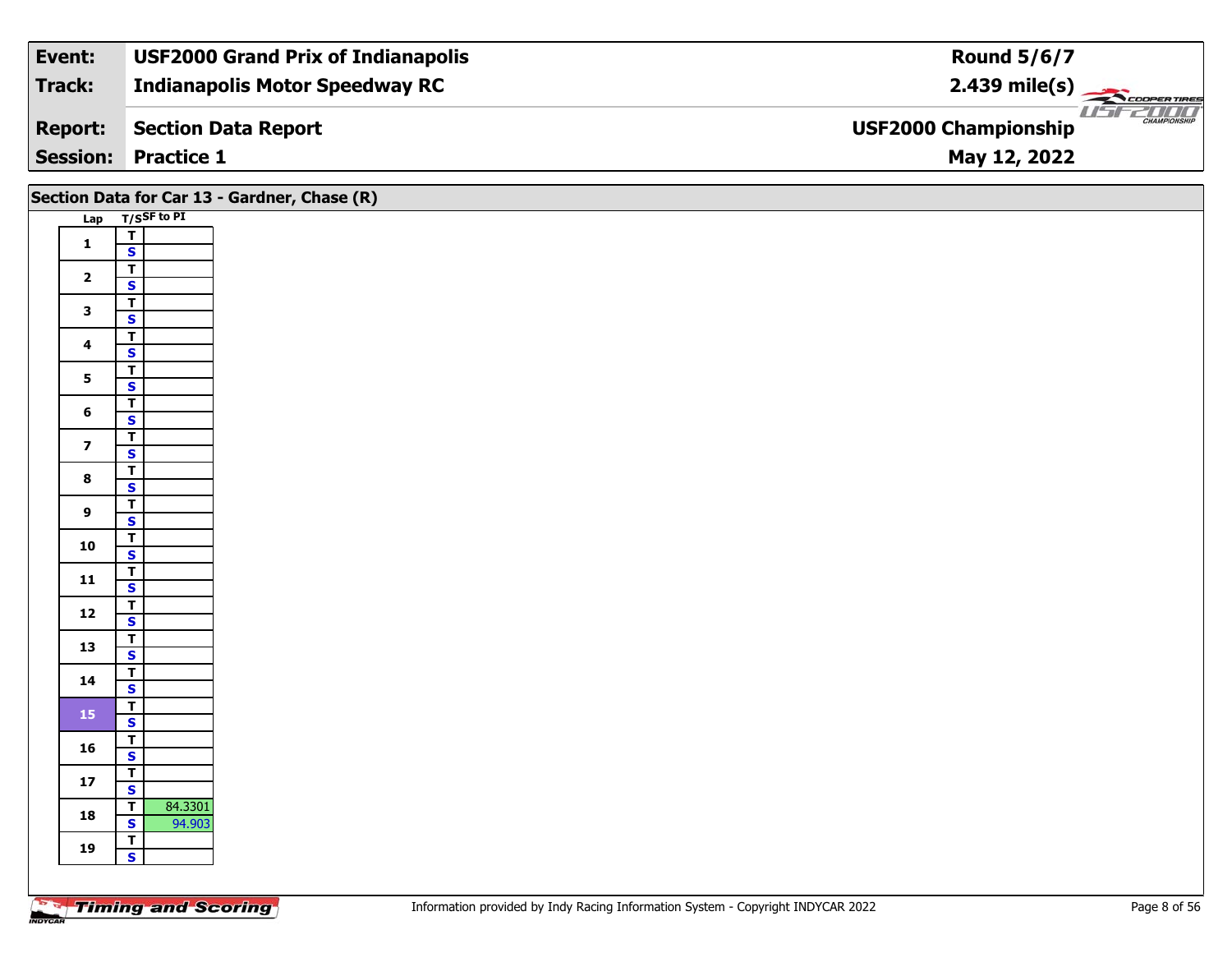### **Event: USF2000 Grand Prix of Indianapolis Round 5/6/7Indianapolis Motor Speedway RC 2.439 mile(s) Track:** TELECOPERTING **Section Data Report Report: USF2000 Championship May 12, 2022 Session: Practice 1 Section Data for Car 17 - Quinn, Alex (R) Lap T/SI6 to I7 I7 to I8 I8 to I9 I9 to SF SF to I1 I1 to I2 I2 to I3A I3A to I3 I3 to I4 I4 to I5A I5A to I5 I5 to I6 Lap PI to PO PO to SF**

| 4.7406<br>T.<br>6.0213<br>8.9656<br>6.6205<br>10.1222<br>4.1613<br>8.9754<br>9.7684<br>6.8288<br>5.5863<br>8.1529<br>198.1505<br>92.2840<br>8.7197<br>88.6630<br>1<br>S<br>62.945<br>124.840<br>138.207<br>89.924<br>93.133<br>83.239<br>116.745<br>95.517<br>93.885<br>125.777<br>87.364<br>90.570<br>7.169<br>87.348<br>99.031<br>9.0399<br>5.5404<br>T.<br>5.9262<br>8.9740<br>4.7196<br>6.5179<br>10.3353<br>4.1346<br>9.7792<br>6.7410<br>8.1139<br>88.0634<br>8.2414<br>2<br>S.<br>83.929<br>95.427<br>125.396<br>140.383<br>94.491<br>92.469<br>125.638<br>91.005<br>99.705<br>118.618<br>66.598<br>88.070<br>88.502<br>5.5799<br>5.8844<br>4.7185<br>4.1655<br>9.0733<br>8.0466<br>88.2672<br>T.<br>7.7920<br>8.9843<br>6.4907<br>10.2318<br>10.2445<br>7.0557<br>3<br>83.335<br>S<br>119.461<br>95.318<br>125.425<br>140.971<br>93.790<br>92.128<br>119.931<br>84.554<br>91.767<br>99.475<br>70.439<br>88.961<br>5.5213<br>5.8752<br>9.0994<br>4.7359<br>6.5573<br>4.1429<br>9.0086<br>87.2159<br>T.<br>7.7153<br>9.9311<br>9.7347<br>6.7786<br>8.1156<br>4<br>92.790<br>84.219<br>124.964<br>139.539<br>94.302<br>90.986<br>S.<br>119.648<br>94.112<br>91.654<br>126.212<br>88.011<br>100.674<br>71.140<br>4.7729<br>T.<br>5.8679<br>9.0488<br>6.6263<br>4.1403<br>8.9858<br>6.6429<br>5.4716<br>8.0812<br>7.7148<br>10.1006<br>9.8453<br>87.2984<br>5<br>S.<br>119.797<br>94.638<br>123.996<br>138.086<br>94.361<br>93.026<br>89.809<br>84.984<br>91.374<br>100.579<br>71.144<br>90.116<br>124.794<br>4.7588<br>5.4974<br>T.<br>5.8251<br>7.7394<br>8.9669<br>10.0035<br>4.1197<br>9.0048<br>9.8122<br>6.6647<br>8.0968<br>87.1010<br>6.6117<br>6<br>S<br>124.363<br>138.391<br>94.833<br>92.829<br>84.585<br>91.198<br>120.677<br>70.918<br>95.503<br>90.991<br>125.215<br>89.515<br>100.807<br>5.8919<br>4.7703<br>6.6388<br>9.9283<br>4.1940<br>8.9533<br>5.4939<br>87.1525<br>Τ.<br>7.6791<br>9.0171<br>9.8030<br>6.6884<br>8.0944<br>$\overline{\phantom{a}}$<br>S.<br>124.063<br>137.826<br>93.153<br>93.363<br>84.639<br>91.225<br>119.309<br>94.971<br>91.680<br>125.333<br>89.198<br>100.748<br>71.475<br>8.9570<br>4.7406<br>4.1384<br>8.9445<br>5.4895<br>T.<br>5.8696<br>7.6952<br>6.5978<br>10.0145<br>9.8189<br>6.6136<br>8.0707<br>86.9503<br>8<br>124.840<br>S.<br>119.762<br>95.608<br>138.683<br>94.404<br>93.455<br>90.207<br>84.707<br>91.493<br>100.982<br>71.325<br>90.891<br>125.130<br>5.8675<br>7.7567<br>4.7327<br>6.5799<br>4.1422<br>9.0309<br>5.4972<br>8.2241<br>Τ.<br>9.0078<br>10.0038<br>9.7532<br>6.6914<br>87.2874<br>9<br>S<br>139.060<br>92.561<br>119.805<br>70.760<br>95.069<br>125.049<br>90.988<br>94.317<br>125.973<br>89.158<br>84.589<br>89.786<br>100.592<br>5.8672<br>4.7316<br>9.1079<br>5.4914<br>8.2366<br>T.<br>7.9354<br>9.0364<br>6.5389<br>10.0516<br>4.1231<br>9.7683<br>6.7611<br>87.6495<br>10<br>S.<br>119.811<br>125.078<br>139.932<br>94.754<br>91.778<br>125.778<br>84.678<br>89.650<br>69.166<br>94.768<br>90.555<br>88.239<br>100.176<br>5.9880<br>9.0508<br>5.4706<br>Τ.<br>4.1244<br>9.8932<br>6.8816<br>8.0703<br>462.5472<br>375.5637<br>88.8821<br>11<br>S.<br>117.394<br>94.725<br>92.357<br>85.000<br>91.497<br>124.190<br>86.694<br>18.983<br>3.782<br>90.691<br>5.4525<br>5.8720<br>7.6587<br>8.9096<br>4.7570<br>9.9113<br>4.1263<br>8.8708<br>8.0820<br>Τ.<br>6.6776<br>9.8444<br>6.5580<br>86.7202<br>12<br>119.713<br>124.410<br>137.025<br>94.232<br>85.282<br>S.<br>96.117<br>94.681<br>124.806<br>90.971<br>91.365<br>101.250<br>71.665<br>91.837<br>5.3940<br>T.<br>5.8810<br>8.9275<br>4.7508<br>8.9064<br>9.8857<br>7.5967<br>6.6711<br>9.8961<br>4.1026<br>6.5978<br>8.0366<br>86.6463<br>13<br>S.<br>119.530<br>124.572<br>137.159<br>95.228<br>93.855<br>86.207<br>72.250<br>95.924<br>91.978<br>124.284<br>90.423<br>91.881<br>101.336<br>4.7537<br>5.4713<br>T.<br>5.8190<br>7.6501<br>8.9505<br>6.6597<br>9.9630<br>4.1666<br>8.9123<br>9.8943<br>6.7411<br>8.0203<br>87.0019<br>14<br>S.<br>120.803<br>124.496<br>137.394<br>93.765<br>93.793<br>124.176<br>84.989<br>92.068<br>100.922<br>71.746<br>95.678<br>91.361<br>88.501<br>5.8216<br>8.9587<br>4.7554<br>4.1008<br>9.0336<br>5.4614<br>87.0645<br>Τ.<br>7.6676<br>6.6724<br>9.9951<br>9.8916<br>6.6084<br>8.0979<br>15<br>S.<br>120.749<br>95.590<br>137.132<br>95.270<br>92.533<br>71.582<br>124.452<br>91.067<br>124.210<br>90.278<br>85.143<br>91.185<br>100.849<br>4.7593<br>8.9256<br>6.4057<br>Τ.<br>5.8689<br>7.7897<br>8.9856<br>6.6668<br>9.9957<br>4.1422<br>9.8280<br>6.6574<br>9.3395<br>89.3644<br>16<br>S.<br>119.776<br>124.350<br>137.247<br>93.653<br>72.592<br>79.063<br>98.254<br>70.460<br>95.304<br>91.062<br>94.317<br>125.014<br>89.613<br>7.3119<br>Τ.<br>17<br>S. | Lap | T/SI6 to I7 | <b>I7 to I8</b> | <b>I8 to 19</b> | I9 to SF | SF to I1 | <b>I1 to I2</b> | I2 to I3A | I3A to I3 | I3 to I4 | 14 to 15A | I5A to I5 | <b>I5 to 16</b> | Lap | PI to PO | PO to SF |
|-------------------------------------------------------------------------------------------------------------------------------------------------------------------------------------------------------------------------------------------------------------------------------------------------------------------------------------------------------------------------------------------------------------------------------------------------------------------------------------------------------------------------------------------------------------------------------------------------------------------------------------------------------------------------------------------------------------------------------------------------------------------------------------------------------------------------------------------------------------------------------------------------------------------------------------------------------------------------------------------------------------------------------------------------------------------------------------------------------------------------------------------------------------------------------------------------------------------------------------------------------------------------------------------------------------------------------------------------------------------------------------------------------------------------------------------------------------------------------------------------------------------------------------------------------------------------------------------------------------------------------------------------------------------------------------------------------------------------------------------------------------------------------------------------------------------------------------------------------------------------------------------------------------------------------------------------------------------------------------------------------------------------------------------------------------------------------------------------------------------------------------------------------------------------------------------------------------------------------------------------------------------------------------------------------------------------------------------------------------------------------------------------------------------------------------------------------------------------------------------------------------------------------------------------------------------------------------------------------------------------------------------------------------------------------------------------------------------------------------------------------------------------------------------------------------------------------------------------------------------------------------------------------------------------------------------------------------------------------------------------------------------------------------------------------------------------------------------------------------------------------------------------------------------------------------------------------------------------------------------------------------------------------------------------------------------------------------------------------------------------------------------------------------------------------------------------------------------------------------------------------------------------------------------------------------------------------------------------------------------------------------------------------------------------------------------------------------------------------------------------------------------------------------------------------------------------------------------------------------------------------------------------------------------------------------------------------------------------------------------------------------------------------------------------------------------------------------------------------------------------------------------------------------------------------------------------------------------------------------------------------------------------------------------------------------------------------------------------------------------------------------------------------------------------------------------------------------------------------------------------------------------------------------------------------------------------------------------------------------------------------------------------------------------------------------------------------------------------------------------------------|-----|-------------|-----------------|-----------------|----------|----------|-----------------|-----------|-----------|----------|-----------|-----------|-----------------|-----|----------|----------|
|                                                                                                                                                                                                                                                                                                                                                                                                                                                                                                                                                                                                                                                                                                                                                                                                                                                                                                                                                                                                                                                                                                                                                                                                                                                                                                                                                                                                                                                                                                                                                                                                                                                                                                                                                                                                                                                                                                                                                                                                                                                                                                                                                                                                                                                                                                                                                                                                                                                                                                                                                                                                                                                                                                                                                                                                                                                                                                                                                                                                                                                                                                                                                                                                                                                                                                                                                                                                                                                                                                                                                                                                                                                                                                                                                                                                                                                                                                                                                                                                                                                                                                                                                                                                                                                                                                                                                                                                                                                                                                                                                                                                                                                                                                                                                       |     |             |                 |                 |          |          |                 |           |           |          |           |           |                 |     |          |          |
|                                                                                                                                                                                                                                                                                                                                                                                                                                                                                                                                                                                                                                                                                                                                                                                                                                                                                                                                                                                                                                                                                                                                                                                                                                                                                                                                                                                                                                                                                                                                                                                                                                                                                                                                                                                                                                                                                                                                                                                                                                                                                                                                                                                                                                                                                                                                                                                                                                                                                                                                                                                                                                                                                                                                                                                                                                                                                                                                                                                                                                                                                                                                                                                                                                                                                                                                                                                                                                                                                                                                                                                                                                                                                                                                                                                                                                                                                                                                                                                                                                                                                                                                                                                                                                                                                                                                                                                                                                                                                                                                                                                                                                                                                                                                                       |     |             |                 |                 |          |          |                 |           |           |          |           |           |                 |     |          |          |
|                                                                                                                                                                                                                                                                                                                                                                                                                                                                                                                                                                                                                                                                                                                                                                                                                                                                                                                                                                                                                                                                                                                                                                                                                                                                                                                                                                                                                                                                                                                                                                                                                                                                                                                                                                                                                                                                                                                                                                                                                                                                                                                                                                                                                                                                                                                                                                                                                                                                                                                                                                                                                                                                                                                                                                                                                                                                                                                                                                                                                                                                                                                                                                                                                                                                                                                                                                                                                                                                                                                                                                                                                                                                                                                                                                                                                                                                                                                                                                                                                                                                                                                                                                                                                                                                                                                                                                                                                                                                                                                                                                                                                                                                                                                                                       |     |             |                 |                 |          |          |                 |           |           |          |           |           |                 |     |          |          |
|                                                                                                                                                                                                                                                                                                                                                                                                                                                                                                                                                                                                                                                                                                                                                                                                                                                                                                                                                                                                                                                                                                                                                                                                                                                                                                                                                                                                                                                                                                                                                                                                                                                                                                                                                                                                                                                                                                                                                                                                                                                                                                                                                                                                                                                                                                                                                                                                                                                                                                                                                                                                                                                                                                                                                                                                                                                                                                                                                                                                                                                                                                                                                                                                                                                                                                                                                                                                                                                                                                                                                                                                                                                                                                                                                                                                                                                                                                                                                                                                                                                                                                                                                                                                                                                                                                                                                                                                                                                                                                                                                                                                                                                                                                                                                       |     |             |                 |                 |          |          |                 |           |           |          |           |           |                 |     |          |          |
|                                                                                                                                                                                                                                                                                                                                                                                                                                                                                                                                                                                                                                                                                                                                                                                                                                                                                                                                                                                                                                                                                                                                                                                                                                                                                                                                                                                                                                                                                                                                                                                                                                                                                                                                                                                                                                                                                                                                                                                                                                                                                                                                                                                                                                                                                                                                                                                                                                                                                                                                                                                                                                                                                                                                                                                                                                                                                                                                                                                                                                                                                                                                                                                                                                                                                                                                                                                                                                                                                                                                                                                                                                                                                                                                                                                                                                                                                                                                                                                                                                                                                                                                                                                                                                                                                                                                                                                                                                                                                                                                                                                                                                                                                                                                                       |     |             |                 |                 |          |          |                 |           |           |          |           |           |                 |     |          |          |
|                                                                                                                                                                                                                                                                                                                                                                                                                                                                                                                                                                                                                                                                                                                                                                                                                                                                                                                                                                                                                                                                                                                                                                                                                                                                                                                                                                                                                                                                                                                                                                                                                                                                                                                                                                                                                                                                                                                                                                                                                                                                                                                                                                                                                                                                                                                                                                                                                                                                                                                                                                                                                                                                                                                                                                                                                                                                                                                                                                                                                                                                                                                                                                                                                                                                                                                                                                                                                                                                                                                                                                                                                                                                                                                                                                                                                                                                                                                                                                                                                                                                                                                                                                                                                                                                                                                                                                                                                                                                                                                                                                                                                                                                                                                                                       |     |             |                 |                 |          |          |                 |           |           |          |           |           |                 |     |          |          |
|                                                                                                                                                                                                                                                                                                                                                                                                                                                                                                                                                                                                                                                                                                                                                                                                                                                                                                                                                                                                                                                                                                                                                                                                                                                                                                                                                                                                                                                                                                                                                                                                                                                                                                                                                                                                                                                                                                                                                                                                                                                                                                                                                                                                                                                                                                                                                                                                                                                                                                                                                                                                                                                                                                                                                                                                                                                                                                                                                                                                                                                                                                                                                                                                                                                                                                                                                                                                                                                                                                                                                                                                                                                                                                                                                                                                                                                                                                                                                                                                                                                                                                                                                                                                                                                                                                                                                                                                                                                                                                                                                                                                                                                                                                                                                       |     |             |                 |                 |          |          |                 |           |           |          |           |           |                 |     |          |          |
|                                                                                                                                                                                                                                                                                                                                                                                                                                                                                                                                                                                                                                                                                                                                                                                                                                                                                                                                                                                                                                                                                                                                                                                                                                                                                                                                                                                                                                                                                                                                                                                                                                                                                                                                                                                                                                                                                                                                                                                                                                                                                                                                                                                                                                                                                                                                                                                                                                                                                                                                                                                                                                                                                                                                                                                                                                                                                                                                                                                                                                                                                                                                                                                                                                                                                                                                                                                                                                                                                                                                                                                                                                                                                                                                                                                                                                                                                                                                                                                                                                                                                                                                                                                                                                                                                                                                                                                                                                                                                                                                                                                                                                                                                                                                                       |     |             |                 |                 |          |          |                 |           |           |          |           |           |                 |     |          |          |
|                                                                                                                                                                                                                                                                                                                                                                                                                                                                                                                                                                                                                                                                                                                                                                                                                                                                                                                                                                                                                                                                                                                                                                                                                                                                                                                                                                                                                                                                                                                                                                                                                                                                                                                                                                                                                                                                                                                                                                                                                                                                                                                                                                                                                                                                                                                                                                                                                                                                                                                                                                                                                                                                                                                                                                                                                                                                                                                                                                                                                                                                                                                                                                                                                                                                                                                                                                                                                                                                                                                                                                                                                                                                                                                                                                                                                                                                                                                                                                                                                                                                                                                                                                                                                                                                                                                                                                                                                                                                                                                                                                                                                                                                                                                                                       |     |             |                 |                 |          |          |                 |           |           |          |           |           |                 |     |          |          |
|                                                                                                                                                                                                                                                                                                                                                                                                                                                                                                                                                                                                                                                                                                                                                                                                                                                                                                                                                                                                                                                                                                                                                                                                                                                                                                                                                                                                                                                                                                                                                                                                                                                                                                                                                                                                                                                                                                                                                                                                                                                                                                                                                                                                                                                                                                                                                                                                                                                                                                                                                                                                                                                                                                                                                                                                                                                                                                                                                                                                                                                                                                                                                                                                                                                                                                                                                                                                                                                                                                                                                                                                                                                                                                                                                                                                                                                                                                                                                                                                                                                                                                                                                                                                                                                                                                                                                                                                                                                                                                                                                                                                                                                                                                                                                       |     |             |                 |                 |          |          |                 |           |           |          |           |           |                 |     |          |          |
|                                                                                                                                                                                                                                                                                                                                                                                                                                                                                                                                                                                                                                                                                                                                                                                                                                                                                                                                                                                                                                                                                                                                                                                                                                                                                                                                                                                                                                                                                                                                                                                                                                                                                                                                                                                                                                                                                                                                                                                                                                                                                                                                                                                                                                                                                                                                                                                                                                                                                                                                                                                                                                                                                                                                                                                                                                                                                                                                                                                                                                                                                                                                                                                                                                                                                                                                                                                                                                                                                                                                                                                                                                                                                                                                                                                                                                                                                                                                                                                                                                                                                                                                                                                                                                                                                                                                                                                                                                                                                                                                                                                                                                                                                                                                                       |     |             |                 |                 |          |          |                 |           |           |          |           |           |                 |     |          |          |
|                                                                                                                                                                                                                                                                                                                                                                                                                                                                                                                                                                                                                                                                                                                                                                                                                                                                                                                                                                                                                                                                                                                                                                                                                                                                                                                                                                                                                                                                                                                                                                                                                                                                                                                                                                                                                                                                                                                                                                                                                                                                                                                                                                                                                                                                                                                                                                                                                                                                                                                                                                                                                                                                                                                                                                                                                                                                                                                                                                                                                                                                                                                                                                                                                                                                                                                                                                                                                                                                                                                                                                                                                                                                                                                                                                                                                                                                                                                                                                                                                                                                                                                                                                                                                                                                                                                                                                                                                                                                                                                                                                                                                                                                                                                                                       |     |             |                 |                 |          |          |                 |           |           |          |           |           |                 |     |          |          |
|                                                                                                                                                                                                                                                                                                                                                                                                                                                                                                                                                                                                                                                                                                                                                                                                                                                                                                                                                                                                                                                                                                                                                                                                                                                                                                                                                                                                                                                                                                                                                                                                                                                                                                                                                                                                                                                                                                                                                                                                                                                                                                                                                                                                                                                                                                                                                                                                                                                                                                                                                                                                                                                                                                                                                                                                                                                                                                                                                                                                                                                                                                                                                                                                                                                                                                                                                                                                                                                                                                                                                                                                                                                                                                                                                                                                                                                                                                                                                                                                                                                                                                                                                                                                                                                                                                                                                                                                                                                                                                                                                                                                                                                                                                                                                       |     |             |                 |                 |          |          |                 |           |           |          |           |           |                 |     |          |          |
|                                                                                                                                                                                                                                                                                                                                                                                                                                                                                                                                                                                                                                                                                                                                                                                                                                                                                                                                                                                                                                                                                                                                                                                                                                                                                                                                                                                                                                                                                                                                                                                                                                                                                                                                                                                                                                                                                                                                                                                                                                                                                                                                                                                                                                                                                                                                                                                                                                                                                                                                                                                                                                                                                                                                                                                                                                                                                                                                                                                                                                                                                                                                                                                                                                                                                                                                                                                                                                                                                                                                                                                                                                                                                                                                                                                                                                                                                                                                                                                                                                                                                                                                                                                                                                                                                                                                                                                                                                                                                                                                                                                                                                                                                                                                                       |     |             |                 |                 |          |          |                 |           |           |          |           |           |                 |     |          |          |
|                                                                                                                                                                                                                                                                                                                                                                                                                                                                                                                                                                                                                                                                                                                                                                                                                                                                                                                                                                                                                                                                                                                                                                                                                                                                                                                                                                                                                                                                                                                                                                                                                                                                                                                                                                                                                                                                                                                                                                                                                                                                                                                                                                                                                                                                                                                                                                                                                                                                                                                                                                                                                                                                                                                                                                                                                                                                                                                                                                                                                                                                                                                                                                                                                                                                                                                                                                                                                                                                                                                                                                                                                                                                                                                                                                                                                                                                                                                                                                                                                                                                                                                                                                                                                                                                                                                                                                                                                                                                                                                                                                                                                                                                                                                                                       |     |             |                 |                 |          |          |                 |           |           |          |           |           |                 |     |          |          |
|                                                                                                                                                                                                                                                                                                                                                                                                                                                                                                                                                                                                                                                                                                                                                                                                                                                                                                                                                                                                                                                                                                                                                                                                                                                                                                                                                                                                                                                                                                                                                                                                                                                                                                                                                                                                                                                                                                                                                                                                                                                                                                                                                                                                                                                                                                                                                                                                                                                                                                                                                                                                                                                                                                                                                                                                                                                                                                                                                                                                                                                                                                                                                                                                                                                                                                                                                                                                                                                                                                                                                                                                                                                                                                                                                                                                                                                                                                                                                                                                                                                                                                                                                                                                                                                                                                                                                                                                                                                                                                                                                                                                                                                                                                                                                       |     |             |                 |                 |          |          |                 |           |           |          |           |           |                 |     |          |          |
|                                                                                                                                                                                                                                                                                                                                                                                                                                                                                                                                                                                                                                                                                                                                                                                                                                                                                                                                                                                                                                                                                                                                                                                                                                                                                                                                                                                                                                                                                                                                                                                                                                                                                                                                                                                                                                                                                                                                                                                                                                                                                                                                                                                                                                                                                                                                                                                                                                                                                                                                                                                                                                                                                                                                                                                                                                                                                                                                                                                                                                                                                                                                                                                                                                                                                                                                                                                                                                                                                                                                                                                                                                                                                                                                                                                                                                                                                                                                                                                                                                                                                                                                                                                                                                                                                                                                                                                                                                                                                                                                                                                                                                                                                                                                                       |     |             |                 |                 |          |          |                 |           |           |          |           |           |                 |     |          |          |
|                                                                                                                                                                                                                                                                                                                                                                                                                                                                                                                                                                                                                                                                                                                                                                                                                                                                                                                                                                                                                                                                                                                                                                                                                                                                                                                                                                                                                                                                                                                                                                                                                                                                                                                                                                                                                                                                                                                                                                                                                                                                                                                                                                                                                                                                                                                                                                                                                                                                                                                                                                                                                                                                                                                                                                                                                                                                                                                                                                                                                                                                                                                                                                                                                                                                                                                                                                                                                                                                                                                                                                                                                                                                                                                                                                                                                                                                                                                                                                                                                                                                                                                                                                                                                                                                                                                                                                                                                                                                                                                                                                                                                                                                                                                                                       |     |             |                 |                 |          |          |                 |           |           |          |           |           |                 |     |          |          |
|                                                                                                                                                                                                                                                                                                                                                                                                                                                                                                                                                                                                                                                                                                                                                                                                                                                                                                                                                                                                                                                                                                                                                                                                                                                                                                                                                                                                                                                                                                                                                                                                                                                                                                                                                                                                                                                                                                                                                                                                                                                                                                                                                                                                                                                                                                                                                                                                                                                                                                                                                                                                                                                                                                                                                                                                                                                                                                                                                                                                                                                                                                                                                                                                                                                                                                                                                                                                                                                                                                                                                                                                                                                                                                                                                                                                                                                                                                                                                                                                                                                                                                                                                                                                                                                                                                                                                                                                                                                                                                                                                                                                                                                                                                                                                       |     |             |                 |                 |          |          |                 |           |           |          |           |           |                 |     |          |          |
|                                                                                                                                                                                                                                                                                                                                                                                                                                                                                                                                                                                                                                                                                                                                                                                                                                                                                                                                                                                                                                                                                                                                                                                                                                                                                                                                                                                                                                                                                                                                                                                                                                                                                                                                                                                                                                                                                                                                                                                                                                                                                                                                                                                                                                                                                                                                                                                                                                                                                                                                                                                                                                                                                                                                                                                                                                                                                                                                                                                                                                                                                                                                                                                                                                                                                                                                                                                                                                                                                                                                                                                                                                                                                                                                                                                                                                                                                                                                                                                                                                                                                                                                                                                                                                                                                                                                                                                                                                                                                                                                                                                                                                                                                                                                                       |     |             |                 |                 |          |          |                 |           |           |          |           |           |                 |     |          |          |
|                                                                                                                                                                                                                                                                                                                                                                                                                                                                                                                                                                                                                                                                                                                                                                                                                                                                                                                                                                                                                                                                                                                                                                                                                                                                                                                                                                                                                                                                                                                                                                                                                                                                                                                                                                                                                                                                                                                                                                                                                                                                                                                                                                                                                                                                                                                                                                                                                                                                                                                                                                                                                                                                                                                                                                                                                                                                                                                                                                                                                                                                                                                                                                                                                                                                                                                                                                                                                                                                                                                                                                                                                                                                                                                                                                                                                                                                                                                                                                                                                                                                                                                                                                                                                                                                                                                                                                                                                                                                                                                                                                                                                                                                                                                                                       |     |             |                 |                 |          |          |                 |           |           |          |           |           |                 |     |          |          |
|                                                                                                                                                                                                                                                                                                                                                                                                                                                                                                                                                                                                                                                                                                                                                                                                                                                                                                                                                                                                                                                                                                                                                                                                                                                                                                                                                                                                                                                                                                                                                                                                                                                                                                                                                                                                                                                                                                                                                                                                                                                                                                                                                                                                                                                                                                                                                                                                                                                                                                                                                                                                                                                                                                                                                                                                                                                                                                                                                                                                                                                                                                                                                                                                                                                                                                                                                                                                                                                                                                                                                                                                                                                                                                                                                                                                                                                                                                                                                                                                                                                                                                                                                                                                                                                                                                                                                                                                                                                                                                                                                                                                                                                                                                                                                       |     |             |                 |                 |          |          |                 |           |           |          |           |           |                 |     |          |          |
|                                                                                                                                                                                                                                                                                                                                                                                                                                                                                                                                                                                                                                                                                                                                                                                                                                                                                                                                                                                                                                                                                                                                                                                                                                                                                                                                                                                                                                                                                                                                                                                                                                                                                                                                                                                                                                                                                                                                                                                                                                                                                                                                                                                                                                                                                                                                                                                                                                                                                                                                                                                                                                                                                                                                                                                                                                                                                                                                                                                                                                                                                                                                                                                                                                                                                                                                                                                                                                                                                                                                                                                                                                                                                                                                                                                                                                                                                                                                                                                                                                                                                                                                                                                                                                                                                                                                                                                                                                                                                                                                                                                                                                                                                                                                                       |     |             |                 |                 |          |          |                 |           |           |          |           |           |                 |     |          |          |
|                                                                                                                                                                                                                                                                                                                                                                                                                                                                                                                                                                                                                                                                                                                                                                                                                                                                                                                                                                                                                                                                                                                                                                                                                                                                                                                                                                                                                                                                                                                                                                                                                                                                                                                                                                                                                                                                                                                                                                                                                                                                                                                                                                                                                                                                                                                                                                                                                                                                                                                                                                                                                                                                                                                                                                                                                                                                                                                                                                                                                                                                                                                                                                                                                                                                                                                                                                                                                                                                                                                                                                                                                                                                                                                                                                                                                                                                                                                                                                                                                                                                                                                                                                                                                                                                                                                                                                                                                                                                                                                                                                                                                                                                                                                                                       |     |             |                 |                 |          |          |                 |           |           |          |           |           |                 |     |          |          |
|                                                                                                                                                                                                                                                                                                                                                                                                                                                                                                                                                                                                                                                                                                                                                                                                                                                                                                                                                                                                                                                                                                                                                                                                                                                                                                                                                                                                                                                                                                                                                                                                                                                                                                                                                                                                                                                                                                                                                                                                                                                                                                                                                                                                                                                                                                                                                                                                                                                                                                                                                                                                                                                                                                                                                                                                                                                                                                                                                                                                                                                                                                                                                                                                                                                                                                                                                                                                                                                                                                                                                                                                                                                                                                                                                                                                                                                                                                                                                                                                                                                                                                                                                                                                                                                                                                                                                                                                                                                                                                                                                                                                                                                                                                                                                       |     |             |                 |                 |          |          |                 |           |           |          |           |           |                 |     |          |          |
|                                                                                                                                                                                                                                                                                                                                                                                                                                                                                                                                                                                                                                                                                                                                                                                                                                                                                                                                                                                                                                                                                                                                                                                                                                                                                                                                                                                                                                                                                                                                                                                                                                                                                                                                                                                                                                                                                                                                                                                                                                                                                                                                                                                                                                                                                                                                                                                                                                                                                                                                                                                                                                                                                                                                                                                                                                                                                                                                                                                                                                                                                                                                                                                                                                                                                                                                                                                                                                                                                                                                                                                                                                                                                                                                                                                                                                                                                                                                                                                                                                                                                                                                                                                                                                                                                                                                                                                                                                                                                                                                                                                                                                                                                                                                                       |     |             |                 |                 |          |          |                 |           |           |          |           |           |                 |     |          |          |
|                                                                                                                                                                                                                                                                                                                                                                                                                                                                                                                                                                                                                                                                                                                                                                                                                                                                                                                                                                                                                                                                                                                                                                                                                                                                                                                                                                                                                                                                                                                                                                                                                                                                                                                                                                                                                                                                                                                                                                                                                                                                                                                                                                                                                                                                                                                                                                                                                                                                                                                                                                                                                                                                                                                                                                                                                                                                                                                                                                                                                                                                                                                                                                                                                                                                                                                                                                                                                                                                                                                                                                                                                                                                                                                                                                                                                                                                                                                                                                                                                                                                                                                                                                                                                                                                                                                                                                                                                                                                                                                                                                                                                                                                                                                                                       |     |             |                 |                 |          |          |                 |           |           |          |           |           |                 |     |          |          |
|                                                                                                                                                                                                                                                                                                                                                                                                                                                                                                                                                                                                                                                                                                                                                                                                                                                                                                                                                                                                                                                                                                                                                                                                                                                                                                                                                                                                                                                                                                                                                                                                                                                                                                                                                                                                                                                                                                                                                                                                                                                                                                                                                                                                                                                                                                                                                                                                                                                                                                                                                                                                                                                                                                                                                                                                                                                                                                                                                                                                                                                                                                                                                                                                                                                                                                                                                                                                                                                                                                                                                                                                                                                                                                                                                                                                                                                                                                                                                                                                                                                                                                                                                                                                                                                                                                                                                                                                                                                                                                                                                                                                                                                                                                                                                       |     |             |                 |                 |          |          |                 |           |           |          |           |           |                 |     |          |          |
|                                                                                                                                                                                                                                                                                                                                                                                                                                                                                                                                                                                                                                                                                                                                                                                                                                                                                                                                                                                                                                                                                                                                                                                                                                                                                                                                                                                                                                                                                                                                                                                                                                                                                                                                                                                                                                                                                                                                                                                                                                                                                                                                                                                                                                                                                                                                                                                                                                                                                                                                                                                                                                                                                                                                                                                                                                                                                                                                                                                                                                                                                                                                                                                                                                                                                                                                                                                                                                                                                                                                                                                                                                                                                                                                                                                                                                                                                                                                                                                                                                                                                                                                                                                                                                                                                                                                                                                                                                                                                                                                                                                                                                                                                                                                                       |     |             |                 |                 |          |          |                 |           |           |          |           |           |                 |     |          |          |
|                                                                                                                                                                                                                                                                                                                                                                                                                                                                                                                                                                                                                                                                                                                                                                                                                                                                                                                                                                                                                                                                                                                                                                                                                                                                                                                                                                                                                                                                                                                                                                                                                                                                                                                                                                                                                                                                                                                                                                                                                                                                                                                                                                                                                                                                                                                                                                                                                                                                                                                                                                                                                                                                                                                                                                                                                                                                                                                                                                                                                                                                                                                                                                                                                                                                                                                                                                                                                                                                                                                                                                                                                                                                                                                                                                                                                                                                                                                                                                                                                                                                                                                                                                                                                                                                                                                                                                                                                                                                                                                                                                                                                                                                                                                                                       |     |             |                 |                 |          |          |                 |           |           |          |           |           |                 |     |          |          |
|                                                                                                                                                                                                                                                                                                                                                                                                                                                                                                                                                                                                                                                                                                                                                                                                                                                                                                                                                                                                                                                                                                                                                                                                                                                                                                                                                                                                                                                                                                                                                                                                                                                                                                                                                                                                                                                                                                                                                                                                                                                                                                                                                                                                                                                                                                                                                                                                                                                                                                                                                                                                                                                                                                                                                                                                                                                                                                                                                                                                                                                                                                                                                                                                                                                                                                                                                                                                                                                                                                                                                                                                                                                                                                                                                                                                                                                                                                                                                                                                                                                                                                                                                                                                                                                                                                                                                                                                                                                                                                                                                                                                                                                                                                                                                       |     |             |                 |                 |          |          |                 |           |           |          |           |           |                 |     |          |          |
|                                                                                                                                                                                                                                                                                                                                                                                                                                                                                                                                                                                                                                                                                                                                                                                                                                                                                                                                                                                                                                                                                                                                                                                                                                                                                                                                                                                                                                                                                                                                                                                                                                                                                                                                                                                                                                                                                                                                                                                                                                                                                                                                                                                                                                                                                                                                                                                                                                                                                                                                                                                                                                                                                                                                                                                                                                                                                                                                                                                                                                                                                                                                                                                                                                                                                                                                                                                                                                                                                                                                                                                                                                                                                                                                                                                                                                                                                                                                                                                                                                                                                                                                                                                                                                                                                                                                                                                                                                                                                                                                                                                                                                                                                                                                                       |     |             |                 |                 |          |          |                 |           |           |          |           |           |                 |     |          |          |
|                                                                                                                                                                                                                                                                                                                                                                                                                                                                                                                                                                                                                                                                                                                                                                                                                                                                                                                                                                                                                                                                                                                                                                                                                                                                                                                                                                                                                                                                                                                                                                                                                                                                                                                                                                                                                                                                                                                                                                                                                                                                                                                                                                                                                                                                                                                                                                                                                                                                                                                                                                                                                                                                                                                                                                                                                                                                                                                                                                                                                                                                                                                                                                                                                                                                                                                                                                                                                                                                                                                                                                                                                                                                                                                                                                                                                                                                                                                                                                                                                                                                                                                                                                                                                                                                                                                                                                                                                                                                                                                                                                                                                                                                                                                                                       |     |             |                 |                 |          |          |                 |           |           |          |           |           |                 |     |          |          |
|                                                                                                                                                                                                                                                                                                                                                                                                                                                                                                                                                                                                                                                                                                                                                                                                                                                                                                                                                                                                                                                                                                                                                                                                                                                                                                                                                                                                                                                                                                                                                                                                                                                                                                                                                                                                                                                                                                                                                                                                                                                                                                                                                                                                                                                                                                                                                                                                                                                                                                                                                                                                                                                                                                                                                                                                                                                                                                                                                                                                                                                                                                                                                                                                                                                                                                                                                                                                                                                                                                                                                                                                                                                                                                                                                                                                                                                                                                                                                                                                                                                                                                                                                                                                                                                                                                                                                                                                                                                                                                                                                                                                                                                                                                                                                       |     | 96.138      |                 |                 |          |          |                 |           |           |          |           |           |                 |     |          |          |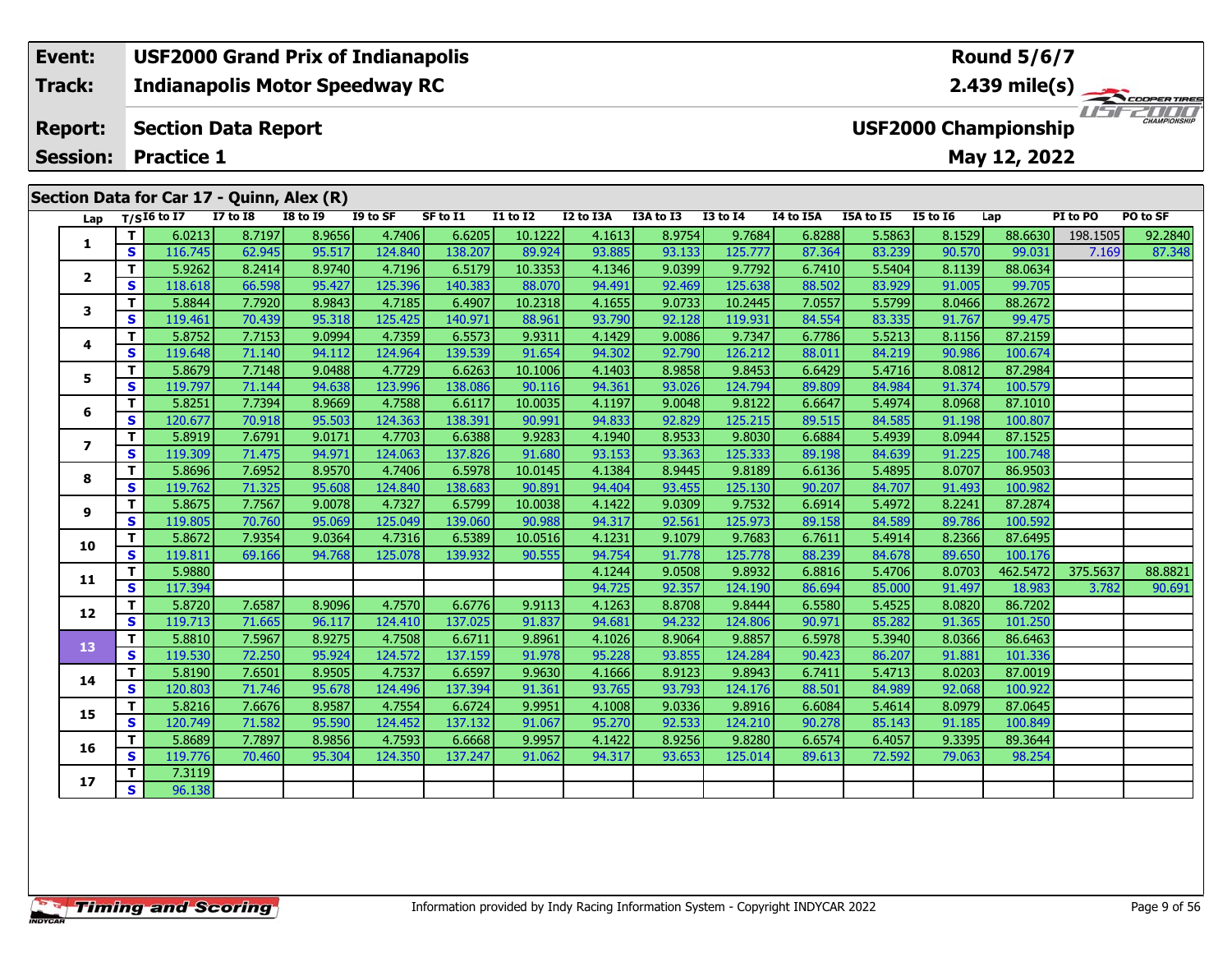| Event:          | <b>USF2000 Grand Prix of Indianapolis</b> | <b>Round 5/6/7</b>                                            |
|-----------------|-------------------------------------------|---------------------------------------------------------------|
| Track:          | <b>Indianapolis Motor Speedway RC</b>     | $2.439 \text{ mile(s)}$                                       |
| <b>Report:</b>  | Section Data Report                       | USFZDOO<br><b>CHAMPIONSHIP</b><br><b>USF2000 Championship</b> |
| <b>Session:</b> | <b>Practice 1</b>                         | May 12, 2022                                                  |

|                         | Section Data for Car 17 - Quinn, Alex (R)                                                                                                     |
|-------------------------|-----------------------------------------------------------------------------------------------------------------------------------------------|
|                         | Lap T/SSF to PI                                                                                                                               |
| $\mathbf 1$             | $\overline{\mathbf{I}}$<br>$\mathbf{s}$                                                                                                       |
|                         | $\overline{\mathsf{T}}$                                                                                                                       |
|                         | $\mathbf{s}$                                                                                                                                  |
|                         | $\overline{\mathsf{T}}$                                                                                                                       |
|                         | $\overline{\mathbf{s}}$                                                                                                                       |
| $\overline{\mathbf{4}}$ | $\overline{\mathsf{T}}$<br>$\mathbf{s}$                                                                                                       |
|                         | $\overline{1}$                                                                                                                                |
|                         | $\overline{\mathbf{s}}$                                                                                                                       |
| $6\phantom{1}$          | $\overline{\mathbf{r}}$                                                                                                                       |
|                         | $\mathbf{s}$<br>$\overline{\mathsf{T}}$                                                                                                       |
|                         | $\overline{\mathbf{s}}$                                                                                                                       |
|                         | $rac{1}{s}$                                                                                                                                   |
|                         |                                                                                                                                               |
| $\boldsymbol{9}$        | $\overline{\mathsf{T}}$<br>$\mathsf{s}$                                                                                                       |
|                         | $\overline{\mathsf{r}}$<br>85.3776                                                                                                            |
|                         | $\overline{\mathbf{s}}$<br>93.739                                                                                                             |
|                         | $\overline{\mathbf{T}}$                                                                                                                       |
|                         | $\mathbf{s}$<br>$\overline{\mathbf{T}}$                                                                                                       |
|                         | $\overline{\mathbf{s}}$                                                                                                                       |
|                         | $\overline{\mathbf{r}}$                                                                                                                       |
|                         | $\mathbf{s}$                                                                                                                                  |
| 14                      | $\overline{\mathsf{r}}$<br>$\mathbf{s}$                                                                                                       |
|                         | $\overline{1}$                                                                                                                                |
|                         | $\overline{\mathbf{s}}$                                                                                                                       |
|                         | 91.9550<br>$\overline{1}$                                                                                                                     |
|                         | 87.034<br>$\mathbf{s}$                                                                                                                        |
| $17$                    | $\overline{\mathsf{T}}$<br>$\overline{\mathbf{s}}$                                                                                            |
|                         |                                                                                                                                               |
|                         | $\overline{\mathbf{2}}$<br>$\mathbf{3}$<br>$5\phantom{a}$<br>$\overline{\mathbf{z}}$<br>$\bf8$<br>10<br>$\mathbf{11}$<br>12<br>13<br>15<br>16 |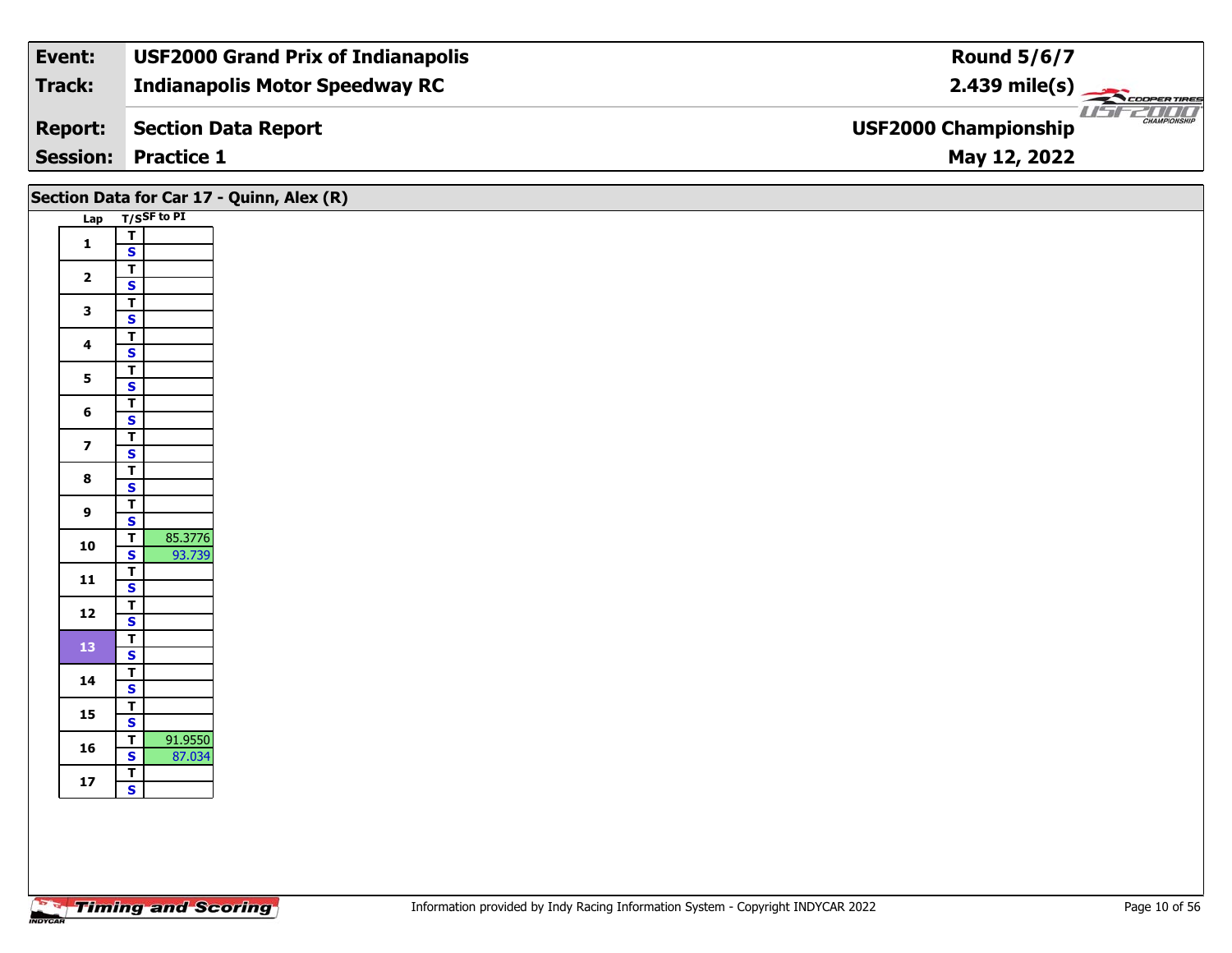### **Event: USF2000 Grand Prix of Indianapolis Round 5/6/7Indianapolis Motor Speedway RC 2.439 mile(s) Track:** COOPERTIRES USFZUUD **Report: Section Data Report USF2000 Championship May 12, 2022 Session: Practice 1 Section Data for Car 19 - Sikes, Simon**

| Lap            |              | $T/SI6$ to I7 | <b>I7 to I8</b> | <b>I8 to I9</b> | I9 to SF | SF to I1 | $I1$ to $I2$ | I2 to I3A | I3A to I3 | <b>I3 to I4</b> | I4 to I5A | I5A to I5 | <b>I5 to 16</b> | Lap      | PI to PO | PO to SF |
|----------------|--------------|---------------|-----------------|-----------------|----------|----------|--------------|-----------|-----------|-----------------|-----------|-----------|-----------------|----------|----------|----------|
|                | T.           | 6.0969        | 8.0181          | 9.0420          | 4.7499   | 6.5685   | 10.5516      | 4.1050    | 9.1324    | 9.8394          | 6.8597    | 5.8197    | 8.2525          | 89.0357  | 210.4743 | 95.1246  |
| 1              | <b>S</b>     | 115.297       | 68.453          | 94.710          | 124.596  | 139.301  | 86.264       | 95.172    | 91.532    | 124.869         | 86.970    | 79.901    | 89.477          | 98.617   | 6.749    | 84.739   |
|                | T.           | 5.9097        | 7.9631          | 9.0820          | 4.7794   | 6.6460   | 10.1137      | 4.1226    | 8.9458    | 9.8643          | 6.7278    | 5.5342    | 8.0840          | 87.7726  |          |          |
| $\mathbf{2}$   | $\mathbf{s}$ | 118.949       | 68.926          | 94.292          | 123.827  | 137.677  | 89.999       | 94.766    | 93.442    | 124.554         | 88.675    | 84.023    | 91.342          | 100.036  |          |          |
| 3              | T.           | 5.8905        | 7.8176          | 8.9966          | 4.7639   | 6.6082   | 10.1821      | 4.0738    | 8.9783    | 9.8167          | 6.7623    | 5.5297    | 8.1548          | 87.5745  |          |          |
|                | $\mathbf{s}$ | 119.337       | 70.209          | 95.187          | 124.230  | 138.464  | 89.395       | 95.901    | 93.103    | 125.158         | 88.223    | 84.091    | 90.549          | 100.262  |          |          |
| 4              | T.           | 5.9397        | 7.8231          | 9.0560          | 4.7626   | 6.6046   | 10.0738      | 4.2301    | 9.0305    | 9.7941          | 6.6594    | 5.6028    | 8.1156          | 87.6923  |          |          |
|                | S.           | 118.348       | 70.159          | 94.563          | 124.264  | 138.540  | 90.356       | 92.358    | 92.565    | 125.447         | 89.586    | 82.994    | 90.986          | 100.127  |          |          |
| 5              | T.           | 5.9353        |                 |                 |          |          | 12.6956      | 4.0733    | 8.9475    | 9.8481          | 6.7314    | 5.5337    | 8.0564          | 303.0207 | 216.6233 | 89.1332  |
|                | $\mathbf{s}$ | 118.436       |                 |                 |          |          | 71.696       | 95.913    | 93.424    | 124.759         | 88.628    | 84.031    | 91.655          | 28.976   | 6.558    | 90.435   |
| 6 <sup>1</sup> | T.           | 5.9366        | 7.8238          | 9.0331          | 4.7720   | 6.6432   | 10.1137      | 4.0878    | 8.9504    | 9.8179          | 6.7245    | 5.4798    | 8.1495          | 87.5323  |          |          |
|                | S            | 118.410       | 70.153          | 94.803          | 124.019  | 137.735  | 89.999       | 95.573    | 93.393    | 125.142         | 88.719    | 84.857    | 90.608          | 100.310  |          |          |
| $\overline{ }$ | T.           | 5.9463        | 7.8657          | 9.0170          | 4.7883   | 6.7257   | 10.2925      | 4.1805    | 8.9808    | 9.8726          | 6.8916    | 5.5675    | 8.1103          | 88.2388  |          |          |
|                | S            | 118.217       | 69.779          | 94.972          | 123.597  | 136.045  | 88.436       | 93.453    | 93.077    | 124.449         | 86.568    | 83.520    | 91.046          | 99.507   |          |          |
| 8              | T.           | 5.8983        | 7.9047          | 9.1106          | 4.7912   | 6.6611   | 10.1787      | 4.0823    | 8.9462    | 9.8988          | 6.7670    | 5.5926    | 8.1912          | 88.0227  |          |          |
|                | <b>S</b>     | 119.179       | 69.435          | 93.996          | 123.522  | 137.365  | 89.425       | 95.701    | 93.437    | 124.120         | 88.162    | 83.146    | 90.147          | 99.752   |          |          |
| 9              | T.           | 5.9358        | 7.8923          | 9.1268          | 4.7971   | 6.6782   | 10.1772      | 4.0804    | 9.0868    | 9.9394          | 6.7385    | 5.6191    | 8.1438          | 88.2154  |          |          |
|                | S            | 118.426       | 69.544          | 93.830          | 123.370  | 137.013  | 89.438       | 95.746    | 91.992    | 123.613         | 88.535    | 82.753    | 90.671          | 99.534   |          |          |
| 10             | T.           | 5.9242        | 7.8749          | 9.0882          | 4.7810   | 6.6566   | 10.2393      | 4.1486    | 9.2985    | 11.3094         | 8.3919    | 6.0341    | 8.2341          | 91.9808  |          |          |
|                | S            | 118.658       | 69.698          | 94.228          | 123.785  | 137.458  | 88.895       | 94.172    | 89.897    | 108.639         | 71.091    | 77.062    | 89.677          | 95.459   |          |          |
| 11             | T.           | 6.3651        |                 |                 |          |          | 12.6984      | 4.0321    | 8.8674    | 9.9141          | 6.7939    | 5.5045    | 8.0656          | 343.9112 | 257.8726 | 89.0176  |
|                | S.           | 110.439       |                 |                 |          |          | 71.680       | 96.893    | 94.268    | 123.928         | 87.813    | 84.476    | 91.550          | 25.531   | 5.509    | 90.553   |
| 12             | T.           | 5.8949        | 7.7912          | 9.0078          | 4.7808   | 6.6614   | 10.2328      | 4.1274    | 8.9058    | 9.8986          | 6.7092    | 5.5628    | 8.0713          | 87.6440  |          |          |
|                | S            | 119.248       | 70.447          | 95.069          | 123.791  | 137.359  | 88.952       | 94.656    | 93.861    | 124.122         | 88.921    | 83.591    | 91.486          | 100.183  |          |          |
| 13             | T.           | 5.8788        | 7.8383          | 9.0472          | 4.7832   | 6.6780   | 10.1961      | 4.1186    | 8.9807    | 9.9322          | 6.7249    | 5.5340    | 8.2064          | 87.9184  |          |          |
|                | <b>S</b>     | 119.574       | 70.023          | 94.655          | 123.729  | 137.017  | 89.272       | 94.858    | 93.078    | 123.702         | 88.714    | 84.026    | 89.980          | 99.870   |          |          |
| 14             | T.           | 5.9128        | 7.8728          | 9.0323          | 4.8014   | 6.6911   | 10.2030      | 4.0637    | 9.1297    | 9.9315          | 6.7790    | 5.6041    | 8.1488          | 88.1702  |          |          |
|                | $\mathbf{s}$ | 118.887       | 69.716          | 94.811          | 123.260  | 136.749  | 89.212       | 96.139    | 91.559    | 123.711         | 88.006    | 82.975    | 90.616          | 99.585   |          |          |
| 15             | T.           | 5.9148        | 7.8190          | 9.1792          | 4.7803   | 6.6726   | 10.1362      | 4.0807    | 9.0537    | 9.8874          | 6.7074    | 5.6188    | 8.2659          | 88.1160  |          |          |
|                | <b>S</b>     | 118.847       | 70.196          | 93.294          | 123.804  | 137.128  | 89.800       | 95.739    | 92.328    | 124.263         | 88.945    | 82.758    | 89.332          | 99.646   |          |          |
| 16             | T            | 5.9503        |                 |                 |          |          |              |           |           |                 |           |           |                 |          |          |          |
|                | S.           | 118.138       |                 |                 |          |          |              |           |           |                 |           |           |                 |          |          |          |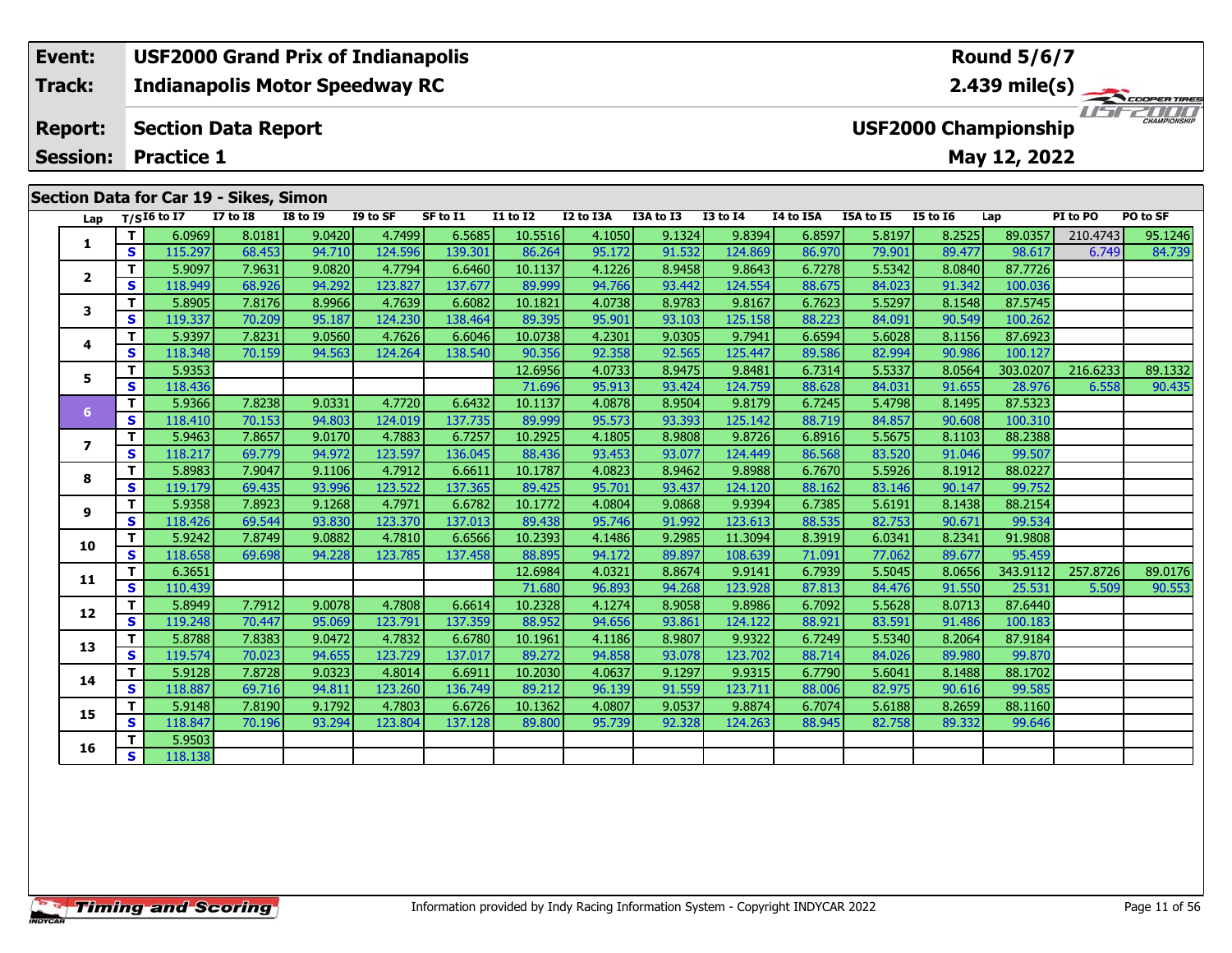| Event:         | <b>USF2000 Grand Prix of Indianapolis</b> | <b>Round 5/6/7</b>                                     |
|----------------|-------------------------------------------|--------------------------------------------------------|
| Track:         | <b>Indianapolis Motor Speedway RC</b>     | $2.439$ mile(s)                                        |
| <b>Report:</b> | Section Data Report                       | <b>THE CHAMPIONSHIP</b><br><b>USF2000 Championship</b> |
|                | <b>Session: Practice 1</b>                | May 12, 2022                                           |

| Section Data for Car 19 - Sikes, Simon<br>Lap T/SSF to PI |                                                                         |  |  |  |  |  |  |  |  |  |  |  |  |
|-----------------------------------------------------------|-------------------------------------------------------------------------|--|--|--|--|--|--|--|--|--|--|--|--|
|                                                           |                                                                         |  |  |  |  |  |  |  |  |  |  |  |  |
| $\mathbf{1}$                                              | $\overline{\mathsf{T}}$<br>$\overline{\mathbf{s}}$                      |  |  |  |  |  |  |  |  |  |  |  |  |
| $\overline{2}$                                            | $\overline{\mathsf{r}}$<br>$\mathbf{s}$                                 |  |  |  |  |  |  |  |  |  |  |  |  |
| $\mathbf{3}$                                              | $\overline{\mathsf{r}}$<br>$\overline{\mathbf{s}}$                      |  |  |  |  |  |  |  |  |  |  |  |  |
| $\overline{\mathbf{4}}$                                   | 84.9406<br>$\overline{\mathsf{r}}$<br>94.221<br>$\overline{\mathbf{s}}$ |  |  |  |  |  |  |  |  |  |  |  |  |
| $5\overline{)}$                                           | $\overline{\mathsf{T}}$<br>$\overline{\mathbf{s}}$                      |  |  |  |  |  |  |  |  |  |  |  |  |
| 6 <sup>1</sup>                                            | $\overline{\mathbf{T}}$<br>$\mathsf{s}$                                 |  |  |  |  |  |  |  |  |  |  |  |  |
| $\overline{\mathbf{z}}$                                   | $\overline{\mathsf{r}}$<br>$\mathbf{s}$                                 |  |  |  |  |  |  |  |  |  |  |  |  |
| $\bf{8}$                                                  | $\overline{\mathsf{r}}$<br>$\mathbf{s}$                                 |  |  |  |  |  |  |  |  |  |  |  |  |
| 9                                                         | $\overline{\mathsf{r}}$<br>$\mathbf{s}$                                 |  |  |  |  |  |  |  |  |  |  |  |  |
| 10                                                        | 88.8082<br>$\overline{\mathsf{r}}$<br>$\overline{\mathbf{s}}$<br>90.118 |  |  |  |  |  |  |  |  |  |  |  |  |
| 11                                                        | $\overline{\mathbf{T}}$<br>$\overline{\mathbf{s}}$                      |  |  |  |  |  |  |  |  |  |  |  |  |
| $12$                                                      | $\overline{1}$<br>$\overline{\mathbf{s}}$                               |  |  |  |  |  |  |  |  |  |  |  |  |
| 13                                                        | $\overline{\mathsf{r}}$<br>$\overline{\mathbf{s}}$                      |  |  |  |  |  |  |  |  |  |  |  |  |
| 14                                                        | $\overline{\mathsf{T}}$<br>$\mathbf{s}$                                 |  |  |  |  |  |  |  |  |  |  |  |  |
| 15                                                        | 86.3355<br>$\overline{\mathsf{T}}$<br>$\overline{\mathbf{s}}$<br>92.699 |  |  |  |  |  |  |  |  |  |  |  |  |
| 16                                                        | $\overline{\mathbf{T}}$<br>$\mathbf{s}$                                 |  |  |  |  |  |  |  |  |  |  |  |  |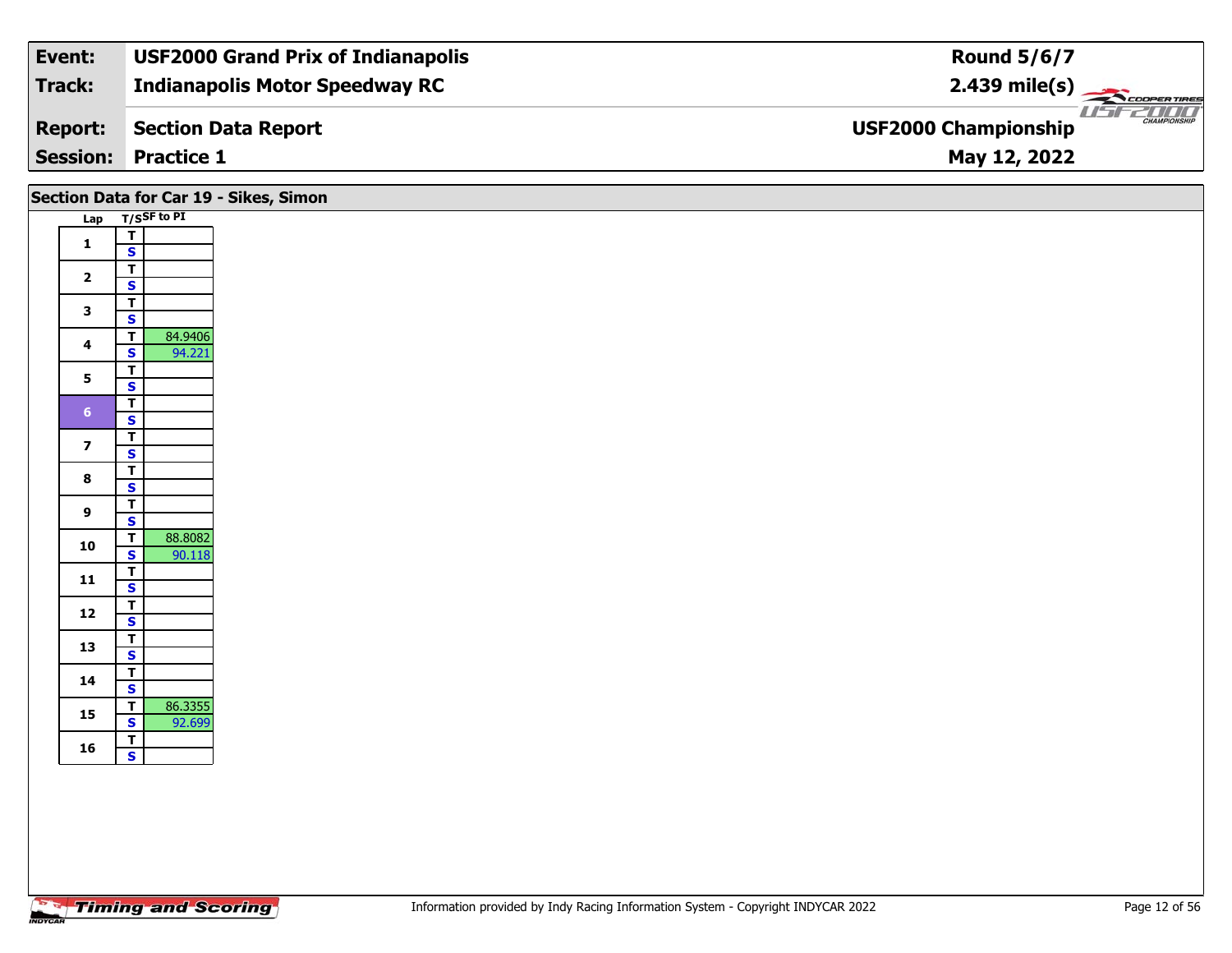### **Event: USF2000 Grand Prix of Indianapolis Round 5/6/7Indianapolis Motor Speedway RC 2.439 mile(s) Track:** THE COOPERTIRES **Section Data Report Report: USF2000 Championship May 12, 2022 Session: Practice 1 Section Data for Car 2 - Lee, Jackson Lap T/SI6 to I7 I7 to I8 I8 to I9 I9 to SF SF to I1 I1 to I2 I2 to I3A I3A to I3 I3 to I4 I4 to I5A I5A to I5 I5 to I6 Lap PI to PO PO to SF**

| Lap            |              | $T/SI6$ to I7 | <b>I7 to I8</b> | <b>I8 to I9</b> | I9 to SF | SF to I1 | <b>I1 to I2</b> | I2 to I3A I3A to I3 |        | I3 to I4 | I4 to I5A | I5A to I5 | I5 to I6 | Lap     | PI to PO | PO to SF |
|----------------|--------------|---------------|-----------------|-----------------|----------|----------|-----------------|---------------------|--------|----------|-----------|-----------|----------|---------|----------|----------|
|                | $\mathbf{T}$ | 5.8750        | 8.0546          | 9.0367          | 4.7750   | 6.6484   | 10.3349         | 4.1196              | 9.0410 | 9.8434   | 6.7927    | 5.6020    | 8.1403   | 88.2636 | 204.4846 | 88.1418  |
| 1              | S            | 119.652       | 68.143          | 94.765          | 123.941  | 137.627  | 88.073          | 94.835              | 92.458 | 124.818  | 87.828    | 83.006    | 90.710   | 99.479  | 6.947    | 91.453   |
|                | T.           | 5.8040        | 7.9069          | 9.1342          | 4.7607   | 6.5966   | 10.3750         | 4.1060              | 9.1935 | 9.9562   | 6.8030    | 5.4807    | 8.1187   | 88.2355 |          |          |
| $\mathbf{2}$   | S            | 121.116       | 69.416          | 93.754          | 124.313  | 138.708  | 87.733          | 95.149              | 90.924 | 123.404  | 87.695    | 84.843    | 90.952   | 99.511  |          |          |
| 3              | T.           | 5.8493        | 7.8026          | 9.0226          | 4.7840   | 6.6722   | 10.1677         | 4.0777              | 9.0531 | 9.9160   | 6.6731    | 5.5082    | 8.0883   | 87.6148 |          |          |
|                | S            | 120.178       | 70.344          | 94.913          | 123.708  | 137.136  | 89.521          | 95.809              | 92.334 | 123.904  | 89.402    | 84.420    | 91.293   | 100.216 |          |          |
| 4              | T.           | 5.8585        | 7.7058          | 9.0869          | 4.7792   | 6.6414   | 10.1679         | 4.0681              | 9.0590 | 9.8912   | 6.6956    | 5.4757    | 8.1858   | 87.6151 |          |          |
|                | <b>S</b>     | 119.989       | 71.227          | 94.242          | 123.832  | 137.772  | 89.520          | 96.035              | 92.274 | 124.215  | 89.102    | 84.921    | 90.206   | 100.216 |          |          |
| 5              | $\mathbf{T}$ | 5.8655        | 7.7280          | 9.0099          | 4.7810   | 6.6541   | 10.1223         | 4.0872              | 9.1055 | 9.8918   | 6.7422    | 5.5058    | 8.0641   | 87.5574 |          |          |
|                | S            | 119.846       | 71.023          | 95.047          | 123.785  | 137.509  | 89.923          | 95.587              | 91.803 | 124.208  | 88.486    | 84.456    | 91.567   | 100.282 |          |          |
| 6              | T.           | 5.8698        | 7.7768          | 9.1645          | 4.7991   | 6.6653   | 10.1714         | 4.1647              | 9.0382 | 9.8622   | 6.8006    | 5.4987    | 8.2358   | 88.0471 |          |          |
|                | S            | 119.758       | 70.577          | 93.444          | 123.319  | 137.278  | 89.489          | 93.808              | 92.486 | 124.580  | 87.726    | 84.565    | 89.658   | 99.724  |          |          |
| $\overline{ }$ | $\mathbf{T}$ | 5.9271        | 7.7515          | 9.0634          | 4.7990   | 6.6761   | 10.1849         | 4.0585              | 9.0240 | 9.8846   | 6.6860    | 5.5225    | 8.1234   | 87.7010 |          |          |
|                | <b>S</b>     | 118.600       | 70.807          | 94.486          | 123.321  | 137.056  | 89.370          | 96.263              | 92.632 | 124.298  | 89.230    | 84.201    | 90.899   | 100.117 |          |          |
| 8              | $\mathbf{T}$ | 5.8767        | 7.7733          | 9.0238          | 4.7862   | 6.6566   | 10.1829         | 4.0830              | 9.0684 | 9.8905   | 6.6806    | 5.5297    | 8.1283   | 87.6800 |          |          |
|                | S            | 119.617       | 70.609          | 94.901          | 123.651  | 137.458  | 89.388          | 95.685              | 92.178 | 124.224  | 89.302    | 84.091    | 90.844   | 100.141 |          |          |
| 9              | T.           | 5.8973        | 7.7495          | 9.0960          | 4.7872   | 6.6675   | 10.1301         | 4.0690              | 9.0709 | 9.8692   | 6.7564    | 5.5511    | 8.0861   | 87.7303 |          |          |
|                | <b>S</b>     | 119.199       | 70.826          | 94.147          | 123.625  | 137.233  | 89.854          | 96.014              | 92.153 | 124.492  | 88.300    | 83.767    | 91.318   | 100.084 |          |          |
| 10             | T.           | 5.8808        | 7.7470          | 9.0217          | 4.7815   | 6.6395   | 10.1587         | 4.1389              | 9.0333 | 9.8916   | 6.7666    | 5.4050    | 8.1369   | 87.6015 |          |          |
|                | <b>S</b>     | 119.534       | 70.849          | 94.923          | 123.772  | 137.812  | 89.601          | 94.393              | 92.536 | 124.210  | 88.167    | 86.031    | 90.748   | 100.231 |          |          |
| 11             | $\mathbf{T}$ | 5.9396        | 7.7964          | 9.0573          | 4.7944   | 6.6675   | 10.1747         | 4.1090              | 8.9909 | 9.9087   | 6.7456    | 5.5699    | 8.2799   | 88.0339 |          |          |
|                | S.           | 118.350       | 70.400          | 94.550          | 123.439  | 137.233  | 89.460          | 95.080              | 92.973 | 123.996  | 88.441    | 83.484    | 89.181   | 99.739  |          |          |
| 12             | T.           | 5.9467        | 7.6699          | 9.3986          | 4.8122   | 6.6842   | 11.0282         | 4.1923              | 9.2508 | 9.8744   | 6.8433    | 5.5324    | 8.1825   | 89.4155 |          |          |
|                | S            | 118.209       | 71.561          | 91.116          | 122.983  | 136.890  | 82.536          | 93.190              | 90.361 | 124.426  | 87.179    | 84.050    | 90.242   | 98.198  |          |          |
| 13             | $\mathbf{T}$ | 5.8957        | 7.7445          | 9.0220          | 4.7730   | 6.5987   | 10.4002         | 4.1373              | 9.1305 | 9.8811   | 6.8901    | 5.4525    | 8.1756   | 88.1012 |          |          |
|                | <b>S</b>     | 119.232       | 70.871          | 94.919          | 123.993  | 138.664  | 87.520          | 94.429              | 91.551 | 124.342  | 86.587    | 85.282    | 90.319   | 99.663  |          |          |
| 14             | $\mathbf{T}$ | 5.8938        | 7.7158          | 9.0166          | 4.7926   | 6.6267   | 10.1876         | 4.0993              | 9.1191 | 9.9119   | 6.7756    | 5.4885    | 8.2202   | 87.8477 |          |          |
|                | S            | 119.270       | 71.135          | 94.976          | 123.486  | 138.078  | 89.347          | 95.305              | 91.666 | 123.956  | 88.050    | 84.723    | 89.829   | 99.950  |          |          |
| 15             | T.           | 5.8582        | 8.0251          | 9.0393          | 4.8110   | 6.6624   | 10.1764         | 4.1095              | 9.1342 | 10.1315  | 8.0143    | 5.6197    | 8.2414   | 89.8230 |          |          |
|                | <b>S</b>     | 119.995       | 68.393          | 94.738          | 123.014  | 137.338  | 89.445          | 95.068              | 91.514 | 121.269  | 74.441    | 82.745    | 89.598   | 97.752  |          |          |
| 16             | T.           | 5.8603        | 7.8421          | 9.1015          | 4.7430   | 6.5752   | 10.3272         | 4.1385              | 9.1603 | 9.8698   | 6.8932    | 5.4860    | 8.1048   | 88.1019 |          |          |
|                | <b>S</b>     | 119.952       | 69.989          | 94.090          | 124.777  | 139.159  | 88.139          | 94.402              | 91.253 | 124.484  | 86.548    | 84.761    | 91.108   | 99.662  |          |          |
| 17             | T.           | 5.8476        | 7.8842          | 9.0221          | 4.7495   | 6.6030   | 10.0977         | 4.1017              | 9.1205 | 9.8948   | 6.7717    | 5.4859    | 8.1206   | 87.6993 |          |          |
|                | S            | 120.212       | 69.616          | 94.918          | 124.606  | 138.573  | 90.142          | 95.249              | 91.652 | 124.170  | 88.101    | 84.763    | 90.930   | 100.119 |          |          |
| 18             | T.           | 5.8271        | 7.9739          | 9.0784          | 4.7381   | 6.5470   | 10.2591         | 4.0782              | 9.4026 | 9.8907   | 6.7925    | 5.5025    | 8.3528   | 88.4429 |          |          |
|                | S            | 120.635       | 68.833          | 94.330          | 124.906  | 139.759  | 88.724          | 95.798              | 88.902 | 124.221  | 87.831    | 84.507    | 88.403   | 99.278  |          |          |
| 19             | T.           | 5.8696        | 7.7027          | 9.1962          | 4.7604   | 6.6131   | 10.1834         | 4.0739              | 9.1674 | 9.9298   | 6.8295    | 5.4669    | 8.4191   | 88.2120 |          |          |
|                | $\mathbf{s}$ | 119.762       | 71.256          | 93.121          | 124.321  | 138.362  | 89.383          | 95.899              | 91.183 | 123.732  | 87.355    | 85.057    | 87.706   | 99.537  |          |          |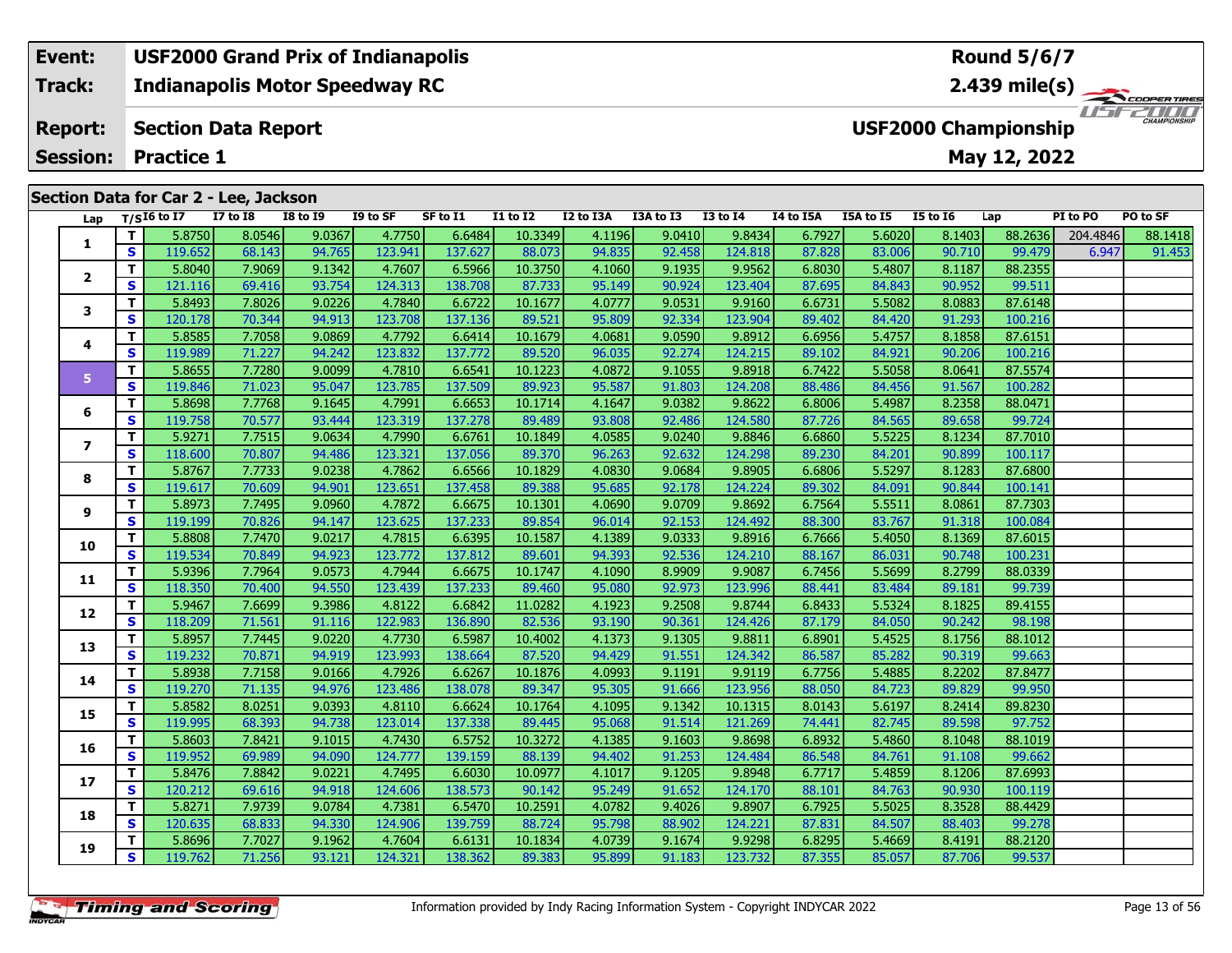| Event:         | <b>USF2000 Grand Prix of Indianapolis</b> | <b>Round 5/6/7</b>                                     |
|----------------|-------------------------------------------|--------------------------------------------------------|
| Track:         | <b>Indianapolis Motor Speedway RC</b>     | $2.439$ mile(s)                                        |
| <b>Report:</b> | Section Data Report                       | <b>THE CHAMPIONSHIP</b><br><b>USF2000 Championship</b> |
|                | <b>Session: Practice 1</b>                | May 12, 2022                                           |

|    |                         |                                           | Section Data for Car 2 - Lee, Jackson |
|----|-------------------------|-------------------------------------------|---------------------------------------|
|    |                         | Lap T/SSF to PI                           |                                       |
|    | $\mathbf{1}$            | $\overline{L}$                            |                                       |
|    |                         | $\mathbf{s}$                              |                                       |
|    | $\mathbf{2}$            | $\overline{I}$<br>$\overline{\mathbf{s}}$ |                                       |
|    |                         | $\overline{\mathsf{r}}$                   |                                       |
|    | $\mathbf{3}$            | $\mathbf{s}$                              |                                       |
|    |                         | $\overline{\mathsf{r}}$                   |                                       |
|    | $\overline{\mathbf{4}}$ | $\mathbf{s}$                              |                                       |
|    | 5 <sub>1</sub>          | $\overline{\mathsf{T}}$                   |                                       |
|    |                         | $\overline{\mathbf{s}}$                   |                                       |
|    | $6\phantom{a}$          | $\overline{\mathbf{T}}$                   |                                       |
|    |                         | $\mathbf{s}$<br>$\overline{I}$            |                                       |
|    | $\overline{\mathbf{z}}$ | $\mathbf{s}$                              |                                       |
|    |                         | $\overline{\mathsf{r}}$                   |                                       |
|    | $\bf{8}$                | $\mathbf{s}$                              |                                       |
|    | $\overline{9}$          | $\overline{T}$                            |                                       |
|    |                         | $\mathbf{s}$                              |                                       |
|    | ${\bf 10}$              | $\overline{\mathbf{r}}$                   |                                       |
|    |                         | $\overline{\mathbf{s}}$<br>$\overline{I}$ |                                       |
| 11 |                         | $\mathbf{s}$                              |                                       |
|    |                         | $\overline{\mathbf{r}}$                   |                                       |
|    | $12$                    | $\mathbf{s}$                              |                                       |
| 13 |                         | $\overline{\mathsf{r}}$                   |                                       |
|    |                         | $\overline{\mathbf{s}}$                   |                                       |
| 14 |                         | $\overline{I}$<br>$\mathbf{s}$            |                                       |
|    |                         | $\overline{\mathsf{T}}$                   |                                       |
| 15 |                         | $\overline{\mathbf{s}}$                   |                                       |
|    | 16                      | $\overline{I}$                            |                                       |
|    |                         | $\mathbf{s}$                              |                                       |
|    | $17$                    | $\overline{\mathbf{r}}$                   |                                       |
|    |                         | $\mathbf{s}$                              |                                       |
| 18 |                         | $\overline{r}$<br>$\mathbf{s}$            |                                       |
|    |                         | $\overline{\mathbf{r}}$                   |                                       |
| 19 |                         | $\mathbf{s}$                              |                                       |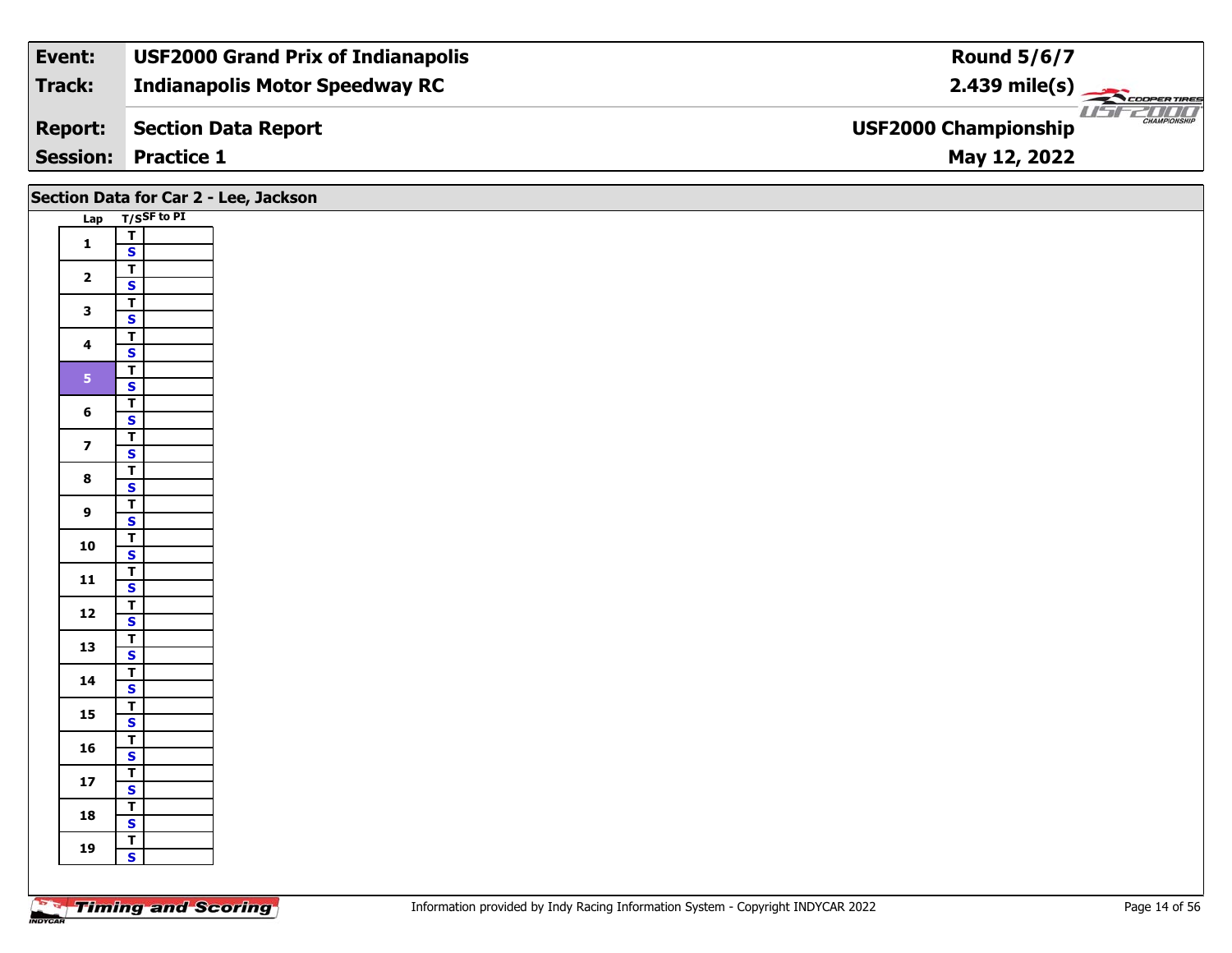| Event:         | <b>USF2000 Grand Prix of Indianapolis</b> | <b>Round 5/6/7</b>                                 |
|----------------|-------------------------------------------|----------------------------------------------------|
| <b>Track:</b>  | <b>Indianapolis Motor Speedway RC</b>     | $2.439$ mile(s)                                    |
| <b>Report:</b> | Section Data Report                       | <b>CHAMPIONSHIP</b><br><b>USF2000 Championship</b> |
|                | <b>Session: Practice 1</b>                | May 12, 2022                                       |

## **Section Data for Car 2 - Lee, Jackson**

|    | Lap     | T/SI6 to I7 | <b>I7 to I8</b> | <b>I8 to I9</b> | I9 to SF | SF to I1 | <b>I1 to I2</b> | I2 to I3A | I3A to I3 | <b>I3 to I4</b> | I4 to I5A | I5A to I5 | I5 to 16 | Lap    | PI to PO | PO to SF |
|----|---------|-------------|-----------------|-----------------|----------|----------|-----------------|-----------|-----------|-----------------|-----------|-----------|----------|--------|----------|----------|
| 20 | 5.8888  | 8.0513      | 9.0636          | 4.7689          | 6.6418   | 10.1481  | 4.1041          | 9.1300    | 9.8773    | 6.7049          | 5.5173    | 8.1542    | 88.0503  |        |          |          |
|    |         | .19.371     | 68.171          | 94.484          | 124.100  | 37.764   | 89.694          | 95.193    | 91.556    | 124.390         | 88.978    | 84.28     | 90.556   | 99.720 |          |          |
|    |         | 6.0306      |                 |                 |          |          |                 |           |           |                 |           |           |          |        | 49.4335  |          |
| 21 | 116.565 |             |                 |                 |          |          |                 |           |           |                 |           |           |          | 28.73. |          |          |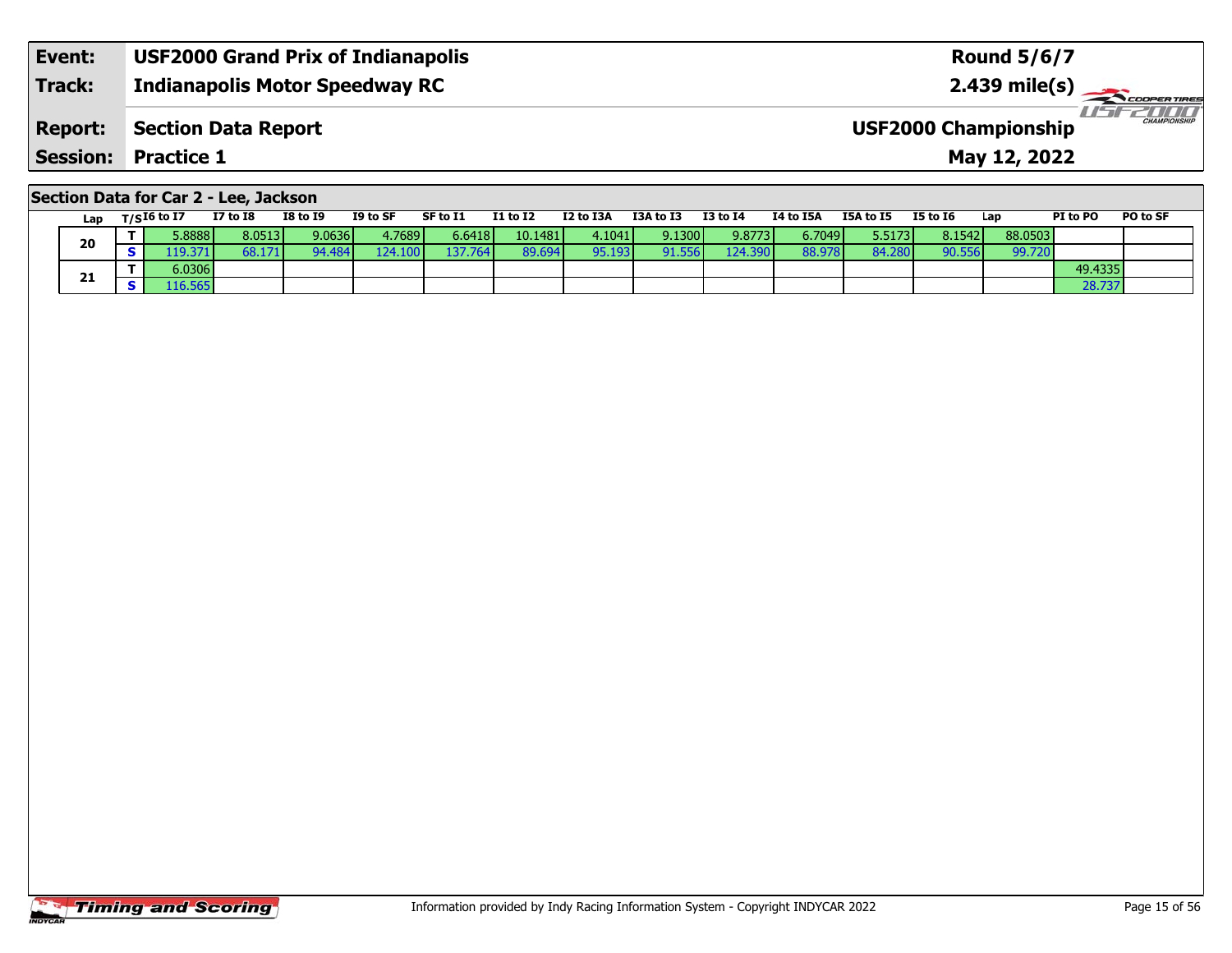| Event:                                | <b>USF2000 Grand Prix of Indianapolis</b> | <b>Round 5/6/7</b>                                 |  |  |  |  |  |  |  |  |  |
|---------------------------------------|-------------------------------------------|----------------------------------------------------|--|--|--|--|--|--|--|--|--|
| Track:                                | <b>Indianapolis Motor Speedway RC</b>     |                                                    |  |  |  |  |  |  |  |  |  |
| <b>Report:</b>                        | <b>Section Data Report</b>                | <b>CHAMPIONSHIP</b><br><b>USF2000 Championship</b> |  |  |  |  |  |  |  |  |  |
|                                       | <b>Session: Practice 1</b>                | May 12, 2022                                       |  |  |  |  |  |  |  |  |  |
| Section Data for Car 2 - Lee, Jackson |                                           |                                                    |  |  |  |  |  |  |  |  |  |

|  | Lap |   | <b>T/SSF</b> to PI |
|--|-----|---|--------------------|
|  | 20  |   | 87.9373            |
|  |     | S | 91.010             |
|  | 21  |   |                    |
|  |     | s |                    |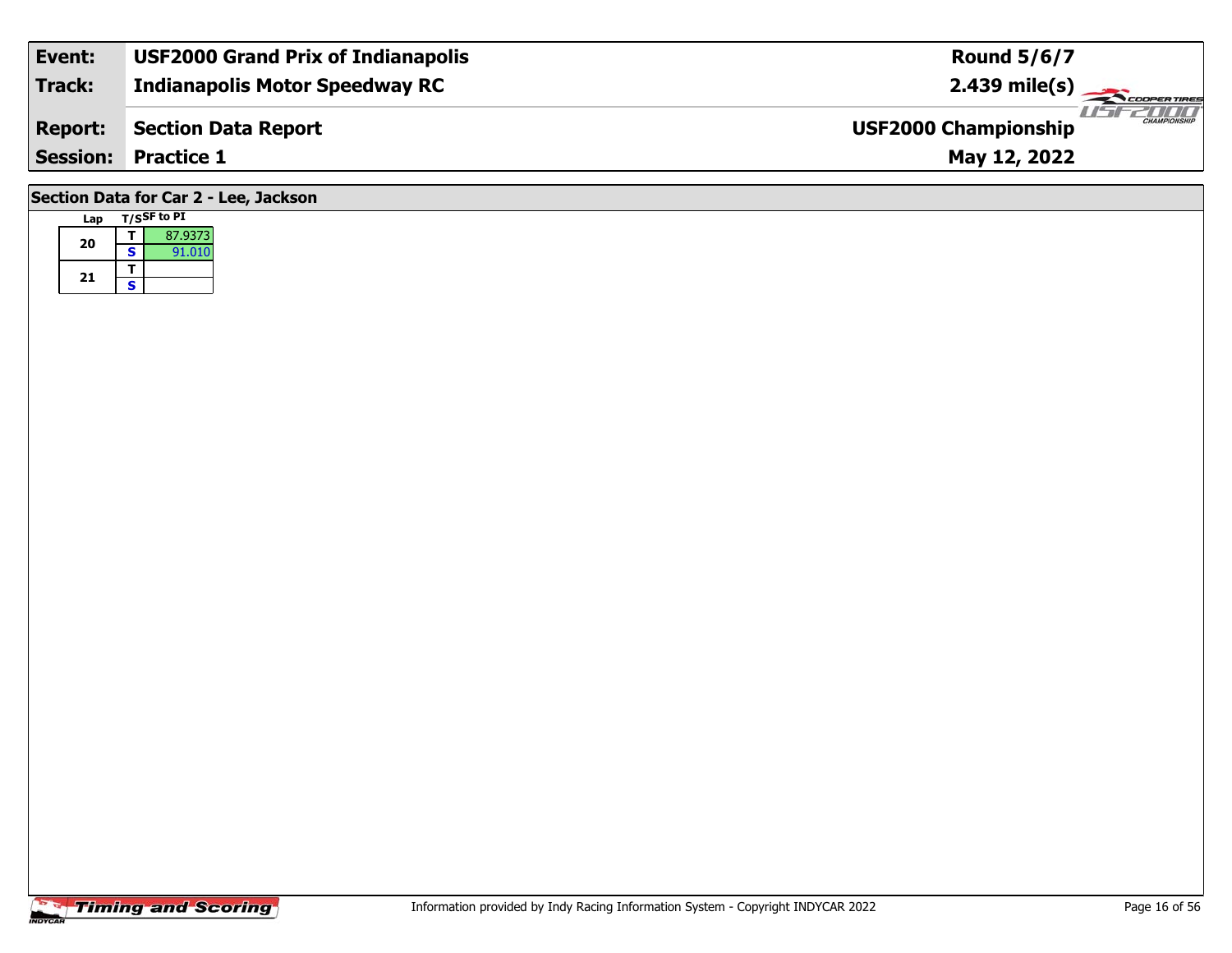### **Event: USF2000 Grand Prix of Indianapolis Round 5/6/7Indianapolis Motor Speedway RC 2.439 mile(s) Track:** THE COOPERTIRES **Section Data Report Report: USF2000 Championship May 12, 2022 Session: Practice 1 Section Data for Car 22 - Rowe, Myles Lap T/SI6 to I7 I7 to I8 I8 to I9 I9 to SF SF to I1 I1 to I2 I2 to I3A I3A to I3 I3 to I4 I4 to I5A I5A to I5 I5 to I6 Lap PI to PO PO to SF**

| Lap            |              | $T/SI6$ to I7 | $I7$ to $I8$ | <b>I8 to 19</b> | $I9$ to SF | SF to I1 | $I1$ to $I2$ | I2 to I3A | I3A to I3 | <b>I3 to I4</b> | I4 to I5A | I5A to I5 | <b>I5 to 16</b> | Lap      | PI to PO | PO to SF |
|----------------|--------------|---------------|--------------|-----------------|------------|----------|--------------|-----------|-----------|-----------------|-----------|-----------|-----------------|----------|----------|----------|
|                | T.           | 6.0070        | 7.9437       | 9.0310          | 4.7608     | 6.5986   | 10.3155      | 4.1106    | 9.1124    | 9.8577          | 6.8794    | 5.5977    | 8.0564          | 88.2708  | 246.2309 | 103.2029 |
| 1              | S            | 117.023       | 69.094       | 94.825          | 124.311    | 138.666  | 88.239       | 95.043    | 91.733    | 124.637         | 86.721    | 83.070    | 91.655          | 99.471   | 5.769    | 78.106   |
|                | T.           | 5.8898        | 7.8710       | 9.0146          | 4.7532     | 6.5683   | 10.2323      | 4.0866    | 9.0096    | 9.8239          | 6.8275    | 5.4361    | 8.7618          | 88.2747  |          |          |
| $\mathbf{2}$   | $\mathbf{s}$ | 119.351       | 69.732       | 94.997          | 124.509    | 139.305  | 88.956       | 95.601    | 92.780    | 125.066         | 87.381    | 85.539    | 84.276          | 99.467   |          |          |
| 3              | T.           | 6.9978        | 8.6119       | 9.0844          | 4.7917     | 6.6369   | 10.0387      | 4.1276    | 9.0195    | 9.9141          | 6.7966    | 5.4835    | 8.0222          | 89.5249  |          |          |
|                | S            | 100.454       | 63.733       | 94.267          | 123.509    | 137.866  | 90.672       | 94.651    | 92.678    | 123.928         | 87.778    | 84.800    | 92.046          | 98.078   |          |          |
| 4              | T.           | 5.8783        | 7.8572       | 8.9752          | 4.7923     | 6.6576   | 10.0463      | 4.1045    | 8.9533    | 9.8852          | 6.7707    | 5.4727    | 8.0353          | 87.4286  |          |          |
|                | $\mathbf{s}$ | 119.585       | 69.855       | 95.414          | 123.494    | 137.437  | 90.603       | 95.184    | 93.363    | 124.290         | 88.114    | 84.967    | 91.896          | 100.429  |          |          |
| 5              | T.           | 5.8802        | 7.6922       | 9.0749          | 5.1912     | 7.1810   | 10.3912      | 4.1391    | 8.9634    | 9.7938          | 6.7994    | 5.4530    | 8.0660          | 88.6254  |          |          |
|                | S            | 119.546       | 71.353       | 94.366          | 114.004    | 127.420  | 87.596       | 94.388    | 93.258    | 125.450         | 87.742    | 85.274    | 91.546          | 99.073   |          |          |
| 6              | T.           | 5.8697        | 7.8729       | 9.0855          | 4.7790     | 6.6246   | 10.0402      | 4.1348    | 8.9619    | 9.8006          | 6.8040    | 5.4348    | 8.0582          | 87.4662  |          |          |
|                | S            | 119.760       | 69.716       | 94.256          | 123.837    | 138.122  | 90.658       | 94.486    | 93.274    | 125.363         | 87.682    | 85.560    | 91.634          | 100.386  |          |          |
| $\overline{ }$ | T.           | 5.8813        |              |                 |            |          |              | 4.0254    | 8.9871    | 9.8502          | 6.8552    | 5.3651    | 8.0269          | 213.5164 | 128.7554 | 89.1508  |
|                | <b>S</b>     | 119.524       |              |                 |            |          |              | 97.054    | 93.012    | 124.732         | 87.027    | 86.671    | 91.992          | 41.123   | 11.033   | 90.418   |
| 8              | T.           | 5.8924        | 7.7092       | 9.0265          | 4.7885     | 6.6355   | 10.0420      | 4.0935    | 8.8923    | 9.8594          | 6.7135    | 5.3985    | 8.0563          | 87.1076  |          |          |
|                | <b>S</b>     | 119.299       | 71.196       | 94.872          | 123.592    | 137.895  | 90.642       | 95.440    | 94.004    | 124.616         | 88.864    | 86.135    | 91.656          | 100.799  |          |          |
| 9              | $\mathbf{T}$ | 5.9097        | 7.7517       | 9.0094          | 4.7961     | 6.6458   | 10.0341      | 4.0870    | 8.9077    | 9.8614          | 6.7312    | 5.4111    | 8.0433          | 87.1885  |          |          |
|                | <b>S</b>     | 118.949       | 70.806       | 95.052          | 123.396    | 137.681  | 90.713       | 95.591    | 93.841    | 124.590         | 88.631    | 85.934    | 91.804          | 100.706  |          |          |
| 10             | Т            | 5.8956        | 7.7606       | 9.0636          | 4.7707     | 6.5471   | 10.2112      | 4.1306    | 8.9501    | 9.8776          | 6.7571    | 5.4076    | 8.0429          | 87.4147  |          |          |
|                | <b>S</b>     | 119.234       | 70.724       | 94.484          | 124.053    | 139.757  | 89.140       | 94.582    | 93.397    | 124.386         | 88.291    | 85.990    | 91.809          | 100.445  |          |          |
| 11             | T.           | 5.9325        | 7.8747       | 9.0109          | 4.7935     | 6.6562   | 10.1467      | 4.1550    | 8.9046    | 9.8628          | 6.7894    | 5.3798    | 8.0436          | 87.5497  |          |          |
|                | <b>S</b>     | 118.492       | 69.700       | 95.036          | 123.463    | 137.466  | 89.707       | 94.027    | 93.874    | 124.573         | 87.871    | 86.434    | 91.801          | 100.290  |          |          |
| 12             | T.           | 5.9120        | 7.8170       | 9.0331          | 4.8040     | 6.6673   | 10.0353      | 4.0980    | 8.9660    | 9.8845          | 6.7509    | 5.3903    | 8.0545          | 87.4129  |          |          |
|                | <b>S</b>     | 118.903       | 70.214       | 94.803          | 123.193    | 137.237  | 90.703       | 95.335    | 93.231    | 124.299         | 88.372    | 86.266    | 91.677          | 100.447  |          |          |
| 13             | T.           | 5.8986        | 7.8301       | 8.9558          | 4.8204     | 6.6824   | 10.1307      | 4.1536    | 8.9598    | 9.8851          | 6.7354    | 5.4613    | 8.0318          | 87.5450  |          |          |
|                | <b>S</b>     | 119.173       | 70.097       | 95.621          | 122.774    | 136.927  | 89.848       | 94.059    | 93.296    | 124.292         | 88.575    | 85.145    | 91.936          | 100.296  |          |          |
| 14             | T.           | 5.8833        | 7.7986       | 9.0787          | 4.7906     | 6.6647   | 10.1684      | 4.1301    | 8.9125    | 9.8352          | 6.8022    | 5.4067    | 8.1006          | 87.5716  |          |          |
|                | <b>S</b>     | 119.483       | 70.380       | 94.327          | 123.537    | 137.291  | 89.515       | 94.594    | 93.791    | 124.922         | 87.706    | 86.004    | 91.155          | 100.265  |          |          |
| 15             | T.           | 5.9081        | 7.8161       | 8.9678          | 4.7753     | 6.6341   | 10.1449      | 4.1236    | 8.8985    | 9.8326          | 6.7757    | 5.5306    | 8.0573          | 87.4646  |          |          |
|                | <b>S</b>     | 118.981       | 70.222       | 95.493          | 123.933    | 137.924  | 89.723       | 94.743    | 93.938    | 124.955         | 88.049    | 84.078    | 91.645          | 100.388  |          |          |
| 16             | T.           | 5.8470        | 7.8841       | 9.0460          | 4.7681     | 6.6142   | 10.0958      | 4.1226    | 8.9564    | 9.9247          | 6.7382    | 5.4715    | 8.0260          | 87.4946  |          |          |
|                | S            | 120.225       | 69.617       | 94.668          | 124.120    | 138.339  | 90.159       | 94.766    | 93.331    | 123.796         | 88.539    | 84.986    | 92.002          | 100.354  |          |          |
| 17             | T.           | 5.8581        | 7.8072       | 9.0651          | 4.7815     | 6.6578   | 10.1166      | 4.1323    | 9.0224    | 9.8731          | 6.7220    | 5.5614    | 8.1720          | 87.7695  |          |          |
|                | <b>S</b>     | 119.997       | 70.302       | 94.468          | 123.772    | 137.433  | 89.974       | 94.543    | 92.648    | 124.443         | 88.752    | 83.612    | 90.358          | 100.039  |          |          |
| 18             | T.           | 5.9185        |              |                 |            |          |              |           |           |                 |           |           |                 |          | 125.1352 |          |
|                | S            | 118.772       |              |                 |            |          |              |           |           |                 |           |           |                 |          | 11.352   |          |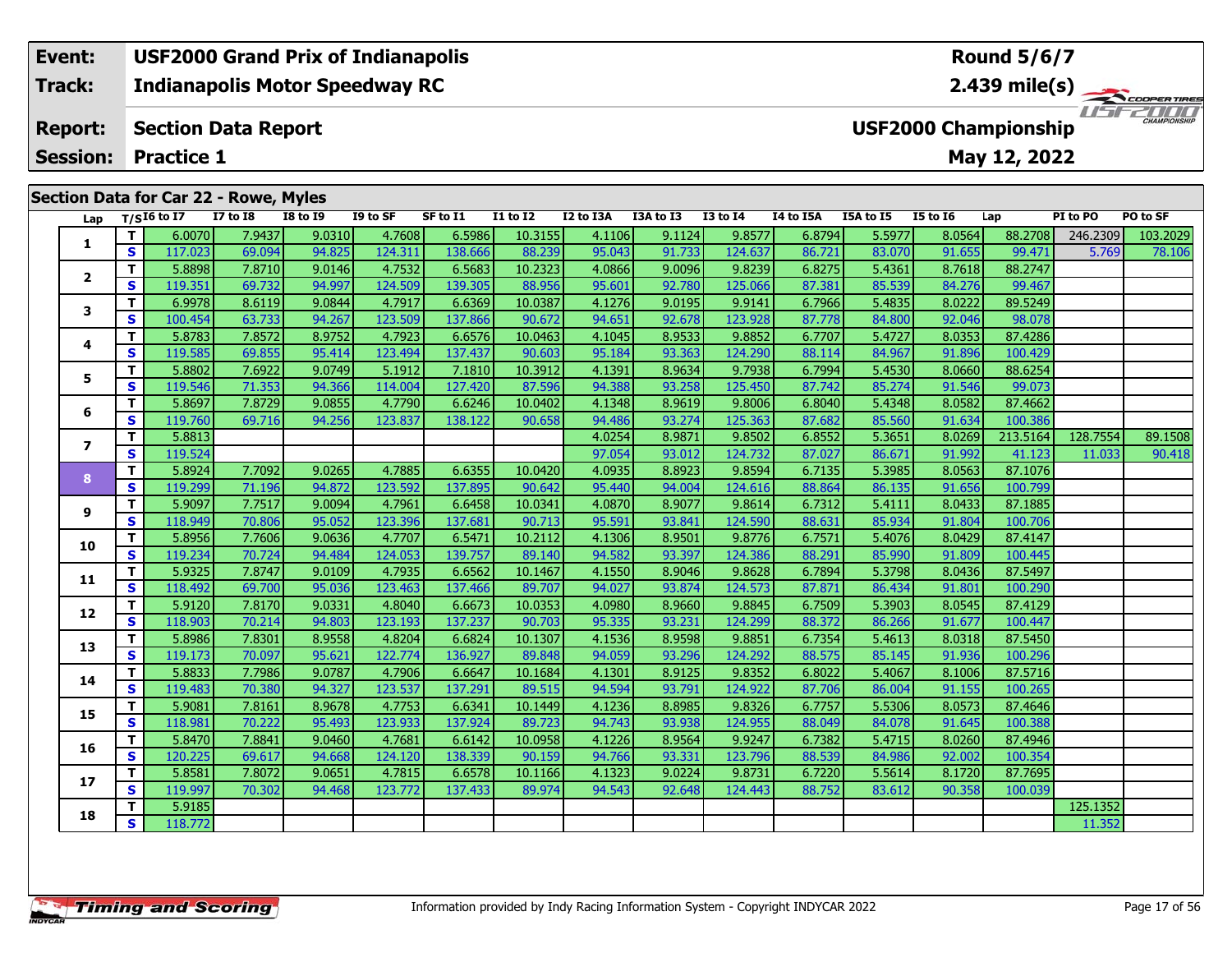| Event:         | <b>USF2000 Grand Prix of Indianapolis</b> | <b>Round 5/6/7</b>                                     |
|----------------|-------------------------------------------|--------------------------------------------------------|
| Track:         | <b>Indianapolis Motor Speedway RC</b>     | $2.439$ mile(s)                                        |
| <b>Report:</b> | Section Data Report                       | <b>THE CHAMPIONSHIP</b><br><b>USF2000 Championship</b> |
|                | <b>Session: Practice 1</b>                | May 12, 2022                                           |

|                         |                                                    | Section Data for Car 22 - Rowe, Myles |
|-------------------------|----------------------------------------------------|---------------------------------------|
|                         | Lap T/SSF to PI                                    |                                       |
| $\mathbf 1$             | $\overline{\mathbf{r}}$                            |                                       |
|                         | $\overline{\mathbf{s}}$<br>$\overline{\mathbf{T}}$ |                                       |
| $\overline{\mathbf{2}}$ | $\overline{\mathbf{s}}$                            |                                       |
| $\mathbf{3}$            | $\overline{\mathsf{r}}$<br>$\mathbf{s}$            |                                       |
|                         | $\overline{\mathsf{r}}$                            |                                       |
| 4                       | $\overline{\mathbf{s}}$                            |                                       |
| $\overline{\mathbf{5}}$ | $\overline{\mathsf{T}}$<br>$\overline{\mathbf{s}}$ |                                       |
| $\bf 6$                 | $\overline{\mathsf{T}}$<br>82.8859                 |                                       |
|                         | 96.557<br>$\mathbf{s}$                             |                                       |
| $\overline{\mathbf{z}}$ | $\overline{\mathsf{r}}$<br>$\overline{\mathbf{s}}$ |                                       |
| $\bf8$                  | $\overline{1}$                                     |                                       |
|                         | $\overline{\mathbf{s}}$<br>$\overline{\mathsf{r}}$ |                                       |
| $\boldsymbol{9}$        | $\mathbf{s}$                                       |                                       |
| 10                      | $rac{T}{s}$                                        |                                       |
|                         |                                                    |                                       |
| 11                      | $rac{1}{s}$                                        |                                       |
| $12$                    | $\overline{1}$<br>$\overline{\mathbf{s}}$          |                                       |
|                         |                                                    |                                       |
| 13                      | $\frac{1}{s}$                                      |                                       |
| 14                      | $\frac{1}{s}$                                      |                                       |
| 15                      | $\frac{T}{S}$                                      |                                       |
|                         |                                                    |                                       |
| 16                      | $rac{1}{s}$                                        |                                       |
| ${\bf 17}$              | $\overline{1}$<br>83.2888                          |                                       |
|                         | $\mathbf{s}$<br>96.090                             |                                       |
| 18                      | $\frac{1}{s}$                                      |                                       |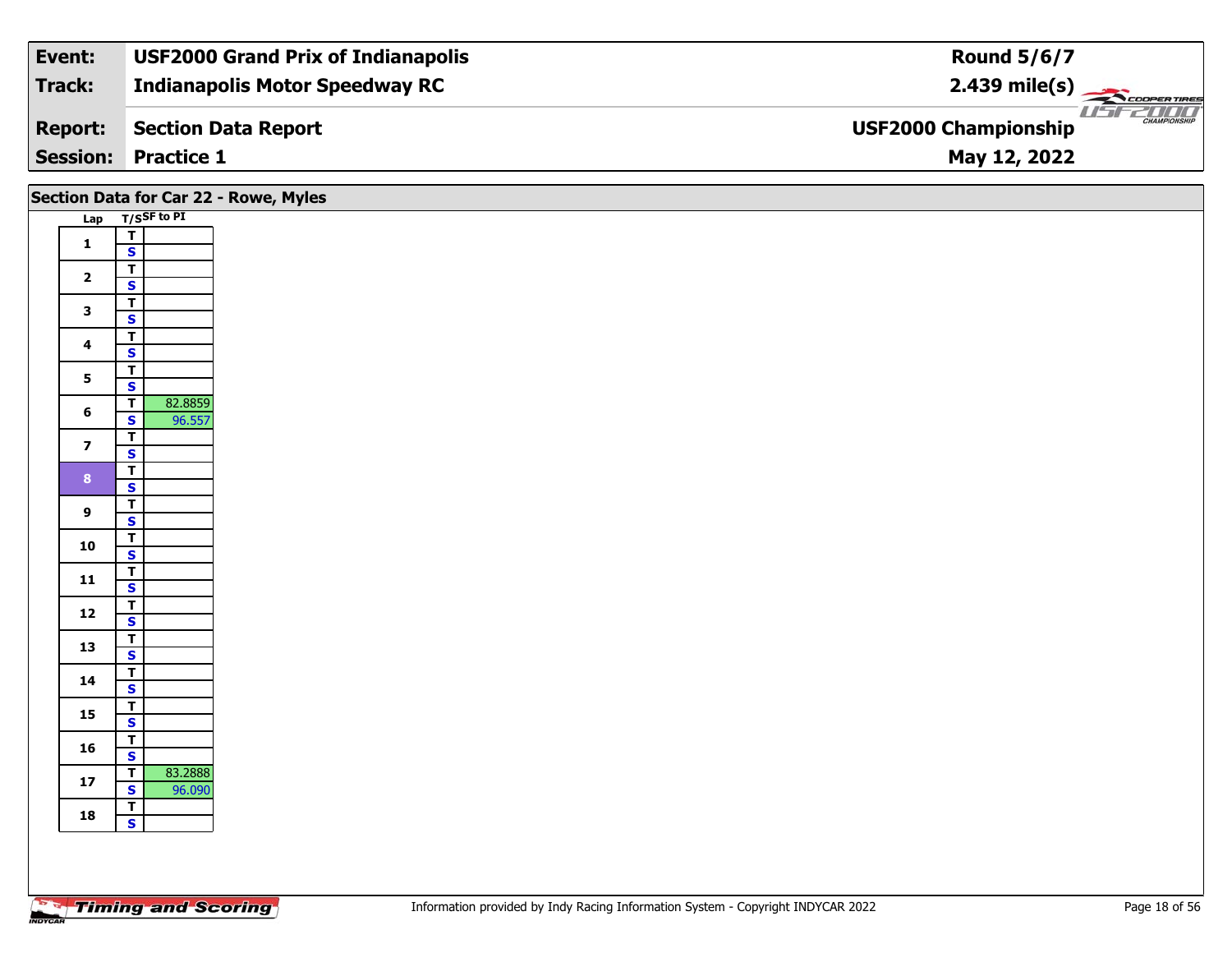#### **Event: USF2000 Grand Prix of Indianapolis Round 5/6/7Indianapolis Motor Speedway RC 2.439 mile(s) Track:** THE COOPER TIRES **Report: Section Data Report USF2000 Championship Session:May 12, 2022 Practice 1 Section Data for Car 23 - Denmark, Jace**

| Lap            |              | $T/SI6$ to I7 | $\frac{1}{2}$<br><b>I7 to I8</b> | <b>I8 to 19</b> | I9 to SF | SF to I1 | <b>I1 to I2</b> | I2 to I3A | I3A to I3 | <b>I3 to I4</b> | I4 to I5A | I5A to I5 | <b>I5 to 16</b> | Lap      | PI to PO | PO to SF |
|----------------|--------------|---------------|----------------------------------|-----------------|----------|----------|-----------------|-----------|-----------|-----------------|-----------|-----------|-----------------|----------|----------|----------|
|                | T.           | 6.0809        | 7.8570                           | 9.0739          | 4.8031   | 6.7075   | 10.2493         | 4.1235    | 8.8892    | 9.9444          | 6.8626    | 5.4277    | 8.0728          | 88.0919  | 247.9603 | 102.2739 |
| 1              | $\mathbf{s}$ | 115,600       | 69.857                           | 94.377          | 123.216  | 136.414  | 88.809          | 94.745    | 94.036    | 123.551         | 86.934    | 85.672    | 91.469          | 99.673   | 5.729    | 78.816   |
|                | T.           | 6.0060        | 7.7722                           | 9.0852          | 4.7981   | 6.6975   | 10.0489         | 4.1285    | 8.9294    | 9.8670          | 6.7578    | 5.4197    | 8.0563          | 87.5666  |          |          |
| $\mathbf{2}$   | S            | 117.042       | 70.619                           | 94.259          | 123.344  | 136.618  | 90.580          | 94.630    | 93.613    | 124.520         | 88.282    | 85.798    | 91.656          | 100.271  |          |          |
|                | T.           | 9.3602        | 8.1502                           | 9.0642          | 4.7726   | 6.5963   | 10.1118         | 4.1110    | 8.9534    | 9.7810          | 6.8663    | 5.5106    | 7.9907          | 91.2683  |          |          |
| 3              | S.           | 75.100        | 67.344                           | 94.478          | 124.003  | 138.714  | 90.016          | 95.033    | 93.362    | 125.615         | 86.887    | 84.383    | 92.409          | 96.204   |          |          |
|                | Т            | 5.9134        | 7.8269                           | 9.0279          | 4.7614   | 6.5671   | 10.1026         | 4.1328    | 9.0208    | 9.7690          | 6.7791    | 5.5087    | 8.0390          | 87.4487  |          |          |
| 4              | $\mathbf{s}$ | 118.875       | 70.125                           | 94.857          | 124.295  | 139.331  | 90.098          | 94.532    | 92.665    | 125.769         | 88.004    | 84.412    | 91.853          | 100.406  |          |          |
| 5              | T.           | 5.9189        | 7.7454                           | 9.0700          | 4.8024   | 6.6802   | 10.1288         | 4.1235    | 8.8721    | 9.8504          | 6.7531    | 5.4743    | 7.9577          | 87.3768  |          |          |
|                | $\mathbf{s}$ | 118.764       | 70.863                           | 94.417          | 123.234  | 136.972  | 89.865          | 94.745    | 94.218    | 124.730         | 88.343    | 84.942    | 92.792          | 100.489  |          |          |
| 6              | T.           | 5.9012        | 7.6542                           | 9.0745          | 4.8057   | 6.6879   | 10.0926         | 4.1272    | 9.0874    | 9.9378          | 6.8753    | 5.3917    | 7.9753          | 87.6108  |          |          |
|                | $\mathbf{s}$ | 119.121       | 71.708                           | 94.370          | 123.149  | 136.814  | 90.188          | 94.660    | 91.986    | 123.633         | 86.773    | 86.244    | 92.587          | 100.221  |          |          |
| $\overline{ }$ | Т            | 7.1711        | 12.7997                          | 9.7784          | 4.8529   | 6.7418   | 10.3825         | 4.1578    | 9.0185    | 9.8787          | 6.7524    | 5.3748    | 8.1138          | 95.0224  |          |          |
|                | $\mathbf{s}$ | 98.026        | 42.881                           | 87.577          | 121.951  | 135.720  | 87.669          | 93.964    | 92.688    | 124.372         | 88.352    | 86.515    | 91.007          | 92.403   |          |          |
| 8              | T.           | 5.9779        | 7.6867                           | 9.0884          | 4.8010   | 6.6900   | 10.0356         | 4.1184    | 8.8981    | 9.8436          | 6.7561    | 5.3673    | 8.0478          | 87.3109  |          |          |
|                | $\mathbf{s}$ | 117.592       | 71.404                           | 94.226          | 123.270  | 136.771  | 90.700          | 94.863    | 93.942    | 124.816         | 88.304    | 86.636    | 91.753          | 100.565  |          |          |
| 9              | T.           | 5.9315        | 7.7190                           | 9.1628          | 4.8143   | 6.6849   | 10.0575         | 4.1095    | 8.9505    | 9.8411          | 6.7771    | 5.3938    | 8.0434          | 87.4854  |          |          |
|                | S            | 118.512       | 71.106                           | 93.461          | 122.929  | 136.876  | 90.502          | 95.068    | 93.392    | 124.847         | 88.030    | 86.210    | 91.803          | 100.364  |          |          |
| 10             | T.           | 5.9554        | 7.7180                           | 9.0177          | 4.7867   | 6.6398   | 10.0859         | 4.0856    | 8.9249    | 9.9038          | 6.7478    | 5.4786    | 8.0491          | 87.3933  |          |          |
|                | S            | 118.036       | 71.115                           | 94.965          | 123.638  | 137.805  | 90.248          | 95.624    | 93.660    | 124.057         | 88.413    | 84.876    | 91.738          | 100.470  |          |          |
| 11             | T.           | 5.9629        | 7.5917                           | 9.1135          | 4.7932   | 6.6496   | 10.1196         | 4.1286    | 9.0246    | 9.8819          | 6.7976    | 5.4996    | 8.0293          | 87.5921  |          |          |
|                | $\mathbf{s}$ | 117.888       | 72.298                           | 93.966          | 123.470  | 137.602  | 89.947          | 94.628    | 92.626    | 124.332         | 87.765    | 84.552    | 91.964          | 100.242  |          |          |
| 12             | T            | 5.9346        | 7.6878                           | 9.1154          | 4.7797   | 6.6324   | 10.1130         | 4.1152    | 8.9931    | 9.8484          | 6.7683    | 5.3900    | 8.1703          | 87.5482  |          |          |
|                | $\mathbf{s}$ | 118.450       | 71.394                           | 93.947          | 123.819  | 137.959  | 90.006          | 94.936    | 92.950    | 124.755         | 88.145    | 86.271    | 90.377          | 100.292  |          |          |
| 13             | T.           | 6.0449        |                                  |                 |          |          |                 | 4.1064    | 9.0389    | 9.9067          | 6.8933    | 5.3652    | 8.0422          | 245.9715 | 159.7446 | 89.2171  |
|                | S            | 116.289       |                                  |                 |          |          |                 | 95.140    | 92.479    | 124.021         | 86.546    | 86.670    | 91.817          | 35.697   | 8.893    | 90.350   |
| 14             | T.           | 5.9817        | 7.6686                           | 9.0498          | 4.7808   | 6.6704   | 10.0758         | 4.0571    | 8.9050    | 9.8578          | 6.7997    | 5.3334    | 8.0365          | 87.2166  |          |          |
|                | $\mathbf{s}$ | 117.518       | 71.573                           | 94.628          | 123.791  | 137.173  | 90.338          | 96.296    | 93.870    | 124.636         | 87.738    | 87.186    | 91.882          | 100.673  |          |          |
| 15             | Т            | 5.9508        | 7.6561                           | 9.1008          | 4.7910   | 6.6804   | 10.1012         | 4.0839    | 9.0366    | 9.8987          | 6.7470    | 5.4575    | 7.9855          | 87.4895  |          |          |
|                | S.           | 118.128       | 71.690                           | 94.098          | 123.527  | 136.968  | 90.111          | 95.664    | 92.503    | 124.121         | 88.423    | 85.204    | 92.469          | 100.359  |          |          |
| 16             | T.           | 5.9065        | 7.7612                           | 9.0359          | 4.7803   | 6.6575   | 10.1500         | 4.0860    | 8.9380    | 9.9201          | 6.7601    | 5.4900    | 7.9910          | 87.4766  |          |          |
|                | S            | 119.014       | 70.719                           | 94.773          | 123.804  | 137.439  | 89.678          | 95.615    | 93.523    | 123.853         | 88.252    | 84.699    | 92.405          | 100.374  |          |          |
| 17             | T.           | 5.9070        |                                  |                 |          |          |                 |           |           |                 |           |           |                 |          |          |          |
|                | S.           | 119.004       |                                  |                 |          |          |                 |           |           |                 |           |           |                 |          |          |          |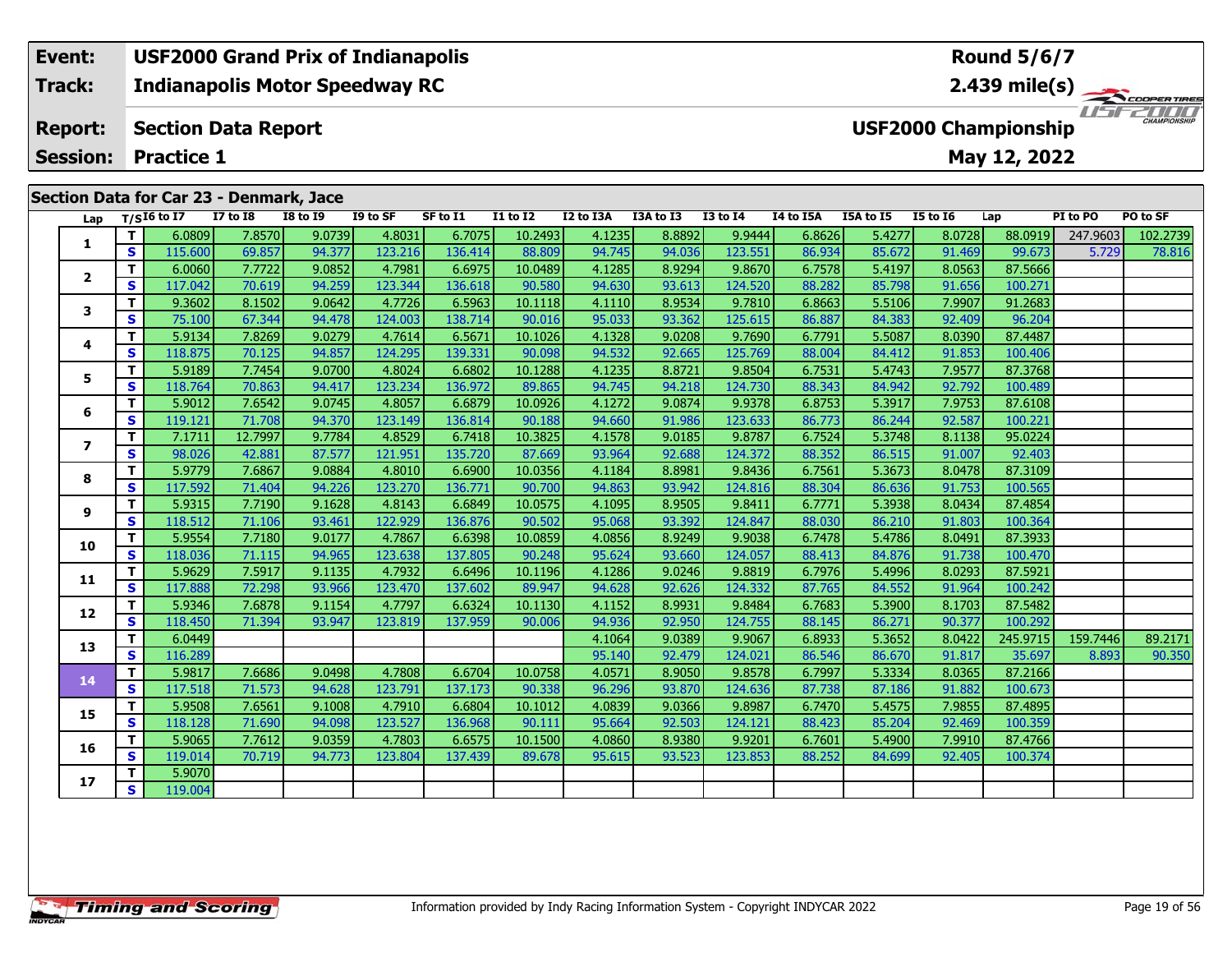| Event:         | <b>USF2000 Grand Prix of Indianapolis</b> | <b>Round 5/6/7</b>                                 |
|----------------|-------------------------------------------|----------------------------------------------------|
| Track:         | <b>Indianapolis Motor Speedway RC</b>     | $2.439 \text{ mile(s)}$                            |
| <b>Report:</b> | Section Data Report                       | <b>CHAMPIONSHIP</b><br><b>USF2000 Championship</b> |
|                | <b>Session: Practice 1</b>                | May 12, 2022                                       |

|                         |                                                                         | Section Data for Car 23 - Denmark, Jace |
|-------------------------|-------------------------------------------------------------------------|-----------------------------------------|
|                         | Lap T/SSF to PI                                                         |                                         |
| $\mathbf 1$             | $\mathbf T$<br>$\mathbf{s}$                                             |                                         |
| $\mathbf{2}$            | $\overline{\mathsf{r}}$<br>$\overline{\mathbf{s}}$                      |                                         |
| $\mathbf{3}$            | $\overline{\mathbf{T}}$                                                 |                                         |
|                         | $\overline{\mathbf{s}}$<br>$\overline{\mathsf{r}}$                      |                                         |
| $\overline{\mathbf{4}}$ | $\mathsf{s}$                                                            |                                         |
| 5                       | $\overline{1}$<br>$\overline{\mathbf{s}}$                               |                                         |
| 6                       | $\mathbf T$                                                             |                                         |
|                         | $\mathsf{s}$<br>$\overline{\mathbf{T}}$                                 |                                         |
| $\overline{\mathbf{z}}$ | $\overline{\mathbf{s}}$                                                 |                                         |
| $\bf{8}$                | $\overline{\mathbf{T}}$<br>$\overline{\mathbf{s}}$                      |                                         |
| $\boldsymbol{9}$        | $\overline{\mathbf{T}}$<br>$\mathbf{s}$                                 |                                         |
| 10                      | $\overline{\mathsf{r}}$                                                 |                                         |
|                         | $\overline{\mathbf{s}}$                                                 |                                         |
| 11                      | $\frac{1}{s}$                                                           |                                         |
| $12$                    | $\overline{\mathsf{T}}$<br>84.5214<br>$\overline{\mathbf{s}}$<br>94.688 |                                         |
| 13                      | $\overline{\mathbf{T}}$<br>$\overline{\mathbf{s}}$                      |                                         |
| 14                      | $\overline{\mathbf{T}}$                                                 |                                         |
|                         | $\mathbf{s}$<br>$\overline{\mathbf{T}}$                                 |                                         |
| 15                      | $\overline{\mathbf{s}}$                                                 |                                         |
| 16                      | 83.6879<br>$\mathbf T$<br>$\mathbf{s}$<br>95.631                        |                                         |
| $17$                    | $\overline{t}$<br>$\mathbf{s}$                                          |                                         |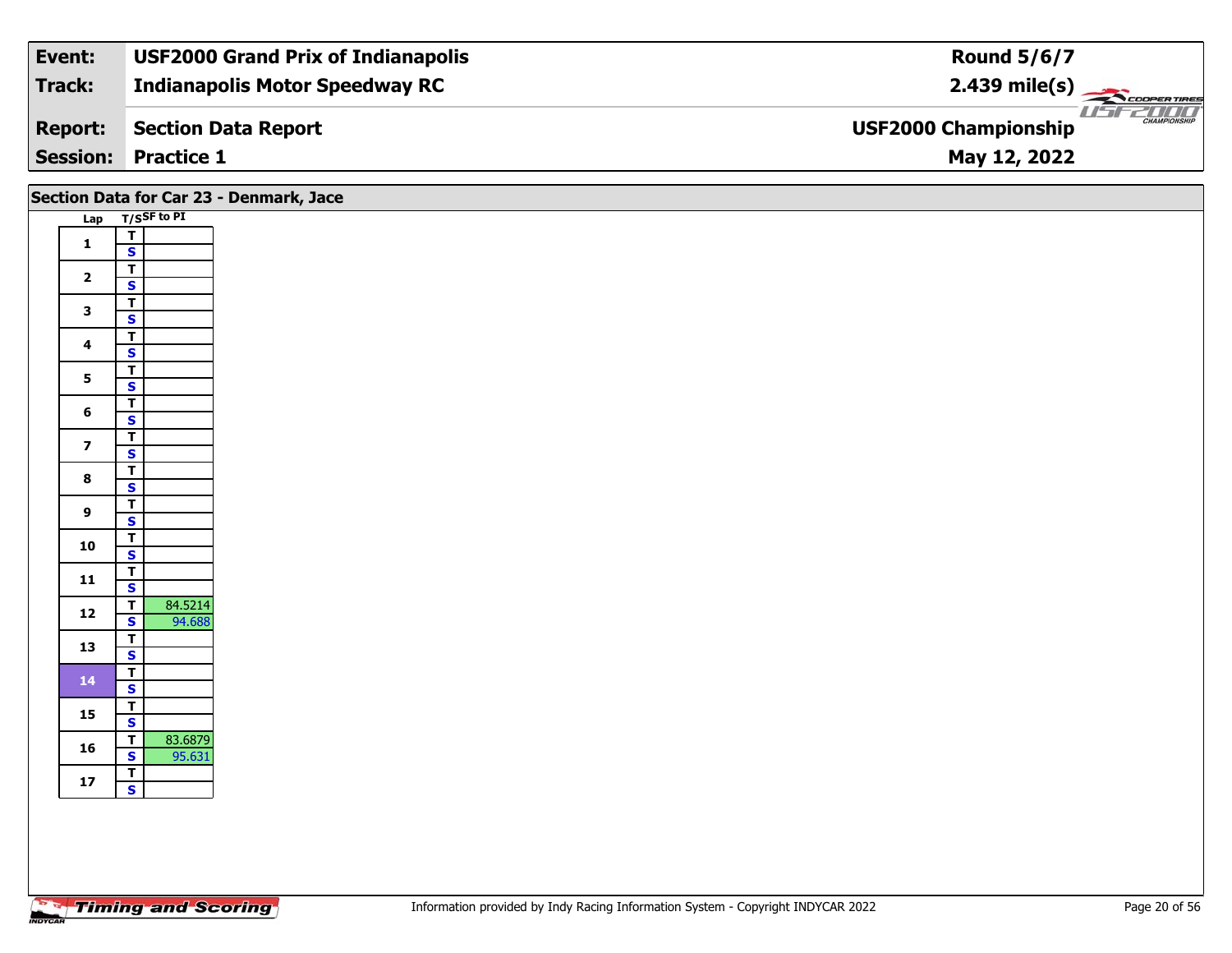### **Event: USF2000 Grand Prix of Indianapolis Round 5/6/7Indianapolis Motor Speedway RC 2.439 mile(s) Track:** COOPERTIRES USFZUUD **Report: Section Data Report USF2000 Championship May 12, 2022 Session: Practice 1 Section Data for Car 3 - Jones, Jagger (R)**

| Lap            |    | $T/SI6$ to I7 | <b>I7 to I8</b> | <b>I8 to 19</b> | I9 to SF | SF to I1 | $I1$ to $I2$ | I2 to I3A | I3A to I3 | <b>I3 to I4</b> | I4 to I5A | I5A to I5 | <b>I5 to 16</b> | Lap      | PI to PO | PO to SF |
|----------------|----|---------------|-----------------|-----------------|----------|----------|--------------|-----------|-----------|-----------------|-----------|-----------|-----------------|----------|----------|----------|
|                | T  | 5.9409        | 7.8070          | 9.0528          | 4.8178   | 6.7571   | 10.1453      | 4.1301    | 8.9271    | 9.9331          | 6.6287    | 5.5866    | 8.0922          | 87.8187  | 207.2819 | 87.9515  |
| 1              | S. | 118.325       | 70.304          | 94.597          | 122.840  | 135.413  | 89.719       | 94.594    | 93.637    | 123.691         | 90.001    | 83.235    | 91.249          | 99.983   | 6.853    | 91.650   |
|                | T. | 5.9029        | 7.7273          | 8.9937          | 4.8000   | 6.7233   | 10.0302      | 4.0602    | 8.9100    | 9.9242          | 6.7102    | 5.5597    | 7.9841          | 87.3258  |          |          |
| $\mathbf{2}$   | S. | 119.086       | 71.029          | 95.218          | 123.295  | 136.094  | 90.749       | 96.222    | 93.817    | 123.802         | 88.908    | 83.638    | 92.485          | 100.548  |          |          |
|                | T. | 5.8668        | 7.7605          | 8.9767          | 4.7869   | 6.6997   | 9.9738       | 4.0670    | 8.9084    | 9.8817          | 6.8590    | 5.6252    | 8.0696          | 87.4753  |          |          |
| 3              | S. | 119.819       | 70.725          | 95.398          | 123.633  | 136.573  | 91.262       | 96.061    | 93.834    | 124.335         | 86.979    | 82.664    | 91.505          | 100.376  |          |          |
|                | Τ. | 5.8682        | 7.6134          | 9.1426          | 4.7929   | 6.6587   | 9.9494       | 4.1051    | 8.9665    | 9.8404          | 6.6561    | 5.4950    | 8.0085          | 87.0968  |          |          |
| 4              | S  | 119.790       | 72.092          | 93.667          | 123.478  | 137.414  | 91.486       | 95.170    | 93.226    | 124.856         | 89.631    | 84.622    | 92.203          | 100.812  |          |          |
| 5              | T. | 5.8611        | 7.6445          | 8.9808          | 4.7827   | 6.6328   | 10.2855      | 4.0597    | 8.9083    | 9.8136          | 6.5987    | 5.5087    | 8.0243          | 87.1007  |          |          |
|                | S  | 119.936       | 71.799          | 95.355          | 123.741  | 137.951  | 88.496       | 96.234    | 93.835    | 125.197         | 90.410    | 84.412    | 92.022          | 100.807  |          |          |
|                | T. | 5.8175        | 7.8217          | 8.9787          | 4.7745   | 6.6402   | 10.2241      | 4.1313    | 8.9208    | 9.8396          | 6.6942    | 5.4708    | 8.0178          | 87.3312  |          |          |
| 6              | S  | 120.834       | 70.172          | 95.377          | 123.954  | 137.797  | 89.028       | 94.566    | 93.703    | 124.866         | 89.121    | 84.997    | 92.096          | 100.541  |          |          |
| $\overline{ }$ | T. | 5.8968        | 7.6930          | 9.0030          | 4.8092   | 6.7196   | 9.9534       | 4.0648    | 8.9220    | 9.8229          | 6.6349    | 5.4420    | 8.0931          | 87.0547  |          |          |
|                | S  | 119.209       | 71.346          | 95.120          | 123.060  | 136.169  | 91.449       | 96.113    | 93.691    | 125.079         | 89.917    | 85.447    | 91.239          | 100.861  |          |          |
| 8              | Τ. | 5.9248        | 7.6316          | 9.1543          | 4.8130   | 6.7016   | 9.9750       | 4.0588    | 8.8833    | 9.8461          | 6.6288    | 5.4124    | 8.0459          | 87.0756  |          |          |
|                | S. | 118.646       | 71.920          | 93.548          | 122.962  | 136.535  | 91.251       | 96.255    | 94.099    | 124.784         | 90.000    | 85.914    | 91.775          | 100.837  |          |          |
| 9              | T. | 5.8685        | 7.6627          | 9.0170          | 4.7862   | 6.6880   | 9.9721       | 4.0842    | 8.8500    | 9.8446          | 6.6236    | 5.3809    | 8.1737          | 86.9515  |          |          |
|                | S  | 119.784       | 71.628          | 94.972          | 123.651  | 136.812  | 91.277       | 95.657    | 94.453    | 124.803         | 90.070    | 86.417    | 90.340          | 100.980  |          |          |
| 10             | T. | 5.9107        | 7.7389          | 8.9423          | 4.7869   | 6.6782   | 10.0016      | 4.0563    | 8.8287    | 9.8502          | 6.6140    | 5.3847    | 8.0227          | 86.8152  |          |          |
|                | S. | 118.929       | 70.923          | 95.765          | 123.633  | 137.013  | 91.008       | 96.315    | 94.681    | 124.732         | 90.201    | 86.356    | 92.040          | 101.139  |          |          |
| 11             | T. | 5.8851        | 7.7241          | 8.9586          | 4.7854   | 6.6746   | 9.9973       | 4.0720    | 8.9032    | 9.8878          | 6.6433    | 5.4589    | 8.0557          | 87.0460  |          |          |
|                | S  | 119.446       | 71.059          | 95.591          | 123.672  | 137.087  | 91.047       | 95.943    | 93.889    | 124.258         | 89.803    | 85.182    | 91.663          | 100.871  |          |          |
| 12             | T. | 5.8743        | 7.6787          | 9.0905          | 4.7859   | 6.6719   | 10.0159      | 4.0507    | 8.9693    | 9.8785          | 6.6446    | 5.4241    | 8.0628          | 87.1472  |          |          |
|                | S. | 119.666       | 71.479          | 94.204          | 123.659  | 137.142  | 90.878       | 96.448    | 93.197    | 124.375         | 89.786    | 85.729    | 91.582          | 100.754  |          |          |
| 13             | Τ. | 5.8882        | 7.6405          | 9.1318          | 4.7898   | 6.6607   | 11.1522      | 4.1635    | 8.9044    | 9.8498          | 6.9083    | 5.5673    | 8.0347          | 88.6912  |          |          |
|                | S  | 119.384       | 71.836          | 93.778          | 123.558  | 137.373  | 81.619       | 93.835    | 93.876    | 124.737         | 86.359    | 83.523    | 91.903          | 99.000   |          |          |
| 14             | Τ. | 5.8805        |                 |                 |          |          |              | 4.0509    | 9.0827    | 9.8806          | 6.8858    | 5.5714    | 8.0193          | 238.6006 | 146.1260 | 92.8916  |
|                | S. | 119.540       |                 |                 |          |          |              | 96.443    | 92.033    | 124.348         | 86.641    | 83.462    | 92.079          | 36.800   | 9.722    | 86.776   |
| 15             | Τ. | 5.9656        | 7.6523          | 9.4499          | 10.8863  | 8.8448   | 10.7615      | 4.1489    | 9.0062    | 9.8841          | 6.9779    | 5.5326    | 8.1081          | 97.2182  |          |          |
|                | S  | 117.835       | 71.725          | 90.621          | 54.364   | 103.451  | 84.582       | 94.165    | 92.815    | 124.304         | 85.497    | 84.047    | 91.071          | 90.316   |          |          |
| 16             | T. | 5.8843        | 7.8384          | 9.2775          | 9.9052   | 8.3285   | 10.5019      | 4.1374    | 8.8805    | 9.8765          | 10.5422   | 7.5005    | 8.1173          | 100.7902 |          |          |
|                | S  | 119.463       | 70.022          | 92.305          | 59.748   | 109.864  | 86.673       | 94.427    | 94.129    | 124.400         | 56.591    | 61.996    | 90.967          | 87.116   |          |          |
| 17             | T. | 5.8619        | 7.6728          | 9.0182          | 12.7618  | 15.5109  | 11.0437      | 4.1727    | 9.1520    | 10.0495         | 6.8239    | 5.6008    | 8.0155          | 105.6837 |          |          |
|                | S  | 119.919       | 71.534          | 94.959          | 46.374   | 58.991   | 82.420       | 93.628    | 91.336    | 122.258         | 87.427    | 83.024    | 92.123          | 83.082   |          |          |
| 18             | T. | 5.8870        | 7.7758          | 8.9780          | 4.7686   | 6.6416   | 10.1142      | 4.1537    | 8.8989    | 9.8131          | 6.8223    | 5.4715    | 8.0382          | 87.3629  |          |          |
|                | S. | 119.408       | 70.586          | 95.385          | 124.107  | 137.768  | 89.995       | 94.056    | 93.934    | 125.204         | 87.447    | 84.986    | 91.862          | 100.505  |          |          |
| 19             | T. | 6.2292        |                 |                 |          |          |              |           |           |                 |           |           |                 |          |          |          |
|                | S. | 112.848       |                 |                 |          |          |              |           |           |                 |           |           |                 |          |          |          |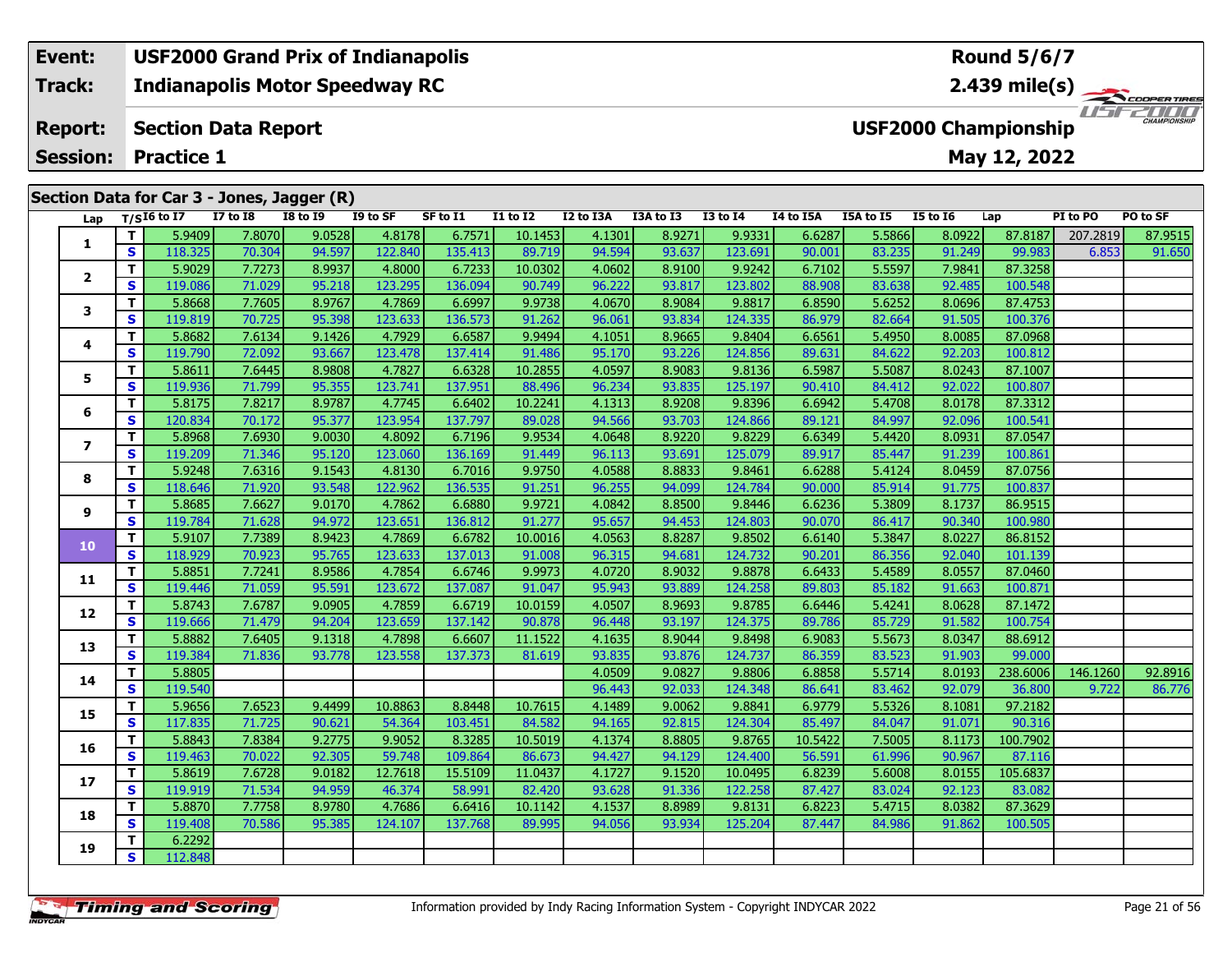| Event:         | <b>USF2000 Grand Prix of Indianapolis</b> | <b>Round 5/6/7</b>                           |
|----------------|-------------------------------------------|----------------------------------------------|
| Track:         | <b>Indianapolis Motor Speedway RC</b>     | $2.439 \text{ mile(s)}$                      |
| <b>Report:</b> | Section Data Report                       | $\frac{1}{1}$<br><b>USF2000 Championship</b> |
|                | <b>Session: Practice 1</b>                | May 12, 2022                                 |

|                         | Section Data for Car 3 - Jones, Jagger (R)                     |
|-------------------------|----------------------------------------------------------------|
|                         | Lap T/SSF to PI                                                |
| $\mathbf{1}$            | $\overline{r}$                                                 |
|                         | $\mathbf{s}$                                                   |
| $\overline{2}$          | $\overline{\mathsf{r}}$                                        |
|                         | $\mathbf{s}$                                                   |
| $\overline{\mathbf{3}}$ | $\overline{1}$                                                 |
|                         | $\overline{\mathbf{s}}$<br>$\overline{\mathsf{T}}$             |
| $\overline{\mathbf{4}}$ | $\mathbf{s}$                                                   |
|                         | $\overline{I}$                                                 |
| $5\phantom{a}$          | $\overline{\mathbf{s}}$                                        |
|                         | $\overline{\mathsf{T}}$                                        |
| $6\phantom{a}$          | $\mathsf{s}$                                                   |
| $\overline{\mathbf{z}}$ | $\overline{t}$                                                 |
|                         | $\mathbf{s}$                                                   |
| $\bf{8}$                | $\overline{\mathsf{r}}$<br>$\mathbf{s}$                        |
|                         | $\overline{\mathsf{r}}$                                        |
| $\overline{9}$          | $\overline{\mathbf{s}}$                                        |
|                         | $\overline{1}$                                                 |
| $101$                   | $\overline{\mathbf{s}}$                                        |
| 11                      | $\overline{\mathbf{r}}$                                        |
|                         | $\mathsf{s}$                                                   |
| 12                      | $\overline{\mathbf{r}}$                                        |
|                         | $\overline{\mathbf{s}}$                                        |
| 13                      | 94.7780<br>$\overline{I}$<br>$\overline{\mathbf{s}}$<br>84.441 |
|                         | $\overline{t}$                                                 |
| 14                      | $\mathbf{s}$                                                   |
|                         | $\overline{1}$                                                 |
| 15                      | $\overline{\mathbf{s}}$                                        |
| 16                      | $\overline{I}$                                                 |
|                         | $\mathbf{s}$                                                   |
| $17\,$                  | $\overline{L}$                                                 |
|                         | $\mathbf{s}$<br>94.6454<br>$\overline{\mathbf{r}}$             |
| 18                      | 84.560<br>$\overline{\mathbf{s}}$                              |
|                         | $\sqrt{T}$                                                     |
| 19                      | $\mathbf{s}$                                                   |
|                         |                                                                |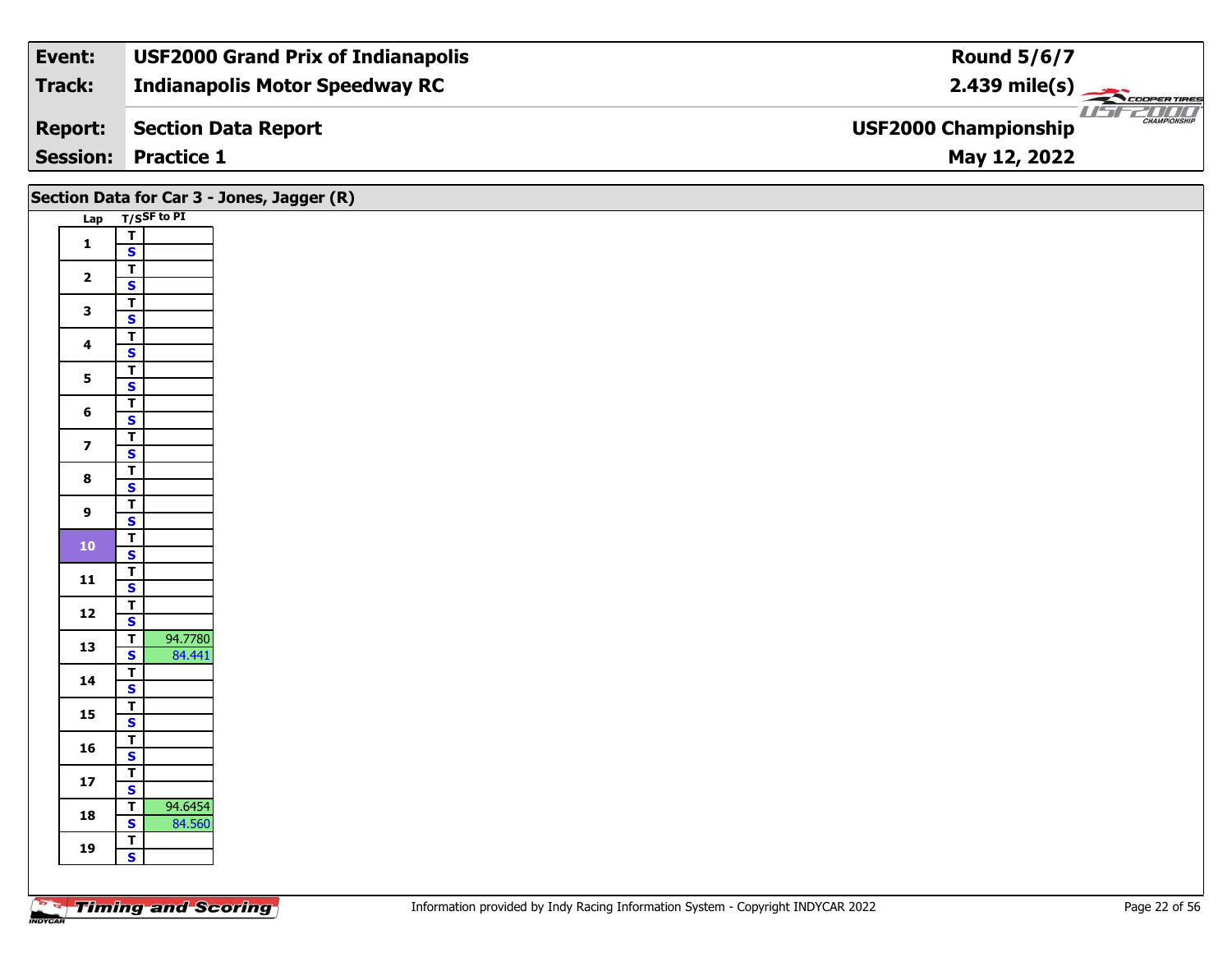#### **Event: USF2000 Grand Prix of Indianapolis Round 5/6/7Indianapolis Motor Speedway RC 2.439 mile(s) Track:** COOPER TIRES USFZOOD **Report: Section Data Report USF2000 Championship Session:May 12, 2022 Practice 1 Section Data for Car 30 - Andersson, Viktor (R)**

| Lap                      |              | $T/SI6$ to I7 | <b>I7 to I8</b> | $\frac{1}{2}$<br><b>I8 to I9</b> | I9 to SF | SF to I1 | I1 to I2 | I2 to I3A | I3A to I3 | <b>I3 to I4</b> | I4 to I5A | I5A to I5 | <b>I5 to 16</b> | Lap      | PI to PO | PO to SF |
|--------------------------|--------------|---------------|-----------------|----------------------------------|----------|----------|----------|-----------|-----------|-----------------|-----------|-----------|-----------------|----------|----------|----------|
|                          | $\mathbf{T}$ | 5.9688        | 7.8915          | 9.1224                           | 4.8694   | 6.7945   | 10.3720  | 4.0455    | 9.1325    | 10.0117         | 6.6881    | 5.5462    | 8.1230          | 88.5656  |          | 92.9521  |
| 1                        | <b>S</b>     | 117.772       | 69.551          | 93.875                           | 121.538  | 134.668  | 87.758   | 96.572    | 91.531    | 122.720         | 89.202    | 83.841    | 90.903          | 99.140   |          | 86.720   |
|                          | T            | 5.8723        | 7.6372          | 9.0770                           | 4.8265   | 6.7303   | 10.1174  | 4.0653    | 9.0038    | 9.9261          | 6.6431    | 5.5381    | 8.0812          | 87.5183  |          |          |
| $\overline{2}$           | <b>S</b>     | 119.707       | 71.867          | 94.344                           | 122.618  | 135.952  | 89.967   | 96.102    | 92.840    | 123.778         | 89.806    | 83.964    | 91.374          | 100.326  |          |          |
| 3                        | T            | 5.8633        | 7.7055          | 9.0970                           | 4.8135   | 7.6805   | 11.0597  | 4.1076    | 9.0463    | 9.8519          | 6.7954    | 5.6001    | 8.1515          | 89.7723  |          |          |
|                          | $\mathbf{s}$ | 119.891       | 71.230          | 94.137                           | 122.950  | 119.133  | 82.301   | 95.112    | 92.403    | 124.711         | 87.793    | 83.034    | 90.586          | 97.807   |          |          |
| 4                        | T.           | 5.8620        | 7.6596          | 9.0475                           | 4.8149   | 6.6930   | 10.0858  | 4.0550    | 9.0053    | 9.8524          | 6.6526    | 5.5432    | 8.1378          | 87.4091  |          |          |
|                          | S            | 119.917       | 71.657          | 94.652                           | 122.914  | 136.710  | 90.248   | 96.346    | 92.824    | 124.704         | 89.678    | 83.887    | 90.738          | 100.452  |          |          |
| 5                        | T            | 5.8556        | 7.8338          | 9.0293                           | 4.7999   | 6.6797   | 10.0861  | 4.0559    | 8.9855    | 9.8729          | 6.7499    | 5.4921    | 8.1728          | 87.6135  |          |          |
|                          | S            | 120.048       | 70.064          | 94.843                           | 123.298  | 136.982  | 90.246   | 96.324    | 93.029    | 124.445         | 88.385    | 84.667    | 90.350          | 100.217  |          |          |
| 6                        | T.           | 5.8767        | 7.7599          | 9.0001                           | 4.8026   | 6.6966   | 10.0353  | 4.0471    | 8.9908    | 9.8752          | 6.6571    | 5.5317    | 8.0775          | 87.3506  |          |          |
|                          | $\mathbf{s}$ | 119.617       | 70.731          | 95.150                           | 123.229  | 136.637  | 90.703   | 96.534    | 92.974    | 124.416         | 89.617    | 84.061    | 91.416          | 100.519  |          |          |
| $\overline{\phantom{a}}$ | T.           | 5.8624        | 7.7559          | 9.0396                           | 4.8080   | 6.6822   | 10.1284  | 4.1131    | 8.9951    | 9.9151          | 6.7024    | 5.5490    | 8.1182          | 87.6694  |          |          |
|                          | S            | 119.909       | 70.767          | 94.735                           | 123.090  | 136.931  | 89.869   | 94.985    | 92.929    | 123.916         | 89.012    | 83.799    | 90.957          | 100.154  |          |          |
| 8                        | T            | 5.8791        | 7.9382          | 9.0315                           | 4.8083   | 6.6966   | 10.1022  | 4.0352    | 9.0212    | 10.0543         | 6.7814    | 5.5887    | 8.1606          | 88.0973  |          |          |
|                          | $\mathbf{s}$ | 119.568       | 69.142          | 94.820                           | 123.083  | 136.637  | 90.102   | 96.818    | 92.661    | 122.200         | 87.975    | 83.204    | 90.485          | 99.667   |          |          |
| 9                        | T            | 5.9295        |                 |                                  |          |          |          | 4.8275    | 10.1546   | 10.0653         | 6.8711    | 5.7245    | 8.0969          | 285.5844 | 194.3026 | 93.8926  |
|                          | S            | 118.552       |                 |                                  |          |          |          | 80.928    | 82.318    | 122.067         | 86.826    | 81.230    | 91.197          | 30.745   | 7.311    | 85.851   |
| 10                       | Т            | 5.8797        | 7.6563          | 9.0265                           | 4.8173   | 6.6959   | 9.9786   | 4.0324    | 8.9421    | 9.8919          | 6.6882    | 5.6215    | 8.0960          | 87.3264  |          |          |
|                          | $\mathbf{s}$ | 119.556       | 71.688          | 94.872                           | 122.853  | 136.651  | 91.218   | 96.886    | 93.480    | 124.206         | 89.201    | 82.718    | 91.207          | 100.547  |          |          |
| 11                       | T            | 5.8170        | 7.7443          | 8.9754                           | 4.7429   | 6.6091   | 10.0905  | 4.0148    | 8.9554    | 9.8506          | 6.6009    | 5.5556    | 8.0657          | 87.0222  |          |          |
|                          | <b>S</b>     | 120.845       | 70.873          | 95.412                           | 124.780  | 138.445  | 90.206   | 97.310    | 93.341    | 124.727         | 90.380    | 83.699    | 91.549          | 100.898  |          |          |
| 12                       | T            | 5.8383        | 7.8338          | 8.9786                           | 4.7704   | 6.6609   | 10.0549  | 4.0453    | 8.9365    | 9.8784          | 6.6638    | 5.5588    | 8.0592          | 87.2789  |          |          |
|                          | <b>S</b>     | 120.404       | 70.064          | 95.378                           | 124.060  | 137.369  | 90.526   | 96.577    | 93.539    | 124.376         | 89.527    | 83.651    | 91.623          | 100.602  |          |          |
| 13                       | T            | 5.8127        | 7.8161          | 9.0083                           | 4.7845   | 6.6582   | 10.0019  | 4.0522    | 8.9332    | 9.8873          | 6.6132    | 5.6317    | 8.0521          | 87.2514  |          |          |
|                          | $\mathbf{s}$ | 120.934       | 70.222          | 95.064                           | 123.695  | 137.425  | 91.005   | 96.412    | 93.573    | 124.264         | 90.212    | 82.568    | 91.704          | 100.633  |          |          |
| 14                       | T.           | 5.8016        | 7.7549          | 9.0412                           | 4.7664   | 6.6412   | 10.0528  | 4.0697    | 9.0430    | 9.8835          | 6.6715    | 5.5540    | 8.0444          | 87.3242  |          |          |
|                          | S            | 121.166       | 70.776          | 94.718                           | 124.165  | 137.776  | 90.545   | 95.998    | 92.437    | 124.312         | 89.424    | 83.723    | 91.792          | 100.549  |          |          |
| 15                       | T.           | 5.8491        | 7.7615          | 9.1189                           | 4.7646   | 6.6246   | 10.1166  | 4.0808    | 9.0596    | 9.8695          | 6.6724    | 5.4939    | 8.0515          | 87.4630  |          |          |
|                          | $\mathbf{s}$ | 120.182       | 70.716          | 93.911                           | 124.212  | 138.122  | 89.974   | 95.737    | 92.268    | 124.488         | 89.412    | 84.639    | 91.711          | 100.390  |          |          |
| 16                       | T            | 5.8663        |                 |                                  |          |          |          |           |           |                 |           |           |                 |          |          |          |
|                          | <b>S</b>     | 119.829       |                 |                                  |          |          |          |           |           |                 |           |           |                 |          |          |          |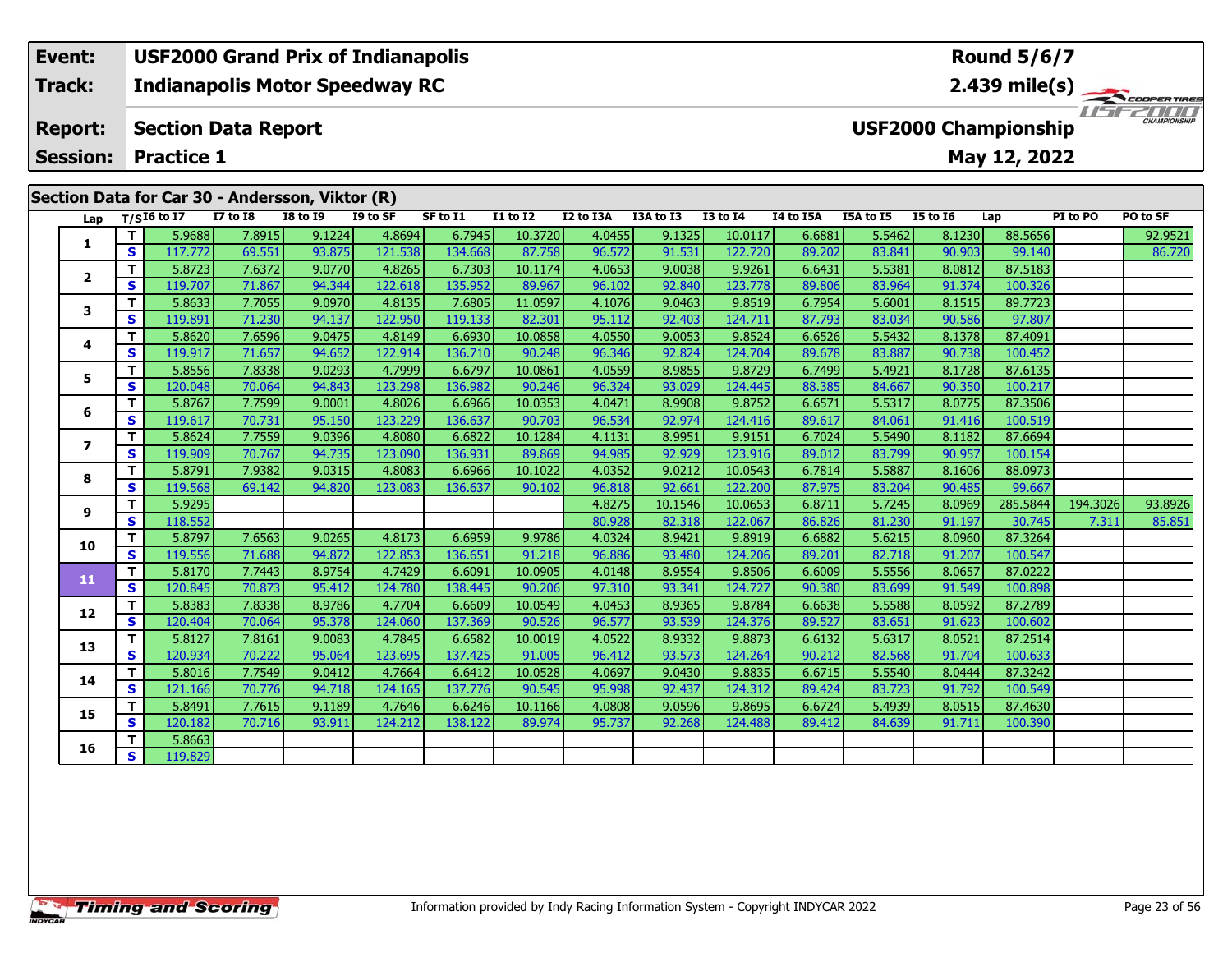| Event:         | <b>USF2000 Grand Prix of Indianapolis</b> | <b>Round 5/6/7</b>                                                                                                                                                                                                                                                                                                                                                                                                                                                                                                                                                              |
|----------------|-------------------------------------------|---------------------------------------------------------------------------------------------------------------------------------------------------------------------------------------------------------------------------------------------------------------------------------------------------------------------------------------------------------------------------------------------------------------------------------------------------------------------------------------------------------------------------------------------------------------------------------|
| <b>Track:</b>  | <b>Indianapolis Motor Speedway RC</b>     | $2.439$ mile(s) $\left\langle \right\rangle$ $\left\langle \right\rangle$ $\left\langle \right\rangle$ $\left\langle \right\rangle$ $\left\langle \right\rangle$ $\left\langle \right\rangle$ $\left\langle \right\rangle$ $\left\langle \right\rangle$ $\left\langle \right\rangle$ $\left\langle \right\rangle$ $\left\langle \right\rangle$ $\left\langle \right\rangle$ $\left\langle \right\rangle$ $\left\langle \right\rangle$ $\left\langle \right\rangle$ $\left\langle \right\rangle$ $\left\langle \right\rangle$ $\left\langle \right\rangle$ $\left\langle \right$ |
| <b>Report:</b> | <b>Section Data Report</b>                | <b>CHAMPIONSHIP</b><br><b>USF2000 Championship</b>                                                                                                                                                                                                                                                                                                                                                                                                                                                                                                                              |
|                | <b>Session: Practice 1</b>                | May 12, 2022                                                                                                                                                                                                                                                                                                                                                                                                                                                                                                                                                                    |

|                         |                                                                         | Section Data for Car 30 - Andersson, Viktor (R) |
|-------------------------|-------------------------------------------------------------------------|-------------------------------------------------|
|                         | Lap T/SSF to PI                                                         |                                                 |
| $\mathbf{1}$            | $\overline{\mathsf{T}}$                                                 |                                                 |
|                         | $\mathsf{s}$                                                            |                                                 |
| $\overline{\mathbf{2}}$ | $\overline{\mathbf{r}}$<br>$\overline{\mathbf{s}}$                      |                                                 |
| $\mathbf{3}$            | $\overline{\mathsf{r}}$<br>$\mathbf{s}$                                 |                                                 |
| $\overline{\mathbf{4}}$ | $\overline{\mathsf{T}}$<br>$\overline{\mathbf{s}}$                      |                                                 |
| $5\phantom{a}$          | $\overline{1}$                                                          |                                                 |
|                         | $\overline{\mathbf{s}}$                                                 |                                                 |
| $6\phantom{1}6$         | $\overline{\mathbf{T}}$<br>$\mathbf{s}$                                 |                                                 |
| $\overline{z}$          | $\overline{\mathsf{T}}$<br>$\mathbf{s}$                                 |                                                 |
| $\bf{8}$                | $\overline{1}$<br>85.2092<br>$\overline{\mathbf{s}}$                    |                                                 |
|                         | 93.924<br>$\overline{\mathsf{r}}$                                       |                                                 |
| $\boldsymbol{9}$        | $\overline{\mathbf{s}}$                                                 |                                                 |
| 10                      | $\overline{\mathsf{r}}$<br>$\overline{\mathbf{s}}$                      |                                                 |
| ${\bf 11}$              | $\overline{\mathsf{r}}$<br>$\mathsf{s}$                                 |                                                 |
| 12                      | $\overline{\mathsf{T}}$<br>$\overline{\mathbf{s}}$                      |                                                 |
| 13                      | $\overline{\mathbf{r}}$                                                 |                                                 |
|                         | $\overline{\mathbf{s}}$                                                 |                                                 |
| 14                      | $\frac{1}{\mathsf{S}}$                                                  |                                                 |
| 15                      | 88.5336<br>$\overline{\mathsf{T}}$<br>$\overline{\mathbf{s}}$<br>90.397 |                                                 |
| 16                      | $\frac{1}{s}$                                                           |                                                 |
|                         |                                                                         |                                                 |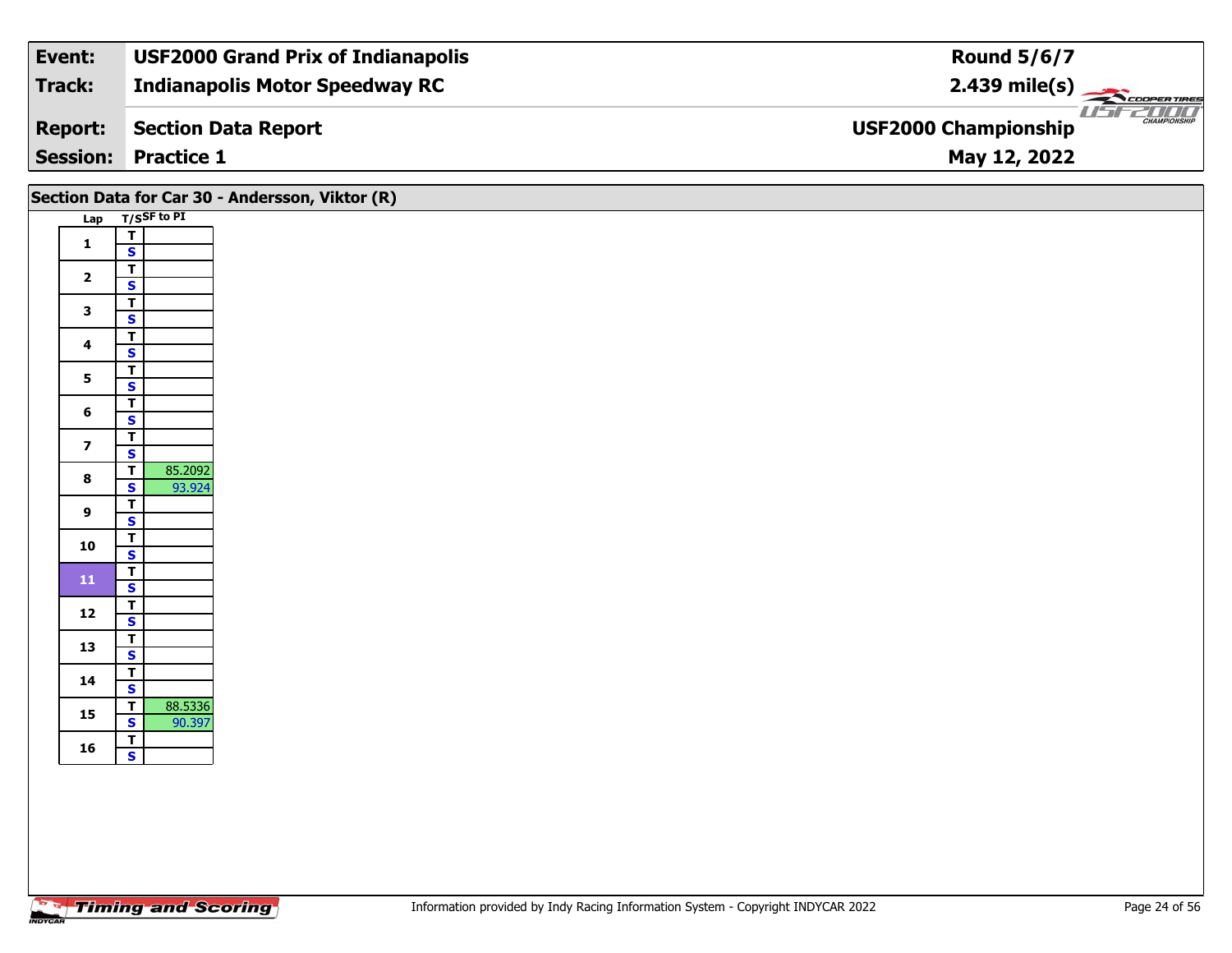#### **Event: USF2000 Grand Prix of Indianapolis Round 5/6/7Indianapolis Motor Speedway RC 2.439 mile(s) Track:** THE COOPER TIRES **Section Data Report Report: USF2000 Championship May 12, 2022 Session: Practice 1**

|  |  |  |  | Section Data for Car 32 - Weir, Christian |
|--|--|--|--|-------------------------------------------|
|--|--|--|--|-------------------------------------------|

| Lap            |                         | $T/SI6$ to I7 | <b>I7 to I8</b> | <b>I8 to 19</b> | I9 to SF | SF to I1 | <b>I1 to I2</b> | I2 to I3A | I3A to I3 | <b>I3 to I4</b> | I4 to I5A | I5A to I5 | <b>I5 to 16</b> | Lap      | PI to PO | PO to SF |
|----------------|-------------------------|---------------|-----------------|-----------------|----------|----------|-----------------|-----------|-----------|-----------------|-----------|-----------|-----------------|----------|----------|----------|
| 1              | T                       | 5.9028        | 7.9019          | 8.9819          | 4.7388   | 6.5733   | 10.3782         | 4.1065    | 8.9529    | 9.7569          | 7.4657    | 5.4797    | 8.0496          | 88.2882  | 204.1091 | 90.8992  |
|                | S                       | 119.088       | 69.460          | 95.343          | 124.888  | 139.199  | 87.706          | 95.137    | 93.367    | 125.925         | 79.911    | 84.859    | 91.732          | 99.452   | 6.960    | 88.678   |
| 2              | T.                      | 5.8605        | 7.8781          | 9.0205          | 4.7476   | 6.5938   | 10.1929         | 4.1092    | 8.9918    | 9.7769          | 6.9303    | 5.6179    | 8.2832          | 88.0027  |          |          |
|                | $\mathbf{s}$            | 119.948       | 69.670          | 94.935          | 124.656  | 138.767  | 89.300          | 95.075    | 92.963    | 125.667         | 86.084    | 82.771    | 89.145          | 99.774   |          |          |
| 3              | T.                      | 5.8969        | 7.7974          | 9.0198          | 4.7348   | 6.5107   | 10.3716         | 4.2322    | 8.9457    | 9.8632          | 6.7855    | 5.4851    | 8.0402          | 87.6831  |          |          |
|                | <b>S</b>                | 119.207       | 70.391          | 94.943          | 124.993  | 140.538  | 87.762          | 92.312    | 93.443    | 124.568         | 87.921    | 84.775    | 91.840          | 100.138  |          |          |
| 4              | T.                      | 5.9150        | 7.9584          | 9.0220          | 4.7740   | 6.6343   | 10.1824         | 4.1866    | 8.9542    | 9.8601          | 6.7394    | 5.3814    | 8.0496          | 87.6574  |          |          |
|                | S                       | 118.843       | 68.967          | 94.919          | 123.967  | 137.920  | 89.392          | 93.317    | 93.354    | 124.607         | 88.523    | 86.409    | 91.732          | 100.167  |          |          |
| 5              | T.                      | 5.8859        | 7.8426          | 8.9778          | 4.7911   | 6.6529   | 10.2449         | 4.1378    | 8.9205    | 9.8615          | 6.7545    | 5.3537    | 8.1615          | 87.5847  |          |          |
|                | S                       | 119.430       | 69.985          | 95.387          | 123.524  | 137.534  | 88.847          | 94.418    | 93.707    | 124.589         | 88.325    | 86.856    | 90.475          | 100.250  |          |          |
| 6              | T.                      | 5.8879        | 7.8603          | 9.0233          | 4.7957   | 6.6703   | 10.1004         | 4.1190    | 8.9247    | 9.8499          | 6.7410    | 5.4233    | 8.1500          | 87.5458  |          |          |
|                | S                       | 119.390       | 69.827          | 94.906          | 123.406  | 137.175  | 90.118          | 94.849    | 93.662    | 124.736         | 88.502    | 85.741    | 90.602          | 100.295  |          |          |
| $\overline{ }$ | T.                      | 5.8993        | 7.9081          | 9.0615          | 4.8063   | 6.6865   | 10.0603         | 4.1207    | 8.9251    | 9.8365          | 6.7163    | 5.4452    | 8.0493          | 87.5151  |          |          |
|                | $\mathbf{s}$            | 119.159       | 69.405          | 94.506          | 123.134  | 136.843  | 90.477          | 94.810    | 93.658    | 124.906         | 88.827    | 85.396    | 91.736          | 100.330  |          |          |
| 8              | T.                      | 5.9191        | 7.7987          | 9.1728          | 4.7978   | 6.6734   | 10.1483         | 4.1119    | 9.0010    | 9.8723          | 6.7086    | 5.4189    | 8.2042          | 87.8270  |          |          |
|                | $\overline{\mathbf{s}}$ | 118.760       | 70.379          | 93.359          | 123.352  | 137.112  | 89.693          | 95.012    | 92.868    | 124.453         | 88.929    | 85.811    | 90.004          | 99.974   |          |          |
| 9              | T.                      | 5.9136        | 7.7737          | 9.1202          | 4.7916   | 6.6696   | 10.0834         | 4.0921    | 8.9785    | 9.8470          | 6.7182    | 5.3901    | 8.0355          | 87.4135  |          |          |
|                | S                       | 118.871       | 70.605          | 93.897          | 123.512  | 137.190  | 90.270          | 95.472    | 93.101    | 124.773         | 88.802    | 86.269    | 91.893          | 100.447  |          |          |
| 10             | T.                      | 5.8886        | 7.8586          | 9.0199          | 4.7849   | 6.6508   | 10.0464         | 4.1192    | 8.9773    | 9.8661          | 6.7859    | 5.3789    | 8.2090          | 87.5856  |          |          |
|                | <b>S</b>                | 119.375       | 69.842          | 94.942          | 123.685  | 137.577  | 90.602          | 94.844    | 93.114    | 124.531         | 87.916    | 86.449    | 89.951          | 100.249  |          |          |
| 11             | T.                      | 5.8971        | 8.0034          | 8.9874          | 4.7939   | 6.6278   | 10.0724         | 4.0948    | 8.9847    | 9.8963          | 6.8074    | 5.4563    | 8.2201          | 87.8416  |          |          |
|                | S                       | 119.203       | 68.579          | 95.285          | 123.452  | 138.055  | 90.368          | 95.409    | 93.037    | 124.151         | 87.639    | 85.223    | 89.830          | 99.957   |          |          |
| 12             | T.                      | 5.9490        | 7.8466          | 9.0863          | 4.7762   | 6.6177   | 10.0170         | 4.1347    | 9.1590    | 9.9322          | 6.8110    | 5.4293    | 8.0983          | 87.8573  |          |          |
|                | $\mathbf{s}$            | 118.163       | 69.949          | 94.248          | 123.910  | 138.266  | 90.868          | 94.489    | 91.266    | 123.702         | 87.592    | 85.646    | 91.181          | 99.939   |          |          |
| 13             | T.                      | 5.8991        | 7.7890          | 9.0511          | 4.7701   | 6.6148   | 10.5805         | 4.1609    | 9.0685    | 9.8925          | 6.8122    | 5.4233    | 8.1029          | 88.1649  |          |          |
|                | $\overline{\mathbf{s}}$ | 119.163       | 70.467          | 94.614          | 124.068  | 138.326  | 86.029          | 93.894    | 92.177    | 124.199         | 87.577    | 85.741    | 91.129          | 99.591   |          |          |
| 14             | $\mathbf{T}$            | 5.9202        |                 |                 |          |          |                 | 4.0547    | 8.9198    | 9.8426          | 6.9051    | 5.3866    | 8.0633          | 248.4882 | 163.8215 | 89.1265  |
|                | S                       | 118.738       |                 |                 |          |          |                 | 96.353    | 93.714    | 124.828         | 86.399    | 86.325    | 91.577          | 35.335   | 8.671    | 90.442   |
| 15             | T.                      | 5.9589        | 7.7668          | 9.0348          | 4.7782   | 6.6487   | 10.0673         | 4.0982    | 8.8998    | 9.8603          | 7.0842    | 5.6844    | 8.0662          | 87.9478  |          |          |
|                | S                       | 117.967       | 70.668          | 94.785          | 123.858  | 137.621  | 90.414          | 95.330    | 93.924    | 124.604         | 84.214    | 81.803    | 91.544          | 99.836   |          |          |
| 16             | T                       | 5.8676        | 7.8444          | 8.9816          | 4.7495   | 6.5896   | 10.2455         | 4.0792    | 8.9313    | 9.8160          | 6.7392    | 5.4341    | 8.0395          | 87.3175  |          |          |
|                | S                       | 119.803       | 69.969          | 95.346          | 124.606  | 138.855  | 88.842          | 95.774    | 93.593    | 125.167         | 88.525    | 85.571    | 91.848          | 100.557  |          |          |
| 17             | T.                      | 5.8765        | 7.8556          | 9.0050          | 4.7454   | 6.6127   | 10.1772         | 4.1164    | 10.4080   | 11.0158         | 7.0118    | 5.5678    | 7.9919          | 90.3841  |          |          |
|                | $\mathbf{s}$            | 119.621       | 69.869          | 95.099          | 124.714  | 138.370  | 89.438          | 94.909    | 80.314    | 111.534         | 85.084    | 83.516    | 92.395          | 97.145   |          |          |
| 18             | $\mathbf{T}$            | 5.8952        | 7.8430          | 9.0085          | 4.7383   | 6.5849   | 10.1109         | 4.0814    | 8.9921    | 9.7672          | 6.6146    | 5.4155    | 8.1096          | 87.1612  |          |          |
|                | <b>S</b>                | 119.242       | 69.981          | 95.062          | 124.901  | 138.954  | 90.024          | 95.723    | 92.960    | 125.792         | 90.193    | 85.865    | 91.054          | 100.737  |          |          |
| 19             | $\mathbf{T}$            | 5.8930        |                 |                 |          |          |                 |           |           |                 |           |           |                 |          | 42.6528  |          |
|                | S                       | 119.286       |                 |                 |          |          |                 |           |           |                 |           |           |                 |          | 33.305   |          |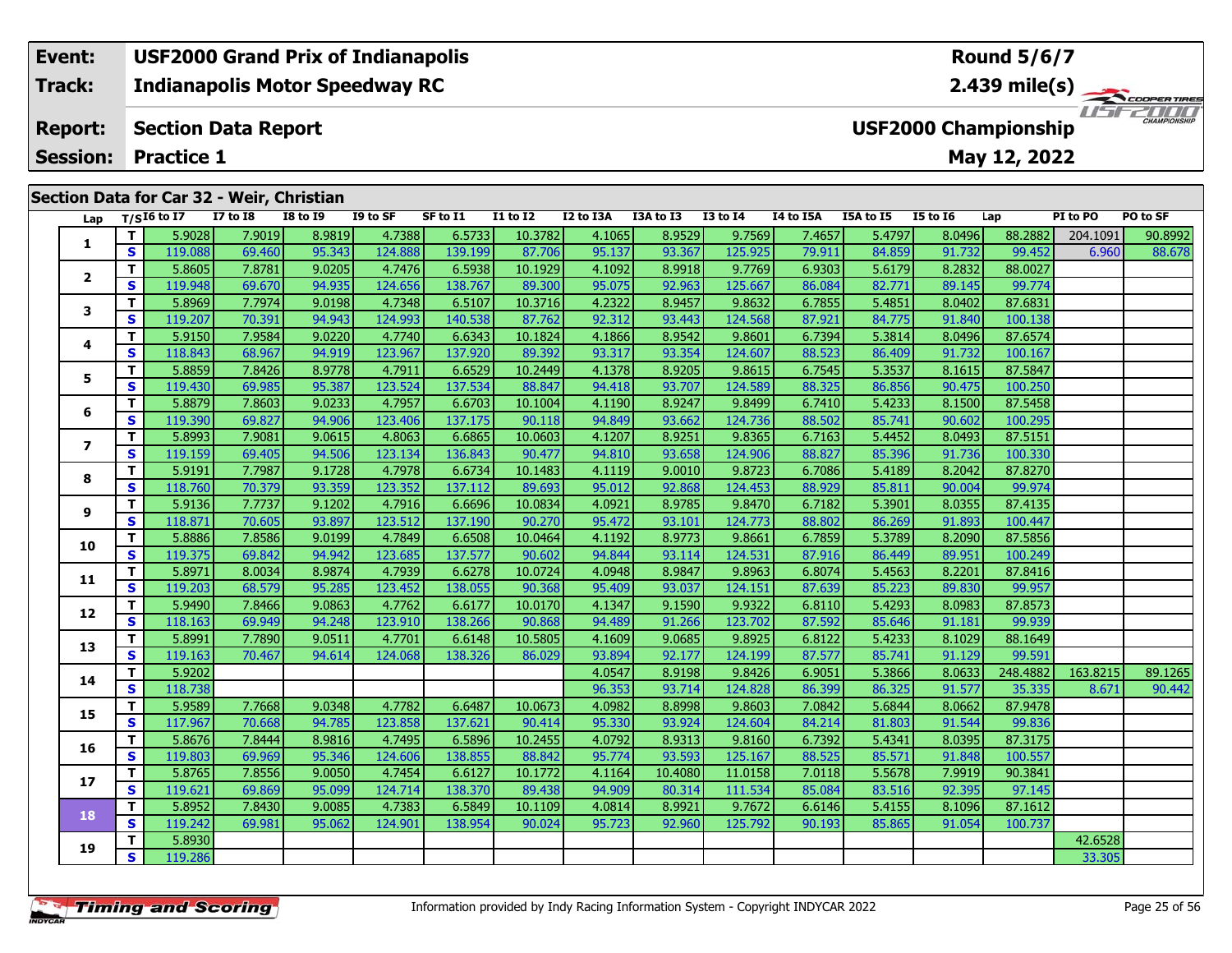| Event:         | <b>USF2000 Grand Prix of Indianapolis</b> | <b>Round 5/6/7</b>                                 |
|----------------|-------------------------------------------|----------------------------------------------------|
| Track:         | <b>Indianapolis Motor Speedway RC</b>     |                                                    |
| <b>Report:</b> | Section Data Report                       | <b>CHAMPIONSHIP</b><br><b>USF2000 Championship</b> |
|                | <b>Session: Practice 1</b>                | May 12, 2022                                       |

## **Lap T/SSF to PI 1** $\frac{1}{s}$  $\overline{\mathbf{T}}$ 2  $\frac{1}{s}$  $rac{s}{T}$ 3  $\frac{1}{s}$  $rac{s}{T}$ 4  $\frac{1}{s}$  $\overline{\mathbf{s}}$ 5  $\frac{1}{s}$  $\overline{\mathsf{T}}$ 6  $\frac{1}{s}$  $\frac{1}{s}$ **7** $\mathbf{s}$ 8  $\frac{1}{s}$  $rac{s}{T}$ **9**9 <mark>「S</mark> **10** $\frac{1}{s}$  $\overline{\mathsf{T}}$ 11  $\frac{1}{\mathsf{S}}$  $\mathbf{s}$ 12  $\frac{1}{s}$  $rac{s}{T}$ **13a T** 83.7345<br>**S** 95.578 **14**4  $\frac{1}{\mathsf{S}}$ 15  $\frac{1}{s}$  $\overline{\mathbf{T}}$ 16  $\frac{1}{s}$  $\overline{7}$   $\overline{5}$ **17** $rac{S}{T}$ **18 <sup>T</sup>** 83.4617 **<sup>S</sup>** 95.890 **TSSection Data for Car 32 - Weir, Christian**

**19**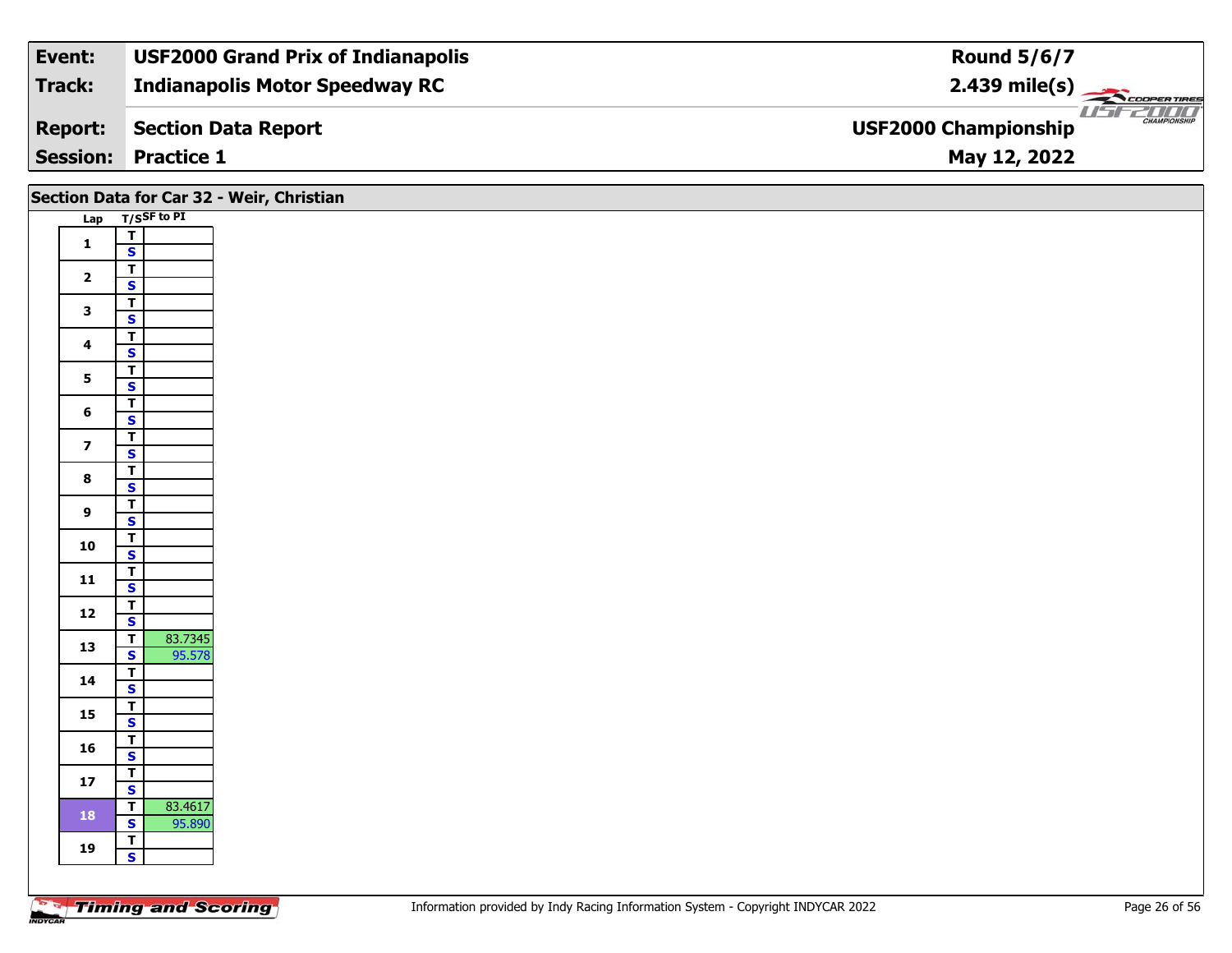#### **Event: USF2000 Grand Prix of Indianapolis Round 5/6/7Indianapolis Motor Speedway RC 2.439 mile(s) Track:** ER TIRES  $T = -T$ **Report: Section Data Report USF2000 Championship Session:May 12, 2022 Practice 1 Section Data for Car 33 - Kohlbecker, Spike**

| Lap            |              | $T/SI6$ to I7 | <b>I7 to I8</b> | <b>I8 to 19</b> | I9 to SF | SF to I1 | I1 to I2 | I2 to I3A | I3A to I3 | <b>I3 to I4</b> | I4 to I5A | I5A to I5 | <b>I5 to 16</b> | Lap      | PI to PO | PO to SF |
|----------------|--------------|---------------|-----------------|-----------------|----------|----------|----------|-----------|-----------|-----------------|-----------|-----------|-----------------|----------|----------|----------|
|                | $\mathbf{T}$ | 6.0012        | 7.7262          | 9.1725          | 4.7960   | 6.6839   | 10.1255  | 4.1508    | 8.9060    | 9.8996          | 6.7783    | 5.5685    | 8.0396          | 87.8481  | 197.8417 | 91.4353  |
| 1              | $\mathbf{s}$ | 117.136       | 71.039          | 93.362          | 123.398  | 136.896  | 89.895   | 94.122    | 93.859    | 124.110         | 88.015    | 83.505    | 91.846          | 99.950   | 7.180    | 88.158   |
|                | $\mathbf T$  | 5.8617        | 7.7224          | 9.0923          | 4.7691   | 6.6301   | 10.0447  | 4.1154    | 8.9601    | 9.8193          | 6.8685    | 5.5933    | 8.0301          | 87.5070  |          |          |
| $\overline{2}$ | <b>S</b>     | 119.923       | 71.074          | 94.186          | 124.094  | 138.007  | 90.618   | 94.932    | 93.292    | 125.125         | 86.859    | 83.135    | 91.955          | 100.339  |          |          |
|                | $\mathbf{T}$ | 5.8331        | 8.1636          | 9.0916          | 4.7640   | 6.5822   | 10.1216  | 4.1667    | 9.1375    | 9.7404          | 7.0834    | 5.6246    | 8.2240          | 88.5327  |          |          |
| 3              | $\mathbf{s}$ | 120.511       | 67.233          | 94.193          | 124.227  | 139.011  | 89.929   | 93.763    | 91.481    | 126.138         | 84.224    | 82.673    | 89.787          | 99.177   |          |          |
|                | $\mathbf{T}$ | 5.8952        | 7.8472          | 9.1436          | 4.7575   | 6.5491   | 10.2667  | 4.6309    | 9.8767    | 11.2849         | 7.7056    | 5.6250    | 8.1124          | 91.6948  |          |          |
| 4              | $\mathbf{s}$ | 119.242       | 69.944          | 93.657          | 124.397  | 139.714  | 88.658   | 84.364    | 84.634    | 108.874         | 77.423    | 82.667    | 91.022          | 95.757   |          |          |
| 5              | $\mathbf{T}$ | 5.9164        | 7.8338          | 9.0824          | 4.7925   | 6.6276   | 10.0696  | 4.1747    | 8.9550    | 9.8325          | 6.7062    | 5.5549    | 8.0963          | 87.6419  |          |          |
|                | S            | 118.815       | 70.064          | 94.288          | 123.488  | 138.059  | 90.394   | 93.583    | 93.346    | 124.957         | 88.961    | 83.710    | 91.203          | 100.185  |          |          |
|                | $\mathbf{T}$ | 5.9179        | 7.7884          | 9.1087          | 4.8056   | 6.6543   | 10.0369  | 4.1409    | 8.9734    | 9.8948          | 6.7739    | 5.4930    | 8.1144          | 87.7022  |          |          |
| 6              | $\mathbf{s}$ | 118.784       | 70.472          | 94.016          | 123.152  | 137.505  | 90.688   | 94.347    | 93.154    | 124.170         | 88.072    | 84.653    | 91.000          | 100.116  |          |          |
| $\overline{ }$ | $\mathbf{T}$ | 5.9172        | 7.8165          | 9.1393          | 4.8077   | 6.6702   | 10.0357  | 4.1348    | 8.9265    | 9.8706          | 6.6901    | 5.5141    | 8.0750          | 87.5977  |          |          |
|                | $\mathbf{s}$ | 118.799       | 70.219          | 93.701          | 123.098  | 137.177  | 90.699   | 94.486    | 93.644    | 124.474         | 89.175    | 84.329    | 91.444          | 100.236  |          |          |
| 8              | $\mathbf{T}$ | 5.9305        | 7.8711          | 9.1053          | 4.7934   | 6.6603   | 10.0624  | 4.1502    | 8.9474    | 9.8849          | 6.7783    | 5.4534    | 8.1194          | 87.7566  |          |          |
|                | $\mathbf{s}$ | 118.532       | 69.732          | 94.051          | 123.465  | 137.381  | 90.458   | 94.136    | 93.425    | 124.294         | 88.015    | 85.268    | 90.944          | 100.054  |          |          |
| 9              | $\mathbf{T}$ | 5.8659        | 7.9343          | 9.0990          | 4.7964   | 6.6552   | 10.8050  | 5.3033    | 12.2099   | 16.6630         | 11.2527   | 9.7236    | 9.9132          | 110.2215 |          |          |
|                | $\mathbf{s}$ | 119.837       | 69.176          | 94.116          | 123.388  | 137.486  | 84.241   | 73.668    | 68.462    | 73.734          | 53.018    | 47.822    | 74.487          | 79.661   |          |          |
| 10             | $\mathbf{T}$ | 6.4497        | 7.8947          | 9.1477          | 4.8116   | 6.6474   | 10.0618  | 4.1331    | 8.9581    | 9.8517          | 6.7895    | 5.4754    | 8.0726          | 88.2933  |          |          |
|                | $\mathbf{s}$ | 108.990       | 69.523          | 93.615          | 122.998  | 137.648  | 90.464   | 94.525    | 93.313    | 124.713         | 87.870    | 84.925    | 91.471          | 99.446   |          |          |
| 11             | $\mathbf T$  | 5.9414        | 7.7486          | 9.1151          | 4.7911   | 6.6331   | 10.0189  | 4.1337    | 9.0177    | 9.8830          | 6.8193    | 5.4890    | 8.0705          | 87.6614  |          |          |
|                | $\mathbf{s}$ | 118.315       | 70.834          | 93.950          | 123.524  | 137.945  | 90.851   | 94.511    | 92.696    | 124.318         | 87.486    | 84.715    | 91.495          | 100.163  |          |          |
| 12             | $\mathbf T$  | 5.9262        | 7.7962          | 9.1311          | 4.8033   | 6.6876   | 10.2502  | 5.1844    | 11.2780   | 13.2518         | 7.2783    | 5.5230    | 8.1032          | 95.2133  |          |          |
|                | S            | 118.618       | 70.401          | 93.785          | 123.211  | 136.820  | 88.801   | 75.357    | 74.119    | 92.715          | 81.968    | 84.193    | 91.126          | 92.218   |          |          |
| 13             | $\mathbf{T}$ | 5.8733        | 7.8642          | 9.0812          | 4.7650   | 6.5840   | 10.1108  | 4.1503    | 8.9925    | 9.7858          | 6.7367    | 5.5286    | 8.0921          | 87.5645  |          |          |
|                | $\mathbf{s}$ | 119.686       | 69.793          | 94.301          | 124.201  | 138.973  | 90.025   | 94.133    | 92.956    | 125.553         | 88.558    | 84.108    | 91.251          | 100.274  |          |          |
| 14             | $\mathbf{T}$ | 5.8792        | 7.8417          | 9.1339          | 4.7744   | 6.5772   | 10.1207  | 4.1535    | 9.1566    | 9.8435          | 6.8877    | 5.6181    | 8.1243          | 88.1108  |          |          |
|                | $\mathbf{s}$ | 119.566       | 69.993          | 93.757          | 123.957  | 139.117  | 89.937   | 94.061    | 91.290    | 124.817         | 86.617    | 82.768    | 90.889          | 99.652   |          |          |
| 15             | $\mathbf{T}$ | 5.8956        | 7.8449          | 9.1707          | 4.7941   | 6.6269   | 10.1024  | 4.1474    | 9.0513    | 9.8631          | 6.7873    | 5.4508    | 8.0655          | 87.8000  |          |          |
|                | $\mathbf{s}$ | 119.234       | 69.964          | 93.380          | 123.447  | 138.074  | 90.100   | 94.199    | 92.352    | 124.569         | 87.898    | 85.309    | 91.552          | 100.005  |          |          |
| 16             | $\mathbf{T}$ | 5.8856        | 7.7582          | 9.1315          | 4.7738   | 6.6104   | 10.0797  | 4.1535    | 9.0942    | 9.8504          | 6.7856    | 5.4226    | 8.1215          | 87.6670  |          |          |
|                | $\mathbf{s}$ | 119.436       | 70.746          | 93.781          | 123.972  | 138.418  | 90.303   | 94.061    | 91.917    | 124.730         | 87.920    | 85.752    | 90.920          | 100.156  |          |          |
| 17             | $\mathbf{T}$ | 5.9123        | 7.7421          | 9.1834          | 4.7653   | 6.6070   | 10.1162  | 4.1554    | 9.0087    | 9.8366          | 6.7844    | 5.5143    | 8.1403          | 87.7660  |          |          |
|                | $\mathbf{s}$ | 118.897       | 70.893          | 93.251          | 124.193  | 138.489  | 89.977   | 94.018    | 92.789    | 124.905         | 87.936    | 84.326    | 90.710          | 100.043  |          |          |
| 18             | $\mathbf{T}$ | 5.9024        | 7.7435          | 9.1687          | 4.7683   | 6.6084   | 10.1606  | 4.1456    | 9.8804    | 10.1556         | 6.8658    | 5.4873    | 8.0995          | 88.9861  |          |          |
|                | $\mathbf{s}$ | 119.096       | 70.881          | 93.401          | 124.115  | 138.460  | 89.584   | 94.240    | 84.603    | 120.981         | 86.893    | 84.741    | 91.167          | 98.672   |          |          |
| 19             | Т            | 5.8990        | 7.8781          | 9.0867          | 4.7739   | 6.6441   | 10.4780  | 4.1803    | 9.0711    | 9.8911          | 6.7512    | 5.4920    | 8.0904          | 88.2359  |          |          |
|                | $\mathbf s$  | 119.165       | 69.670          | 94.244          | 123.970  | 137.716  | 86.870   | 93.458    | 92.151    | 124.216         | 88.368    | 84.669    | 91.270          | 99.511   |          |          |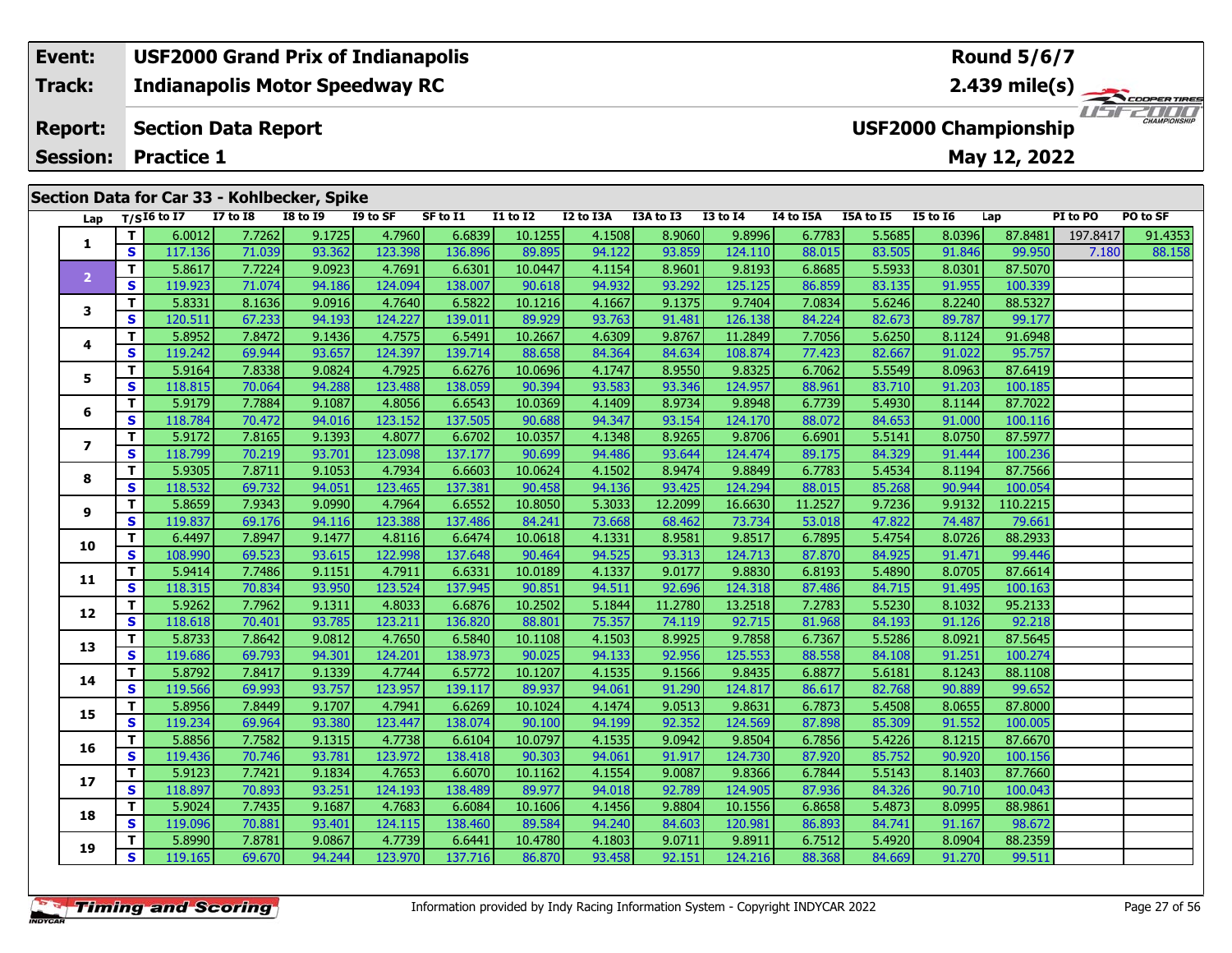| Event:          | <b>USF2000 Grand Prix of Indianapolis</b> | <b>Round 5/6/7</b>                                 |
|-----------------|-------------------------------------------|----------------------------------------------------|
| Track:          | <b>Indianapolis Motor Speedway RC</b>     | $2.439$ mile(s)                                    |
| <b>Report:</b>  | Section Data Report                       | <b>CHAMPIONSHIP</b><br><b>USF2000 Championship</b> |
| <b>Session:</b> | <b>Practice 1</b>                         | May 12, 2022                                       |

|                         |                                                    | Section Data for Car 33 - Kohlbecker, Spike |
|-------------------------|----------------------------------------------------|---------------------------------------------|
|                         | $T/SSF$ to PI<br>Lap                               |                                             |
| $\mathbf{1}$            | $\frac{1}{s}$                                      |                                             |
| $\overline{2}$          | $\overline{\mathsf{T}}$                            |                                             |
|                         | $\mathbf{s}$                                       |                                             |
| $\mathbf{3}$            | $\frac{1}{s}$<br>$\overline{\mathbf{r}}$           |                                             |
| $\overline{\mathbf{4}}$ | $\mathbf{s}$                                       |                                             |
| $5\phantom{a}$          | $\frac{1}{s}$                                      |                                             |
| $6\phantom{1}$          | $\overline{I}$                                     |                                             |
| $\overline{7}$          | $\mathbf{s}$<br>$\overline{1}$                     |                                             |
|                         | $\overline{\mathbf{s}}$                            |                                             |
| $\bf{8}$                | $\frac{1}{s}$                                      |                                             |
| $\boldsymbol{9}$        | $\overline{\mathsf{T}}$<br>$\mathbf{s}$            |                                             |
| 10                      | $rac{T}{s}$                                        |                                             |
| $11$                    | $\frac{1}{s}$                                      |                                             |
|                         |                                                    |                                             |
| $12$                    | $rac{1}{s}$                                        |                                             |
| 13                      | $\frac{1}{s}$                                      |                                             |
| 14                      | $\frac{1}{\sqrt{2}}$                               |                                             |
| 15                      | $\frac{T}{S}$                                      |                                             |
| 16                      | $\frac{1}{s}$                                      |                                             |
|                         |                                                    |                                             |
| $17\,$                  | $\frac{1}{\sqrt{2}}$                               |                                             |
| 18                      | $\overline{\mathsf{r}}$<br>$\overline{\mathbf{s}}$ |                                             |
| 19                      | $\frac{1}{s}$                                      |                                             |
|                         |                                                    |                                             |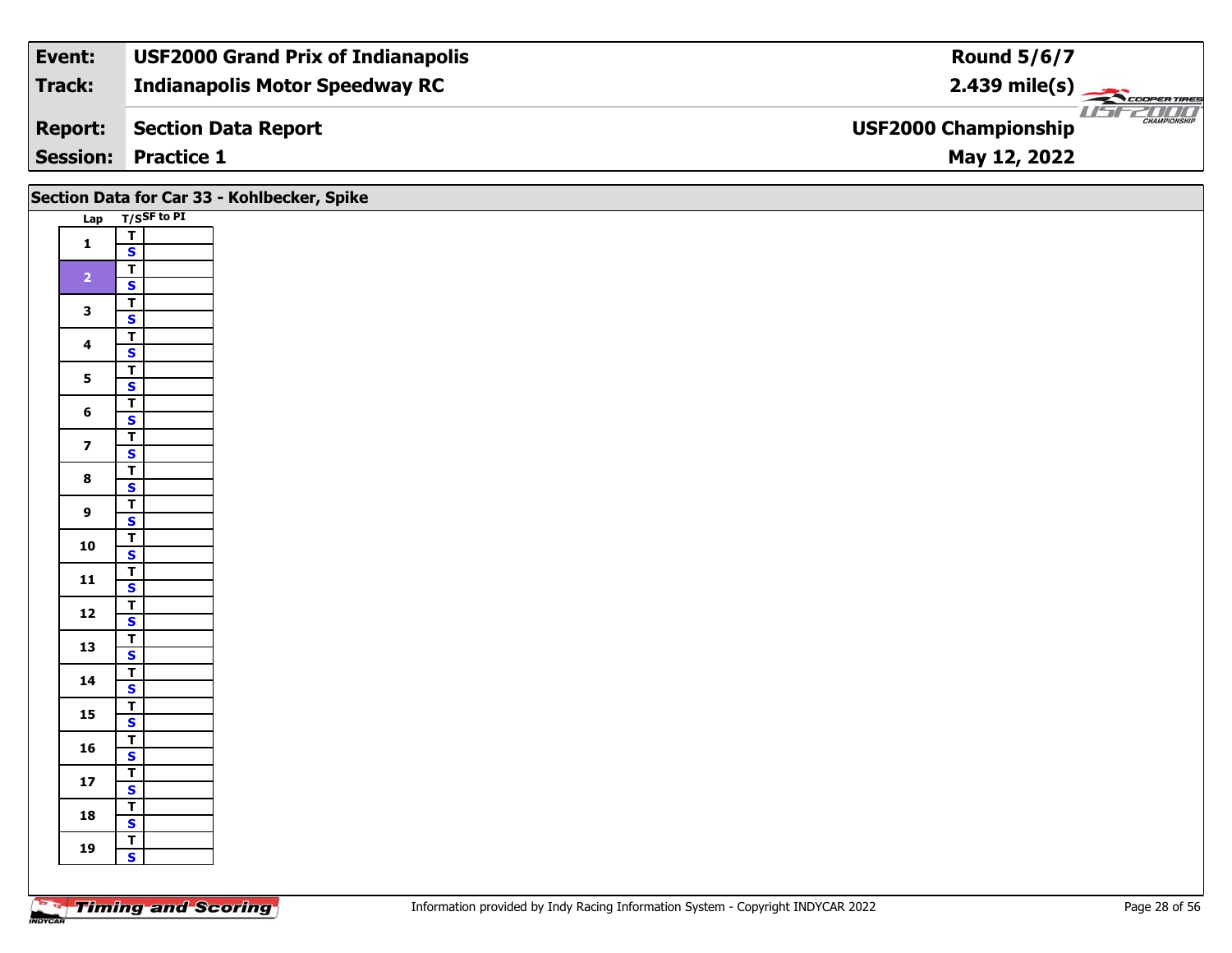| Event:  | <b>USF2000 Grand Prix of Indianapolis</b> | <b>Round 5/6/7</b>                                 |
|---------|-------------------------------------------|----------------------------------------------------|
| Track:  | <b>Indianapolis Motor Speedway RC</b>     | $2.439$ mile(s)                                    |
| Report: | Section Data Report                       | <b>CHAMPIONSHIP</b><br><b>USF2000 Championship</b> |
|         | <b>Session: Practice 1</b>                | May 12, 2022                                       |

## **Section Data for Car 33 - Kohlbecker, Spike**

| Lap | $T/SI6$ to I7 | <b>I7 to I8</b> | <b>I8 to I9</b> | I9 to SF        | SF to I1 | <b>I1 to I2</b> | I2 to I3A | I3A to I3 | $I3$ to $I4$ | <b>I4 to I5A</b> | I5A to I5 | <b>I5 to I6</b> | Lap     | PI to PO | PO to SF |
|-----|---------------|-----------------|-----------------|-----------------|----------|-----------------|-----------|-----------|--------------|------------------|-----------|-----------------|---------|----------|----------|
|     | 5.8868        | 7.7642          | 9.1233          | 1.7648 <b>I</b> | 6.6422   | 10.1239         | 4.1481    | 9.0886    | 9.8994       | 6.7528           | 5.5654    | 8.0750          | 87.8345 |          |          |
| 20  | 19.412        | 70.692          | 93.866          | 124.206         | 37.756   | 89.909          | 94.183    | 91.973    | 124.1121     | 88.347           | 83.552    | 91.444          | 99.965  |          |          |
|     | 6,7040        |                 |                 |                 |          |                 |           |           |              |                  |           |                 |         |          |          |
| 21  | .04.856       |                 |                 |                 |          |                 |           |           |              |                  |           |                 |         |          |          |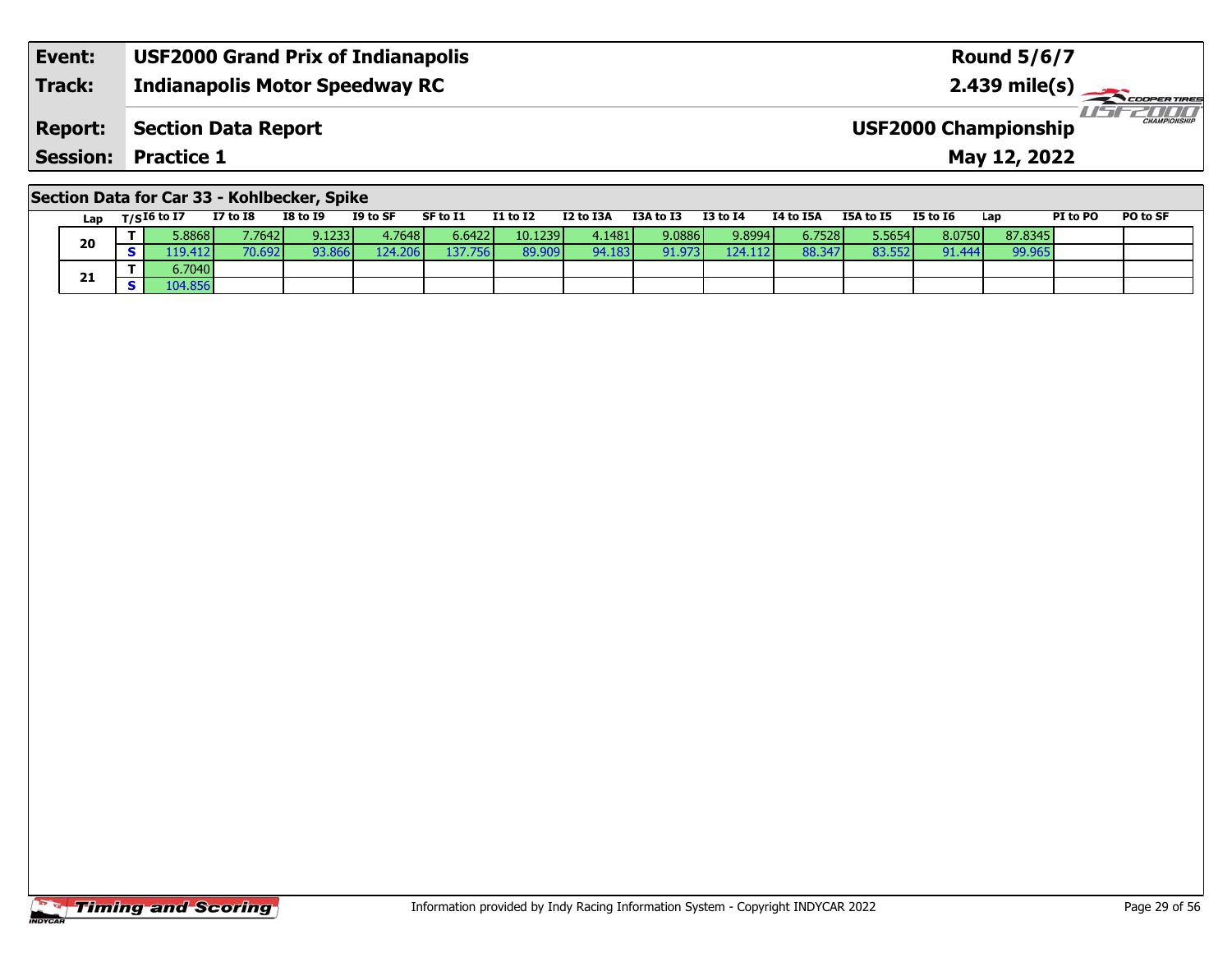| Event:                                      | <b>USF2000 Grand Prix of Indianapolis</b> | <b>Round 5/6/7</b>                                 |  |  |  |  |  |  |
|---------------------------------------------|-------------------------------------------|----------------------------------------------------|--|--|--|--|--|--|
| <b>Track:</b>                               | <b>Indianapolis Motor Speedway RC</b>     |                                                    |  |  |  |  |  |  |
| <b>Report:</b>                              | <b>Section Data Report</b>                | <b>CHAMPIONSHIP</b><br><b>USF2000 Championship</b> |  |  |  |  |  |  |
| <b>Session: Practice 1</b><br>May 12, 2022  |                                           |                                                    |  |  |  |  |  |  |
| Section Data for Car 33 - Kohlbecker, Spike |                                           |                                                    |  |  |  |  |  |  |

# **Timing and Scoring**

**Lap T/SSF to PI** 

**a T** 90.2079<br>**S** 88.719

**20**

21  $\frac{1}{s}$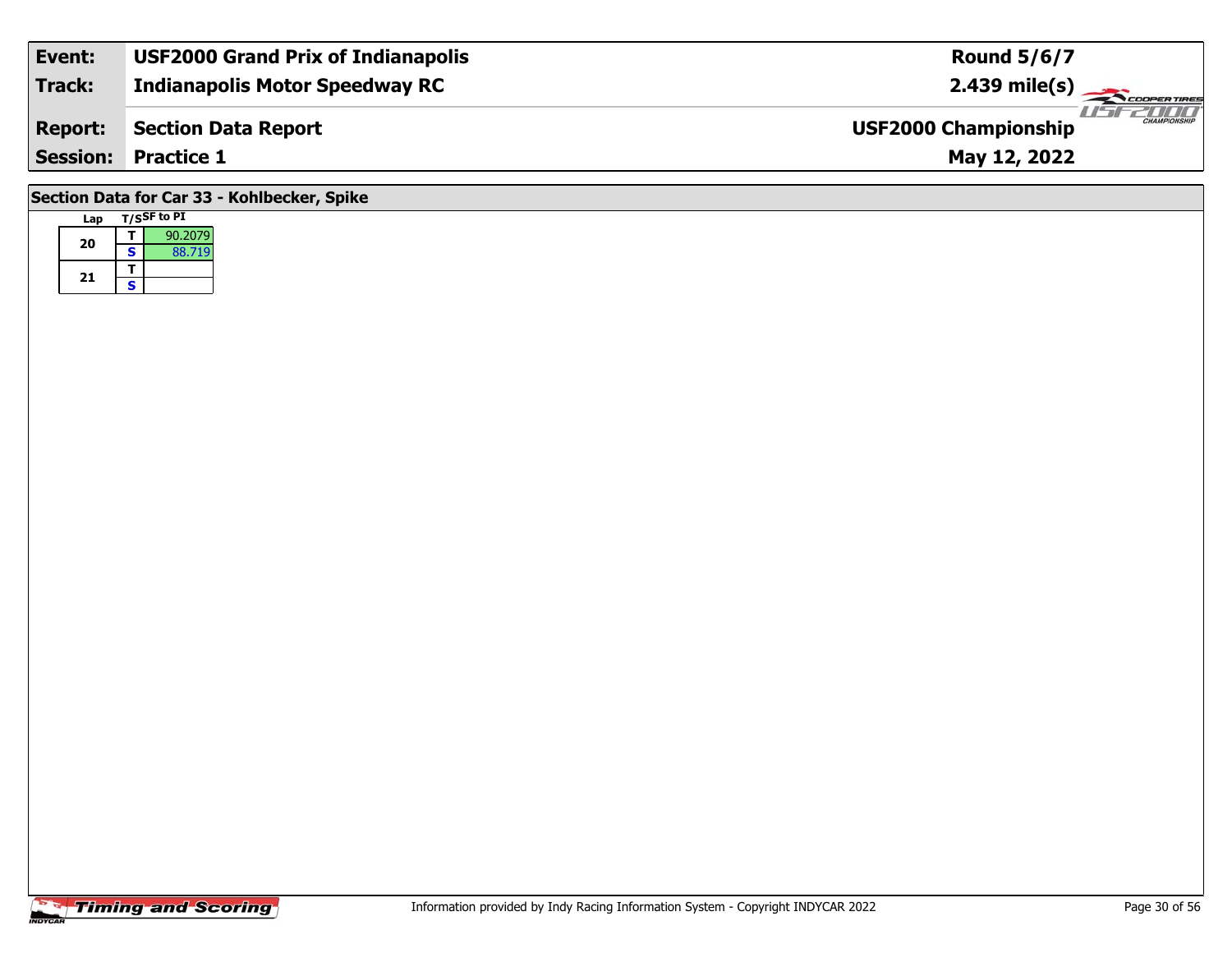#### **Event: USF2000 Grand Prix of Indianapolis Round 5/6/7Indianapolis Motor Speedway RC 2.439 mile(s) Track: THE COOPERTIRES Report: Section Data Report USF2000 Championship Session:May 12, 2022 Practice 1 Section Data for Car 4 - d'Orlando, Michael**

| ש ווטוויט | Lap            |              | $T/SI6$ to I7 | $\frac{1}{2}$ and $\frac{1}{2}$ and $\frac{1}{2}$ and $\frac{1}{2}$ and $\frac{1}{2}$ and $\frac{1}{2}$ and $\frac{1}{2}$ and $\frac{1}{2}$ and $\frac{1}{2}$ and $\frac{1}{2}$ and $\frac{1}{2}$ and $\frac{1}{2}$ and $\frac{1}{2}$ and $\frac{1}{2}$ and $\frac{1}{2}$ and $\frac{1}{2}$ a<br><b>I7 to I8</b> | <b>I8 to 19</b> | I9 to SF | SF to I1 | <b>I1 to I2</b> | I2 to I3A | I3A to I3 | <b>I3 to I4</b> | I4 to I5A | I5A to I5 | <b>I5 to 16</b> | Lap     | PI to PO | PO to SF |
|-----------|----------------|--------------|---------------|------------------------------------------------------------------------------------------------------------------------------------------------------------------------------------------------------------------------------------------------------------------------------------------------------------------|-----------------|----------|----------|-----------------|-----------|-----------|-----------------|-----------|-----------|-----------------|---------|----------|----------|
|           |                | $\mathbf{T}$ | 7.1913        | 8.3923                                                                                                                                                                                                                                                                                                           | 9.1462          | 6.4849   | 7.4525   | 11.2377         | 4.1290    | 9.2410    | 9.9370          | 7.1513    | 5.5162    | 8.0733          | 93.9527 | 194.9212 | 95.4607  |
|           | 1              | $\mathbf{s}$ | 97.751        | 65.401                                                                                                                                                                                                                                                                                                           | 93.631          | 91.261   | 122.778  | 80.998          | 94.619    | 90.457    | 123.643         | 83.424    | 84.297    | 91.463          | 93.456  | 7.288    | 84.441   |
|           | $\mathbf{2}$   | $\mathbf{T}$ | 5.9848        | 7.8873                                                                                                                                                                                                                                                                                                           | 8.9841          | 4.7962   | 6.7183   | 10.1349         | 4.0704    | 8.9304    | 9.9354          | 6.7447    | 5.4948    | 8.0400          | 87.7213 |          |          |
|           |                | $\mathbf{s}$ | 117.457       | 69.588                                                                                                                                                                                                                                                                                                           | 95.320          | 123.393  | 136.195  | 89.811          | 95.981    | 93.603    | 123.662         | 88.453    | 84.625    | 91.842          | 100.094 |          |          |
|           |                | T            | 5.8841        | 7.7796                                                                                                                                                                                                                                                                                                           | 8.9572          | 4.7817   | 6.6728   |                 |           | 9.0740    | 9.8924          | 6.6677    | 5.5790    | 7.9620          | 88.1394 |          |          |
|           | 3              | $\mathbf{s}$ | 119.467       | 70.552                                                                                                                                                                                                                                                                                                           | 95.606          | 123.767  | 137.124  |                 |           | 92.121    | 124.200         | 89.475    | 83.348    | 92.742          | 99.619  |          |          |
|           |                | $\mathbf T$  | 5.8827        | 7.7261                                                                                                                                                                                                                                                                                                           | 9.0365          | 4.7851   | 6.6522   | 10.1358         | 4.0825    | 8.9707    | 9.9320          | 6.6651    | 5.5444    | 7.9920          | 87.4051 |          |          |
|           | 4              | $\mathbf{s}$ | 119.495       | 71.040                                                                                                                                                                                                                                                                                                           | 94.767          | 123.679  | 137.548  | 89.803          | 95.697    | 93.182    | 123.705         | 89.510    | 83.868    | 92.394          | 100.456 |          |          |
|           | 5              | T            | 5.8912        | 7.6761                                                                                                                                                                                                                                                                                                           | 9.0428          | 4.7958   | 6.6714   | 10.0940         | 4.0739    | 8.8702    | 9.8650          | 6.6973    | 5.5103    | 7.9469          | 87.1349 |          |          |
|           |                | <b>S</b>     | 119.323       | 71.503                                                                                                                                                                                                                                                                                                           | 94.701          | 123.403  | 137.153  | 90.175          | 95.899    | 94.238    | 124.545         | 89.079    | 84.387    | 92.918          | 100.768 |          |          |
|           | 6              | $\mathbf T$  | 5.8617        | 7.6617                                                                                                                                                                                                                                                                                                           | 9.0559          | 4.7857   | 6.6566   | 10.0779         | 4.0921    | 8.8687    | 9.8535          | 6.6452    | 5.5182    | 8.0762          | 87.1534 |          |          |
|           |                | $\mathbf{s}$ | 119.923       | 71.637                                                                                                                                                                                                                                                                                                           | 94.564          | 123.664  | 137.458  | 90.319          | 95.472    | 94.254    | 124.690         | 89.778    | 84.267    | 91.430          | 100.746 |          |          |
|           | $\overline{7}$ | T            | 5.8857        | 7.6623                                                                                                                                                                                                                                                                                                           | 9.0255          | 4.7925   | 6.6779   | 10.0440         | 4.0937    | 8.8487    | 9.8401          | 6.5867    | 5.5135    | 8.0258          | 86.9964 |          |          |
|           |                | <b>S</b>     | 119.434       | 71.632                                                                                                                                                                                                                                                                                                           | 94.883          | 123.488  | 137.019  | 90.624          | 95.435    | 94.467    | 124.860         | 90.575    | 84.338    | 92.004          | 100.928 |          |          |
|           | 8              | T            | 5.9105        | 7.7043                                                                                                                                                                                                                                                                                                           | 9.0276          | 4.7829   | 6.6628   | 10.0729         | 4.0866    | 8.8464    | 9.8599          | 6.6227    | 5.4776    | 8.0475          | 87.1017 |          |          |
|           |                | $\mathbf{s}$ | 118.933       | 71.241                                                                                                                                                                                                                                                                                                           | 94.861          | 123.736  | 137.330  | 90.364          | 95.601    | 94.491    | 124.609         | 90.083    | 84.891    | 91.756          | 100.806 |          |          |
|           | 9              | T            | 5.9092        | 7.6871                                                                                                                                                                                                                                                                                                           | 9.0639          | 4.7714   | 6.6526   | 9.9345          | 4.0979    | 8.8968    | 9.8366          | 6.6288    | 5.5197    | 8.0396          | 87.0381 |          |          |
|           |                | $\mathbf{s}$ | 118.959       | 71.401                                                                                                                                                                                                                                                                                                           | 94.481          | 124.034  | 137.540  | 91.623          | 95.337    | 93.956    | 124.905         | 90.000    | 84.244    | 91.846          | 100.880 |          |          |
|           | 10             | $\mathbf T$  | 5.8642        | 7.8455                                                                                                                                                                                                                                                                                                           | 9.0433          | 4.7712   | 6.6326   | 10.0532         | 4.1056    | 8.8371    | 9.8323          | 6.6659    | 5.5270    | 8.0625          | 87.2404 |          |          |
|           |                | $\mathbf{s}$ | 119.872       | 69.959                                                                                                                                                                                                                                                                                                           | 94.696          | 124.040  | 137.955  | 90.541          | 95.158    | 94.591    | 124.959         | 89.499    | 84.132    | 91.586          | 100.646 |          |          |
|           | 11             | T            | 5.8855        | 7.7721                                                                                                                                                                                                                                                                                                           | 9.0466          | 4.7822   | 6.6400   | 10.0560         | 4.1131    | 8.8675    | 9.8961          | 6.7157    | 5.5024    | 8.0240          | 87.3012 |          |          |
|           |                | <b>S</b>     | 119.438       | 70.620                                                                                                                                                                                                                                                                                                           | 94.661          | 123.754  | 137.801  | 90.516          | 94.985    | 94.267    | 124.154         | 88.835    | 84.509    | 92.025          | 100.576 |          |          |
|           | 12             | T            | 5.8761        | 7.6807                                                                                                                                                                                                                                                                                                           | 9.0579          | 4.7685   | 6.6279   | 10.3592         | 4.1018    | 8.9856    | 9.8444          | 6.7508    | 5.4885    | 8.1615          | 87.7029 |          |          |
|           |                | $\mathbf{s}$ | 119.629       | 71.460                                                                                                                                                                                                                                                                                                           | 94.543          | 124.110  | 138.053  | 87.867          | 95.246    | 93.028    | 124.806         | 88.373    | 84.723    | 90.475          | 100.115 |          |          |
|           | 13             | T            | 5.8867        | 7.7779                                                                                                                                                                                                                                                                                                           | 8.9762          | 4.7645   | 6.5998   | 10.2168         | 4.0976    | 8.9417    | 9.8075          | 6.9224    | 5.5131    | 8.1668          | 87.6710 |          |          |
|           |                | <b>S</b>     | 119.414       | 70.567                                                                                                                                                                                                                                                                                                           | 95.404          | 124.214  | 138.641  | 89.091          | 95.344    | 93.484    | 125.275         | 86.183    | 84.345    | 90.416          | 100.152 |          |          |
|           | 14             | T            | 5.9121        | 7.7388                                                                                                                                                                                                                                                                                                           | 9.0082          | 4.7636   | 6.5801   | 10.1951         | 4.0969    | 9.0140    | 9.8340          | 6.8634    | 5.5698    | 8.0885          | 87.6645 |          |          |
|           |                | $\mathbf{s}$ | 118.901       | 70.924                                                                                                                                                                                                                                                                                                           | 95.065          | 124.238  | 139.056  | 89.281          | 95.360    | 92.735    | 124.938         | 86.924    | 83.486    | 91.291          | 100.159 |          |          |
|           | 15             | Т            | 5.8975        | 7.8476                                                                                                                                                                                                                                                                                                           | 8.9980          | 4.7593   | 6.5687   | 10.1142         | 4.1120    | 8.9885    | 9.7436          | 6.8326    | 5.5723    | 8.0564          | 87.4907 |          |          |
|           |                | $\mathbf{s}$ | 119.195       | 69.940                                                                                                                                                                                                                                                                                                           | 95.173          | 124.350  | 139.297  | 89.995          | 95.010    | 92.998    | 126.097         | 87.315    | 83.448    | 91.655          | 100.358 |          |          |
|           | 16             | $\mathbf T$  | 5.8847        | 7.7836                                                                                                                                                                                                                                                                                                           | 9.0282          | 4.7683   | 6.6481   | 10.3035         | 4.0948    | 8.9227    | 9.8510          | 6.7456    | 5.5309    | 8.0543          | 87.6157 |          |          |
|           |                | $\mathbf{s}$ | 119.455       | 70.515                                                                                                                                                                                                                                                                                                           | 94.854          | 124.115  | 137.633  | 88.342          | 95.409    | 93.683    | 124.722         | 88.441    | 84.073    | 91.679          | 100.215 |          |          |
|           | 17             | T            | 5.9234        | 7.7764                                                                                                                                                                                                                                                                                                           | 9.0656          | 4.7718   | 6.6414   | 10.2722         | 4.1001    | 9.1001    | 10.0059         | 6.9113    | 5.8888    | 8.3559          | 88.8129 |          |          |
|           |                | <b>S</b>     | 118.674       | 70.581                                                                                                                                                                                                                                                                                                           | 94.463          | 124.024  | 137.772  | 88.611          | 95.286    | 91.857    | 122.791         | 86.321    | 78.963    | 88.370          | 98.864  |          |          |
|           | 18             | T            | 5.8851        | 8.2577                                                                                                                                                                                                                                                                                                           | 9.0445          | 4.7182   | 6.5007   | 10.1755         | 4.0616    | 8.9557    | 9.9025          | 6.7721    | 5.6086    | 8.0668          | 87.9490 |          |          |
|           |                | $\mathbf{s}$ | 119.446       | 66.467                                                                                                                                                                                                                                                                                                           | 94.683          | 125.433  | 140.754  | 89.453          | 96.189    | 93.338    | 124.073         | 88.095    | 82.908    | 91.537          | 99.835  |          |          |
|           | 19             | T.           | 5.8782        | 7.7766                                                                                                                                                                                                                                                                                                           | 8.9773          | 4.7614   | 6.6461   | 10.5853         | 4.1781    | 9.0393    | 9.9082          | 6.7731    | 5.5027    | 8.1784          | 88.2047 |          |          |
|           |                | $\mathbf{s}$ | 119.587       | 70.579                                                                                                                                                                                                                                                                                                           | 95.392          | 124.295  | 137.675  | 85.990          | 93.507    | 92.475    | 124.002         | 88.082    | 84.504    | 90.288          | 99.546  |          |          |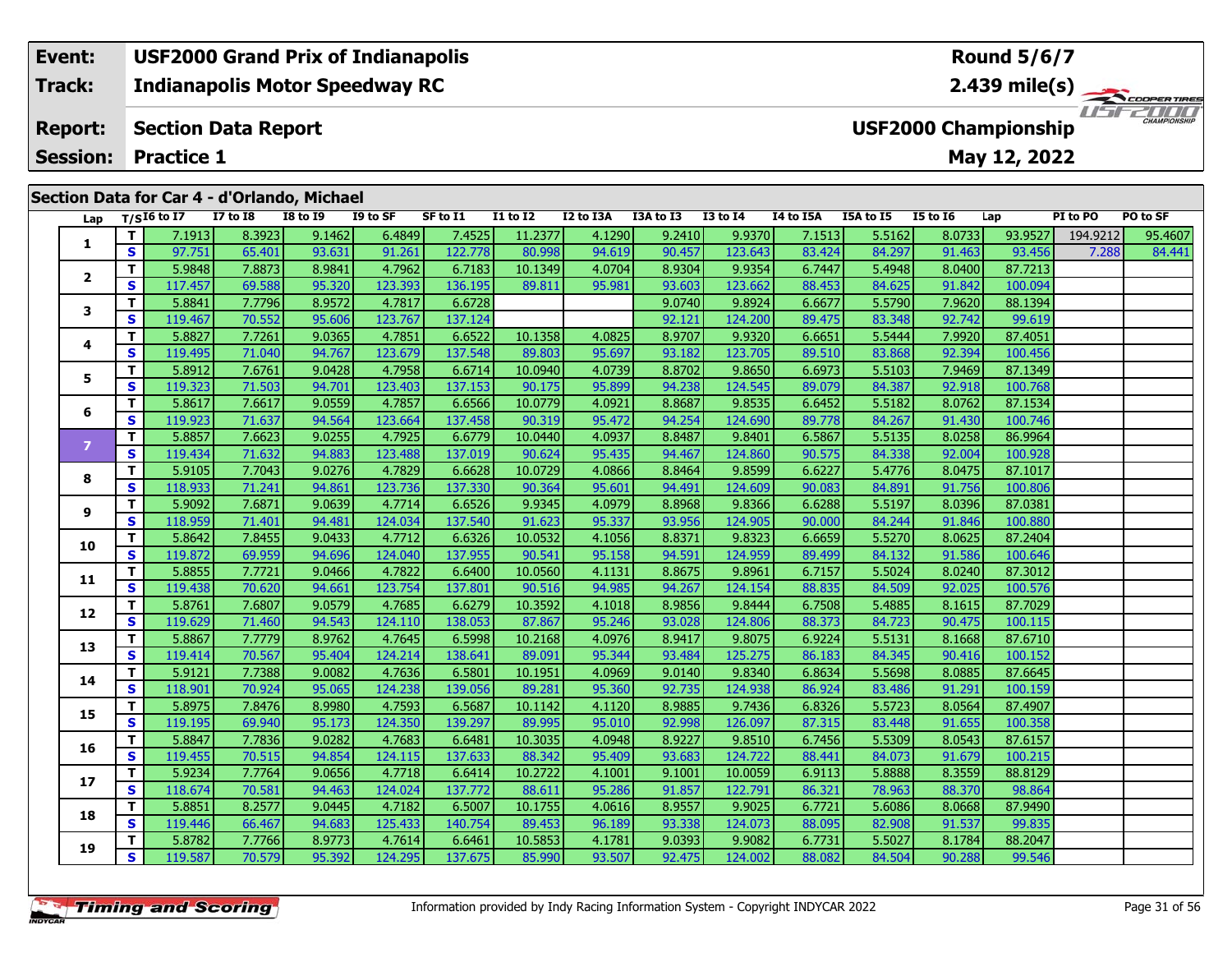| Event:          | <b>USF2000 Grand Prix of Indianapolis</b> | <b>Round 5/6/7</b>                                 |
|-----------------|-------------------------------------------|----------------------------------------------------|
| Track:          | <b>Indianapolis Motor Speedway RC</b>     | $2.439$ mile(s)                                    |
| <b>Report:</b>  | Section Data Report                       | <b>CHAMPIONSHIP</b><br><b>USF2000 Championship</b> |
| <b>Session:</b> | <b>Practice 1</b>                         | May 12, 2022                                       |

## **Section Data for Car 4 - d'Orlando, Michael**

| <b>Lap</b>     |                                 | T/S <sup>SF</sup> to PI |
|----------------|---------------------------------|-------------------------|
|                | Ţ                               |                         |
| 1              | S                               |                         |
|                | Τ                               |                         |
| 2              | S                               |                         |
|                | т                               |                         |
| 3              | S                               |                         |
|                | Ŧ                               |                         |
| 4              | S                               |                         |
| 5              | T                               |                         |
|                | S                               |                         |
| 6              | $\overline{\mathsf{r}}$         |                         |
|                | S                               |                         |
| $\overline{z}$ | Ŧ                               |                         |
|                | $\frac{\mathsf{s}}{\mathsf{T}}$ |                         |
| 8              |                                 |                         |
|                | S                               |                         |
| 9              | T                               |                         |
|                | $rac{S}{T}$                     |                         |
| 10             |                                 |                         |
|                | S                               |                         |
| 11             | $\bar{\mathbf{r}}$              |                         |
|                | S                               |                         |
| 12             | T                               |                         |
|                | S                               |                         |
| 13             | T                               |                         |
|                | S<br>Ŧ                          |                         |
| 14             | S                               |                         |
|                | T                               |                         |
| 15             | S                               |                         |
|                | Т                               |                         |
| 16             | S                               |                         |
|                | $\overline{\mathsf{T}}$         |                         |
| 17             | S                               |                         |
|                | Ŧ                               |                         |
| 18             | S                               |                         |
|                | T                               |                         |
| 19             | S                               |                         |
|                |                                 |                         |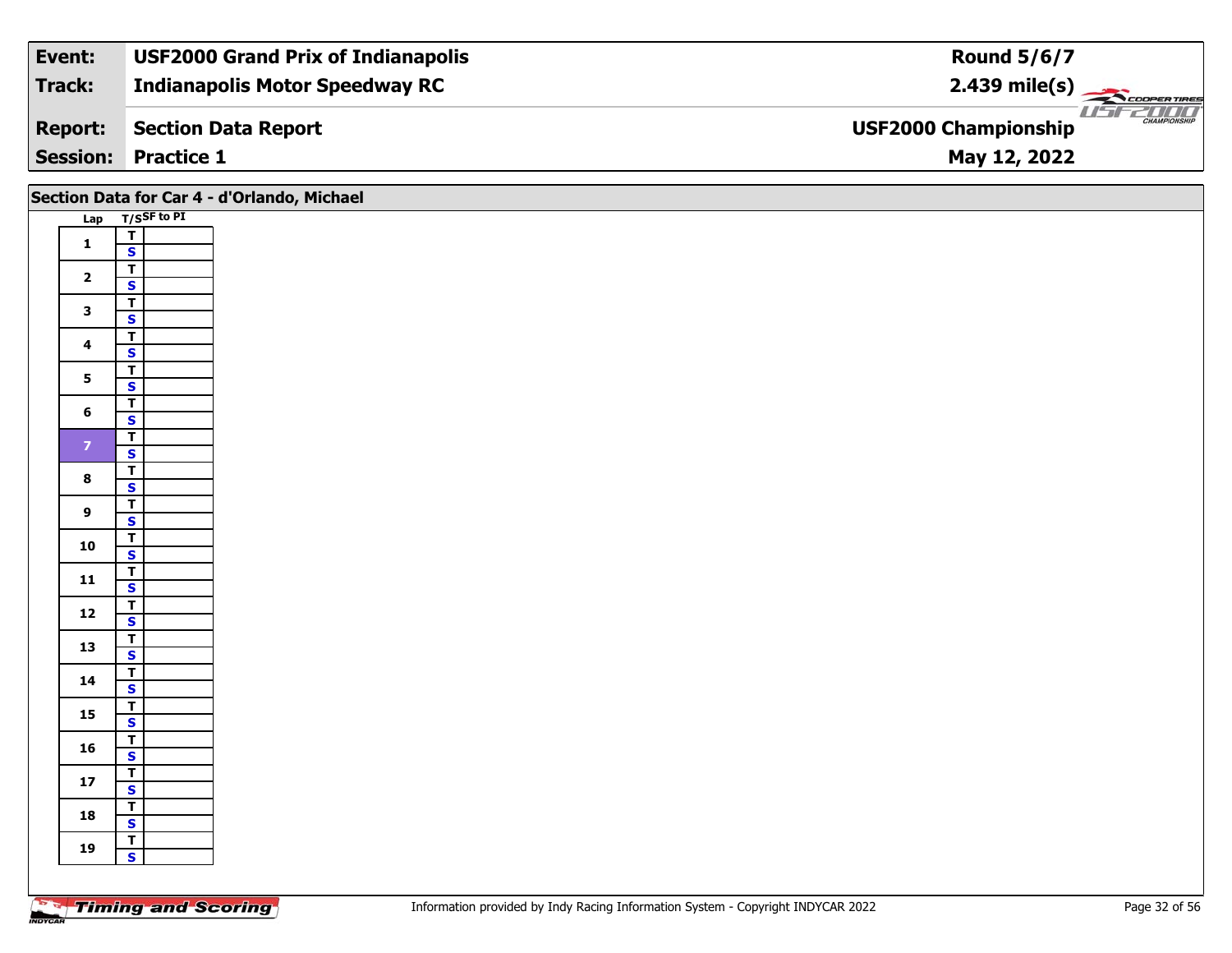| Event:          | <b>USF2000 Grand Prix of Indianapolis</b> | <b>Round 5/6/7</b>                                            |
|-----------------|-------------------------------------------|---------------------------------------------------------------|
| <b>Track:</b>   | <b>Indianapolis Motor Speedway RC</b>     | $2.439$ mile(s)                                               |
| <b>Report:</b>  | Section Data Report                       | USFZOOO<br><b>CHAMPIONSHIP</b><br><b>USF2000 Championship</b> |
| <b>Session:</b> | <b>Practice 1</b>                         | May 12, 2022                                                  |

## **Section Data for Car 4 - d'Orlando, Michael**

| Lap | $_{\rm T/S}$ I6 to I7 | <b>I7 to I8</b> | <b>I8 to I9</b> | I9 to SF        | SF to I1 | <b>I1 to I2</b> | I2 to I3A | I3A to I3       | <b>I3 to I4</b> | I4 to I5A | I5A to I5 | <b>I5 to 16</b> | Lap     | <b>PI to PO</b> | PO to SF |
|-----|-----------------------|-----------------|-----------------|-----------------|----------|-----------------|-----------|-----------------|-----------------|-----------|-----------|-----------------|---------|-----------------|----------|
|     | 5.9293                | 7.7645          | 9.0304          | 4.7640 <b>I</b> | 6.64021  | 10.0888         | 4.0730    | 9.0036 <b>1</b> | 9.8295          | 6.6949    | 5.5857    | 8.0780          | 87.4819 |                 |          |
| 20  | 18.556                | 70.689          | 94.831          | 124.<br>2271    | 137.797  | 90.222          | 95.920    | 92.842          | 124.9951        | 89.111    | 83.248    | 91.410          | 100.368 |                 |          |
|     | 6.2128                |                 |                 |                 |          |                 |           |                 |                 |           |           |                 |         | 50.0717         |          |
| 21  | 13.146                |                 |                 |                 |          |                 |           |                 |                 |           |           |                 |         | 28.37:          |          |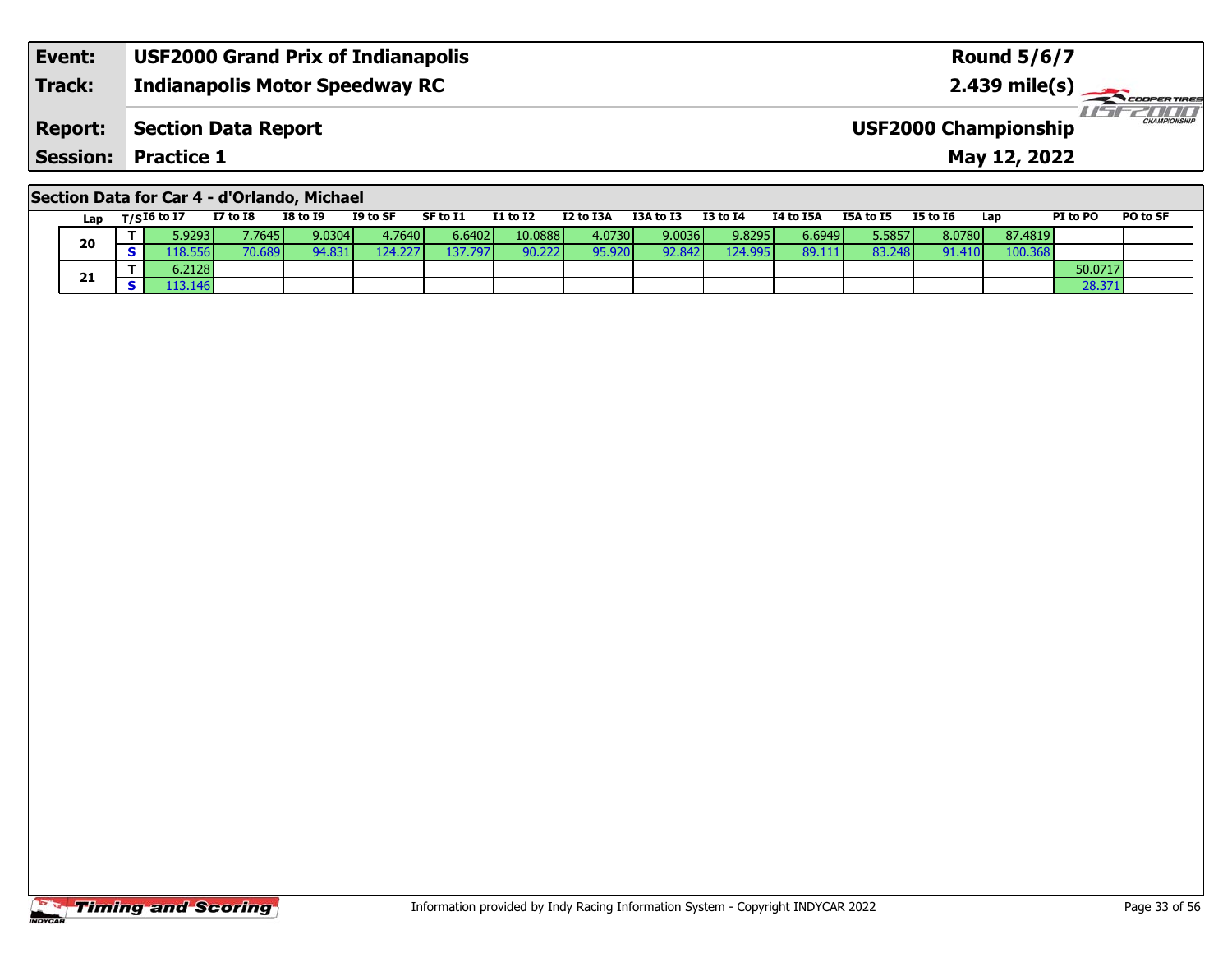| Event:                                      | <b>USF2000 Grand Prix of Indianapolis</b> | <b>Round 5/6/7</b>                                 |  |  |  |  |  |  |  |
|---------------------------------------------|-------------------------------------------|----------------------------------------------------|--|--|--|--|--|--|--|
| <b>Track:</b>                               | <b>Indianapolis Motor Speedway RC</b>     |                                                    |  |  |  |  |  |  |  |
| <b>Report:</b>                              | <b>Section Data Report</b>                | <b>EXAMPLONSHIP</b><br><b>USF2000 Championship</b> |  |  |  |  |  |  |  |
| <b>Session: Practice 1</b><br>May 12, 2022  |                                           |                                                    |  |  |  |  |  |  |  |
| Section Data for Car 4 - d'Orlando, Michael |                                           |                                                    |  |  |  |  |  |  |  |

| Lap |   | T/SSF to PI |
|-----|---|-------------|
| 20  |   | 86.0925     |
|     | S | 92.960      |
| 21  |   |             |
|     | ς |             |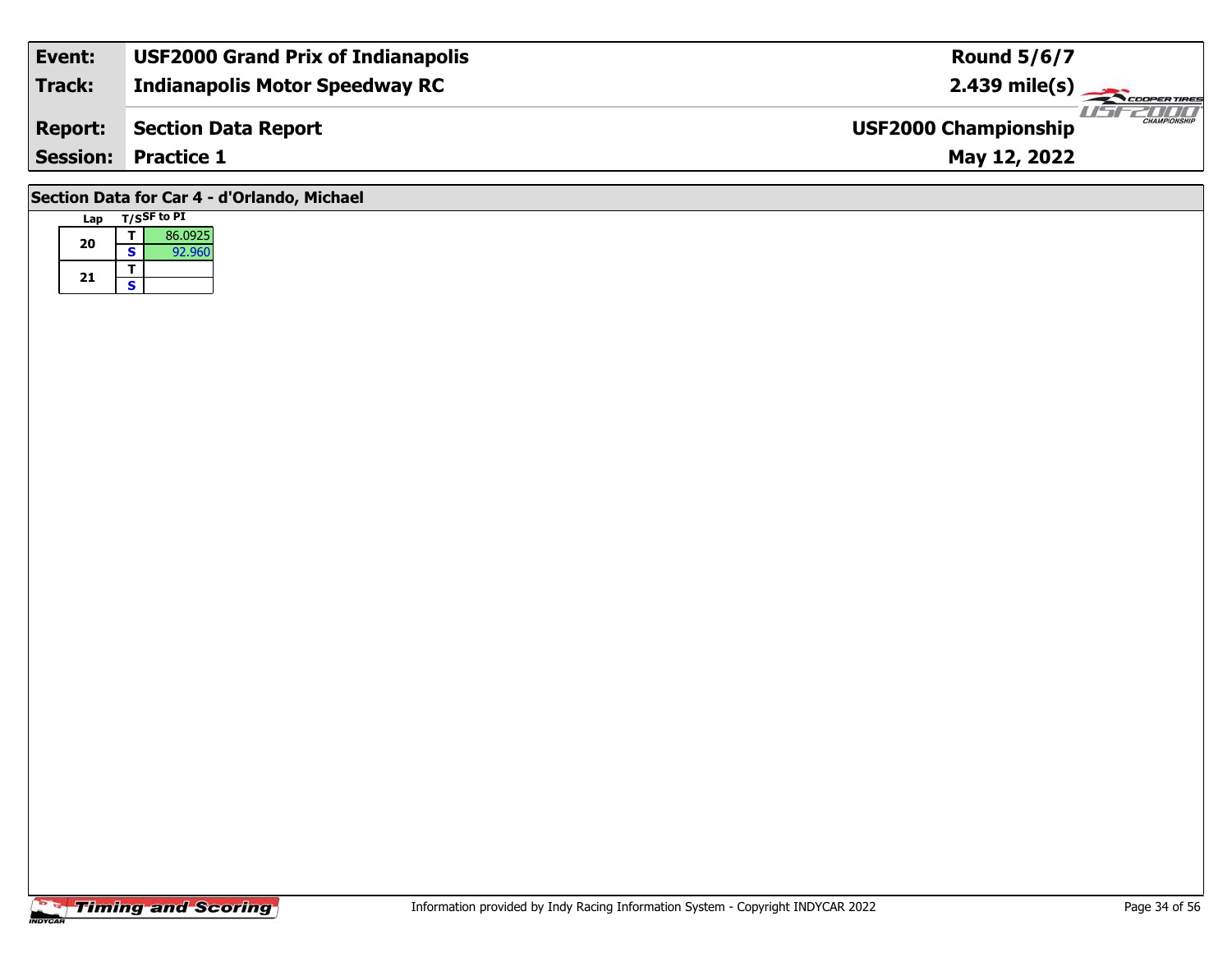### **Event: USF2000 Grand Prix of Indianapolis Round 5/6/7Indianapolis Motor Speedway RC 2.439 mile(s) Track:**USEZOOO **Report: Section Data Report USF2000 Championship May 12, 2022 Session: Practice 1Section Data for Car 5 - Hays, Nicky (R) Lap T/SI6 to I7 I7 to I8 I8 to I9 I9 to SF SF to I1 I1 to I2 I2 to I3A I3A to I3 I3 to I4 I4 to I5A I5A to I5 I5 to I6 Lap PI to PO PO to SF**  1 | T | 5.9517| 7.8145| 9.0531| 4.8619| 6.7710| 10.3895| 4.1689| 9.0561| 9.9345| 6.7774| 5.5596| 8.1525| 88.4907| 205.0292| 87.9856<br>1 | S | 118.110| 70.237| 94.593| 121.726| 135.135| 87.610| 93.713| 92.303| 123.674| 88.027 **1**

**<sup>T</sup>** 5.9363 7.7383 9.0815 4.8153 6.7300 10.6171 4.6102 9.2616 9.9831 7.0118 5.4981 8.1538 89.4371 **<sup>S</sup>** 118.416 70.928 94.298 122.904 135.958 85.732 84.743 90.255 123.072 85.084 84.575 90.560 98.174

**<sup>T</sup>** 5.9901 7.8616 9.0191 4.7867 6.6721 10.1646 4.1182 8.9723 9.8890 6.7569 5.5306 8.0886 87.8498 **<sup>S</sup>** 117.353 69.816 94.950 123.638 137.138 89.549 94.867 93.166 124.243 88.294 84.078 91.290 99.948

**<sup>T</sup>** 5.8665 7.6704 9.1595 4.8018 6.6681 10.1960 4.0529 8.9777 9.8674 6.7408 5.5705 8.1088 87.6804 **<sup>S</sup>** 119.825 71.556 93.495 123.249 137.220 89.273 96.396 93.109 124.515 88.504 83.475 91.063 100.141

**<sup>T</sup>** 5.8764 7.7223 9.0561 4.7885 6.6604 10.2897 4.0905 9.0193 9.8712 6.7393 5.5154 8.0379 87.6670 **<sup>S</sup>** 119.623 71.075 94.562 123.592 137.379 88.460 95.510 92.680 124.467 88.524 84.309 91.866 100.156

**<sup>T</sup>** 5.8416 7.9211 8.9986 4.7981 6.6735 10.1607 4.0698 9.0384 9.8519 6.7098 5.5153 8.0739 87.6527 **<sup>S</sup>** 120.336 69.291 95.166 123.344 137.109 89.583 95.995 92.484 124.711 88.913 84.311 91.456 100.173

**<sup>T</sup>** 5.8811 7.7143 9.1116 4.7951 6.6619 10.1974 4.1006 8.9895 9.8126 6.6982 5.5579 8.0561 87.5763 **<sup>S</sup>** 119.528 71.149 93.986 123.421 137.348 89.261 95.274 92.987 125.210 89.067 83.665 91.658 100.260

**<sup>T</sup>** 5.8738 7.9136 9.0309 4.7971 6.6663 10.1775 4.1178 8.9805 9.8222 6.6930 5.4921 8.1137 87.6785 **<sup>S</sup>** 119.676 69.357 94.826 123.370 137.258 89.435 94.876 93.080 125.088 89.137 84.667 91.008 100.143

**<sup>T</sup>** 5.8895 7.7334 9.1240 4.7712 6.6312 10.0898 4.0885 9.0381 9.8140 6.7419 5.5261 8.1305 87.5782 **<sup>S</sup>** 119.357 70.973 93.858 124.040 137.984 90.213 95.556 92.487 125.192 88.490 84.146 90.820 100.258

**<sup>T</sup>** 5.8657 21.6455 9.4319 4.8411 6.7024 10.2206 4.1486 9.2912 9.9436 6.8384 5.4687 8.1872 102.5849 **<sup>S</sup>** 119.842 25.357 90.794 122.249 136.518 89.058 94.172 89.968 123.561 87.241 85.029 90.191 85.592

**<sup>T</sup>** 5.9518 7.8380 9.0830 4.8226 6.6978 10.1223 4.1031 8.9869 9.9351 6.8005 5.5726 8.0476 87.9613 **<sup>S</sup>** 118.108 70.026 94.282 122.718 136.612 89.923 95.216 93.014 123.666 87.728 83.444 91.755 99.821

| 12 |    | 5.89951 | 7.7596 I | 9.0419 | 4.80731 | 6.6820           | 10.2169 | 4.07481 | 8.9750 | 9.91131  | 6.70851 | 5.43621 | 8.1454 | 87.6584 |
|----|----|---------|----------|--------|---------|------------------|---------|---------|--------|----------|---------|---------|--------|---------|
|    | S. | 119.155 | 70.733   | 94.711 | 123.108 | 136.935          | 89.090  | 95.878  | 93.138 | 123.963  | 88.931  | 85.538  | 90.654 | 100.166 |
| 13 |    | 5.9098  | 7.7889   | 9.0734 | 4.7970  | 6.6703           | 10.2275 | 4.1300  | 8.9745 | 9.9019   | 6.6705  | 5.6435  | 8.1930 | 87.9803 |
|    | S. | 118.947 | 70.467   | 94.382 | 123.373 | 137.175          | 88.998  | 94.596  | 93.143 | 124.081  | 89.437  | 82.396  | 90.127 | 99.800  |
| 14 |    | 5.9367  | 7.8210   | 9.0324 | 4.8167  | 6.6803           | 10.2628 | 4.0925  | 8.9856 | 9.9158   | 6.7315  | 5.4813  | 8.1208 | 87,8774 |
|    | S. | 118.408 | 70.178   | 94.810 | 122.868 | 136.970 <b>l</b> | 88.692  | 95.463  | 93.028 | 123.907  | 88.627  | 84.834  | 90.928 | 99.916  |
| 15 |    | 5.9219  | 7.7685   | 9.0518 | 4.8345  | 6.6989           | 10.0857 | 4.0973  | 8.8928 | 9.8833   | 6.6719  | 5.5097  | 8.1133 | 87.5296 |
|    | S. | 118.704 | 70.652   | 94.607 | 122.416 | 136.590          | 90.249  | 95.351  | 93.998 | 124.314  | 89.418  | 84.397  | 91.012 | 100.313 |
| 16 |    | 5.8817  | 7.8334   | 8.9830 | 4.7918  | 6.7026           | 10.0732 | 4.1025  | 8.9162 | 9.8870   | 6.7063  | 5.4855  | 8.1528 | 87.5160 |
|    | S. | 119.516 | 70.067   | 95.332 | 123.506 | 136.514 <b>I</b> | 90.361  | 95.230  | 93.752 | 124.2681 | 88.960  | 84.769  | 90.571 | 100.329 |
| 17 |    | 5.9053  | 7.7349   | 9.2796 | 4.8195  | 6.7122           | 10.1979 | 4.1292  | 8.8902 | 9.9127   | 6.7137  | 5.4781  | 8.0999 | 87.8732 |
|    | S. | 119.038 | 70.959   | 92.285 | 122.797 | 136.319          | 89.256  | 94.614  | 94.026 | 123.946  | 88.862  | 84.883  | 91.163 | 99.921  |
| 18 |    | 5.9241  | 7.8389   | 9.0498 | 4.8086  | 6.7047           | 10.0939 | 4.1125  | 8.9292 | 9.9552   | 6.6606  | 5.4797  | 8.1381 | 87.6953 |
|    | S. | 118.660 | 70.018   | 94.628 | 123.075 | 136.471          | 90.176  | 94.999  | 93.615 | 123.417  | 89.570  | 84.859  | 90.735 | 100.124 |
| 19 |    | 5.8728  | 7.7960   | 9.0724 | 4.8112  | 6.7230           | 10.1782 | 4.0887  | 8.9772 | 9.9533   | 6.6924  | 5.5132  | 8.1335 | 87.8119 |
|    | S. | 119.697 | 70.403   | 94.392 | 123.008 | 136.100          | 89.429  | 95.552  | 93.115 | 123.440  | 89.145  | 84.343  | 90.786 | 99.991  |
|    |    |         |          |        |         |                  |         |         |        |          |         |         |        |         |
|    |    |         |          |        |         |                  |         |         |        |          |         |         |        |         |

**2**

**3**

**4**

**5**

**6**

**7**

**8**

**9**

**10**

**11**

100.141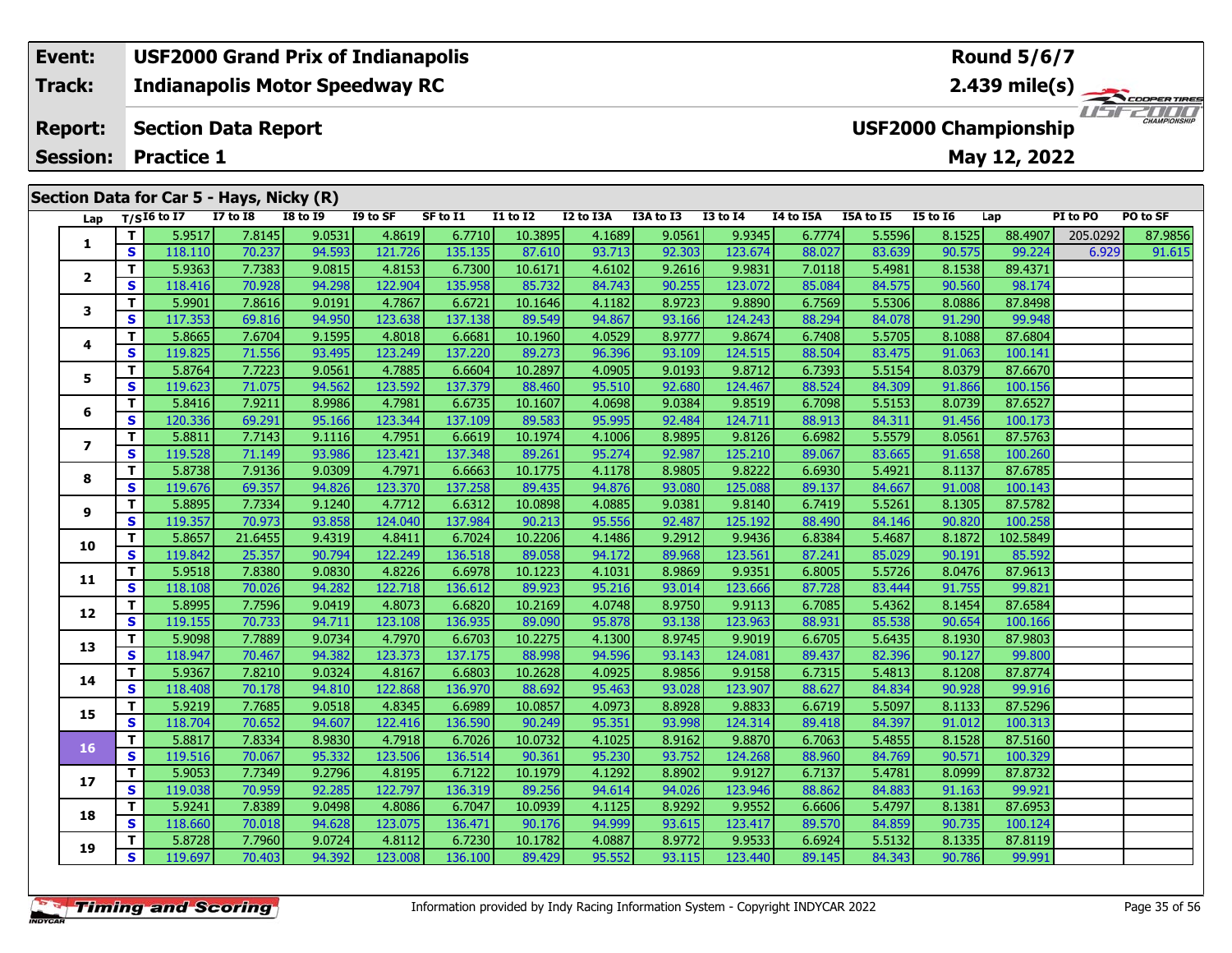| Event:          | <b>USF2000 Grand Prix of Indianapolis</b> | <b>Round 5/6/7</b>                                 |
|-----------------|-------------------------------------------|----------------------------------------------------|
| Track:          | <b>Indianapolis Motor Speedway RC</b>     | $2.439$ mile(s)                                    |
| <b>Report:</b>  | Section Data Report                       | <b>CHAMPIONSHIP</b><br><b>USF2000 Championship</b> |
| <b>Session:</b> | <b>Practice 1</b>                         | May 12, 2022                                       |

# **Section Data for Car 5 - Hays, Nicky (R)**

|            |                         | T/SSF to PI |
|------------|-------------------------|-------------|
| <b>Lap</b> | т                       |             |
| 1          | S                       |             |
|            | Ŧ                       |             |
| 2          |                         |             |
|            | $\overline{\mathbf{s}}$ |             |
| 3          | T                       |             |
|            | $rac{S}{T}$             |             |
| 4          |                         |             |
|            | $\overline{\mathbf{s}}$ |             |
| 5          | T                       |             |
|            | S                       |             |
| 6          | Ţ                       |             |
|            | S                       |             |
| 7          | T                       |             |
|            | S                       |             |
| 8          | T                       |             |
|            | S                       |             |
| 9          | T                       |             |
|            | S                       |             |
| 10         | T                       |             |
|            | $\overline{\mathbf{s}}$ |             |
| 11         | Ţ                       |             |
|            | S                       |             |
| 12         | T                       |             |
|            | S                       |             |
| 13         | T                       |             |
|            | S                       |             |
| 14         | T                       |             |
|            | S                       |             |
| 15         | Ŧ                       |             |
|            | S                       |             |
| 16         | T                       |             |
|            | S                       |             |
| 17         | Ŧ                       |             |
|            | <u>s</u>                |             |
| 18         | Ŧ                       |             |
|            | S                       |             |
| 19         | Т                       |             |
|            | s                       |             |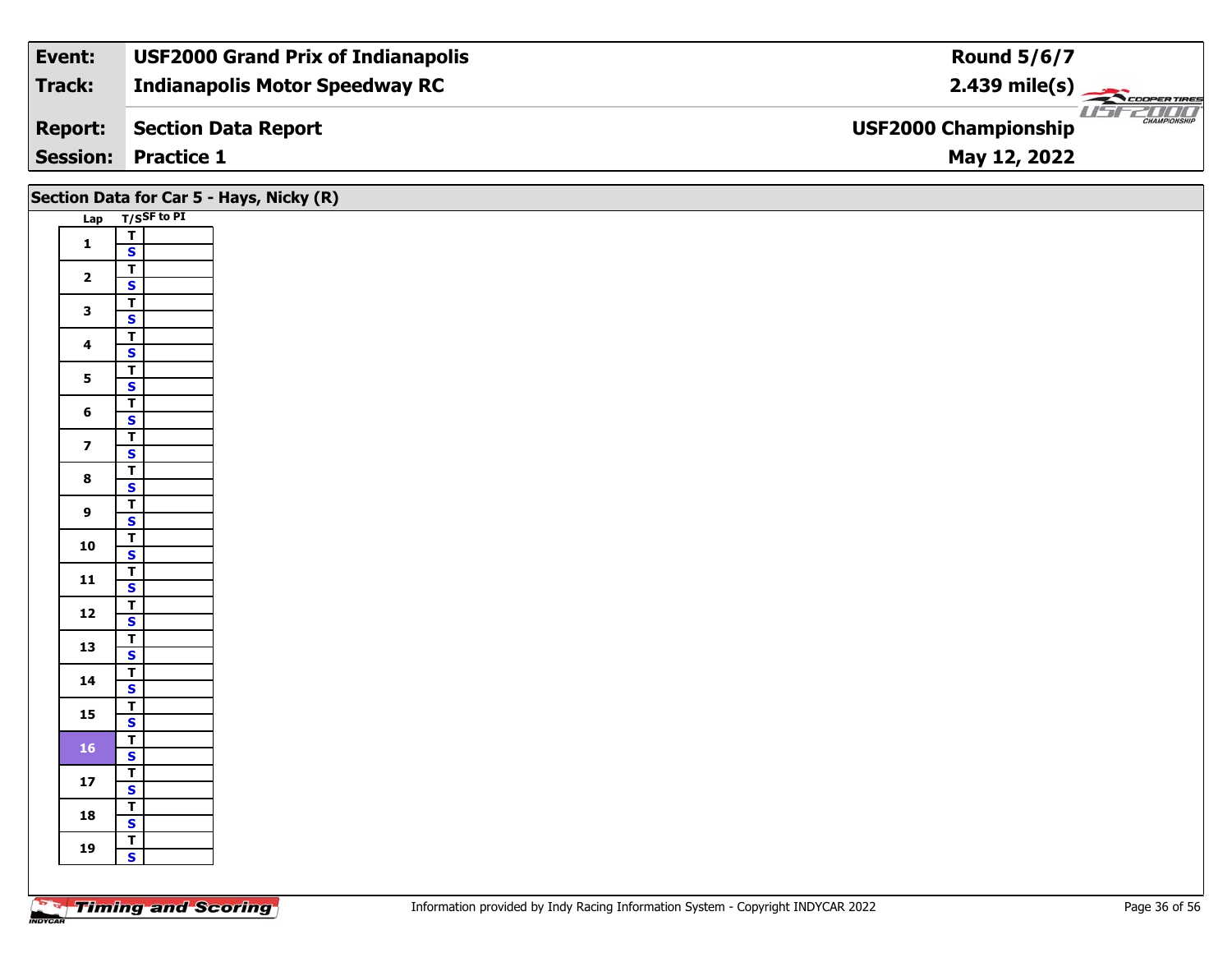| Event:          | <b>USF2000 Grand Prix of Indianapolis</b> | <b>Round 5/6/7</b>                                            |
|-----------------|-------------------------------------------|---------------------------------------------------------------|
| <b>Track:</b>   | Indianapolis Motor Speedway RC            | $2.439$ mile(s)                                               |
| <b>Report:</b>  | <b>Section Data Report</b>                | USFZOOO<br><b>CHAMPIONSHIP</b><br><b>USF2000 Championship</b> |
| <b>Session:</b> | <b>Practice 1</b>                         | May 12, 2022                                                  |

# **Section Data for Car 5 - Hays, Nicky (R)**

| Lap | $T/SI6$ to I7 | $I7$ to $I8$  | <b>I8 to I9</b> | I9 to SF | SF to I1 | <b>I1 to I2</b> | I2 to I3A | I3A to I3 | <b>I3 to I4</b>  | <b>I4 to I5A</b> | I5A to I5       | <b>I5 to 16</b> | Lap     | PI to PO | PO to SF |
|-----|---------------|---------------|-----------------|----------|----------|-----------------|-----------|-----------|------------------|------------------|-----------------|-----------------|---------|----------|----------|
| 20  | 5.9113 I      | 7.7187        | 9.0827          | 4.7989   | 6.7108   | 10.2487         | 4.1342 l  | 10.8125   | 14.9272 <b>l</b> | 8.0610           | 6.4395 <b>I</b> | 9.3769          | 98.2224 |          |          |
|     | .18.917       | <b>71.108</b> | 94.285          | 123.324  | 136.347  | 88.814          | 94.500    |           | 82.309           | 74.010           | 72.21           | 78.748 <b>I</b> | 89.393  |          |          |
|     | 3.1047        |               |                 |          |          |                 |           |           |                  |                  |                 |                 |         |          |          |
| 21  | 36.734        |               |                 |          |          |                 |           |           |                  |                  |                 |                 |         |          |          |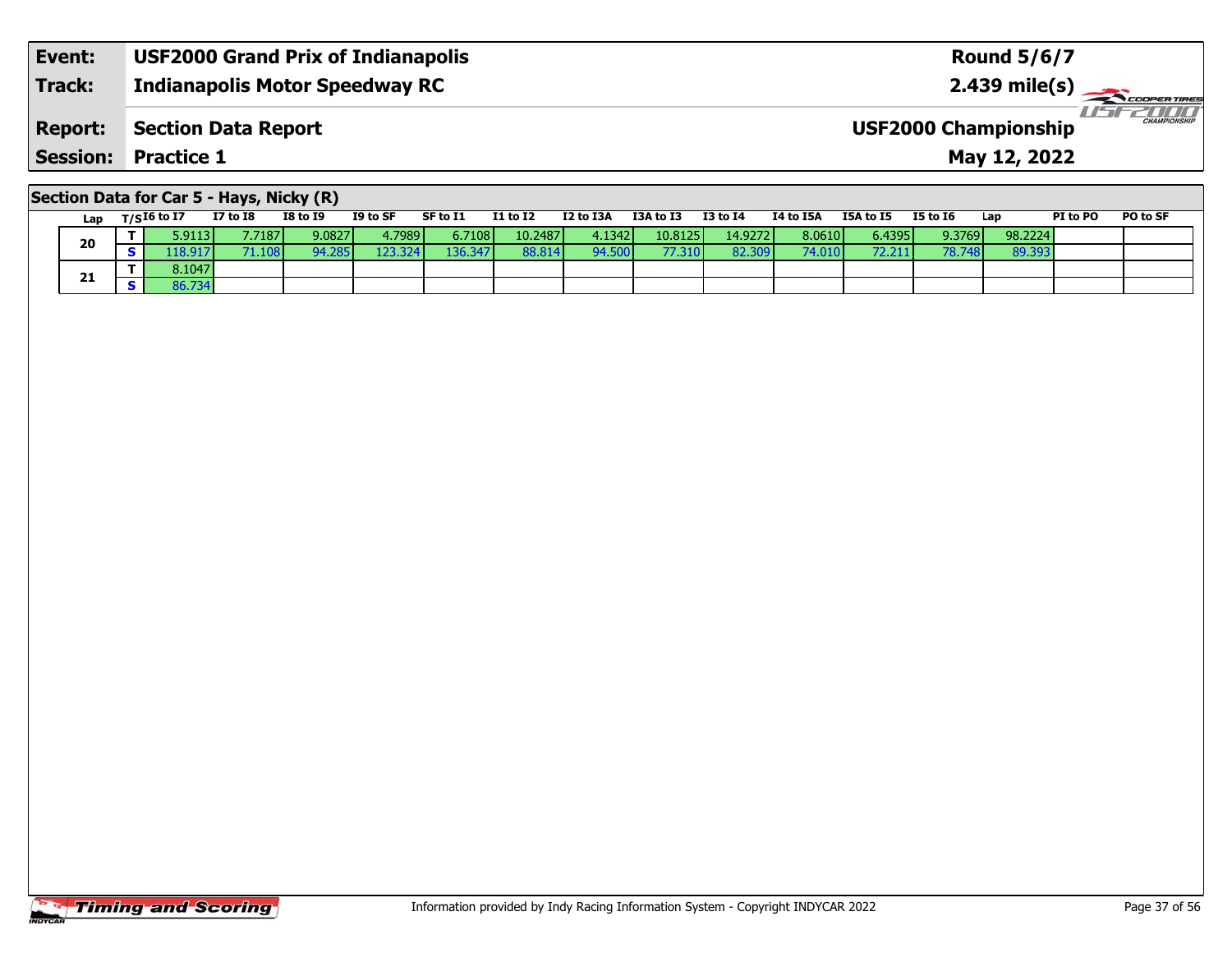| Event:                                     | <b>USF2000 Grand Prix of Indianapolis</b> | <b>Round 5/6/7</b>                                 |  |  |  |  |  |  |  |
|--------------------------------------------|-------------------------------------------|----------------------------------------------------|--|--|--|--|--|--|--|
| Track:                                     | <b>Indianapolis Motor Speedway RC</b>     | $2.439 \text{ mile(s)}$                            |  |  |  |  |  |  |  |
| <b>Report:</b>                             | <b>Section Data Report</b>                | <b>CHAMPIONSHIP</b><br><b>USF2000 Championship</b> |  |  |  |  |  |  |  |
| <b>Session: Practice 1</b><br>May 12, 2022 |                                           |                                                    |  |  |  |  |  |  |  |
| Section Data for Car 5 - Hays, Nicky (R)   |                                           |                                                    |  |  |  |  |  |  |  |

| Lap |   | <b>T/SSF</b> to PI |
|-----|---|--------------------|
| 20  |   | 102.1027           |
|     | S | 78.384             |
| 21  |   |                    |
|     | s |                    |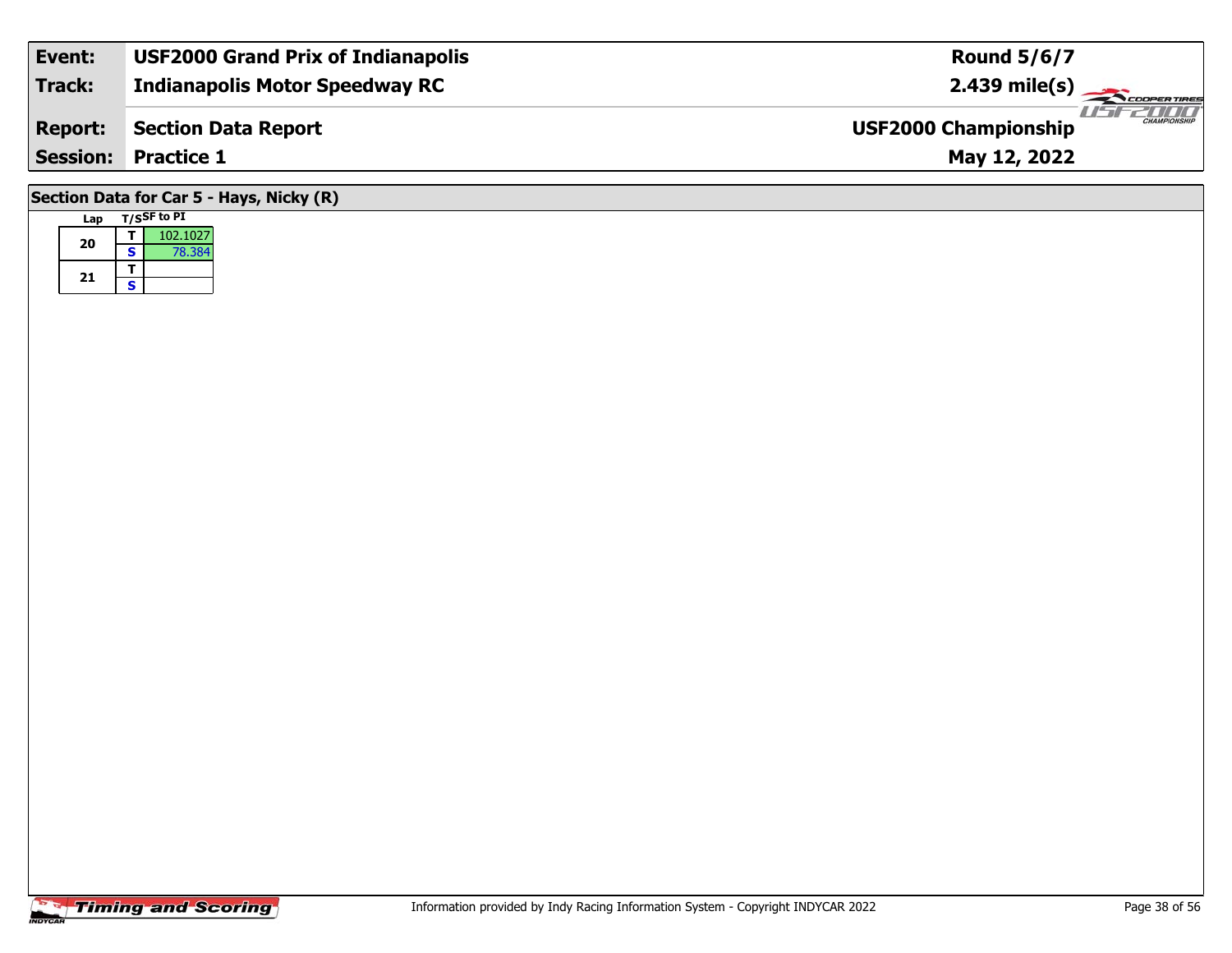## **Event: USF2000 Grand Prix of Indianapolis Round 5/6/7Indianapolis Motor Speedway RC 2.439 mile(s) Track:** THE COOPERTIRES **Section Data Report Report: USF2000 Championship May 12, 2022 Session: Practice 1 Section Data for Car 63 - Burke, Trey Lap T/SI6 to I7 I7 to I8 I8 to I9 I9 to SF SF to I1 I1 to I2 I2 to I3A I3A to I3 I3 to I4 I4 to I5A I5A to I5 I5 to I6 Lap PI to PO PO to SF 1**

| 6.0449<br>7.8375<br>9.2207<br>10.3666<br>9.0006<br>T.<br>4.7784<br>6.6206<br>4.0979<br>9.8823<br>6.8103<br>5.4724<br>8.1472<br>88.2794<br>200.4014<br>90.8886<br>1<br>S.<br>92.874<br>123.853<br>138.205<br>87.804<br>95.337<br>92.873<br>124.327<br>84.972<br>90.633<br>99.461<br>116.289<br>70.030<br>87.601<br>7.089<br>88.689<br>4.7843<br>87.9420<br>T.<br>5.9287<br>7.7812<br>9.1763<br>6.6518<br>10.1884<br>4.0659<br>9.0169<br>9.8817<br>6.8722<br>5.4577<br>8.1369<br>$\mathbf{2}$<br>70.537<br>123.700<br>137.557<br>96.087<br>92.705<br>124.335<br>90.748<br>S.<br>118.568<br>93.323<br>89.340<br>86.812<br>85.201<br>99.843<br>т<br>5.8871<br>7.8883<br>4.7868<br>6.6200<br>4.0671<br>9.0542<br>5.4754<br>8.0834<br>87.6896<br>9.0889<br>10.1458<br>9.7872<br>6.8054<br>3<br>S<br>92.323<br>125.535<br>119.406<br>69.579<br>94.221<br>123.635<br>138.218<br>96.059<br>87.664<br>84.925<br>91.349<br>100.130<br>89.715<br>4.7215<br>9.0394<br>87.5949<br>T.<br>5.8780<br>7.8890<br>9.0700<br>6.5012<br>10.2579<br>4.0992<br>9.7824<br>5.5273<br>8.1304<br>6.6986<br>4<br>125.345<br>S<br>119.591<br>88.734<br>95.307<br>92.474<br>125.597<br>84.128<br>90.821<br>100.239<br>69.573<br>94.417<br>140.743<br>89.062<br>4.7592<br>T.<br>5.9238<br>7.9366<br>6.5744<br>10.2649<br>4.0891<br>9.0170<br>5.4377<br>8.1697<br>87.7791<br>9.0941<br>9.7881<br>6.7245<br>5<br>$\mathbf{s}$<br>124.352<br>139.176<br>95.542<br>92.704<br>125.523<br>90.384<br>100.028<br>118,666<br>69.156<br>94.167<br>88.674<br>88.719<br>85.514<br>4.7569<br>8.9925<br>8.2011<br>87.7661<br>T.<br>5.8686<br>8.0007<br>9.0759<br>6.5902<br>10.1945<br>4.1469<br>9.8031<br>6.7306<br>5.4051<br>6<br>S<br>92.956<br>119.782<br>124.413<br>125.331<br>88.639<br>86.030<br>90.038<br>100.043<br>68.602<br>94.356<br>138.843<br>89.286<br>94.211<br>8.0646<br>257.5011<br>T.<br>5.9274<br>4.1426<br>9.1576<br>9.8059<br>6.9002<br>5.4535<br>171.2626<br>90.0959<br>$\overline{ }$<br>$\mathbf{s}$<br>91.280<br>125.296<br>91.562<br>118.594<br>94.308<br>86.460<br>85.266<br>34.098<br>8.295<br>89.469<br>4.7535<br>87.5225<br>T.<br>7.8842<br>9.0412<br>10.1389<br>8.9940<br>5.4129<br>8.1155<br>5.9158<br>6.5921<br>4.0817<br>9.8067<br>6.7860<br>8<br>S<br>118.827<br>124.502<br>95.715<br>92.941<br>125.285<br>87.915<br>85.906<br>90.988<br>100.322<br>94.718<br>138.803<br>89.776<br>69.616<br>9.0380<br>T.<br>5.8968<br>9.0635<br>4.7945<br>10.1737<br>4.1378<br>9.8951<br>6.7685<br>5.4149<br>8.0840<br>89.2633<br>9.3592<br>6.6373<br>9<br>S<br>137.857<br>92.488<br>91.342<br>119.209<br>58.644<br>94.485<br>123.437<br>89.469<br>94.418<br>124.166<br>85.874<br>98.365<br>88.142<br>T.<br>4.7733<br>9.0638<br>5.3790<br>8.0623<br>87.8777<br>5.9425<br>7.9543<br>9.0471<br>6.6216<br>10.2795<br>4.0999<br>9.8599<br>6.7945<br>10<br>S<br>118.293<br>94.656<br>123.985<br>138.184<br>88.548<br>95.291<br>92.225<br>124.609<br>86.447<br>91.588<br>99.916<br>69.002<br>87.805<br>T.<br>5.9619<br>9.0933<br>4.7718<br>6.6230<br>4.1181<br>9.0075<br>9.8463<br>5.4238<br>8.2078<br>87.9735<br>7.9388<br>10.1790<br>6.8022<br>11<br>S<br>124.782<br>89.964<br>117.908<br>124.024<br>138.155<br>94.869<br>92.801<br>87.706<br>85.733<br>99.807<br>69.137<br>94.175<br>89.422<br>T.<br>5.9889<br>4.1252<br>9.1395<br>214.2731<br>131.7530<br>9.8005<br>6.9745<br>5.3885<br>8.1615<br>86.9080<br>12<br>S.<br>117.376<br>94.706<br>91.461<br>125.365<br>86.295<br>90.475<br>92.751<br>85.539<br>40.978<br>10.782<br>T.<br>4.7651<br>9.0344<br>5.9259<br>7.8036<br>9.0993<br>6.5984<br>10.1137<br>4.0918<br>9.7637<br>5.4548<br>8.1294<br>87.5171<br>6.7370<br>13<br>S<br>92.525<br>125.837<br>90.832<br>118.624<br>124.198<br>95.479<br>88.554<br>85.246<br>100.328<br>70.335<br>94.113<br>138.670<br>89.999<br>T.<br>4.0954<br>9.0773<br>5.4506<br>5.9087<br>7.8487<br>9.0531<br>4.7338<br>6.5525<br>9.8503<br>6.7991<br>8.1354<br>87.6694<br>10.1645<br>14<br>S.<br>125.020<br>95.395<br>92.088<br>85.312<br>90.765<br>118.969<br>69.931<br>94.593<br>139.641<br>89.550<br>124.731<br>87.746<br>100.154<br>8.0925<br>T.<br>5.9070<br>7.7772<br>9.1064<br>4.7331<br>6.5542<br>10.1308<br>4.0968<br>9.1164<br>9.8567<br>6.7963<br>5.3818<br>87.5492<br>15<br>S<br>94.040<br>125.038<br>95.363<br>91.693<br>100.291<br>119.004<br>70.573<br>139.605<br>89.848<br>124.650<br>87.782<br>86.402<br>91.246<br>T.<br>4.0468<br>9.1063<br>87.9295<br>5.9132<br>7.8614<br>9.0954<br>4.7891<br>6.6793<br>10.2497<br>9.8655<br>6.8286<br>5.3750<br>8.1192<br>16<br>S<br>99.857<br>118.879<br>94.153<br>123.576<br>136.990<br>96.541<br>91.795<br>124.539<br>86.512<br>90.946<br>69.818<br>88.805<br>87.367<br>T.<br>4.0679<br>8.9554<br>5.9439<br>7.8610<br>4.7793<br>6.6522<br>9.8123<br>5.3829<br>8.1192<br>87.5645<br>9.0806<br>10.1652<br>6.7446<br>17<br>S.<br>118.265<br>137.548<br>93.341<br>90.946<br>69.821<br>94.307<br>123.829<br>89.543<br>96.040<br>125.214<br>88.455<br>86.385<br>100.274<br>5.9610<br>T.<br>18<br>$\overline{\mathbf{s}}$<br>117.926 | Lap | $T/SI6$ to I7 | <b>I7 to I8</b> | <b>I8 to I9</b> | I9 to SF | SF to I1 | <b>I1 to I2</b> | I2 to I3A | I3A to I3 | $I3$ to $I4$ | I4 to I5A | I5A to I5 | <b>I5 to 16</b> | Lap | PI to PO | PO to SF |
|------------------------------------------------------------------------------------------------------------------------------------------------------------------------------------------------------------------------------------------------------------------------------------------------------------------------------------------------------------------------------------------------------------------------------------------------------------------------------------------------------------------------------------------------------------------------------------------------------------------------------------------------------------------------------------------------------------------------------------------------------------------------------------------------------------------------------------------------------------------------------------------------------------------------------------------------------------------------------------------------------------------------------------------------------------------------------------------------------------------------------------------------------------------------------------------------------------------------------------------------------------------------------------------------------------------------------------------------------------------------------------------------------------------------------------------------------------------------------------------------------------------------------------------------------------------------------------------------------------------------------------------------------------------------------------------------------------------------------------------------------------------------------------------------------------------------------------------------------------------------------------------------------------------------------------------------------------------------------------------------------------------------------------------------------------------------------------------------------------------------------------------------------------------------------------------------------------------------------------------------------------------------------------------------------------------------------------------------------------------------------------------------------------------------------------------------------------------------------------------------------------------------------------------------------------------------------------------------------------------------------------------------------------------------------------------------------------------------------------------------------------------------------------------------------------------------------------------------------------------------------------------------------------------------------------------------------------------------------------------------------------------------------------------------------------------------------------------------------------------------------------------------------------------------------------------------------------------------------------------------------------------------------------------------------------------------------------------------------------------------------------------------------------------------------------------------------------------------------------------------------------------------------------------------------------------------------------------------------------------------------------------------------------------------------------------------------------------------------------------------------------------------------------------------------------------------------------------------------------------------------------------------------------------------------------------------------------------------------------------------------------------------------------------------------------------------------------------------------------------------------------------------------------------------------------------------------------------------------------------------------------------------------------------------------------------------------------------------------------------------------------------------------------------------------------------------------------------------------------------------------------------------------------------------------------------------------------------------------------------------------------------------------------------------------------------------------------------------------------------------------------------------------------------------------------------------------------------------------------------------------------------------------------------------------------------------------------------------------------------------------------------------------------------|-----|---------------|-----------------|-----------------|----------|----------|-----------------|-----------|-----------|--------------|-----------|-----------|-----------------|-----|----------|----------|
|                                                                                                                                                                                                                                                                                                                                                                                                                                                                                                                                                                                                                                                                                                                                                                                                                                                                                                                                                                                                                                                                                                                                                                                                                                                                                                                                                                                                                                                                                                                                                                                                                                                                                                                                                                                                                                                                                                                                                                                                                                                                                                                                                                                                                                                                                                                                                                                                                                                                                                                                                                                                                                                                                                                                                                                                                                                                                                                                                                                                                                                                                                                                                                                                                                                                                                                                                                                                                                                                                                                                                                                                                                                                                                                                                                                                                                                                                                                                                                                                                                                                                                                                                                                                                                                                                                                                                                                                                                                                                                                                                                                                                                                                                                                                                                                                                                                                                                                                                                                                                                          |     |               |                 |                 |          |          |                 |           |           |              |           |           |                 |     |          |          |
|                                                                                                                                                                                                                                                                                                                                                                                                                                                                                                                                                                                                                                                                                                                                                                                                                                                                                                                                                                                                                                                                                                                                                                                                                                                                                                                                                                                                                                                                                                                                                                                                                                                                                                                                                                                                                                                                                                                                                                                                                                                                                                                                                                                                                                                                                                                                                                                                                                                                                                                                                                                                                                                                                                                                                                                                                                                                                                                                                                                                                                                                                                                                                                                                                                                                                                                                                                                                                                                                                                                                                                                                                                                                                                                                                                                                                                                                                                                                                                                                                                                                                                                                                                                                                                                                                                                                                                                                                                                                                                                                                                                                                                                                                                                                                                                                                                                                                                                                                                                                                                          |     |               |                 |                 |          |          |                 |           |           |              |           |           |                 |     |          |          |
|                                                                                                                                                                                                                                                                                                                                                                                                                                                                                                                                                                                                                                                                                                                                                                                                                                                                                                                                                                                                                                                                                                                                                                                                                                                                                                                                                                                                                                                                                                                                                                                                                                                                                                                                                                                                                                                                                                                                                                                                                                                                                                                                                                                                                                                                                                                                                                                                                                                                                                                                                                                                                                                                                                                                                                                                                                                                                                                                                                                                                                                                                                                                                                                                                                                                                                                                                                                                                                                                                                                                                                                                                                                                                                                                                                                                                                                                                                                                                                                                                                                                                                                                                                                                                                                                                                                                                                                                                                                                                                                                                                                                                                                                                                                                                                                                                                                                                                                                                                                                                                          |     |               |                 |                 |          |          |                 |           |           |              |           |           |                 |     |          |          |
|                                                                                                                                                                                                                                                                                                                                                                                                                                                                                                                                                                                                                                                                                                                                                                                                                                                                                                                                                                                                                                                                                                                                                                                                                                                                                                                                                                                                                                                                                                                                                                                                                                                                                                                                                                                                                                                                                                                                                                                                                                                                                                                                                                                                                                                                                                                                                                                                                                                                                                                                                                                                                                                                                                                                                                                                                                                                                                                                                                                                                                                                                                                                                                                                                                                                                                                                                                                                                                                                                                                                                                                                                                                                                                                                                                                                                                                                                                                                                                                                                                                                                                                                                                                                                                                                                                                                                                                                                                                                                                                                                                                                                                                                                                                                                                                                                                                                                                                                                                                                                                          |     |               |                 |                 |          |          |                 |           |           |              |           |           |                 |     |          |          |
|                                                                                                                                                                                                                                                                                                                                                                                                                                                                                                                                                                                                                                                                                                                                                                                                                                                                                                                                                                                                                                                                                                                                                                                                                                                                                                                                                                                                                                                                                                                                                                                                                                                                                                                                                                                                                                                                                                                                                                                                                                                                                                                                                                                                                                                                                                                                                                                                                                                                                                                                                                                                                                                                                                                                                                                                                                                                                                                                                                                                                                                                                                                                                                                                                                                                                                                                                                                                                                                                                                                                                                                                                                                                                                                                                                                                                                                                                                                                                                                                                                                                                                                                                                                                                                                                                                                                                                                                                                                                                                                                                                                                                                                                                                                                                                                                                                                                                                                                                                                                                                          |     |               |                 |                 |          |          |                 |           |           |              |           |           |                 |     |          |          |
|                                                                                                                                                                                                                                                                                                                                                                                                                                                                                                                                                                                                                                                                                                                                                                                                                                                                                                                                                                                                                                                                                                                                                                                                                                                                                                                                                                                                                                                                                                                                                                                                                                                                                                                                                                                                                                                                                                                                                                                                                                                                                                                                                                                                                                                                                                                                                                                                                                                                                                                                                                                                                                                                                                                                                                                                                                                                                                                                                                                                                                                                                                                                                                                                                                                                                                                                                                                                                                                                                                                                                                                                                                                                                                                                                                                                                                                                                                                                                                                                                                                                                                                                                                                                                                                                                                                                                                                                                                                                                                                                                                                                                                                                                                                                                                                                                                                                                                                                                                                                                                          |     |               |                 |                 |          |          |                 |           |           |              |           |           |                 |     |          |          |
|                                                                                                                                                                                                                                                                                                                                                                                                                                                                                                                                                                                                                                                                                                                                                                                                                                                                                                                                                                                                                                                                                                                                                                                                                                                                                                                                                                                                                                                                                                                                                                                                                                                                                                                                                                                                                                                                                                                                                                                                                                                                                                                                                                                                                                                                                                                                                                                                                                                                                                                                                                                                                                                                                                                                                                                                                                                                                                                                                                                                                                                                                                                                                                                                                                                                                                                                                                                                                                                                                                                                                                                                                                                                                                                                                                                                                                                                                                                                                                                                                                                                                                                                                                                                                                                                                                                                                                                                                                                                                                                                                                                                                                                                                                                                                                                                                                                                                                                                                                                                                                          |     |               |                 |                 |          |          |                 |           |           |              |           |           |                 |     |          |          |
|                                                                                                                                                                                                                                                                                                                                                                                                                                                                                                                                                                                                                                                                                                                                                                                                                                                                                                                                                                                                                                                                                                                                                                                                                                                                                                                                                                                                                                                                                                                                                                                                                                                                                                                                                                                                                                                                                                                                                                                                                                                                                                                                                                                                                                                                                                                                                                                                                                                                                                                                                                                                                                                                                                                                                                                                                                                                                                                                                                                                                                                                                                                                                                                                                                                                                                                                                                                                                                                                                                                                                                                                                                                                                                                                                                                                                                                                                                                                                                                                                                                                                                                                                                                                                                                                                                                                                                                                                                                                                                                                                                                                                                                                                                                                                                                                                                                                                                                                                                                                                                          |     |               |                 |                 |          |          |                 |           |           |              |           |           |                 |     |          |          |
|                                                                                                                                                                                                                                                                                                                                                                                                                                                                                                                                                                                                                                                                                                                                                                                                                                                                                                                                                                                                                                                                                                                                                                                                                                                                                                                                                                                                                                                                                                                                                                                                                                                                                                                                                                                                                                                                                                                                                                                                                                                                                                                                                                                                                                                                                                                                                                                                                                                                                                                                                                                                                                                                                                                                                                                                                                                                                                                                                                                                                                                                                                                                                                                                                                                                                                                                                                                                                                                                                                                                                                                                                                                                                                                                                                                                                                                                                                                                                                                                                                                                                                                                                                                                                                                                                                                                                                                                                                                                                                                                                                                                                                                                                                                                                                                                                                                                                                                                                                                                                                          |     |               |                 |                 |          |          |                 |           |           |              |           |           |                 |     |          |          |
|                                                                                                                                                                                                                                                                                                                                                                                                                                                                                                                                                                                                                                                                                                                                                                                                                                                                                                                                                                                                                                                                                                                                                                                                                                                                                                                                                                                                                                                                                                                                                                                                                                                                                                                                                                                                                                                                                                                                                                                                                                                                                                                                                                                                                                                                                                                                                                                                                                                                                                                                                                                                                                                                                                                                                                                                                                                                                                                                                                                                                                                                                                                                                                                                                                                                                                                                                                                                                                                                                                                                                                                                                                                                                                                                                                                                                                                                                                                                                                                                                                                                                                                                                                                                                                                                                                                                                                                                                                                                                                                                                                                                                                                                                                                                                                                                                                                                                                                                                                                                                                          |     |               |                 |                 |          |          |                 |           |           |              |           |           |                 |     |          |          |
|                                                                                                                                                                                                                                                                                                                                                                                                                                                                                                                                                                                                                                                                                                                                                                                                                                                                                                                                                                                                                                                                                                                                                                                                                                                                                                                                                                                                                                                                                                                                                                                                                                                                                                                                                                                                                                                                                                                                                                                                                                                                                                                                                                                                                                                                                                                                                                                                                                                                                                                                                                                                                                                                                                                                                                                                                                                                                                                                                                                                                                                                                                                                                                                                                                                                                                                                                                                                                                                                                                                                                                                                                                                                                                                                                                                                                                                                                                                                                                                                                                                                                                                                                                                                                                                                                                                                                                                                                                                                                                                                                                                                                                                                                                                                                                                                                                                                                                                                                                                                                                          |     |               |                 |                 |          |          |                 |           |           |              |           |           |                 |     |          |          |
|                                                                                                                                                                                                                                                                                                                                                                                                                                                                                                                                                                                                                                                                                                                                                                                                                                                                                                                                                                                                                                                                                                                                                                                                                                                                                                                                                                                                                                                                                                                                                                                                                                                                                                                                                                                                                                                                                                                                                                                                                                                                                                                                                                                                                                                                                                                                                                                                                                                                                                                                                                                                                                                                                                                                                                                                                                                                                                                                                                                                                                                                                                                                                                                                                                                                                                                                                                                                                                                                                                                                                                                                                                                                                                                                                                                                                                                                                                                                                                                                                                                                                                                                                                                                                                                                                                                                                                                                                                                                                                                                                                                                                                                                                                                                                                                                                                                                                                                                                                                                                                          |     |               |                 |                 |          |          |                 |           |           |              |           |           |                 |     |          |          |
|                                                                                                                                                                                                                                                                                                                                                                                                                                                                                                                                                                                                                                                                                                                                                                                                                                                                                                                                                                                                                                                                                                                                                                                                                                                                                                                                                                                                                                                                                                                                                                                                                                                                                                                                                                                                                                                                                                                                                                                                                                                                                                                                                                                                                                                                                                                                                                                                                                                                                                                                                                                                                                                                                                                                                                                                                                                                                                                                                                                                                                                                                                                                                                                                                                                                                                                                                                                                                                                                                                                                                                                                                                                                                                                                                                                                                                                                                                                                                                                                                                                                                                                                                                                                                                                                                                                                                                                                                                                                                                                                                                                                                                                                                                                                                                                                                                                                                                                                                                                                                                          |     |               |                 |                 |          |          |                 |           |           |              |           |           |                 |     |          |          |
|                                                                                                                                                                                                                                                                                                                                                                                                                                                                                                                                                                                                                                                                                                                                                                                                                                                                                                                                                                                                                                                                                                                                                                                                                                                                                                                                                                                                                                                                                                                                                                                                                                                                                                                                                                                                                                                                                                                                                                                                                                                                                                                                                                                                                                                                                                                                                                                                                                                                                                                                                                                                                                                                                                                                                                                                                                                                                                                                                                                                                                                                                                                                                                                                                                                                                                                                                                                                                                                                                                                                                                                                                                                                                                                                                                                                                                                                                                                                                                                                                                                                                                                                                                                                                                                                                                                                                                                                                                                                                                                                                                                                                                                                                                                                                                                                                                                                                                                                                                                                                                          |     |               |                 |                 |          |          |                 |           |           |              |           |           |                 |     |          |          |
|                                                                                                                                                                                                                                                                                                                                                                                                                                                                                                                                                                                                                                                                                                                                                                                                                                                                                                                                                                                                                                                                                                                                                                                                                                                                                                                                                                                                                                                                                                                                                                                                                                                                                                                                                                                                                                                                                                                                                                                                                                                                                                                                                                                                                                                                                                                                                                                                                                                                                                                                                                                                                                                                                                                                                                                                                                                                                                                                                                                                                                                                                                                                                                                                                                                                                                                                                                                                                                                                                                                                                                                                                                                                                                                                                                                                                                                                                                                                                                                                                                                                                                                                                                                                                                                                                                                                                                                                                                                                                                                                                                                                                                                                                                                                                                                                                                                                                                                                                                                                                                          |     |               |                 |                 |          |          |                 |           |           |              |           |           |                 |     |          |          |
|                                                                                                                                                                                                                                                                                                                                                                                                                                                                                                                                                                                                                                                                                                                                                                                                                                                                                                                                                                                                                                                                                                                                                                                                                                                                                                                                                                                                                                                                                                                                                                                                                                                                                                                                                                                                                                                                                                                                                                                                                                                                                                                                                                                                                                                                                                                                                                                                                                                                                                                                                                                                                                                                                                                                                                                                                                                                                                                                                                                                                                                                                                                                                                                                                                                                                                                                                                                                                                                                                                                                                                                                                                                                                                                                                                                                                                                                                                                                                                                                                                                                                                                                                                                                                                                                                                                                                                                                                                                                                                                                                                                                                                                                                                                                                                                                                                                                                                                                                                                                                                          |     |               |                 |                 |          |          |                 |           |           |              |           |           |                 |     |          |          |
|                                                                                                                                                                                                                                                                                                                                                                                                                                                                                                                                                                                                                                                                                                                                                                                                                                                                                                                                                                                                                                                                                                                                                                                                                                                                                                                                                                                                                                                                                                                                                                                                                                                                                                                                                                                                                                                                                                                                                                                                                                                                                                                                                                                                                                                                                                                                                                                                                                                                                                                                                                                                                                                                                                                                                                                                                                                                                                                                                                                                                                                                                                                                                                                                                                                                                                                                                                                                                                                                                                                                                                                                                                                                                                                                                                                                                                                                                                                                                                                                                                                                                                                                                                                                                                                                                                                                                                                                                                                                                                                                                                                                                                                                                                                                                                                                                                                                                                                                                                                                                                          |     |               |                 |                 |          |          |                 |           |           |              |           |           |                 |     |          |          |
|                                                                                                                                                                                                                                                                                                                                                                                                                                                                                                                                                                                                                                                                                                                                                                                                                                                                                                                                                                                                                                                                                                                                                                                                                                                                                                                                                                                                                                                                                                                                                                                                                                                                                                                                                                                                                                                                                                                                                                                                                                                                                                                                                                                                                                                                                                                                                                                                                                                                                                                                                                                                                                                                                                                                                                                                                                                                                                                                                                                                                                                                                                                                                                                                                                                                                                                                                                                                                                                                                                                                                                                                                                                                                                                                                                                                                                                                                                                                                                                                                                                                                                                                                                                                                                                                                                                                                                                                                                                                                                                                                                                                                                                                                                                                                                                                                                                                                                                                                                                                                                          |     |               |                 |                 |          |          |                 |           |           |              |           |           |                 |     |          |          |
|                                                                                                                                                                                                                                                                                                                                                                                                                                                                                                                                                                                                                                                                                                                                                                                                                                                                                                                                                                                                                                                                                                                                                                                                                                                                                                                                                                                                                                                                                                                                                                                                                                                                                                                                                                                                                                                                                                                                                                                                                                                                                                                                                                                                                                                                                                                                                                                                                                                                                                                                                                                                                                                                                                                                                                                                                                                                                                                                                                                                                                                                                                                                                                                                                                                                                                                                                                                                                                                                                                                                                                                                                                                                                                                                                                                                                                                                                                                                                                                                                                                                                                                                                                                                                                                                                                                                                                                                                                                                                                                                                                                                                                                                                                                                                                                                                                                                                                                                                                                                                                          |     |               |                 |                 |          |          |                 |           |           |              |           |           |                 |     |          |          |
|                                                                                                                                                                                                                                                                                                                                                                                                                                                                                                                                                                                                                                                                                                                                                                                                                                                                                                                                                                                                                                                                                                                                                                                                                                                                                                                                                                                                                                                                                                                                                                                                                                                                                                                                                                                                                                                                                                                                                                                                                                                                                                                                                                                                                                                                                                                                                                                                                                                                                                                                                                                                                                                                                                                                                                                                                                                                                                                                                                                                                                                                                                                                                                                                                                                                                                                                                                                                                                                                                                                                                                                                                                                                                                                                                                                                                                                                                                                                                                                                                                                                                                                                                                                                                                                                                                                                                                                                                                                                                                                                                                                                                                                                                                                                                                                                                                                                                                                                                                                                                                          |     |               |                 |                 |          |          |                 |           |           |              |           |           |                 |     |          |          |
|                                                                                                                                                                                                                                                                                                                                                                                                                                                                                                                                                                                                                                                                                                                                                                                                                                                                                                                                                                                                                                                                                                                                                                                                                                                                                                                                                                                                                                                                                                                                                                                                                                                                                                                                                                                                                                                                                                                                                                                                                                                                                                                                                                                                                                                                                                                                                                                                                                                                                                                                                                                                                                                                                                                                                                                                                                                                                                                                                                                                                                                                                                                                                                                                                                                                                                                                                                                                                                                                                                                                                                                                                                                                                                                                                                                                                                                                                                                                                                                                                                                                                                                                                                                                                                                                                                                                                                                                                                                                                                                                                                                                                                                                                                                                                                                                                                                                                                                                                                                                                                          |     |               |                 |                 |          |          |                 |           |           |              |           |           |                 |     |          |          |
|                                                                                                                                                                                                                                                                                                                                                                                                                                                                                                                                                                                                                                                                                                                                                                                                                                                                                                                                                                                                                                                                                                                                                                                                                                                                                                                                                                                                                                                                                                                                                                                                                                                                                                                                                                                                                                                                                                                                                                                                                                                                                                                                                                                                                                                                                                                                                                                                                                                                                                                                                                                                                                                                                                                                                                                                                                                                                                                                                                                                                                                                                                                                                                                                                                                                                                                                                                                                                                                                                                                                                                                                                                                                                                                                                                                                                                                                                                                                                                                                                                                                                                                                                                                                                                                                                                                                                                                                                                                                                                                                                                                                                                                                                                                                                                                                                                                                                                                                                                                                                                          |     |               |                 |                 |          |          |                 |           |           |              |           |           |                 |     |          |          |
|                                                                                                                                                                                                                                                                                                                                                                                                                                                                                                                                                                                                                                                                                                                                                                                                                                                                                                                                                                                                                                                                                                                                                                                                                                                                                                                                                                                                                                                                                                                                                                                                                                                                                                                                                                                                                                                                                                                                                                                                                                                                                                                                                                                                                                                                                                                                                                                                                                                                                                                                                                                                                                                                                                                                                                                                                                                                                                                                                                                                                                                                                                                                                                                                                                                                                                                                                                                                                                                                                                                                                                                                                                                                                                                                                                                                                                                                                                                                                                                                                                                                                                                                                                                                                                                                                                                                                                                                                                                                                                                                                                                                                                                                                                                                                                                                                                                                                                                                                                                                                                          |     |               |                 |                 |          |          |                 |           |           |              |           |           |                 |     |          |          |
|                                                                                                                                                                                                                                                                                                                                                                                                                                                                                                                                                                                                                                                                                                                                                                                                                                                                                                                                                                                                                                                                                                                                                                                                                                                                                                                                                                                                                                                                                                                                                                                                                                                                                                                                                                                                                                                                                                                                                                                                                                                                                                                                                                                                                                                                                                                                                                                                                                                                                                                                                                                                                                                                                                                                                                                                                                                                                                                                                                                                                                                                                                                                                                                                                                                                                                                                                                                                                                                                                                                                                                                                                                                                                                                                                                                                                                                                                                                                                                                                                                                                                                                                                                                                                                                                                                                                                                                                                                                                                                                                                                                                                                                                                                                                                                                                                                                                                                                                                                                                                                          |     |               |                 |                 |          |          |                 |           |           |              |           |           |                 |     |          |          |
|                                                                                                                                                                                                                                                                                                                                                                                                                                                                                                                                                                                                                                                                                                                                                                                                                                                                                                                                                                                                                                                                                                                                                                                                                                                                                                                                                                                                                                                                                                                                                                                                                                                                                                                                                                                                                                                                                                                                                                                                                                                                                                                                                                                                                                                                                                                                                                                                                                                                                                                                                                                                                                                                                                                                                                                                                                                                                                                                                                                                                                                                                                                                                                                                                                                                                                                                                                                                                                                                                                                                                                                                                                                                                                                                                                                                                                                                                                                                                                                                                                                                                                                                                                                                                                                                                                                                                                                                                                                                                                                                                                                                                                                                                                                                                                                                                                                                                                                                                                                                                                          |     |               |                 |                 |          |          |                 |           |           |              |           |           |                 |     |          |          |
|                                                                                                                                                                                                                                                                                                                                                                                                                                                                                                                                                                                                                                                                                                                                                                                                                                                                                                                                                                                                                                                                                                                                                                                                                                                                                                                                                                                                                                                                                                                                                                                                                                                                                                                                                                                                                                                                                                                                                                                                                                                                                                                                                                                                                                                                                                                                                                                                                                                                                                                                                                                                                                                                                                                                                                                                                                                                                                                                                                                                                                                                                                                                                                                                                                                                                                                                                                                                                                                                                                                                                                                                                                                                                                                                                                                                                                                                                                                                                                                                                                                                                                                                                                                                                                                                                                                                                                                                                                                                                                                                                                                                                                                                                                                                                                                                                                                                                                                                                                                                                                          |     |               |                 |                 |          |          |                 |           |           |              |           |           |                 |     |          |          |
|                                                                                                                                                                                                                                                                                                                                                                                                                                                                                                                                                                                                                                                                                                                                                                                                                                                                                                                                                                                                                                                                                                                                                                                                                                                                                                                                                                                                                                                                                                                                                                                                                                                                                                                                                                                                                                                                                                                                                                                                                                                                                                                                                                                                                                                                                                                                                                                                                                                                                                                                                                                                                                                                                                                                                                                                                                                                                                                                                                                                                                                                                                                                                                                                                                                                                                                                                                                                                                                                                                                                                                                                                                                                                                                                                                                                                                                                                                                                                                                                                                                                                                                                                                                                                                                                                                                                                                                                                                                                                                                                                                                                                                                                                                                                                                                                                                                                                                                                                                                                                                          |     |               |                 |                 |          |          |                 |           |           |              |           |           |                 |     |          |          |
|                                                                                                                                                                                                                                                                                                                                                                                                                                                                                                                                                                                                                                                                                                                                                                                                                                                                                                                                                                                                                                                                                                                                                                                                                                                                                                                                                                                                                                                                                                                                                                                                                                                                                                                                                                                                                                                                                                                                                                                                                                                                                                                                                                                                                                                                                                                                                                                                                                                                                                                                                                                                                                                                                                                                                                                                                                                                                                                                                                                                                                                                                                                                                                                                                                                                                                                                                                                                                                                                                                                                                                                                                                                                                                                                                                                                                                                                                                                                                                                                                                                                                                                                                                                                                                                                                                                                                                                                                                                                                                                                                                                                                                                                                                                                                                                                                                                                                                                                                                                                                                          |     |               |                 |                 |          |          |                 |           |           |              |           |           |                 |     |          |          |
|                                                                                                                                                                                                                                                                                                                                                                                                                                                                                                                                                                                                                                                                                                                                                                                                                                                                                                                                                                                                                                                                                                                                                                                                                                                                                                                                                                                                                                                                                                                                                                                                                                                                                                                                                                                                                                                                                                                                                                                                                                                                                                                                                                                                                                                                                                                                                                                                                                                                                                                                                                                                                                                                                                                                                                                                                                                                                                                                                                                                                                                                                                                                                                                                                                                                                                                                                                                                                                                                                                                                                                                                                                                                                                                                                                                                                                                                                                                                                                                                                                                                                                                                                                                                                                                                                                                                                                                                                                                                                                                                                                                                                                                                                                                                                                                                                                                                                                                                                                                                                                          |     |               |                 |                 |          |          |                 |           |           |              |           |           |                 |     |          |          |
|                                                                                                                                                                                                                                                                                                                                                                                                                                                                                                                                                                                                                                                                                                                                                                                                                                                                                                                                                                                                                                                                                                                                                                                                                                                                                                                                                                                                                                                                                                                                                                                                                                                                                                                                                                                                                                                                                                                                                                                                                                                                                                                                                                                                                                                                                                                                                                                                                                                                                                                                                                                                                                                                                                                                                                                                                                                                                                                                                                                                                                                                                                                                                                                                                                                                                                                                                                                                                                                                                                                                                                                                                                                                                                                                                                                                                                                                                                                                                                                                                                                                                                                                                                                                                                                                                                                                                                                                                                                                                                                                                                                                                                                                                                                                                                                                                                                                                                                                                                                                                                          |     |               |                 |                 |          |          |                 |           |           |              |           |           |                 |     |          |          |
|                                                                                                                                                                                                                                                                                                                                                                                                                                                                                                                                                                                                                                                                                                                                                                                                                                                                                                                                                                                                                                                                                                                                                                                                                                                                                                                                                                                                                                                                                                                                                                                                                                                                                                                                                                                                                                                                                                                                                                                                                                                                                                                                                                                                                                                                                                                                                                                                                                                                                                                                                                                                                                                                                                                                                                                                                                                                                                                                                                                                                                                                                                                                                                                                                                                                                                                                                                                                                                                                                                                                                                                                                                                                                                                                                                                                                                                                                                                                                                                                                                                                                                                                                                                                                                                                                                                                                                                                                                                                                                                                                                                                                                                                                                                                                                                                                                                                                                                                                                                                                                          |     |               |                 |                 |          |          |                 |           |           |              |           |           |                 |     |          |          |
|                                                                                                                                                                                                                                                                                                                                                                                                                                                                                                                                                                                                                                                                                                                                                                                                                                                                                                                                                                                                                                                                                                                                                                                                                                                                                                                                                                                                                                                                                                                                                                                                                                                                                                                                                                                                                                                                                                                                                                                                                                                                                                                                                                                                                                                                                                                                                                                                                                                                                                                                                                                                                                                                                                                                                                                                                                                                                                                                                                                                                                                                                                                                                                                                                                                                                                                                                                                                                                                                                                                                                                                                                                                                                                                                                                                                                                                                                                                                                                                                                                                                                                                                                                                                                                                                                                                                                                                                                                                                                                                                                                                                                                                                                                                                                                                                                                                                                                                                                                                                                                          |     |               |                 |                 |          |          |                 |           |           |              |           |           |                 |     |          |          |
|                                                                                                                                                                                                                                                                                                                                                                                                                                                                                                                                                                                                                                                                                                                                                                                                                                                                                                                                                                                                                                                                                                                                                                                                                                                                                                                                                                                                                                                                                                                                                                                                                                                                                                                                                                                                                                                                                                                                                                                                                                                                                                                                                                                                                                                                                                                                                                                                                                                                                                                                                                                                                                                                                                                                                                                                                                                                                                                                                                                                                                                                                                                                                                                                                                                                                                                                                                                                                                                                                                                                                                                                                                                                                                                                                                                                                                                                                                                                                                                                                                                                                                                                                                                                                                                                                                                                                                                                                                                                                                                                                                                                                                                                                                                                                                                                                                                                                                                                                                                                                                          |     |               |                 |                 |          |          |                 |           |           |              |           |           |                 |     |          |          |
|                                                                                                                                                                                                                                                                                                                                                                                                                                                                                                                                                                                                                                                                                                                                                                                                                                                                                                                                                                                                                                                                                                                                                                                                                                                                                                                                                                                                                                                                                                                                                                                                                                                                                                                                                                                                                                                                                                                                                                                                                                                                                                                                                                                                                                                                                                                                                                                                                                                                                                                                                                                                                                                                                                                                                                                                                                                                                                                                                                                                                                                                                                                                                                                                                                                                                                                                                                                                                                                                                                                                                                                                                                                                                                                                                                                                                                                                                                                                                                                                                                                                                                                                                                                                                                                                                                                                                                                                                                                                                                                                                                                                                                                                                                                                                                                                                                                                                                                                                                                                                                          |     |               |                 |                 |          |          |                 |           |           |              |           |           |                 |     |          |          |
|                                                                                                                                                                                                                                                                                                                                                                                                                                                                                                                                                                                                                                                                                                                                                                                                                                                                                                                                                                                                                                                                                                                                                                                                                                                                                                                                                                                                                                                                                                                                                                                                                                                                                                                                                                                                                                                                                                                                                                                                                                                                                                                                                                                                                                                                                                                                                                                                                                                                                                                                                                                                                                                                                                                                                                                                                                                                                                                                                                                                                                                                                                                                                                                                                                                                                                                                                                                                                                                                                                                                                                                                                                                                                                                                                                                                                                                                                                                                                                                                                                                                                                                                                                                                                                                                                                                                                                                                                                                                                                                                                                                                                                                                                                                                                                                                                                                                                                                                                                                                                                          |     |               |                 |                 |          |          |                 |           |           |              |           |           |                 |     |          |          |
|                                                                                                                                                                                                                                                                                                                                                                                                                                                                                                                                                                                                                                                                                                                                                                                                                                                                                                                                                                                                                                                                                                                                                                                                                                                                                                                                                                                                                                                                                                                                                                                                                                                                                                                                                                                                                                                                                                                                                                                                                                                                                                                                                                                                                                                                                                                                                                                                                                                                                                                                                                                                                                                                                                                                                                                                                                                                                                                                                                                                                                                                                                                                                                                                                                                                                                                                                                                                                                                                                                                                                                                                                                                                                                                                                                                                                                                                                                                                                                                                                                                                                                                                                                                                                                                                                                                                                                                                                                                                                                                                                                                                                                                                                                                                                                                                                                                                                                                                                                                                                                          |     |               |                 |                 |          |          |                 |           |           |              |           |           |                 |     |          |          |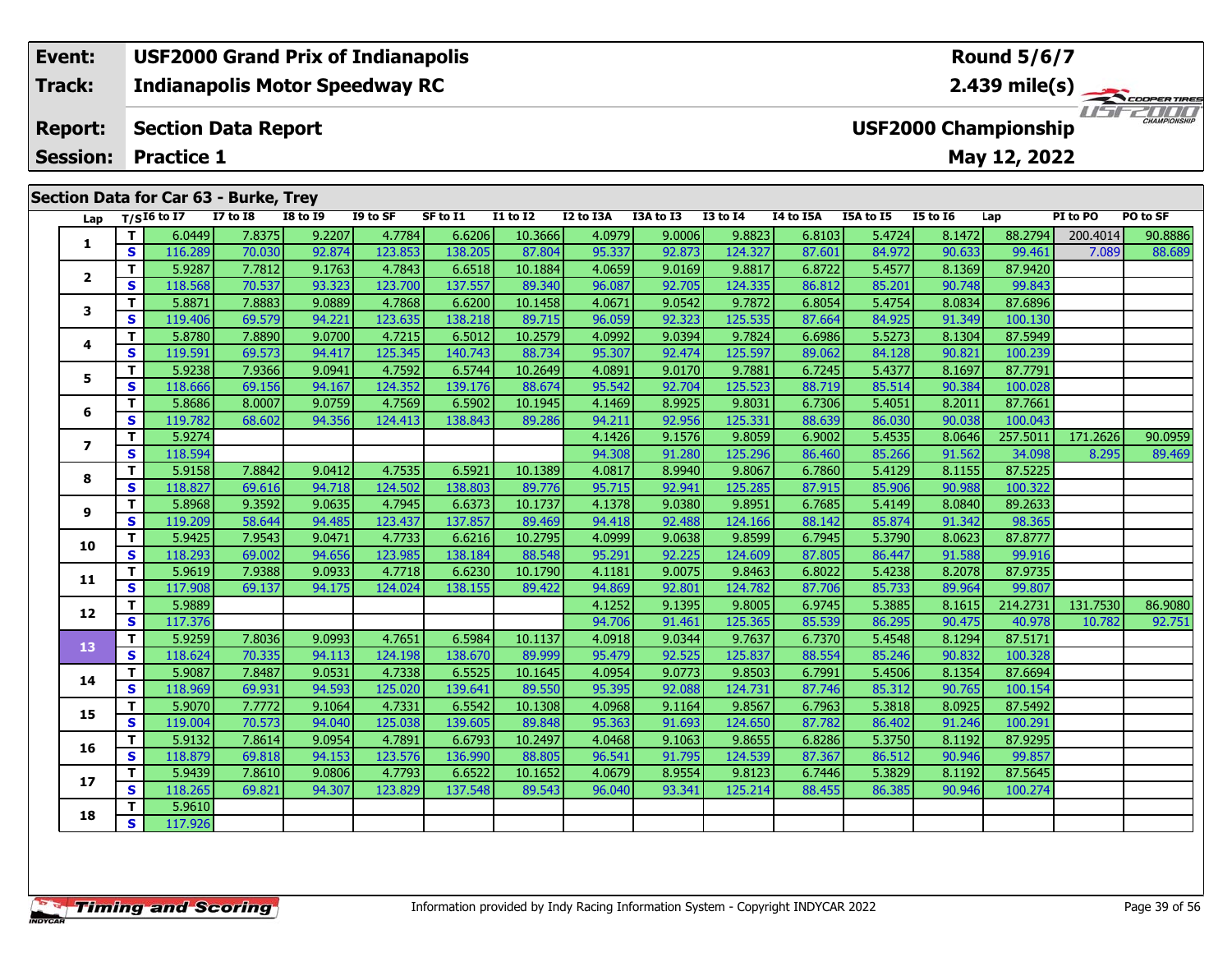| Event:         | <b>USF2000 Grand Prix of Indianapolis</b> | <b>Round 5/6/7</b>                           |
|----------------|-------------------------------------------|----------------------------------------------|
| Track:         | <b>Indianapolis Motor Speedway RC</b>     | $2.439 \text{ mile(s)}$                      |
| <b>Report:</b> | Section Data Report                       | $\frac{1}{1}$<br><b>USF2000 Championship</b> |
|                | <b>Session: Practice 1</b>                | May 12, 2022                                 |

|                         | Section Data for Car 63 - Burke, Trey                                   |  |
|-------------------------|-------------------------------------------------------------------------|--|
|                         | Lap T/SSF to PI                                                         |  |
| $\mathbf{1}$            | $\frac{1}{s}$                                                           |  |
|                         |                                                                         |  |
| $\overline{2}$          | $\mathbf{T}$                                                            |  |
|                         | $\mathbf{s}$                                                            |  |
| $\mathbf{3}$            | $rac{1}{s}$                                                             |  |
|                         | $\overline{\mathbf{r}}$                                                 |  |
| $\overline{\mathbf{4}}$ | $\overline{\mathbf{s}}$                                                 |  |
| $5\phantom{a}$          | $\overline{1}$                                                          |  |
|                         | $\overline{\mathbf{s}}$                                                 |  |
| $6\phantom{1}$          | 83.8013<br>$\overline{\mathsf{r}}$<br>$\overline{\mathbf{s}}$<br>95.502 |  |
|                         | $\overline{\mathbf{T}}$                                                 |  |
| $\overline{\mathbf{z}}$ | $\mathbf{s}$                                                            |  |
|                         | $\overline{\mathbf{r}}$                                                 |  |
| $\bf{8}$                | $\overline{\mathbf{s}}$                                                 |  |
| 9                       | $\overline{1}$                                                          |  |
|                         | $\mathbf{s}$                                                            |  |
| 10                      | $rac{1}{s}$                                                             |  |
|                         | $\overline{1}$<br>83.4137                                               |  |
| 11                      | $\mathsf{s}$<br>95.946                                                  |  |
| 12                      | $\overline{\mathbf{T}}$                                                 |  |
|                         | $\mathbf{s}$                                                            |  |
| 13                      | $\overline{\mathbf{r}}$                                                 |  |
|                         | $\overline{\mathbf{s}}$<br>$\overline{\mathbf{r}}$                      |  |
| 14                      | $\mathbf{s}$                                                            |  |
|                         | $\mathbf{T}$                                                            |  |
| 15                      | $\overline{\mathbf{s}}$                                                 |  |
| 16                      | $\frac{1}{s}$                                                           |  |
|                         |                                                                         |  |
| $17$                    | 88.7676<br>$\overline{1}$<br>$\mathbf{s}$<br>90.159                     |  |
| 18                      | $\frac{1}{s}$                                                           |  |
|                         |                                                                         |  |
|                         |                                                                         |  |
|                         |                                                                         |  |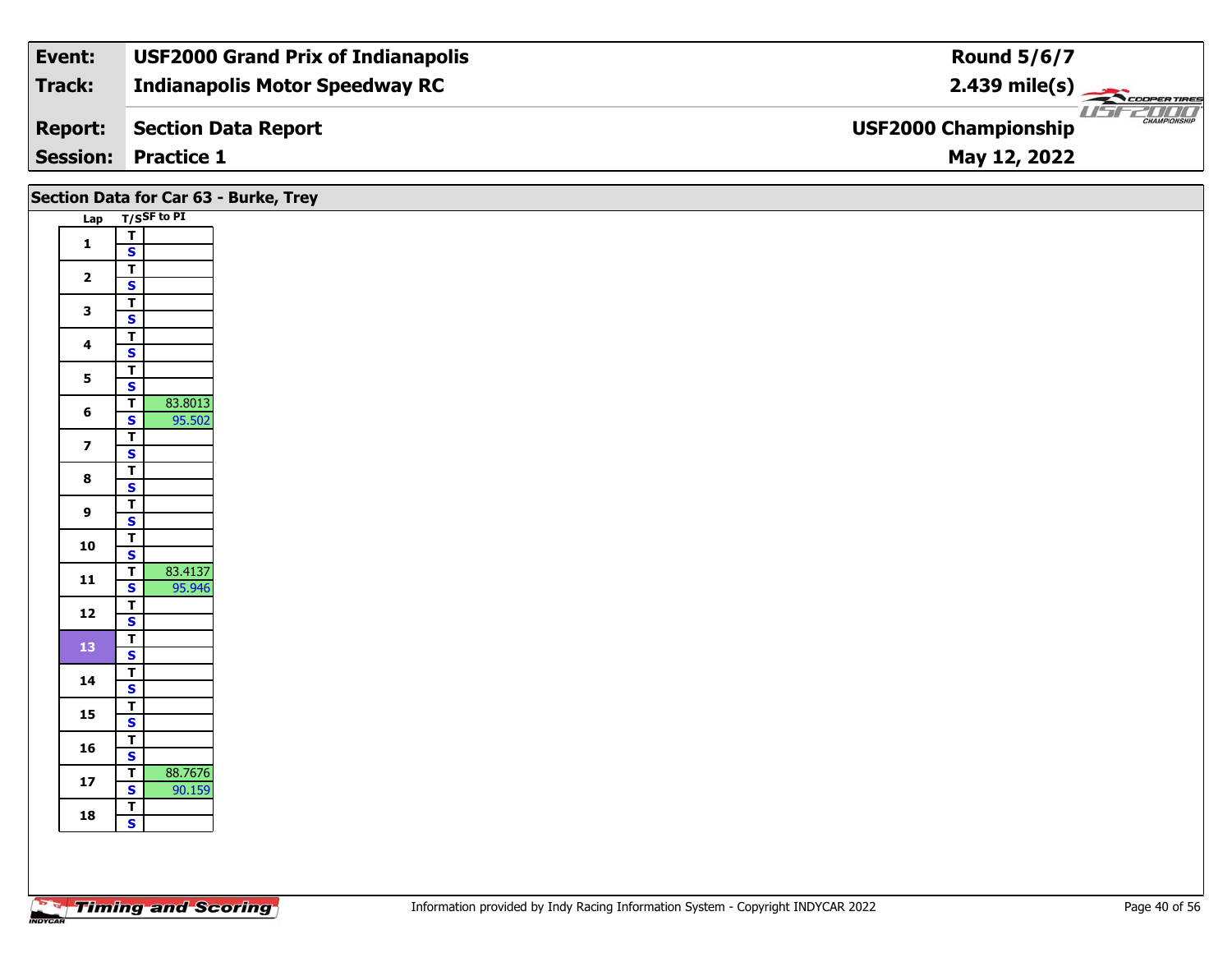### **Event: USF2000 Grand Prix of Indianapolis Round 5/6/7Indianapolis Motor Speedway RC 2.439 mile(s) Track:** THE COOPERTIRES **Report: Section Data Report USF2000 Championship May 12, 2022 Session: Practice 1 Section Data for Car 7 - Lee, Yeoroo (R) Lap T/SI6 to I7 I7 to I8 I8 to I9 I9 to SF SF to I1 I1 to I2 I2 to I3A I3A to I3 I3 to I4 I4 to I5A I5A to I5 I5 to I6 Lap PI to PO PO to SF**

| Lap               |              | $T/SI6$ to I7 | <b>I7 to I8</b> | <b>I8 to I9</b> | I9 to SF | SF to I1 | <b>I1 to I2</b> | I2 to I3A | I3A to I3 | <b>I3 to I4</b> | I4 to I5A | I5A to I5 | <b>I5 to 16</b> | Lap      | PI to PO | PO to SF |
|-------------------|--------------|---------------|-----------------|-----------------|----------|----------|-----------------|-----------|-----------|-----------------|-----------|-----------|-----------------|----------|----------|----------|
|                   | T.           | 6.0413        | 8.3343          | 9.0949          | 4.7684   | 6.6035   | 10.2813         | 4.1146    | 9.1521    | 9.9719          | 6.9576    | 5.6948    | 8.2854          | 89.3001  |          | 92.1555  |
| 1                 | S            | 116.358       | 65.856          | 94.159          | 124.113  | 138.563  | 88.532          | 94.950    | 91.335    | 123.210         | 85.747    | 81.653    | 89.122          | 98.325   |          | 87.469   |
|                   | Т            | 5.9598        | 7.9674          | 9.0942          | 4.8109   | 6.6692   | 10.2067         | 4.1012    | 9.1420    | 9.9536          | 6.8746    | 5.6314    | 8.2061          | 88.6171  |          |          |
| $\mathbf{2}$      | S            | 117.949       | 68.889          | 94.166          | 123.016  | 137.198  | 89.179          | 95.260    | 91.436    | 123.436         | 86.782    | 82.573    | 89.983          | 99.082   |          |          |
| 3                 | T            | 5.9533        |                 |                 | 4.8209   | 6.6712   | 10.1708         | 4.0979    | 9.1181    | 9.9570          | 6.8178    | 5.6112    | 8.1577          | 88.4310  |          |          |
|                   | <b>S</b>     | 118.078       |                 |                 | 122.761  | 137.157  | 89.494          | 95.337    | 91.676    | 123.394         | 87.505    | 82.870    | 90.517          | 99.291   |          |          |
|                   | T            | 5.9213        | 7.8628          | 9.1706          | 4.8080   | 6.6517   |                 |           | 9.4587    | 9.9850          | 6.8120    | 5.6058    | 8.1748          | 90.4963  |          |          |
| 4                 | $\mathbf{s}$ | 118.716       | 69.805          | 93.381          | 123.090  | 137.559  |                 |           | 88.375    | 123.048         | 87.579    | 82.950    | 90.327          | 97.025   |          |          |
| 5                 | Т            | 5.9187        | 11.9009         | 9.1201          | 4.8380   | 6.6993   | 10.7611         | 4.2705    | 9.1003    | 9.9765          | 6.8173    | 5.5917    | 8.2045          | 93.1989  |          |          |
|                   | S            | 118.768       | 46.120          | 93.898          | 122.327  | 136.581  | 84.585          | 91.484    | 91.855    | 123.153         | 87.511    | 83.159    | 90.000          | 94.211   |          |          |
| 6                 | т            | 5.9136        | 9.8376          | 9.2377          | 4.8549   | 6.7273   | 10.3943         | 4.1768    | 9.1523    | 9.9977          | 6.8686    | 5.6325    | 8.2055          | 90.9988  |          |          |
|                   | $\mathbf{s}$ | 118.871       | 55.792          | 92.703          | 121.901  | 136.013  | 87.570          | 93.536    | 91.333    | 122.892         | 86.858    | 82.557    | 89.990          | 96.489   |          |          |
| $\overline{ }$    | T            | 5.9131        |                 |                 | 4.8457   | 6.7221   | 10.3214         | 4.1313    | 9.0554    | 9.9515          | 6.7754    | 5.7111    | 8.2347          | 88.7060  |          |          |
|                   | S            | 118.881       |                 |                 | 122.133  | 136.118  | 88.188          | 94.566    | 92.311    | 123.462         | 88.053    | 81.420    | 89.670          | 98.983   |          |          |
| 8                 | Т            | 5.9527        |                 |                 | 4.8311   | 6.7276   | 10.1918         | 4.1172    | 9.0872    | 9.9752          | 6.8469    | 5.5932    | 8.1448          | 88.4794  |          |          |
|                   | $\mathbf{s}$ | 118.090       |                 |                 | 122.502  | 136.007  | 89.310          | 94.890    | 91.988    | 123.169         | 87.133    | 83.137    | 90.660          | 99.237   |          |          |
| 9                 | $\mathbf{T}$ | 5.9224        | 7.9634          | 9.1180          | 4.8311   | 6.7075   | 10.2176         | 4.1065    | 9.1205    | 9.9854          | 6.8881    | 6.0709    | 8.2180          | 89.1494  |          |          |
|                   | S            | 118.694       | 68.923          | 93.920          | 122.502  | 136.414  | 89.084          | 95.137    | 91.652    | 123.043         | 86.612    | 76.595    | 89.853          | 98.491   |          |          |
| 10                | T            | 5.9502        |                 |                 |          |          |                 | 4.1315    | 9.1812    | 9.9919          | 6.9339    | 5.5949    | 8.1382          | 394.0750 |          | 90.2123  |
|                   | S            | 118.140       |                 |                 |          |          |                 | 94.562    | 91.046    | 122.963         | 86.040    | 83.111    | 90.734          | 22.281   |          | 89.354   |
| 11                | T            | 5.9410        | 7.9006          | 9.1426          | 4.8537   | 6.7218   | 10.3086         | 4.1449    | 9.0791    | 9.9667          | 6.8546    | 5.7191    | 8.2434          | 88.8761  |          |          |
|                   | S            | 118.323       | 69.471          | 93.667          | 121.931  | 136.124  | 88.298          | 94.256    | 92.070    | 123.274         | 87.035    | 81.306    | 89.576          | 98.794   |          |          |
| $12 \overline{ }$ | T            | 5.9357        |                 |                 | 4.9369   | 6.7088   | 10.2678         | 4.1486    | 9.1334    | 9.9165          | 6.7756    | 5.6077    | 8.1808          | 89.5321  |          |          |
|                   | $\mathbf{s}$ | 118.428       |                 |                 | 119.876  | 136.388  | 88.649          | 94.172    | 91.522    | 123.898         | 88.050    | 82.922    | 90.261          | 98.070   |          |          |
| 13                | T            | 5.9063        | 12.6343         | 9.2427          | 4.8350   | 6.6957   | 10.3716         | 4.1182    | 9.0775    | 9.9633          | 6.9516    | 5.6068    | 8.1702          | 93.5732  |          |          |
|                   | S            | 119.018       | 43.442          | 92.653          | 122.403  | 136.655  | 87.762          | 94.867    | 92.086    | 123.316         | 85.821    | 82.935    | 90.378          | 93.835   |          |          |
| 14                | Т            | 5.9121        | 7.9701          | 9.1999          | 4.8064   | 7.4126   | 10.6282         | 4.1193    | 9.2368    | 10.0240         | 6.7497    | 5.7079    | 8.2431          | 90.0101  |          |          |
|                   | $\mathbf{s}$ | 118.901       | 68.865          | 93.084          | 123.131  | 123.438  | 85.643          | 94.842    | 90.498    | 122.569         | 88.388    | 81.466    | 89.579          | 97.549   |          |          |
| 15                | т            | 5.8726        |                 |                 | 4.8132   | 6.6767   | 10.2121         | 4.0594    | 9.2443    | 10.0062         | 6.7756    | 5.6138    | 8.3180          | 88.5254  |          |          |
|                   | S            | 119.701       |                 |                 | 122.957  | 137.044  | 89.132          | 96.241    | 90.424    | 122.788         | 88.050    | 82.832    | 88.772          | 99.185   |          |          |
| 16                | T            | 5.9340        | 7.8860          | 9.1461          | 4.8230   | 6.7020   | 10.2569         | 4.0729    | 9.2014    | 9.9189          | 6.7856    | 5.6073    | 8.2725          | 88.6066  |          |          |
|                   | S            | 118.462       | 69.600          | 93.632          | 122.707  | 136.526  | 88.743          | 95.922    | 90.846    | 123.868         | 87.920    | 82.928    | 89.261          | 99.094   |          |          |
| 17                | т            | 6.2684        |                 |                 |          |          |                 |           |           |                 |           |           |                 |          | 48.5842  |          |
|                   | $\mathbf{s}$ | 112.143       |                 |                 |          |          |                 |           |           |                 |           |           |                 |          | 29.239   |          |
|                   |              |               |                 |                 |          |          |                 |           |           |                 |           |           |                 |          |          |          |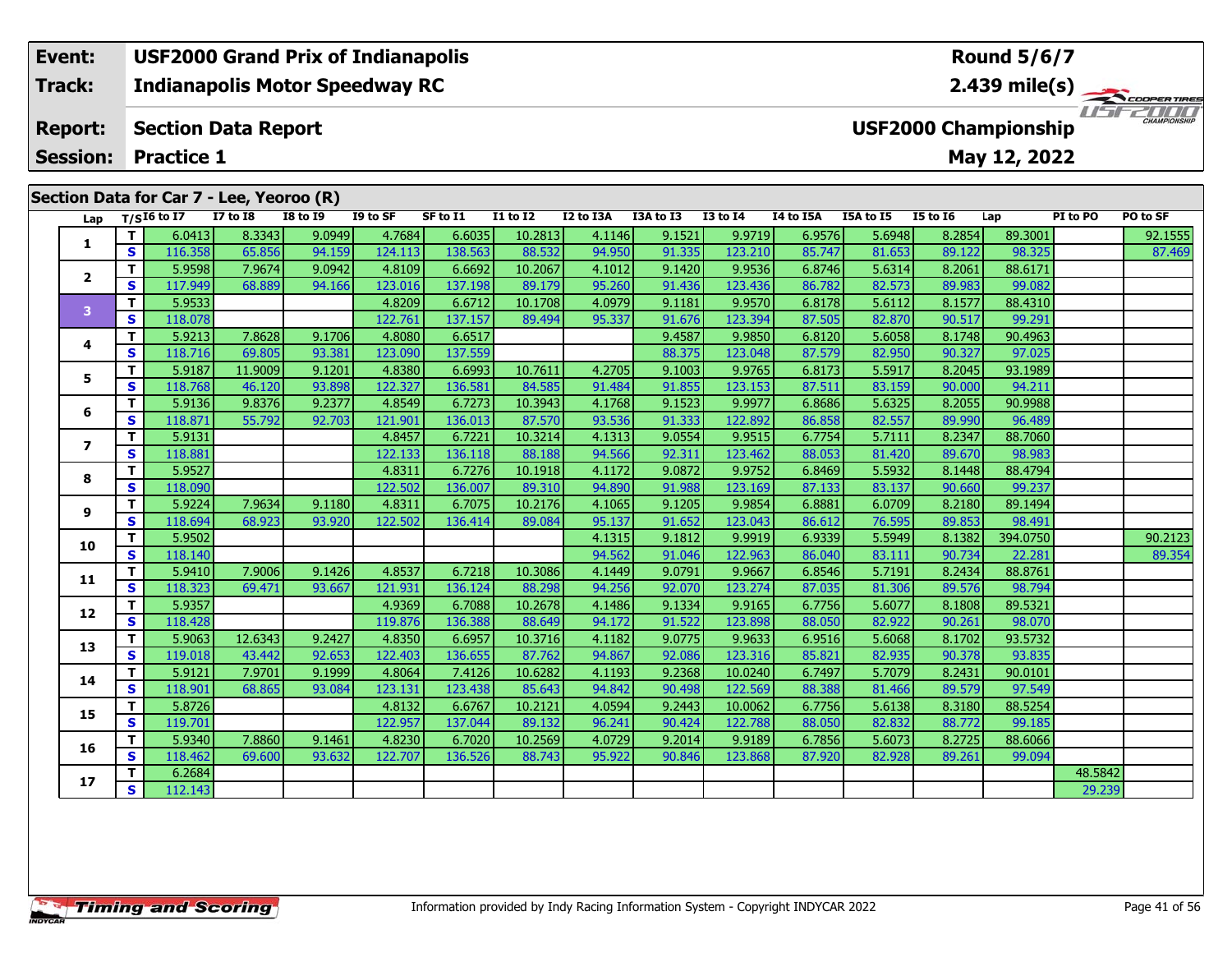| Event:         | <b>USF2000 Grand Prix of Indianapolis</b> | <b>Round 5/6/7</b>                                 |
|----------------|-------------------------------------------|----------------------------------------------------|
| <b>Track:</b>  | <b>Indianapolis Motor Speedway RC</b>     | $2.439 \text{ mile(s)}$                            |
| <b>Report:</b> | Section Data Report                       | <b>CHAMPIONSHIP</b><br><b>USF2000 Championship</b> |
|                | <b>Session: Practice 1</b>                | May 12, 2022                                       |

## **Lap T/SSF to PI 1** $\frac{1}{s}$ 2  $\frac{1}{s}$  $rac{s}{T}$ 3  $\frac{1}{s}$  $rac{s}{T}$ 4  $\frac{1}{s}$  $\mathsf{s}$ 5  $\frac{1}{s}$  $\overline{\mathsf{T}}$ 6  $\frac{1}{s}$  $\overline{\mathbf{T}}$ 7  $\frac{1}{s}$  $rac{s}{T}$ 8  $\frac{1}{s}$  $rac{s}{T}$ **9**9 <mark>「S</mark>  $\frac{10}{\text{S}}$  $\overline{\mathsf{T}}$ 11  $\frac{1}{\mathsf{S}}$  $\mathbf{s}$ 12  $\frac{1}{s}$  $rac{s}{T}$ 13  $\frac{1}{s}$  $rac{S}{T}$ **14**4  $\frac{1}{\mathsf{S}}$ 15  $\frac{1}{s}$  $\overline{\mathbf{T}}$ **16 <sup>T</sup>** 86.1800 **<sup>S</sup>** 92.866 **17 TSSection Data for Car 7 - Lee, Yeoroo (R)**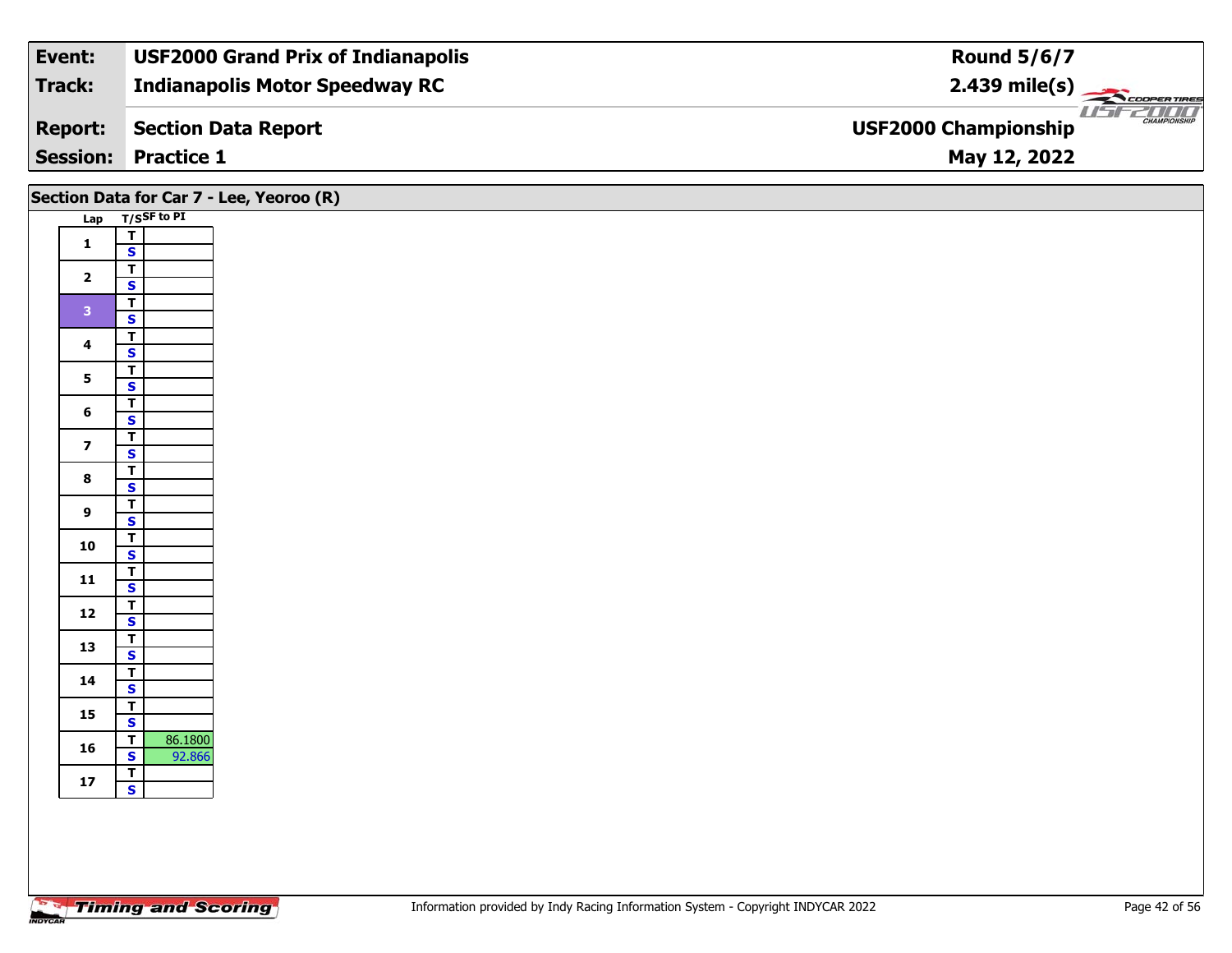#### **Event: USF2000 Grand Prix of Indianapolis Round 5/6/7Indianapolis Motor Speedway RC 2.439 mile(s) Track:** ER TIRES USF2000 **Section Data Report Report: USF2000 Championship Session:May 12, 2022 Practice 1**

|                  |              | Lap $T/SI6$ to I7 | $\cdots$ can $\bullet$ - $\bullet$ $\bullet$ $\cdots$ $\cdots$ $\cdots$<br><b>I7 to I8</b> | <b>I8 to 19</b> | I9 to SF | SF to I1 | I1 to I2 | I2 to I3A | I3A to I3 | <b>I3 to I4</b> | I4 to I5A | I5A to I5 | <b>I5 to 16</b> | Lap      | PO to SF |
|------------------|--------------|-------------------|--------------------------------------------------------------------------------------------|-----------------|----------|----------|----------|-----------|-----------|-----------------|-----------|-----------|-----------------|----------|----------|
| $\mathbf{1}$     | T.           | 5.9765            | 8.6860                                                                                     | 9.1016          | 4.7475   | 6.6152   | 10.2977  | 4.2077    | 9.0592    | 9.8524          | 6.8167    | 5.6362    | 8.0923          | 89.0890  | 92.2167  |
|                  | <b>S</b>     | 117.620           | 63.189                                                                                     | 94.089          | 124.659  | 138.318  | 88.391   | 92.849    | 92.272    | 124.704         | 87.519    | 82.502    | 91.248          | 98.558   | 87.411   |
| $\mathbf{2}$     | T.           | 5.9040            |                                                                                            |                 | 4.7790   | 6.6326   | 10.3297  | 4.0680    | 9.0688    | 9.8561          | 6.6542    | 5.5784    | 8.1194          | 88,4062  |          |
|                  | S.           | 119.064           |                                                                                            |                 | 123.837  | 137.955  | 88.117   | 96.038    | 92.174    | 124.657         | 89.656    | 83.357    | 90.944          | 99.319   |          |
| $\mathbf{3}$     | T.           | 5.8630            |                                                                                            |                 | 4.7738   |          |          | 4.0821    | 9.0606    | 9.8474          | 6.7712    | 5.5958    | 8.1357          | 88.0845  |          |
|                  | <b>S</b>     | 119.897           |                                                                                            |                 | 123.972  |          |          | 95.706    | 92.258    | 124.768         | 88.107    | 83.098    | 90.762          | 99.682   |          |
| 4                | T.           | 5.9146            |                                                                                            |                 |          |          |          | 4.0888    | 9.0948    | 9.8591          | 6.7987    | 5.7116    | 8.0676          | 88.2136  |          |
|                  | <b>S</b>     | 118.851           |                                                                                            |                 |          |          |          | 95.549    | 91.911    | 124.620         | 87.751    | 81.413    | 91.528          | 99.536   |          |
| 5                | T.           | 5.8925            |                                                                                            |                 | 4.7914   |          |          | 4.1003    | 9.0771    | 9.8614          | 6.8123    | 5.7130    | 8.1115          | 88.2545  |          |
|                  | <b>S</b>     | 119.296           |                                                                                            |                 | 123.517  |          |          | 95.281    | 92.090    | 124.590         | 87.576    | 81.393    | 91.032          | 99.490   |          |
| 6                | T.           | 5.8587            |                                                                                            |                 |          |          |          | 4.1058    | 9.0015    | 9.8312          | 6.7621    | 5.5372    | 8.1925          | 87.9652  |          |
|                  | S            | 119.985           |                                                                                            |                 |          |          |          | 95.154    | 92.863    | 124.973         | 88.226    | 83.977    | 90.132          | 99.817   |          |
| $\overline{ }$   | T.           | 5.8943            |                                                                                            |                 |          |          |          | 4.0931    | 9.0263    | 9.8312          | 6.7362    | 5.6326    | 8.0942          | 87.9318  |          |
|                  | $\mathbf{s}$ | 119.260           |                                                                                            |                 |          |          |          | 95.449    | 92.608    | 124.973         | 88.565    | 82.555    | 91.227          | 99.855   |          |
| 8                | T.           | 5.9232            |                                                                                            |                 | 4.7784   |          |          | 4.0727    | 9.1127    | 9.8629          | 6.7807    | 5.6559    | 8.2515          | 88.5193  |          |
|                  | $\mathbf{s}$ | 118.678           |                                                                                            |                 | 123.853  |          |          | 95.927    | 91.730    | 124.572         | 87.984    | 82.215    | 89.488          | 99.192   |          |
| 9                | T.           | 5.9524            |                                                                                            |                 |          |          |          | 4.1344    | 9.1049    | 9.8405          | 6.8444    | 5.5572    | 8.1230          | 301.9566 | 179.0610 |
|                  | $\mathbf{s}$ | 118.096           |                                                                                            |                 |          |          |          | 94.495    | 91.809    | 124.855         | 87.165    | 83.675    | 90.903          | 29.078   | 45.017   |
| 10 <sub>1</sub>  | T.           | 5.9138            |                                                                                            |                 |          |          |          | 4.0269    | 9.0696    | 9.8966          | 6.8219    | 5.6352    | 8.0857          | 87.8627  |          |
|                  | <b>S</b>     | 118.867           |                                                                                            |                 |          |          |          | 97.018    | 92.166    | 124.147         | 87.452    | 82.517    | 91.323          | 99.933   |          |
| 11               | T.           | 5.8943            |                                                                                            |                 | 4.8044   |          |          | 4.1058    | 9.2003    | 9.9103          | 6.7947    | 5.9027    | 8.2398          | 89.2209  |          |
|                  | s.           | 119.260           |                                                                                            |                 | 123.183  |          |          | 95.154    | 90.857    | 123.976         | 87.802    | 78.778    | 89.615          | 98.412   |          |
| 12 <sup>12</sup> | $\mathbf{T}$ | 5.9519            |                                                                                            |                 |          |          |          | 4.0797    | 9.0282    | 9.8604          | 6.7550    | 5.7064    | 8.0997          | 88.2355  |          |
|                  | <b>S</b>     | 118.106           |                                                                                            |                 |          |          |          | 95.762    | 92.589    | 124.603         | 88.318    | 81.487    | 91.165          | 99.511   |          |
| 13               | $\mathbf{T}$ | 5.9472            |                                                                                            |                 |          |          |          | 4.0922    | 9.0291    | 9.8420          | 6.8431    | 5.5656    | 8.0777          | 88.1797  |          |
|                  | <b>S</b>     | 118.199           |                                                                                            |                 |          |          |          | 95.470    | 92.579    | 124.836         | 87.181    | 83.549    | 91.413          | 99.574   |          |
| 14               | $\mathbf{T}$ | 5.8720            |                                                                                            |                 | 4.7837   |          |          | 4.1033    | 9.0215    | 9.8370          | 6.8054    | 5.6067    | 8.2000          | 88.3981  |          |
|                  | <b>S</b>     | 119.713           |                                                                                            |                 | 123.716  |          |          | 95.212    | 92.657    | 124.899         | 87.664    | 82.936    | 90.050          | 99.328   |          |
| 15               | T            | 5.9394            |                                                                                            |                 | 4.7645   |          |          | 4.0631    | 9.0819    | 9.8771          | 6.7375    | 5.7409    | 8.1406          | 88.2150  |          |
|                  | <b>S</b>     | 118.354           |                                                                                            |                 | 124.214  |          |          | 96.154    | 92.041    | 124.392         | 88.548    | 80.998    | 90.707          | 99.534   |          |
| 16               | $\mathbf{T}$ | 5.8690            |                                                                                            |                 |          |          |          | 4.0799    | 9.1066    | 10.6446         | 6.9965    | 5.6373    | 8.1413          | 89.2405  |          |
|                  | <b>S</b>     | 119.774           |                                                                                            |                 |          |          |          | 95.758    | 91.792    | 115.423         | 85.270    | 82.486    | 90.699          | 98.390   |          |
| 17               | T            | 5.9063            |                                                                                            |                 | 4.7656   |          |          | 4.0769    | 9.1075    | 9.8289          | 6.8472    | 5.6169    | 8.1954          | 88.7427  |          |
|                  | S.           | 119.018           |                                                                                            |                 | 124.185  |          |          | 95.828    | 91.782    | 125.002         | 87.129    | 82.786    | 90.100          | 98.942   |          |
| 18               | T.           | 5.9437            |                                                                                            |                 |          |          |          |           |           |                 |           |           |                 |          |          |
|                  | -s l         | 118,269           |                                                                                            |                 |          |          |          |           |           |                 |           |           |                 |          |          |

**Section Data for Car 8 - Dyszelski, Danny (R)**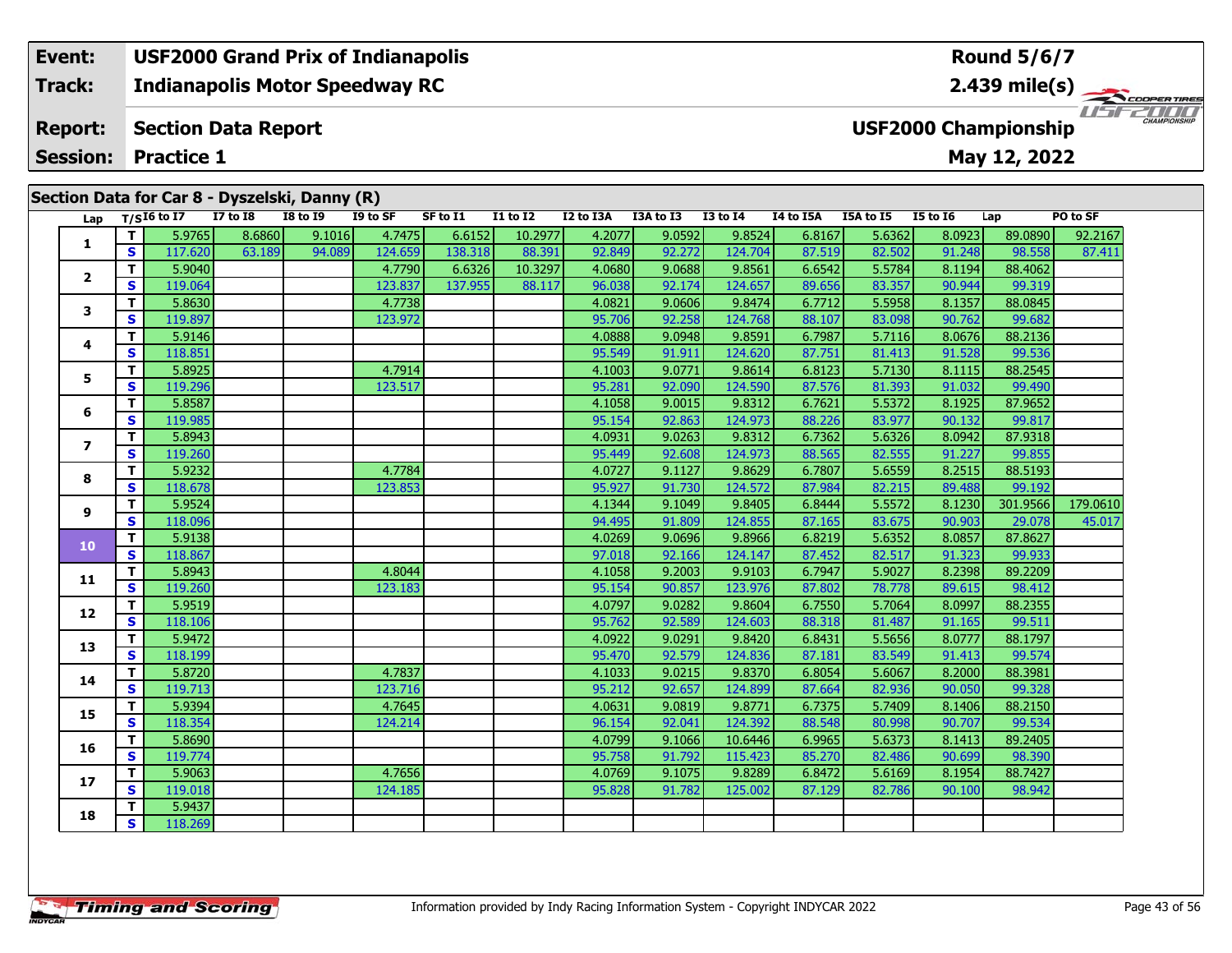#### **Event: USF2000 Grand Prix of Indianapolis Round 5/6/7Indianapolis Motor Speedway RC 2.439 mile(s) Track: THE COOPERTIRES Report: Section Data Report USF2000 Championship Session:May 12, 2022 Practice 1 Section Data for Car 9 - Garciarce, Jorge (R)**

| occion p | Lap                     |                         | יש וטו ש<br>$T/SI6$ to I7 | <b>I7 to I8</b> | $\frac{1}{2}$<br><b>I8 to I9</b> | I9 to SF | SF to I1 | <b>I1 to I2</b> | I2 to I3A | I3A to I3 | <b>I3 to I4</b> | I4 to I5A | I5A to I5 | <b>I5 to 16</b> | Lap      | PI to PO | PO to SF |
|----------|-------------------------|-------------------------|---------------------------|-----------------|----------------------------------|----------|----------|-----------------|-----------|-----------|-----------------|-----------|-----------|-----------------|----------|----------|----------|
|          |                         | T.                      | 6.1924                    | 8.6655          | 9.0216                           | 4.7638   | 6.6335   |                 | 4.2255    | 9.7831    | 10.0193         | 7.1182    | 5.7179    | 8.1324          | 94.5838  |          | 92.2597  |
|          | 1                       | $\mathbf{s}$            | 113.519                   | 63.339          | 94.924                           | 124.232  | 137.936  |                 | 92.458    | 85.444    | 122,627         | 83.812    | 81.324    | 90.798          | 92.832   |          | 87.371   |
|          |                         | T.                      | 5.9578                    | 7.8658          | 9.2084                           | 4.7860   | 6.6599   | 10.3263         | 4.0746    | 9.0659    | 9.8870          | 6.8284    | 5.5926    | 8.2680          | 88.5207  |          |          |
|          | $\overline{2}$          | S                       | 117.989                   | 69.778          | 92.998                           | 123.656  | 137.389  | 88.147          | 95.882    | 92.204    | 124.268         | 87.369    | 83.146    | 89.309          | 99.190   |          |          |
|          |                         | T.                      | 5.9196                    | 7.8039          | 9.0997                           | 4.7872   | 6.6361   | 10.1235         | 4.0441    | 9.0696    | 9.8678          | 6.7432    | 5.5578    | 8.1160          | 87.7685  |          |          |
|          | 3                       | S                       | 118.750                   | 70.332          | 94.109                           | 123.625  | 137.882  | 89.912          | 96.605    | 92.166    | 124.510         | 88.473    | 83.666    | 90.982          | 100.040  |          |          |
|          |                         | T.                      | 5.9234                    | 7.8937          | 9.1296                           | 4.7815   |          |                 | 4.0403    | 9.1762    | 9.8027          | 6.9241    | 5.5608    | 8.1220          | 88.1081  |          |          |
|          | 4                       | S                       | 118.674                   | 69.532          | 93.801                           | 123.772  |          |                 | 96.696    | 91.095    | 125.337         | 86.162    | 83.621    | 90.915          | 99.655   |          |          |
|          | 5                       | T.                      | 5.8881                    | 7.8670          | 9.1369                           | 4.7939   |          |                 | 4.0577    | 9.0907    | 9.8615          | 6.8303    | 5.6190    | 8.1609          | 88.2519  |          |          |
|          |                         | $\mathbf{s}$            | 119.386                   | 69.768          | 93.726                           | 123.452  |          |                 | 96.282    | 91.952    | 124.589         | 87.345    | 82.755    | 90.481          | 99.492   |          |          |
|          | 6                       | T.                      | 5.9115                    |                 |                                  | 4.8165   | 6.6846   | 10.2293         | 4.0940    | 9.2805    | 9.8747          | 6.7900    | 5.4793    | 8.2190          | 89.0613  |          |          |
|          |                         | S                       | 118.913                   |                 |                                  | 122.873  | 136.882  | 88.982          | 95.428    | 90.072    | 124.423         | 87.863    | 84.865    | 89.842          | 98.588   |          |          |
|          | $\overline{\mathbf{z}}$ | T.                      | 5.9481                    | 7.8170          | 9.1348                           | 4.8045   | 6.6740   | 10.1753         | 4.0878    | 9.2086    | 9.8832          | 6.9505    | 5.6176    | 8.2795          | 88.5809  |          |          |
|          |                         | S                       | 118.181                   | 70.214          | 93.747                           | 123.180  | 137.099  | 89.455          | 95.573    | 90.775    | 124.316         | 85.834    | 82.776    | 89.185          | 99.123   |          |          |
|          | 8                       | T                       | 6.0090                    |                 |                                  |          |          |                 | 4.2362    | 9.5616    | 9.9536          | 6.9941    | 5.7268    | 8.1116          | 307.7046 | 218.4107 | 91.2111  |
|          |                         | S                       | 116.984                   |                 |                                  |          |          |                 | 92.225    | 87.424    | 123.436         | 85.299    | 81.197    | 91.031          | 28.535   | 6.504    | 88.375   |
|          | 9                       | T.                      | 6.0022                    | 7.7976          | 9.1031                           | 4.7957   | 6.6718   | 10.1927         | 4.0755    | 9.0818    | 9.8653          | 6.8414    | 5.6348    | 8.1410          | 88.2029  |          |          |
|          |                         | S                       | 117.116                   | 70.389          | 94.074                           | 123.406  | 137.144  | 89.302          | 95.861    | 92.042    | 124.541         | 87.203    | 82.523    | 90.703          | 99.548   |          |          |
|          | 10                      | T.                      | 5.9716                    | 7.7885          | 9.1362                           | 4.7844   | 6.6417   | 10.2196         | 4.0897    | 9.0956    | 9.8368          | 6.8395    | 5.5812    | 8.2135          | 88.1983  |          |          |
|          |                         | $\mathbf{s}$            | 117.716                   | 70.471          | 93.733                           | 123.697  | 137.766  | 89.067          | 95.528    | 91.903    | 124.902         | 87.227    | 83.315    | 89.902          | 99.553   |          |          |
|          | 11                      | T.                      | 5.9574                    | 7.8503          | 9.0747                           | 4.7840   | 6.6362   | 10.3440         | 4.0978    | 9.0731    | 9.8408          | 6.8278    | 5.5258    | 8.1390          | 88.1509  |          |          |
|          |                         | $\mathbf{s}$            | 117.997                   | 69.916          | 94.368                           | 123.708  | 137.880  | 87.996          | 95.339    | 92.130    | 124.851         | 87.377    | 84.151    | 90.725          | 99.606   |          |          |
|          | 12                      | T.                      | 5.9341                    | 7.7983          | 9.1697                           | 4.8079   | 6.6663   | 10.2231         | 4.2181    | 9.1333    | 9.9283          | 6.8216    | 5.5838    | 8.2621          | 88.5466  |          |          |
|          |                         | $\overline{\mathbf{s}}$ | 118.460                   | 70.382          | 93.391                           | 123.093  | 137.258  | 89.036          | 92.620    | 91.523    | 123.751         | 87.456    | 83.277    | 89.373          | 99.161   |          |          |
|          | 13                      | T.                      | 5.8966                    | 7.8822          | 9.0555                           | 4.7813   | 6.6589   | 10.3923         | 4.0775    | 9.0623    | 9.8195          | 6.9525    | 5.5097    | 8.2126          | 88.3009  |          |          |
|          |                         | $\mathbf{s}$            | 119.214                   | 69.633          | 94.568                           | 123.778  | 137.410  | 87.587          | 95.814    | 92.240    | 125.122         | 85.810    | 84.397    | 89.912          | 99.437   |          |          |
|          | 14                      | T.                      | 5.9244                    | 7.8130          | 9.1507                           | 4.7847   | 6.6534   | 10.2649         | 4.0940    | 9.1076    | 9.8532          | 6.7929    | 5.4683    | 8.2343          | 88.1414  |          |          |
|          |                         | $\mathbf{s}$            | 118.654                   | 70.250          | 93.584                           | 123.690  | 137.524  | 88.674          | 95.428    | 91.781    | 124.694         | 87.826    | 85.036    | 89.675          | 99.617   |          |          |
|          | 15                      | T.                      | 5.9017                    | 7.8436          | 9.0963                           | 4.7770   | 6.6490   | 10.1060         | 4.1168    | 9.2117    | 10.0141         | 6.9042    | 5.5406    | 8.1519          | 88.3129  |          |          |
|          |                         | S                       | 119.111                   | 69.976          | 94.144                           | 123.889  | 137.615  | 90.068          | 94.899    | 90.744    | 122.691         | 86.410    | 83.926    | 90.581          | 99.424   |          |          |
|          | 16                      | T.                      | 5.9508                    | 7.8308          | 9.1605                           | 4.7808   | 6.6708   | 10.1714         | 4.0753    | 9.1546    | 9.8761          | 6.8057    | 5.5643    | 8.1237          | 88.1648  |          |          |
|          |                         | $\mathbf{s}$            | 118.128                   | 70.090          | 93.484                           | 123.791  | 137.165  | 89.489          | 95.866    | 91.310    | 124.405         | 87.660    | 83.568    | 90.896          | 99.591   |          |          |
|          | 17                      | T                       | 5.9252                    | 8.0634          | 9.0618                           | 4.7731   | 6.6607   | 10.1829         | 4.0873    | 9.0920    | 9.8209          | 6.7660    | 5.5926    | 8.2144          | 88.2403  |          |          |
|          |                         | $\mathbf{s}$            | 118.638                   | 68.069          | 94.503                           | 123.990  | 137.373  | 89.388          | 95.584    | 91.939    | 125.104         | 88.175    | 83.146    | 89.892          | 99.506   |          |          |
|          | 18                      | Т                       | 5.9011                    |                 |                                  |          |          |                 |           |           |                 |           |           |                 |          |          |          |
|          |                         | S                       | 119.123                   |                 |                                  |          |          |                 |           |           |                 |           |           |                 |          |          |          |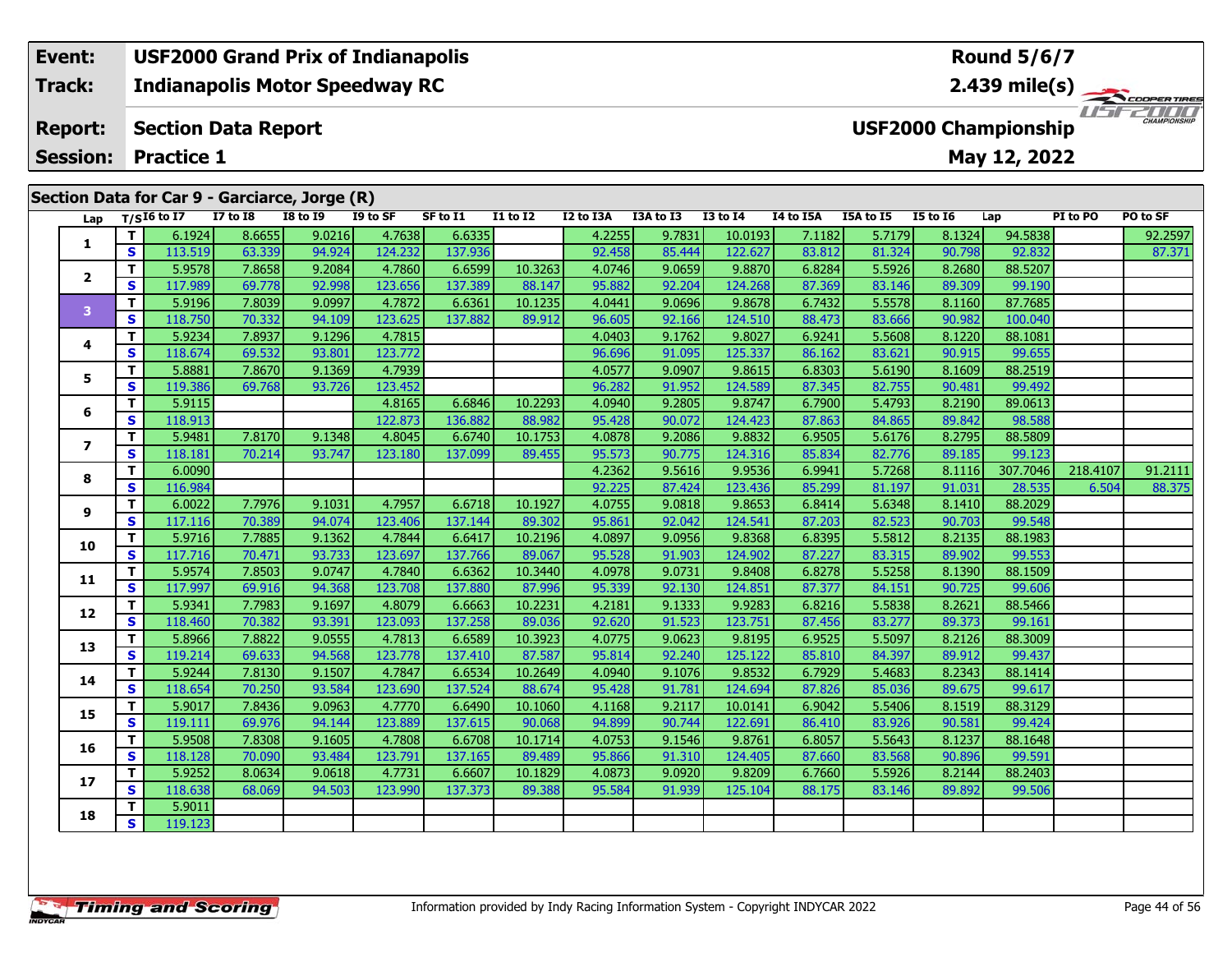| Event:          | <b>USF2000 Grand Prix of Indianapolis</b> | <b>Round 5/6/7</b>                                 |
|-----------------|-------------------------------------------|----------------------------------------------------|
| Track:          | <b>Indianapolis Motor Speedway RC</b>     | $2.439$ mile(s) $\sum_{\text{Cooperimes}}$         |
| <b>Report:</b>  | Section Data Report                       | <b>CHAMPIONSHIP</b><br><b>USF2000 Championship</b> |
| <b>Session:</b> | <b>Practice 1</b>                         | May 12, 2022                                       |

|                         | Section Data for Car 9 - Garciarce, Jorge (R)      |
|-------------------------|----------------------------------------------------|
|                         | Lap T/SSF to PI                                    |
| $\mathbf{1}$            | $\overline{I}$                                     |
|                         | $\mathbf{s}$                                       |
| $\overline{\mathbf{2}}$ | $\overline{\mathsf{r}}$<br>$\mathbf{s}$            |
|                         | $\overline{\mathbf{r}}$                            |
| $\mathbf{3}$            | $\overline{\mathbf{s}}$                            |
|                         | $\overline{\mathsf{T}}$                            |
| $\overline{\mathbf{4}}$ | $\mathsf{s}$                                       |
| $5\phantom{a}$          | $\overline{\mathsf{T}}$                            |
|                         | $\overline{\mathbf{s}}$                            |
| $6\phantom{1}$          | $\overline{\mathbf{r}}$<br>$\mathsf{s}$            |
|                         | 86.6579<br>$\overline{\mathsf{T}}$                 |
| $\overline{\mathbf{z}}$ | $\overline{\mathbf{s}}$<br>92.354                  |
| $\bf8$                  | $\overline{\mathbf{r}}$                            |
|                         | $\overline{\mathbf{s}}$                            |
| $\overline{9}$          | $\overline{\mathsf{T}}$                            |
|                         | $\mathbf{s}$<br>$\overline{\mathbf{T}}$            |
| 10                      | $\overline{\mathbf{s}}$                            |
|                         | $\overline{\mathbf{T}}$                            |
| 11                      | $\mathsf{s}$                                       |
| $12$                    | $\overline{\mathsf{T}}$                            |
|                         | $\overline{\mathbf{s}}$                            |
| 13                      | $\overline{\mathbf{r}}$<br>$\overline{\mathbf{s}}$ |
|                         | $\overline{\mathsf{T}}$                            |
| 14                      | $\mathsf{s}$                                       |
| 15                      | $\mathbf{T}$                                       |
|                         | $\overline{\mathbf{s}}$                            |
| 16                      | $\frac{1}{S}$                                      |
|                         | $\overline{\mathbf{r}}$                            |
| $17$                    | $\overline{\mathbf{s}}$                            |
| 18                      | $rac{1}{s}$                                        |
|                         |                                                    |
|                         |                                                    |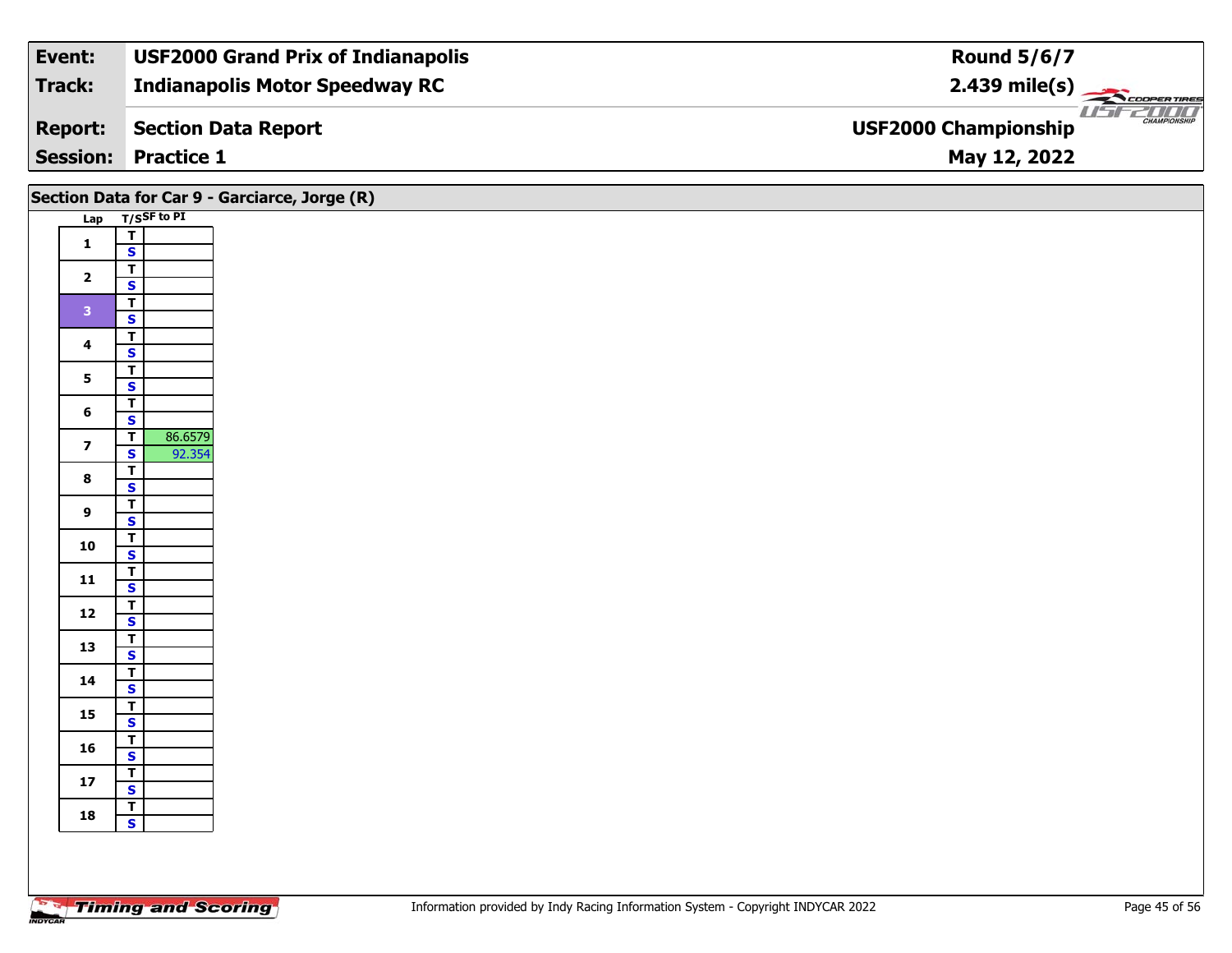#### **Event: USF2000 Grand Prix of Indianapolis Round 5/6/7Indianapolis Motor Speedway RC 2.439 mile(s) Track: ERTIRES** USFZOOD **Report: Section Data Report USF2000 Championship Session:May 12, 2022 Practice 1 Section Data for Car 90 - Douglas, Jacob (R)**

| Lap            |                         | $T/SI6$ to I7 | <b>I7 to I8</b> | <b>I8 to 19</b> | I9 to SF | SF to I1 | <b>I1 to I2</b> | I2 to I3A | I3A to I3 | I3 to I4 | I4 to I5A | I5A to I5 | I5 to I6 | Lap     | PI to PO | PO to SF |
|----------------|-------------------------|---------------|-----------------|-----------------|----------|----------|-----------------|-----------|-----------|----------|-----------|-----------|----------|---------|----------|----------|
|                | T.                      | 5.9747        | 7.9581          | 9.0290          | 4.7686   | 6.6396   | 10.3273         | 4.1095    | 9.0010    | 9.8571   | 6.9208    | 5.4788    | 8.1937   | 88.2582 | 212.8350 | 92.9298  |
| 1              | S.                      | 117.655       | 68.969          | 94.846          | 124.107  | 137.810  | 88.138          | 95.068    | 92.868    | 124.645  | 86.203    | 84.873    | 90.119   | 99.485  | 6.675    | 86.741   |
|                | T.                      | 5.9343        | 7.8439          | 9.0474          | 4.7609   | 6.6569   | 10.2600         | 4.1128    | 8.9757    | 9.9033   | 6.9522    | 5.6266    | 8.1103   | 88.1843 |          |          |
| $\mathbf{2}$   | S                       | 118.456       | 69.973          | 94.653          | 124.308  | 137.451  | 88.716          | 94.992    | 93.130    | 124.063  | 85.813    | 82.643    | 91.046   | 99.569  |          |          |
|                | T.                      | 5.9262        | 7.7897          | 9.0747          | 4.7713   | 6.6412   | 10.7720         | 4.2312    | 9.1180    | 9.7750   | 7.0557    | 5.5857    | 8.1307   | 88.8714 |          |          |
| 3              | S.                      | 118.618       | 70.460          | 94.368          | 124.037  | 137.776  | 84.499          | 92.334    | 91.677    | 125.692  | 84.554    | 83.248    | 90.817   | 98.799  |          |          |
|                | T.                      | 5.9440        | 7.8964          | 9.0039          | 4.7548   | 6.5785   | 10.1946         | 4.1371    | 9.0026    | 9.7796   | 6.8182    | 5.5172    | 8.1426   | 87.7695 |          |          |
| 4              | $\mathbf{s}$            | 118.263       | 69.508          | 95.110          | 124.468  | 139.089  | 89.285          | 94.434    | 92.852    | 125.633  | 87.500    | 84.282    | 90.685   | 100.039 |          |          |
|                | T.                      | 5.9137        | 7.8967          | 9.0060          | 4.7547   | 6.5974   | 10.1828         | 4.1028    | 8.9932    | 9.7918   | 6.8390    | 5.5408    | 8.1142   | 87.7331 |          |          |
| 5              | S                       | 118.869       | 69.505          | 95.088          | 124.470  | 138.691  | 89.389          | 95.223    | 92.949    | 125.476  | 87.234    | 83.923    | 91.002   | 100.081 |          |          |
|                | T.                      | 5.8952        | 7.7920          | 9.0301          | 4.7538   | 6.6029   | 10.2143         | 4.0914    | 8.9564    | 9.8101   | 6.8627    | 5.5602    | 8.0500   | 87.6191 |          |          |
| 6              | $\mathbf{s}$            | 119.242       | 70.439          | 94.834          | 124.494  | 138.575  | 89.113          | 95.489    | 93.331    | 125.242  | 86.932    | 83.630    | 91.728   | 100.211 |          |          |
|                | T.                      | 5.9115        | 7.7887          | 9.0098          | 4.7626   | 6.6124   | 10.1654         | 4.1188    | 8.9259    | 9.7884   | 6.8247    | 5.5377    | 8.0534   | 87.4993 |          |          |
| $\overline{7}$ | S                       | 118.913       | 70.469          | 95.048          | 124.264  | 138.376  | 89.542          | 94.853    | 93.650    | 125.520  | 87.416    | 83.970    | 91.689   | 100.348 |          |          |
|                | т                       | 5.9248        | 7.7916          | 9.0986          | 4.7517   | 6.5917   | 10.2193         | 4.1030    | 8.9997    | 9.7918   | 6.7844    | 5.6071    | 8.1340   | 87.7977 |          |          |
| 8              | $\mathbf{s}$            | 118.646       | 70.443          | 94.120          | 124.549  | 138.811  | 89.069          | 95.219    | 92.882    | 125.476  | 87.936    | 82.931    | 90.781   | 100.007 |          |          |
|                | T.                      | 5.9272        | 7.7759          | 9.1293          | 4.7535   | 6.6000   | 10.2511         | 4.0944    | 9.0255    | 9.8155   | 6.7937    | 5.5795    | 8.0948   | 87.8404 |          |          |
| 9              | S                       | 118.598       | 70.585          | 93.804          | 124.502  | 138.636  | 88.793          | 95.419    | 92.616    | 125.173  | 87.815    | 83.341    | 91.220   | 99.959  |          |          |
| 10             | T                       | 5.8987        | 7.7207          | 9.1212          | 4.7612   | 6.6048   | 10.2365         | 4.0809    | 8.9820    | 9.8344   | 6.8846    | 5.5387    | 8.1053   | 87.7690 |          |          |
|                | $\mathbf{s}$            | 119.171       | 71.090          | 93.887          | 124.300  | 138.536  | 88.920          | 95.734    | 93.065    | 124.933  | 86.656    | 83.955    | 91.102   | 100.040 |          |          |
| 11             | T.                      | 5.9011        | 7.8999          | 9.0875          | 4.7757   | 6.6145   | 10.0712         | 4.0751    | 8.9986    | 9.8919   | 6.9245    | 5.4963    | 8.1644   | 87.9007 |          |          |
|                | S                       | 119.123       | 69.477          | 94.235          | 123.923  | 138.332  | 90.379          | 95.870    | 92.893    | 124.206  | 86.157    | 84.602    | 90.443   | 99.890  |          |          |
| 12             | т                       | 5.9304        | 7.8343          | 9.1169          | 4.7704   | 6.6175   | 10.2023         | 4.0921    | 9.0756    | 9.8471   | 6.9148    | 5.5820    | 8.1178   | 88.1012 |          |          |
|                | $\mathbf{s}$            | 118.534       | 70.059          | 93.931          | 124.060  | 138.270  | 89.218          | 95.472    | 92.105    | 124.771  | 86.277    | 83.303    | 90.962   | 99.663  |          |          |
| 13             | T.                      | 5.8858        | 7.8364          | 9.0755          | 4.7610   | 6.6075   | 10.2577         | 4.0553    | 8.9964    | 9.8055   | 6.8427    | 5.5720    | 8.0884   | 87.7842 |          |          |
|                | S                       | 119.432       | 70.040          | 94.360          | 124.305  | 138.479  | 88.736          | 96.339    | 92.916    | 125.301  | 87.186    | 83.453    | 91.292   | 100.023 |          |          |
| 14             | T.                      | 5.9075        | 7.8927          | 9.0466          | 4.7868   | 6.6529   | 10.2222         | 4.0736    | 9.0776    | 9.8963   | 6.9617    | 5.4626    | 8.2050   | 88.1855 |          |          |
|                | $\mathbf{s}$            | 118.994       | 69.541          | 94.661          | 123.635  | 137.534  | 89.044          | 95.906    | 92.085    | 124.151  | 85.696    | 85.124    | 89.995   | 99.567  |          |          |
| 15             | T.                      | 5.9208        | 7.8075          | 9.0890          | 4.8024   | 6.6697   | 10.2588         | 4.0632    | 10.4073   | 11.5216  | 7.4401    | 5.8245    | 8.2032   | 92.0081 |          |          |
|                | S                       | 118.726       | 70.300          | 94.220          | 123.234  | 137.188  | 88.726          | 96.151    | 80.319    | 106.638  | 80.186    | 79.835    | 90.015   | 95.431  |          |          |
| 16             | т                       | 5.9101        | 7.8527          | 9.0577          | 4.7748   | 6.6543   | 11.7759         | 4.1788    | 9.0284    | 9.7916   | 6.8192    | 5.5530    | 8.0714   | 89.4679 |          |          |
|                | $\overline{\mathbf{s}}$ | 118.941       | 69.895          | 94.545          | 123.946  | 137.505  | 77.296          | 93.491    | 92.587    | 125.479  | 87.487    | 83.739    | 91.485   | 98.140  |          |          |
| 17             | T.                      | 5.8688        | 7.8085          | 9.0262          | 4.7436   | 6.6079   | 10.1561         | 4.0514    | 9.0090    | 9.8453   | 6.9107    | 5.5258    | 8.1082   | 87.6615 |          |          |
|                | $\mathbf{s}$            | 119.778       | 70.291          | 94.875          | 124.761  | 138.471  | 89.624          | 96.431    | 92.786    | 124.794  | 86.329    | 84.151    | 91.069   | 100.163 |          |          |
| 18             | T.                      | 5.8769        | 7.7574          | 9.0972          | 4.7632   | 6.6147   | 10.1025         | 4.0738    | 8.9548    | 9.8523   | 6.7922    | 5.5738    | 8.0674   | 87.5262 |          |          |
|                | $\mathbf{s}$            | 119.613       | 70.754          | 94.135          | 124.248  | 138.328  | 90.099          | 95.901    | 93.348    | 124.706  | 87.835    | 83.426    | 91.530   | 100.317 |          |          |
| 19             | T.                      | 5.8875        | 7.7960          | 9.0931          | 4.7661   | 6.6463   | 10.1402         | 4.0639    | 9.0172    | 9.8925   | 6.8223    | 5.5494    | 8.1094   | 87.7839 |          |          |
|                | S                       | 119.398       | 70.403          | 94.177          | 124.172  | 137.671  | 89.764          | 96.135    | 92.702    | 124.199  | 87.447    | 83.793    | 91.056   | 100.023 |          |          |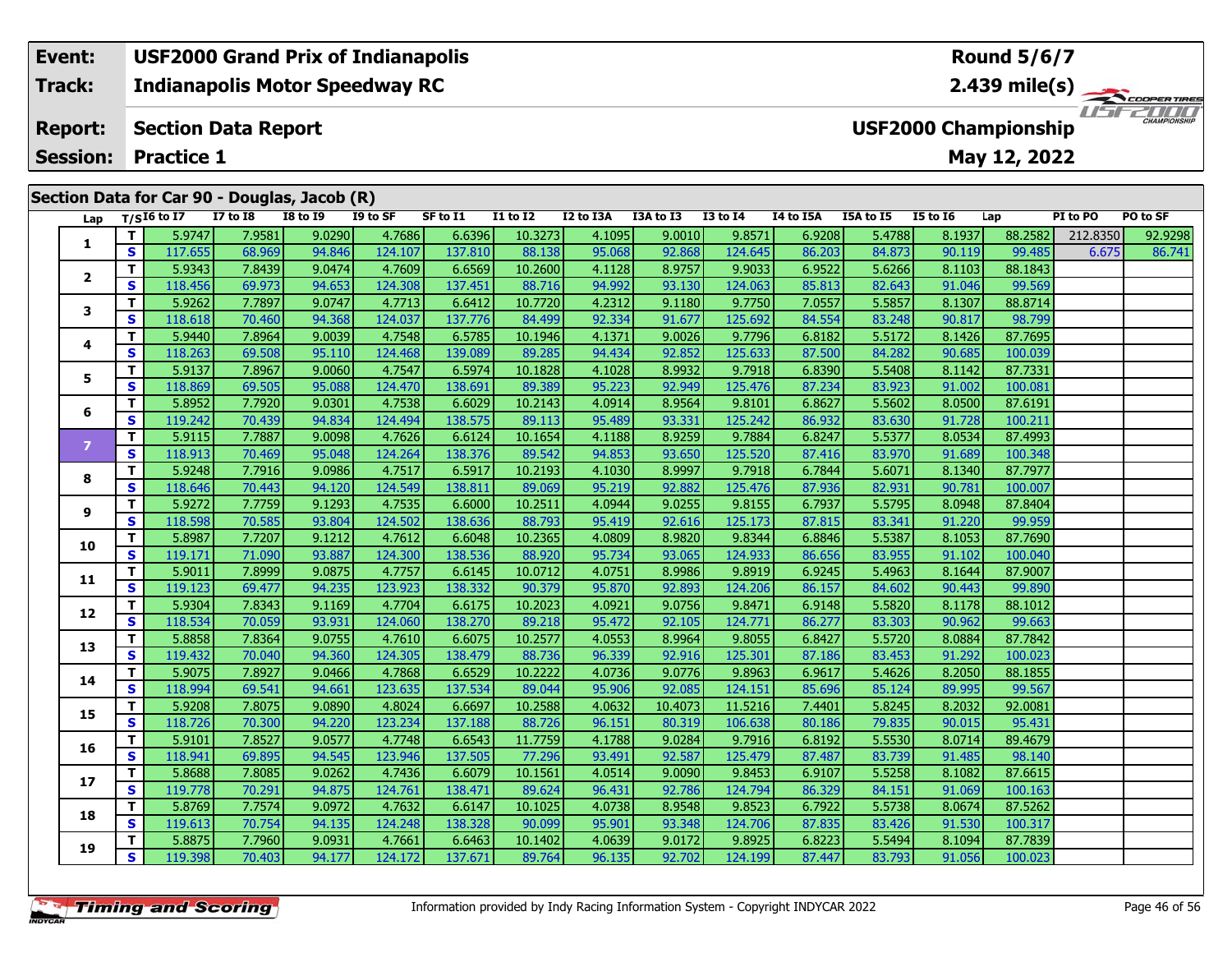| Event:          | <b>USF2000 Grand Prix of Indianapolis</b> | <b>Round 5/6/7</b>                                 |
|-----------------|-------------------------------------------|----------------------------------------------------|
| Track:          | <b>Indianapolis Motor Speedway RC</b>     | $2.439$ mile(s) $\sum_{\text{Cooperimes}}$         |
| <b>Report:</b>  | Section Data Report                       | <b>CHAMPIONSHIP</b><br><b>USF2000 Championship</b> |
| <b>Session:</b> | <b>Practice 1</b>                         | May 12, 2022                                       |

|                         | Section Data for Car 90 - Douglas, Jacob (R)       |
|-------------------------|----------------------------------------------------|
|                         | Lap T/SSF to PI                                    |
| $\mathbf{1}$            | $\mathbf{T}$<br>$\mathsf{s}$                       |
|                         | $\mathbf{T}$                                       |
| $\overline{\mathbf{2}}$ | $\overline{\mathbf{s}}$                            |
|                         | $\overline{t}$                                     |
| $\mathbf{3}$            | $\overline{\mathbf{s}}$                            |
| $\overline{\mathbf{4}}$ | $\overline{\mathsf{T}}$                            |
|                         | $\mathsf{s}$<br>$\overline{1}$                     |
| $5\phantom{a}$          | $\overline{\mathbf{s}}$                            |
|                         | $\overline{\mathbf{r}}$                            |
| $6\phantom{a}$          | $\mathbf{s}$                                       |
| $\mathbf{Z}$            | $\overline{1}$                                     |
|                         | $\overline{\mathbf{s}}$                            |
| $\bf{8}$                | $\overline{r}$<br>$\overline{\mathbf{s}}$          |
|                         | $\overline{\mathsf{T}}$                            |
| $\overline{9}$          | $\mathbf{s}$                                       |
| 10                      | $\overline{\mathbf{r}}$                            |
|                         | $\overline{\mathbf{s}}$                            |
| ${\bf 11}$              | $\overline{\mathbf{r}}$<br>$\overline{\mathbf{s}}$ |
|                         |                                                    |
| $12$                    | $\frac{T}{S}$                                      |
| 13                      | $\frac{1}{s}$                                      |
|                         |                                                    |
| 14                      | $\overline{\mathsf{r}}$<br>$\mathbf{s}$            |
|                         | $\overline{1}$                                     |
| 15                      | $\overline{\mathbf{s}}$                            |
| 16                      | $\overline{\mathbf{r}}$                            |
|                         | $\mathsf{s}$                                       |
| $17$                    | $\mathbf{T}$                                       |
|                         | $\mathbf{s}$                                       |
| 18                      | $rac{1}{s}$                                        |
|                         | $\mathbf{T}$                                       |
| 19                      | $\mathsf{s}$                                       |
|                         |                                                    |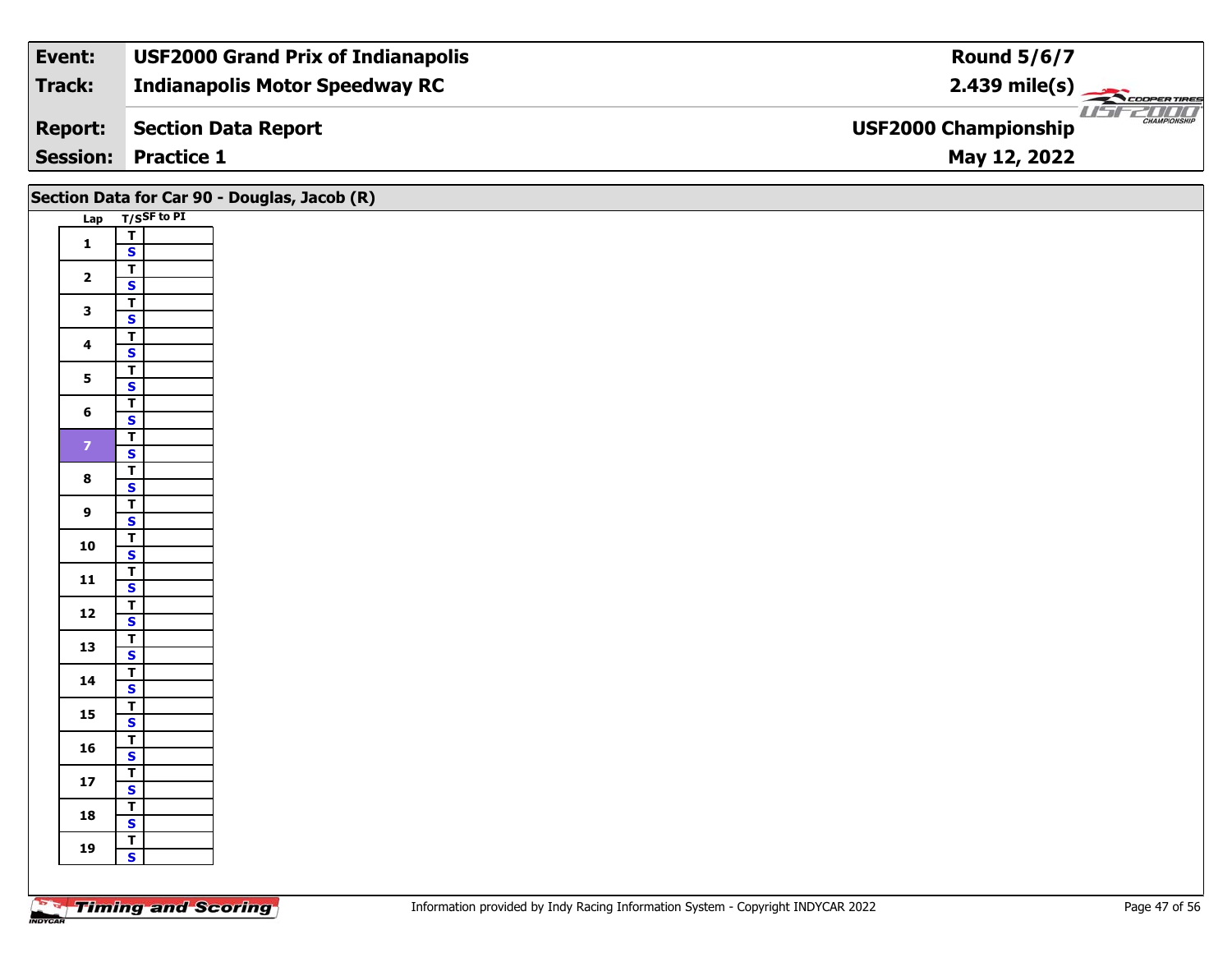| Event:         | <b>USF2000 Grand Prix of Indianapolis</b> | <b>Round 5/6/7</b>                                                   |
|----------------|-------------------------------------------|----------------------------------------------------------------------|
| Track:         | <b>Indianapolis Motor Speedway RC</b>     | $2.439$ mile(s) $\overbrace{\hspace{2.5cm}}$ COOPER TIRE             |
| <b>Report:</b> | Section Data Report                       | <i>IFFZOOD</i><br><b>CHAMPIONSHIP</b><br><b>USF2000 Championship</b> |
|                | <b>Session: Practice 1</b>                | May 12, 2022                                                         |

## **Section Data for Car 90 - Douglas, Jacob (R)**

| Lap | T/SI6 to I7 | I7 to I8 | <b>I8 to I9</b> | I9 to SF | SF to I1 | <b>I1 to I2</b> | I2 to I3A | I3A to I3     | <b>I3 to I4</b> | <b>I4 to I5A</b> | I5A to I5 | <b>I5 to I6</b> | Lap     | <b>PI to PO</b> | PO to SF |
|-----|-------------|----------|-----------------|----------|----------|-----------------|-----------|---------------|-----------------|------------------|-----------|-----------------|---------|-----------------|----------|
| 20  | 5.8761      | 7.7882   | 9.0585          | 4.7570 l | 6.6437   | 10.2403         | 4.0795    | 9.2410        | 10.0817         | 6.7887           | 5.4824    | 8.1087          | 88.1458 |                 |          |
|     | 19.6291     | 70.474   | 94.537          | 124.410  | I37.724  | 88.887          | 95.767    | <b>QO 457</b> | 121.868         | 87.880           | 84.817    | 91.064          | 99.612  |                 |          |
|     | 5.9521      |          |                 |          |          |                 |           |               |                 |                  |           |                 |         |                 |          |
| 21  | 18.102      |          |                 |          |          |                 |           |               |                 |                  |           |                 |         |                 |          |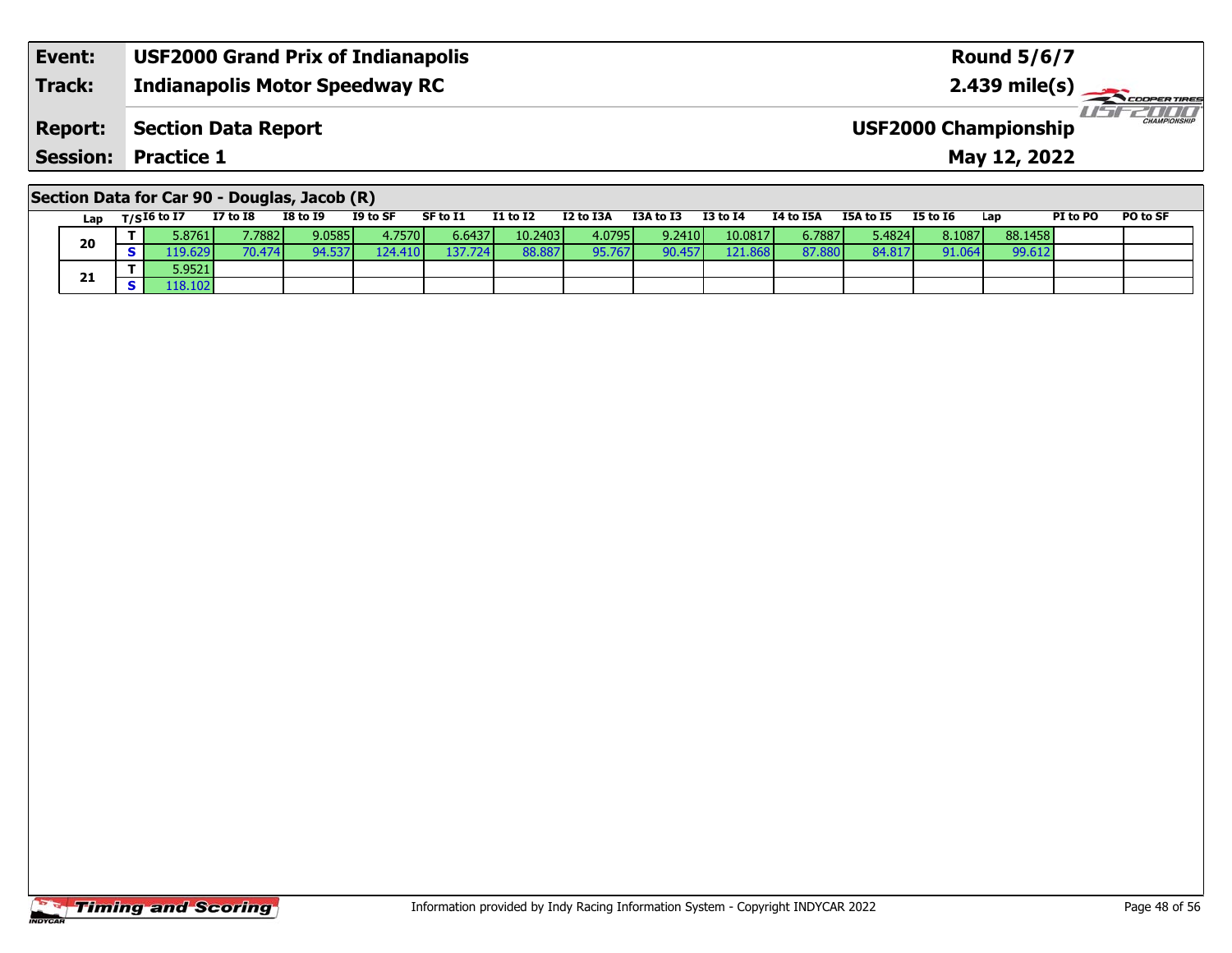| Event:         | <b>USF2000 Grand Prix of Indianapolis</b>    | <b>Round 5/6/7</b>                                 |  |  |  |  |  |  |
|----------------|----------------------------------------------|----------------------------------------------------|--|--|--|--|--|--|
| <b>Track:</b>  | <b>Indianapolis Motor Speedway RC</b>        |                                                    |  |  |  |  |  |  |
| <b>Report:</b> | <b>Section Data Report</b>                   | <b>CHAMPIONSHIP</b><br><b>USF2000 Championship</b> |  |  |  |  |  |  |
|                | <b>Session: Practice 1</b>                   | May 12, 2022                                       |  |  |  |  |  |  |
|                | Section Data for Car 90 - Douglas, Jacob (R) |                                                    |  |  |  |  |  |  |

## **Timing and Scoring**

**Lap T/SSF to PI** 

**TS**

**a T** 88.3147<br>**S** 90.621

**20**

**21**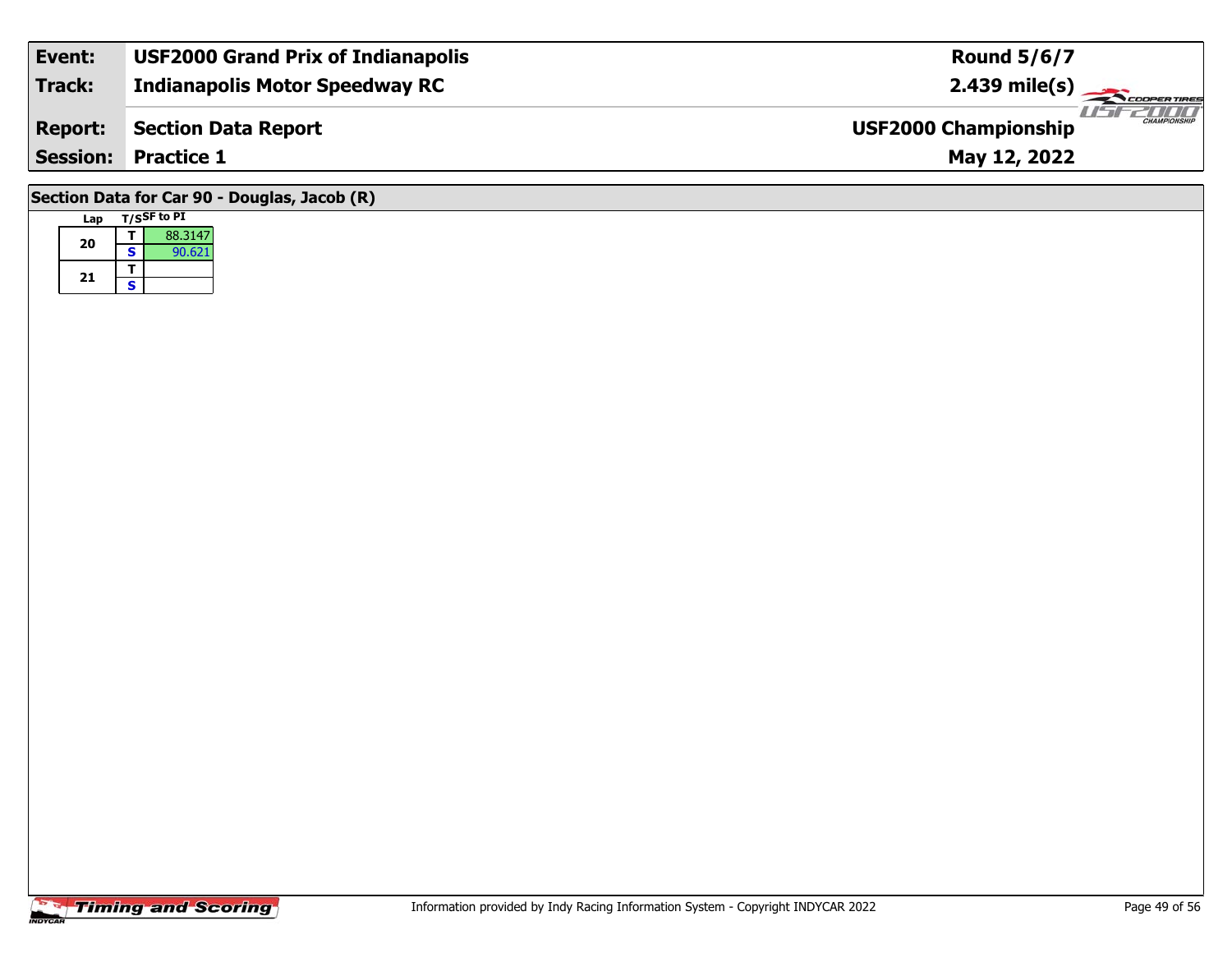### **Event: USF2000 Grand Prix of Indianapolis Round 5/6/72.439 mile(s) Track:Indianapolis Motor Speedway RC** 11515211111 **Report: Section Data Report USF2000 Championship May 12, 2022 Session: Practice 1 Section Data for Car 91 - Brienza, Joey (R)**<br>Lap T/SI6 to I7 I7 to I8 I8 to I9 I9 **Lap T/SI6 to I7 I7 to I8 I8 to I9 I9 to SF SF to I1 I1 to I2 I2 to I3A I3A to I3 I3 to I4 I4 to I5A I5A to I5 I5 to I6 Lap PI to PO PO to SF**

| 1                       |   | 6.5268  | 8.2636 | 9.1642 | 4.82081 | 6.6897  | 10.44991 | 4.1003 | 9.0621 | 9.9030  | 7.0741 | 5.7331 | 8.1932 | 89.9808  | 206.3708 | 95.6430 |
|-------------------------|---|---------|--------|--------|---------|---------|----------|--------|--------|---------|--------|--------|--------|----------|----------|---------|
|                         | s | 107.703 | 66.419 | 93.447 | 122.763 | 136.777 | 87.104   | 95.281 | 92.242 | 124.067 | 84.335 | 81.108 | 90.125 | 97.581   | 6.884    | 84.280  |
| $\overline{\mathbf{2}}$ | т | 5.9471  |        |        |         |         |          | 4.3863 | 9.6066 | 10.1307 | 7.3799 | 5.8429 | 8.2150 | 731.2458 | 632.3049 | 94.4508 |
|                         | S | 118.201 |        |        |         |         |          | 89.069 | 87.014 | 121.279 | 80.840 | 79.584 | 89.885 | 12.007   | 2.247    | 85.344  |
| 3                       | т | 6.0077  | 8.0139 | 9.0906 | 4.8363  | 6.7234  | 10.4098  | 4.0261 | 8.9389 | 9.9413  | 7.1329 | 5.6396 | 8.0947 | 88.8552  |          |         |
|                         | S | 117.009 | 68.489 | 94.203 | 122.370 | 136.092 | 87.439   | 97.037 | 93.514 | 123.589 | 83.639 | 82.453 | 91.221 | 98.817   |          |         |
| 4                       | т | 5.9263  | 7.8998 | 8.9803 | 4.7993  | 6.6772  | 10.2137  | 4.0413 | 8.9913 | 9.9238  | 6.8283 | 5.5594 | 8.0247 | 87.8654  |          |         |
|                         | S | 118.616 | 69.478 | 95.360 | 123.313 | 137.033 | 89.118   | 96.672 | 92.969 | 123.807 | 87.370 | 83.642 | 92.017 | 99.930   |          |         |
| 5                       | т | 5.9308  | 7.9030 | 8.9946 | 4.7844  | 6.6722  | 10.2088  | 4.0234 | 8.9076 | 9.8643  | 6.8010 | 5.5652 | 8.0446 | 87.6999  |          |         |
|                         | S | 118.526 | 69.450 | 95.209 | 123.697 | 137.136 | 89.161   | 97.102 | 93.842 | 124.554 | 87.721 | 83.555 | 91.789 | 100.119  |          |         |
| 6                       | т | 5.8883  | 7.9033 | 9.0208 | 4.7976  | 6.6656  | 10.3158  | 4.0320 | 8.9772 | 9.8807  | 6.7788 | 5.4070 | 8.0670 | 87.7341  |          |         |
|                         | S | 119.382 | 69.447 | 94.932 | 123.357 | 137.272 | 88.236   | 96.895 | 93.115 | 124.347 | 88.008 | 86.000 | 91.535 | 100.080  |          |         |
| 7                       | т | 5.8683  | 7.8264 | 9.0901 | 4.8044  | 6.6845  | 10.2367  | 4.0147 | 8.9112 | 9.8576  | 6.7617 | 5.4354 | 8.0769 | 87.5679  |          |         |
|                         | S | 119.788 | 70.130 | 94.208 | 123.183 | 136.884 | 88.918   | 97.313 | 93.804 | 124.638 | 88.231 | 85.550 | 91.422 | 100.270  |          |         |
| 8                       | т | 5.8647  | 7.8091 | 9.0957 | 4.8087  | 6.6924  | 10.2937  | 4.0363 | 8.9095 | 9.8578  | 6.8235 | 5.4507 | 8.0367 | 87.6788  |          |         |
|                         | S | 119.862 | 70.285 | 94.150 | 123.072 | 136.722 | 88.426   | 96.792 | 93.822 | 124.636 | 87.432 | 85.310 | 91.880 | 100.143  |          |         |
| 9                       | т | 5.8597  | 7.8176 | 9.1268 | 4.7936  | 6.6739  | 10.2388  | 4.0110 | 8.9176 | 9.8474  | 6.8028 | 5.4033 | 8.0452 | 87.5377  |          |         |
|                         | S | 119.964 | 70.209 | 93.830 | 123.460 | 137.101 | 88.900   | 97.403 | 93.737 | 124.768 | 87.698 | 86.059 | 91.783 | 100.304  |          |         |
| 10                      | т | 5.8405  | 7.7122 | 9.0878 | 4.7772  | 6.6530  | 10.1200  | 4.0100 | 8.9326 | 9.8613  | 6.8473 | 5.5307 | 8.0139 | 87.3865  |          |         |
|                         | S | 120.359 | 71.168 | 94.232 | 123.884 | 137.532 | 89.943   | 97.427 | 93.580 | 124.592 | 87.128 | 84.076 | 92.141 | 100.478  |          |         |
| 11                      | т | 5.8378  | 7.9040 | 9.0099 | 4.7760  | 6.6710  | 10.1789  | 4.0162 | 8.9897 | 9.8917  | 6.8063 | 5.5442 | 8.0682 | 87.6939  |          |         |
|                         | S | 120.414 | 69.441 | 95.047 | 123.915 | 137.161 | 89.423   | 97.276 | 92.985 | 124.209 | 87.653 | 83.871 | 91.521 | 100.126  |          |         |
| 12                      | т | 5.8436  | 8.0137 | 9.9949 | 5.0682  | 6.8463  | 10.5342  | 4.0842 | 9.0252 | 9.9195  | 6.7719 | 5.5475 | 8.0426 | 89.6918  |          |         |
|                         | S | 120.295 | 68.491 | 85.680 | 116.771 | 133.649 | 86.407   | 95.657 | 92.619 | 123.861 | 88.098 | 83.822 | 91.812 | 97.895   |          |         |
| 13                      | т | 5.9103  | 7.8408 | 9.0133 | 4.7730  | 6.6772  | 10.1778  | 3.9975 | 8.8763 | 9.8494  | 6.7868 | 5.5114 | 8.0683 | 87.4821  |          |         |
|                         | S | 118.937 | 70.001 | 95.011 | 123.993 | 137.033 | 89.433   | 97.732 | 94.173 | 124.742 | 87.905 | 84.371 | 91.520 | 100.368  |          |         |
| 14                      | т | 6.1060  |        |        |         |         |          |        |        |         |        |        |        |          |          |         |
|                         | S | 115.125 |        |        |         |         |          |        |        |         |        |        |        |          |          |         |
|                         |   |         |        |        |         |         |          |        |        |         |        |        |        |          |          |         |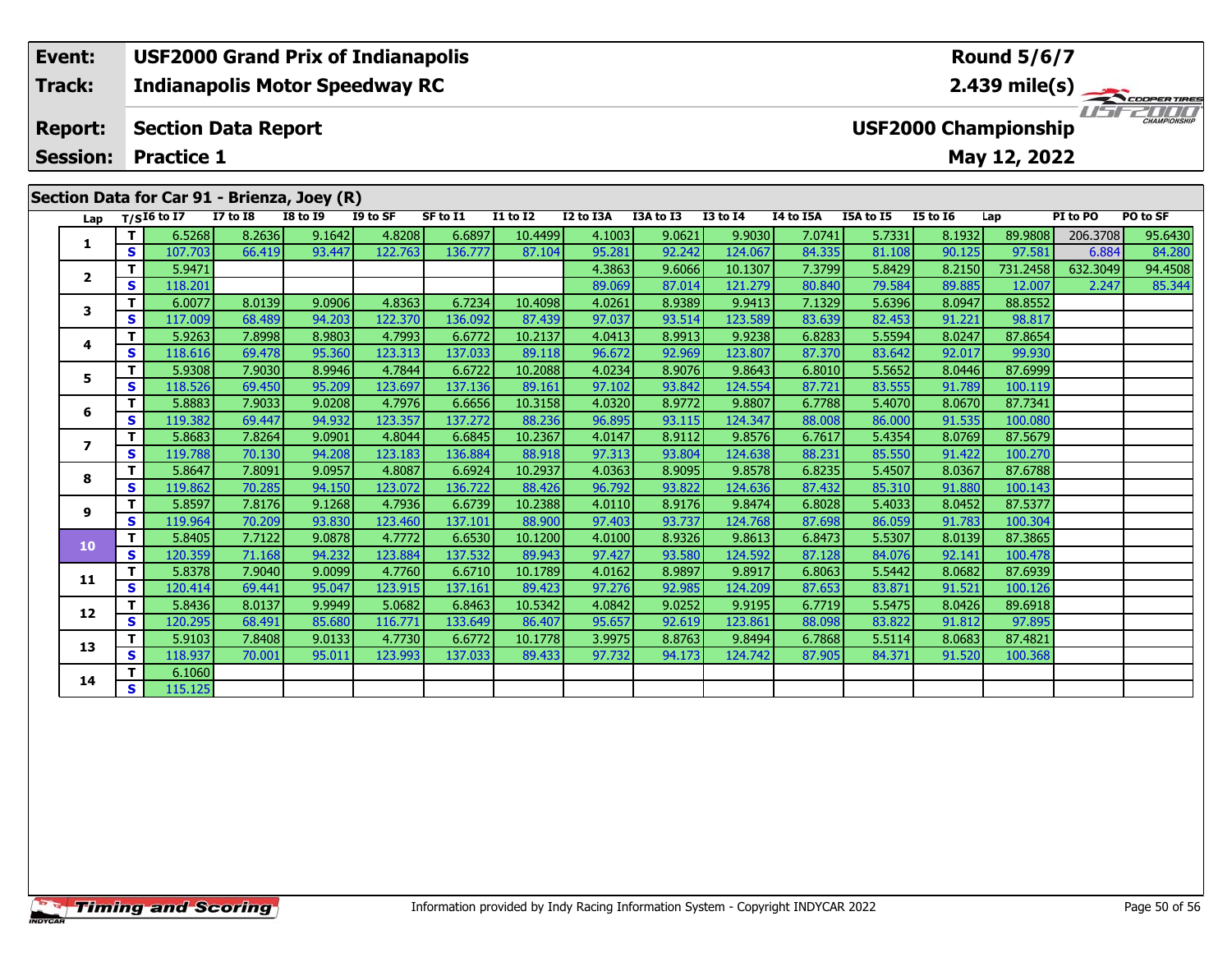| Event:         | <b>USF2000 Grand Prix of Indianapolis</b> | <b>Round 5/6/7</b>                                 |
|----------------|-------------------------------------------|----------------------------------------------------|
| Track:         | <b>Indianapolis Motor Speedway RC</b>     | $2.439 \text{ mile(s)}$                            |
| <b>Report:</b> | Section Data Report                       | <b>CHAMPIONSHIP</b><br><b>USF2000 Championship</b> |
|                | <b>Session: Practice 1</b>                | May 12, 2022                                       |

|                         |                                                              | Section Data for Car 91 - Brienza, Joey (R) |
|-------------------------|--------------------------------------------------------------|---------------------------------------------|
|                         | Lap T/SSF to PI                                              |                                             |
| $\mathbf{1}$            | $\overline{r}$<br>93.6440<br>85.464<br>$\mathbf{s}$          |                                             |
| $\overline{\mathbf{2}}$ | $\mathbf T$<br>$\mathbf{s}$                                  |                                             |
| $\mathbf{3}$            | $\overline{\mathbf{T}}$<br>$\overline{\mathbf{s}}$           |                                             |
| 4                       | $rac{1}{s}$                                                  |                                             |
| $5\phantom{a}$          | $\overline{\mathsf{T}}$<br>$\overline{\mathbf{s}}$           |                                             |
| 6                       | $\frac{1}{s}$                                                |                                             |
| $\overline{\mathbf{z}}$ | $\overline{\mathsf{T}}$<br>$\overline{\mathbf{s}}$           |                                             |
| 8                       | $\overline{\mathbf{r}}$<br>$\overline{\mathbf{s}}$           |                                             |
| $\boldsymbol{9}$        | $\overline{\mathsf{r}}$<br>$\overline{\mathbf{s}}$           |                                             |
| $\bf{10}$               | $\overline{\mathsf{T}}$<br>$\overline{\mathbf{s}}$           |                                             |
| 11                      | $\frac{1}{s}$                                                |                                             |
| 12                      | $\overline{I}$<br>$\mathbf{s}$                               |                                             |
| 13                      | 89.2960<br>$\overline{\mathbf{T}}$<br>$\mathbf{s}$<br>89.625 |                                             |
| 14                      | $rac{1}{s}$                                                  |                                             |
|                         |                                                              |                                             |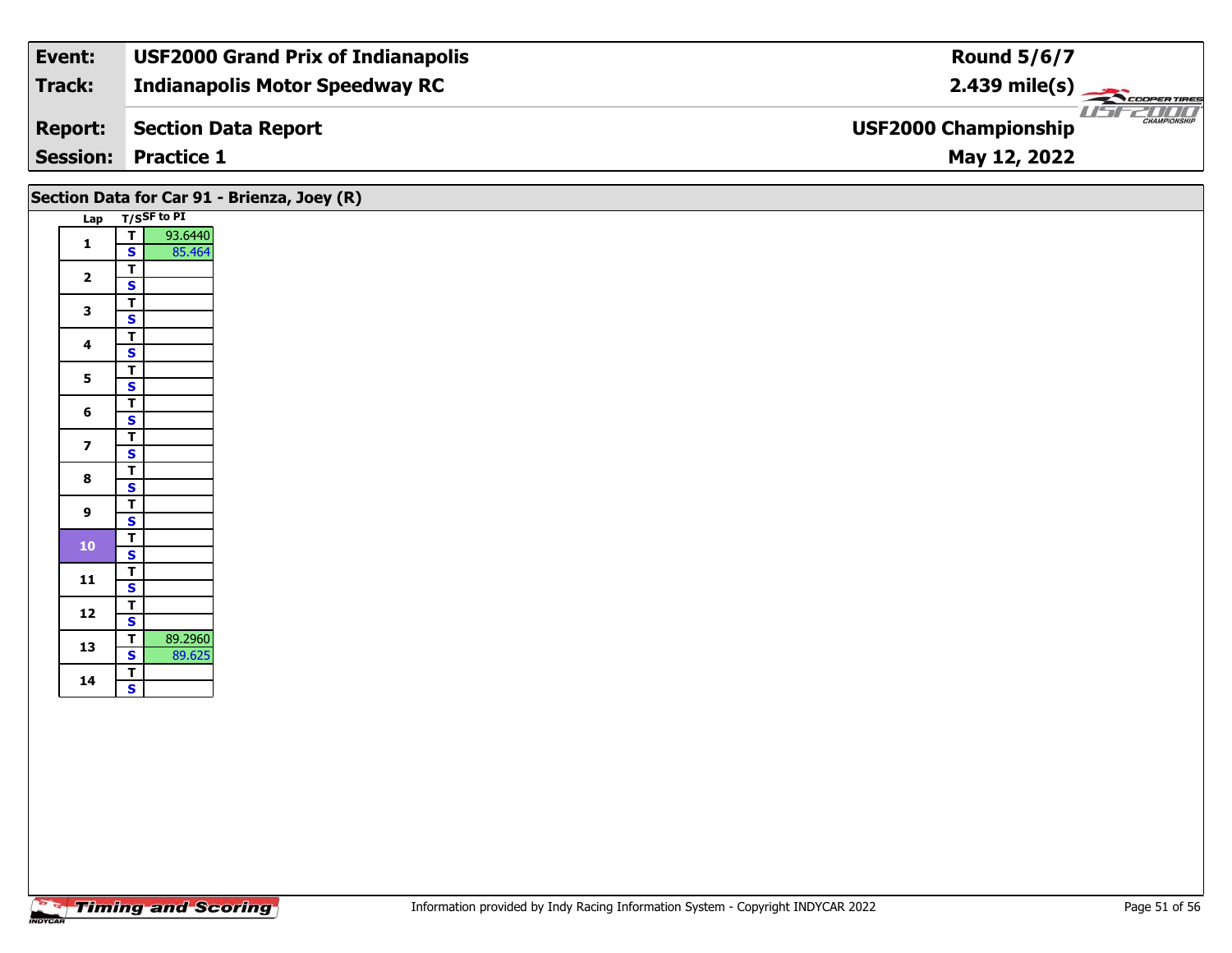## **Event: USF2000 Grand Prix of Indianapolis Round 5/6/7Indianapolis Motor Speedway RC 2.439 mile(s) Track:** TELECOPERTIRES **Report: Section Data Report USF2000 Championship May 12, 2022 Session: Practice 1 Section Data for Car 92 - Frazer, Billy Lap T/SI6 to I7 I7 to I8 I8 to I9 I9 to SF SF to I1 I1 to I2 I2 to I3A I3A to I3 I3 to I4 I4 to I5A I5A to I5 I5 to I6 Lap PI to PO PO to SF**

| Lap            |              | T/SI6 to I7 | <b>I7 to I8</b> | <b>I8 to I9</b> | I9 to SF | SF to I1 | I1 to I2 | I2 to I3A | I3A to I3 | <b>I3 to I4</b> | I4 to I5A | I5A to I5 | <b>I5 to 16</b> | Lap     | PI to PO | PO to SF |
|----------------|--------------|-------------|-----------------|-----------------|----------|----------|----------|-----------|-----------|-----------------|-----------|-----------|-----------------|---------|----------|----------|
| 1              | T.           | 5.9195      | 7.9579          | 9.0066          | 4.7873   | 6.6971   | 10.3680  | 4.0961    | 8.9577    | 9.8984          | 6.7917    | 5.4597    | 8.1142          | 88.0542 | 202.7548 | 93.4382  |
|                | S            | 118.752     | 68.971          | 95.082          | 123.623  | 136.626  | 87.792   | 95.379    | 93.317    | 124.125         | 87.841    | 85.170    | 91.002          | 99.716  | 7.006    | 86.269   |
| 2              | Τ.           | 5.8824      | 7.7436          | 9.0072          | 4.7644   | 6.6509   | 10.1326  | 4.1822    | 8.9137    | 9.8470          | 6.7024    | 5.5008    | 8.1078          | 87.4350 |          |          |
|                | S.           | 119.501     | 70.880          | 95.075          | 124.217  | 137.575  | 89.832   | 93.415    | 93.778    | 124.773         | 89.012    | 84.533    | 91.074          | 100.422 |          |          |
| 3              | T.           | 5.8779      | 7.7799          | 9.0032          | 4.7587   | 6.6100   | 10.1691  | 4.0476    | 9.2260    | 9.8193          | 6.6849    | 5.5440    | 8.0870          | 87.6076 |          |          |
|                | S            | 119.593     | 70.549          | 95.118          | 124.366  | 138.427  | 89.509   | 96.522    | 90.604    | 125.125         | 89.245    | 83.874    | 91.308          | 100.224 |          |          |
| 4              | T.           | 5.8902      | 7.7025          | 9.0782          | 4.7537   | 6.5753   | 10.2100  | 4.0910    | 8.9285    | 9.7616          | 6.7366    | 5.5237    | 8.1100          | 87.3613 |          |          |
|                | S            | 119.343     | 71.258          | 94.332          | 124.496  | 139.157  | 89.151   | 95.498    | 93.623    | 125.864         | 88.560    | 84.183    | 91.049          | 100.507 |          |          |
| 5              | T.           | 5.9051      | 7.7244          | 9.0821          | 4.7583   | 6.5913   | 10.2485  | 4.0973    | 8.9468    | 9.7689          | 6.7155    | 5.4608    | 8.0114          | 87.3104 |          |          |
|                | S            | 119.042     | 71.056          | 94.291          | 124.376  | 138.819  | 88.816   | 95.351    | 93.431    | 125.770         | 88.838    | 85.152    | 92.170          | 100.565 |          |          |
| 6              | T.           | 5.8746      | 7.8497          | 9.0024          | 4.7599   | 6.6091   | 10.1732  | 4.0695    | 8.8915    | 9.8007          | 6.7348    | 5.4241    | 8.0901          | 87.2796 |          |          |
|                | S            | 119.660     | 69.922          | 95.126          | 124.334  | 138.445  | 89.473   | 96.002    | 94.012    | 125.362         | 88.583    | 85.729    | 91.273          | 100.601 |          |          |
| $\overline{ }$ | T.           | 5.9124      | 7.7302          | 9.0589          | 4.7669   | 6.6150   | 10.1252  | 4.0758    | 8.9605    | 9.7668          | 6.6711    | 5.3874    | 8.0506          | 87.1208 |          |          |
|                | S.           | 118.895     | 71.003          | 94.533          | 124.152  | 138.322  | 89.897   | 95.854    | 93.288    | 125.797         | 89.429    | 86.313    | 91.721          | 100.784 |          |          |
| 8              | T.           | 5.8971      | 7.7079          | 9.0596          | 4.7499   | 6.6026   | 10.1413  | 4.0622    | 8.9240    | 9.7863          | 6.6974    | 5.3803    | 8.0973          | 87.1059 |          |          |
|                | S            | 119.203     | 71.208          | 94.526          | 124.596  | 138.582  | 89.754   | 96.175    | 93.670    | 125.547         | 89.078    | 86.426    | 91.192          | 100.801 |          |          |
| 9              | T.           | 5.8757      | 7.7393          | 9.1112          | 4.7530   | 6.6042   | 10.0858  | 4.0765    | 8.9101    | 9.7620          | 6.7069    | 5.4486    | 8.0472          | 87.1205 |          |          |
|                | S            | 119.638     | 70.919          | 93.990          | 124.515  | 138.548  | 90.248   | 95.838    | 93.816    | 125.859         | 88.952    | 85.343    | 91.760          | 100.785 |          |          |
| 10             | T.           | 5.8732      | 7.8221          | 9.0206          | 4.7421   | 6.5792   | 10.0432  | 4.1121    | 8.9601    | 9.7862          | 6.6587    | 5.4304    | 8.0956          | 87.1235 |          |          |
|                | S            | 119.689     | 70.168          | 94.934          | 124.801  | 139.075  | 90.631   | 95.008    | 93.292    | 125.548         | 89.596    | 85.629    | 91.211          | 100.781 |          |          |
| 11             | T.           | 5.9068      | 7.8241          | 9.0136          | 4.7624   | 6.5885   | 10.2183  | 4.1115    | 8.9752    | 9.8325          | 6.7861    | 5.4515    | 8.1035          | 87.5740 |          |          |
|                | S            | 119.008     | 70.150          | 95.008          | 124.269  | 138.878  | 89.078   | 95.022    | 93.135    | 124.957         | 87.914    | 85.298    | 91.122          | 100.263 |          |          |
| 12             | Τ.           | 5.9079      | 7.7835          | 9.0916          | 4.7462   | 6.5830   | 10.1642  | 4.0486    | 8.9692    | 9.8057          | 6.7130    | 5.4447    | 8.0880          | 87.3456 |          |          |
|                | S.           | 118.986     | 70.516          | 94.193          | 124.693  | 138.994  | 89.552   | 96.498    | 93.198    | 125.298         | 88.871    | 85.404    | 91.297          | 100.525 |          |          |
| 13             | T.           | 5.9092      | 7.7487          | 9.0274          | 4.7485   | 6.5861   | 10.1725  | 4.0981    | 8.9236    | 9.7814          | 6.7230    | 5.5136    | 8.0787          | 87.3108 |          |          |
|                | S            | 118.959     | 70.833          | 94.863          | 124.633  | 138.929  | 89.479   | 95.332    | 93.674    | 125.609         | 88.739    | 84.337    | 91.402          | 100.565 |          |          |
| 14             | T.           | 5.8913      | 7.6802          | 9.1136          | 4.7594   | 6.5733   | 10.1307  | 4.0836    | 8.9657    | 9.7756          | 6.7863    | 5.4496    | 8.0856          | 87.2949 |          |          |
|                | S            | 119.321     | 71.465          | 93.965          | 124.347  | 139.199  | 89.848   | 95.671    | 93.234    | 125.684         | 87.911    | 85.327    | 91.324          | 100.583 |          |          |
| 15             | $\mathbf{T}$ | 5.8628      | 7.8221          | 9.0150          | 4.7449   | 6.5534   | 10.1520  | 4.0444    | 8.9931    | 9.7646          | 6.9033    | 5.4978    | 8.0790          | 87.4324 |          |          |
|                | S            | 119.901     | 70.168          | 94.993          | 124.727  | 139.622  | 89.660   | 96.598    | 92.950    | 125.826         | 86.421    | 84.579    | 91.399          | 100.425 |          |          |
| 16             | T.           | 5.8327      | 7.8802          | 9.0664          | 4.7161   | 6.5447   | 10.1600  | 4.1009    | 8.9704    | 9.6989          | 6.8402    | 5.5063    | 8.0428          | 87.3596 |          |          |
|                | S            | 120.520     | 69.651          | 94.455          | 125.489  | 139.808  | 89.589   | 95.267    | 93.185    | 126.678         | 87.218    | 84.449    | 91.810          | 100.509 |          |          |
| 17             | T.           | 5.8594      | 7.8854          | 9.0615          | 4.7189   | 6.5033   | 10.2647  | 4.0470    | 9.0035    | 9.7933          | 6.9590    | 5.6531    | 8.4322          | 88.1813 |          |          |
|                | S.           | 119.970     | 69.605          | 94.506          | 125.414  | 140.698  | 88.675   | 96.536    | 92.843    | 125.457         | 85.729    | 82.256    | 87.570          | 99.572  |          |          |
| 18             | T.           | 5.8914      | 8.1763          | 8.9952          | 4.7499   | 6.6201   | 10.7399  | 4.0795    | 8.9118    | 9.6958          | 6.8280    | 5.6174    | 8.1662          | 88.4715 |          |          |
|                | S            | 119.319     | 67.129          | 95.202          | 124.596  | 138.215  | 84.752   | 95.767    | 93.798    | 126.718         | 87.374    | 82.779    | 90.423          | 99.246  |          |          |
| 19             | T.           | 5.8579      | 7.8277          | 8.9794          | 4.6910   | 6.4722   | 11.0556  | 5.4361    | 9.7190    | 11.3889         | 7.6861    | 5.8441    | 8.1351          | 93.0931 |          |          |
|                | S.           | 120.001     | 70.118          | 95.370          | 126.160  | 141.374  | 82.332   | 71.868    | 86.008    | 107.880         | 77.619    | 79.567    | 90.768          | 94.318  |          |          |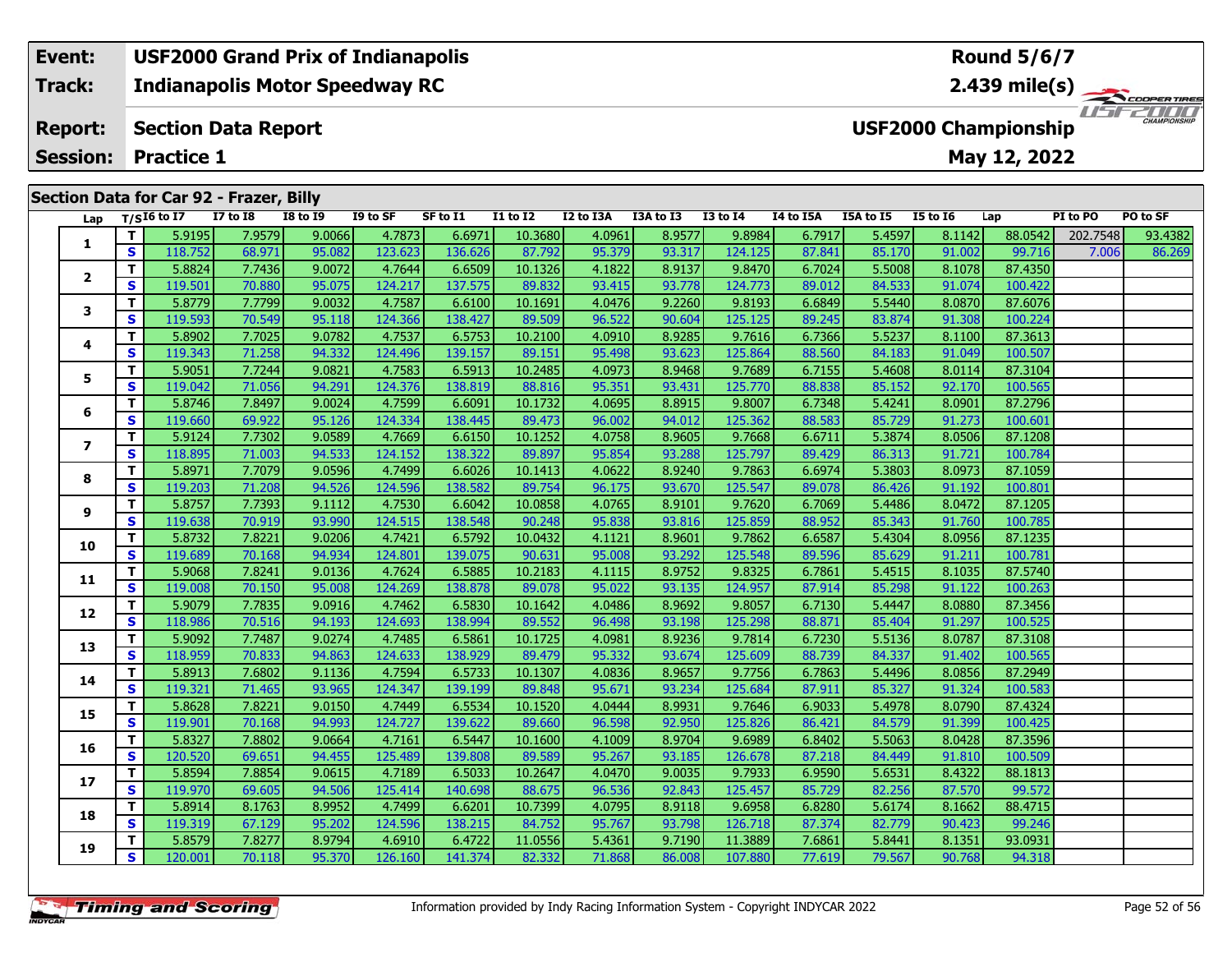| Event:         | <b>USF2000 Grand Prix of Indianapolis</b> | <b>Round 5/6/7</b>                           |
|----------------|-------------------------------------------|----------------------------------------------|
| Track:         | <b>Indianapolis Motor Speedway RC</b>     | $2.439 \text{ mile(s)}$                      |
| <b>Report:</b> | Section Data Report                       | $\frac{1}{1}$<br><b>USF2000 Championship</b> |
|                | <b>Session: Practice 1</b>                | May 12, 2022                                 |

|                         |                                         | Section Data for Car 92 - Frazer, Billy |
|-------------------------|-----------------------------------------|-----------------------------------------|
|                         | Lap T/SSF to PI                         |                                         |
| $\mathbf{1}$            | $\frac{1}{\sqrt{2}}$                    |                                         |
|                         |                                         |                                         |
| $\mathbf{2}$            | $\overline{1}$                          |                                         |
|                         | $\mathbf{s}$                            |                                         |
| $\mathbf{3}$            | $\overline{I}$                          |                                         |
|                         | $\overline{\mathbf{s}}$                 |                                         |
| $\overline{\mathbf{4}}$ | $\overline{\mathsf{T}}$<br>$\mathsf{s}$ |                                         |
|                         | $\overline{1}$                          |                                         |
| 5                       | $\overline{\mathbf{s}}$                 |                                         |
|                         | $\overline{\mathsf{T}}$                 |                                         |
| 6                       | $\mathbf{s}$                            |                                         |
| $\overline{\mathbf{z}}$ | $\overline{\mathsf{r}}$                 |                                         |
|                         | $\mathbf{s}$                            |                                         |
| $\bf{8}$                | $\overline{1}$                          |                                         |
|                         | $\mathbf{s}$                            |                                         |
| 9                       | $\overline{1}$<br>$\mathbf{s}$          |                                         |
|                         |                                         |                                         |
| ${\bf 10}$              | $rac{1}{s}$                             |                                         |
|                         | $\overline{r}$                          |                                         |
| 11                      | $\mathsf{s}$                            |                                         |
| $12$                    | $\overline{1}$                          |                                         |
|                         | $\mathbf{s}$                            |                                         |
| 13                      | $\frac{1}{s}$                           |                                         |
|                         |                                         |                                         |
| 14                      | $\mathbf{T}$<br>$\mathbf{s}$            |                                         |
|                         |                                         |                                         |
| $15\phantom{.0}$        | $rac{1}{s}$                             |                                         |
|                         |                                         |                                         |
| 16                      | $\frac{1}{s}$                           |                                         |
| $17\,$                  | $\mathbf{T}$                            |                                         |
|                         | $\mathbf{s}$                            |                                         |
| 18                      | $\frac{T}{S}$                           |                                         |
|                         | $\mathbf{T}$                            |                                         |
| 19                      | $\mathbf{s}$                            |                                         |
|                         |                                         |                                         |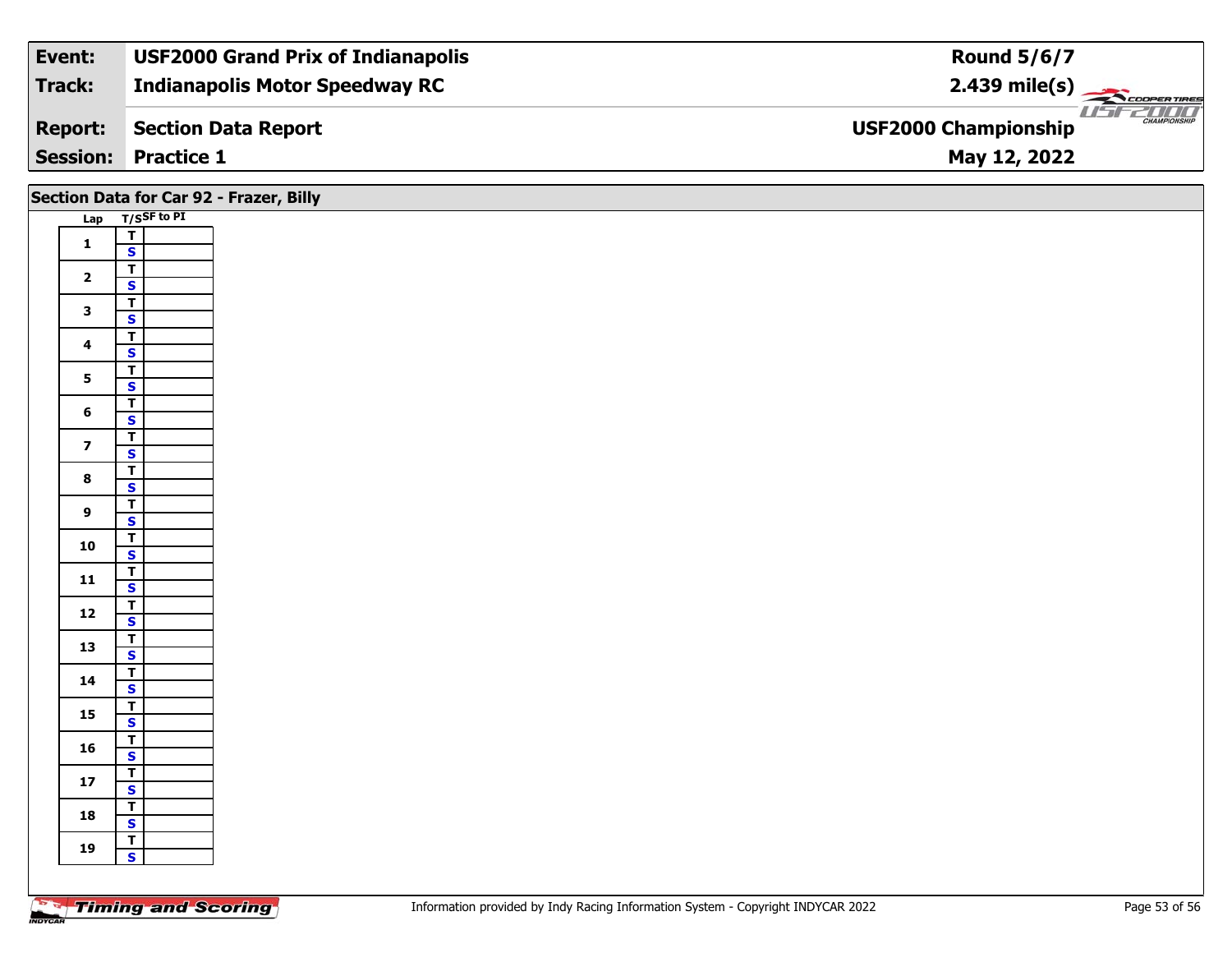| Event:          | <b>USF2000 Grand Prix of Indianapolis</b> | <b>Round 5/6/7</b>                                             |
|-----------------|-------------------------------------------|----------------------------------------------------------------|
| <b>Track:</b>   | <b>Indianapolis Motor Speedway RC</b>     | $2.439$ mile(s)                                                |
| Report:         | Section Data Report                       | IF-FAILE<br><b>CHAMPIONSHIP</b><br><b>USF2000 Championship</b> |
| <b>Session:</b> | <b>Practice 1</b>                         | May 12, 2022                                                   |

## **Section Data for Car 92 - Frazer, Billy**

| Lap | $T/SI6$ to I7   | <b>I7 to I8</b> | <b>I8 to I9</b> | I9 to SF         | SF to I1        | <b>I1 to I2</b> | I2 to I3A | <b>I3A to I3</b> | <b>I3 to I4</b> | <b>I4 to I5A</b> | I5A to I5 | <b>I5 to I6</b> | Lap     | PI to PO | PO to SF |
|-----|-----------------|-----------------|-----------------|------------------|-----------------|-----------------|-----------|------------------|-----------------|------------------|-----------|-----------------|---------|----------|----------|
| 20  | 5.9037 <b>l</b> | 7.7038          | 8.9750          | 4.7336 l         | 6.5877 <b>l</b> | 10.1156         | 4.00881   | 8.9563           | 9.7417          | 6.7196           | 5.4998    | 8.0756          | 87.0212 |          |          |
|     | .19.070         | '1.246          | 95.41           | 125.025<br>125 I | 138.8951        | 89.983          | 97.456    | 93.332           | 126.121         | 88.784           | 84.549    | .437<br>Ω1.     | 100.900 |          |          |
|     | 5.2990          |                 |                 |                  |                 |                 |           |                  |                 |                  |           |                 |         | 48.7646  |          |
| 21  | 111.598         |                 |                 |                  |                 |                 |           |                  |                 |                  |           |                 |         | 29.131   |          |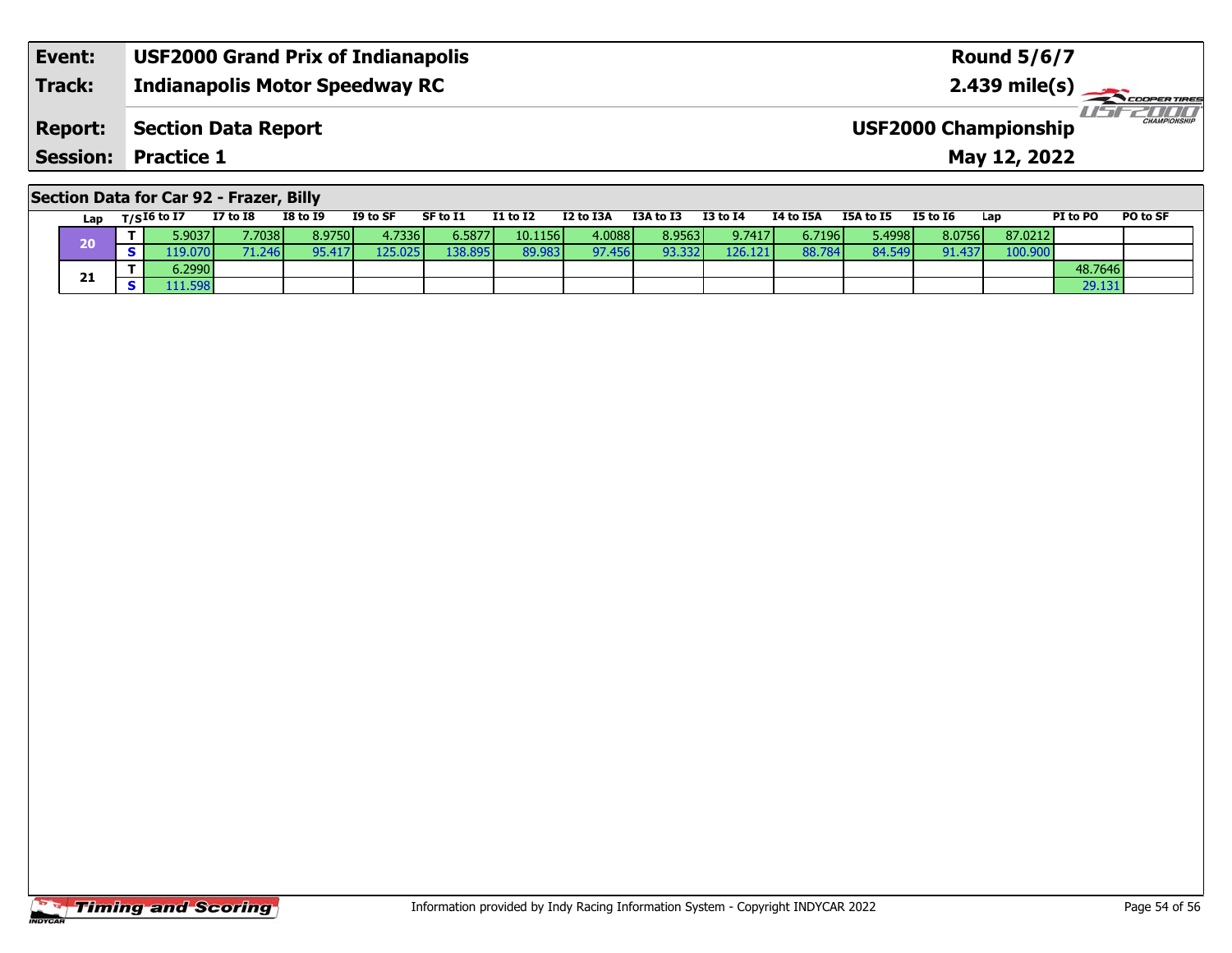| Event:                                  | <b>USF2000 Grand Prix of Indianapolis</b> | <b>Round 5/6/7</b>                                 |  |  |  |  |  |
|-----------------------------------------|-------------------------------------------|----------------------------------------------------|--|--|--|--|--|
| Track:                                  | <b>Indianapolis Motor Speedway RC</b>     |                                                    |  |  |  |  |  |
| <b>Report:</b>                          | <b>Section Data Report</b>                | <b>CHAMPIONSHIP</b><br><b>USF2000 Championship</b> |  |  |  |  |  |
|                                         | <b>Session: Practice 1</b>                | May 12, 2022                                       |  |  |  |  |  |
| Section Data for Car 92 - Frazer, Billy |                                           |                                                    |  |  |  |  |  |

| Lap |   | T/SSF to PI |
|-----|---|-------------|
| 20  |   | 90.2520     |
|     | S | 88.676      |
| 21  |   |             |
|     | S |             |